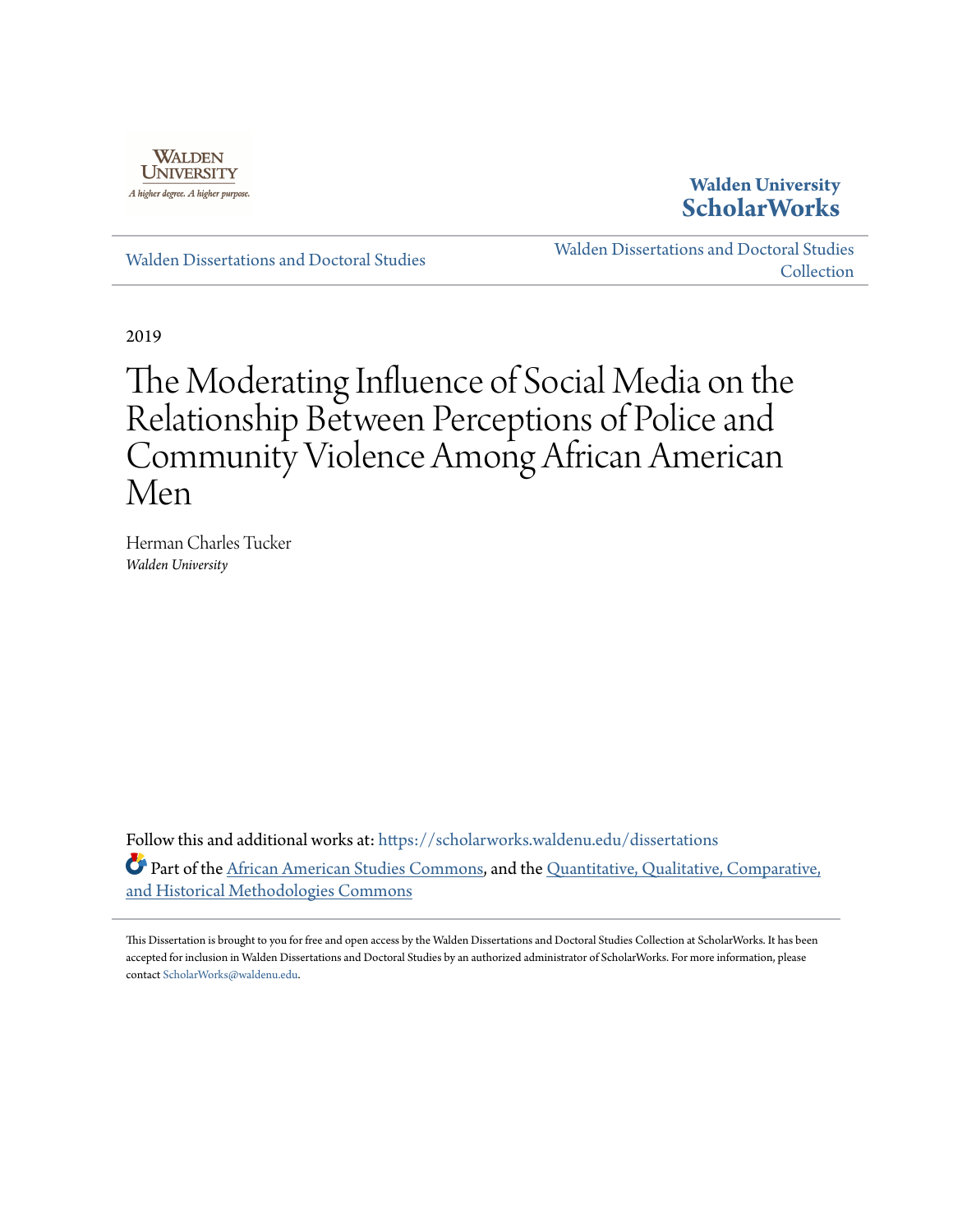## Walden University

College of Social and Behavioral Sciences

This is to certify that the doctoral dissertation by

Herman C. Tucker, Jr.

has been found to be complete and satisfactory in all respects,

and that any and all revisions required by

the review committee have been made.

Review Committee

Dr. Rebecca Stout, Committee Chairperson, Human Services Faculty Dr. Pamela Denning, Committee Member, Human Services Faculty Dr. Gregory Hickman, University Reviewer, Human Services Faculty

Chief Academic Officer

Eric Riedel, Ph.D.

Walden University

2019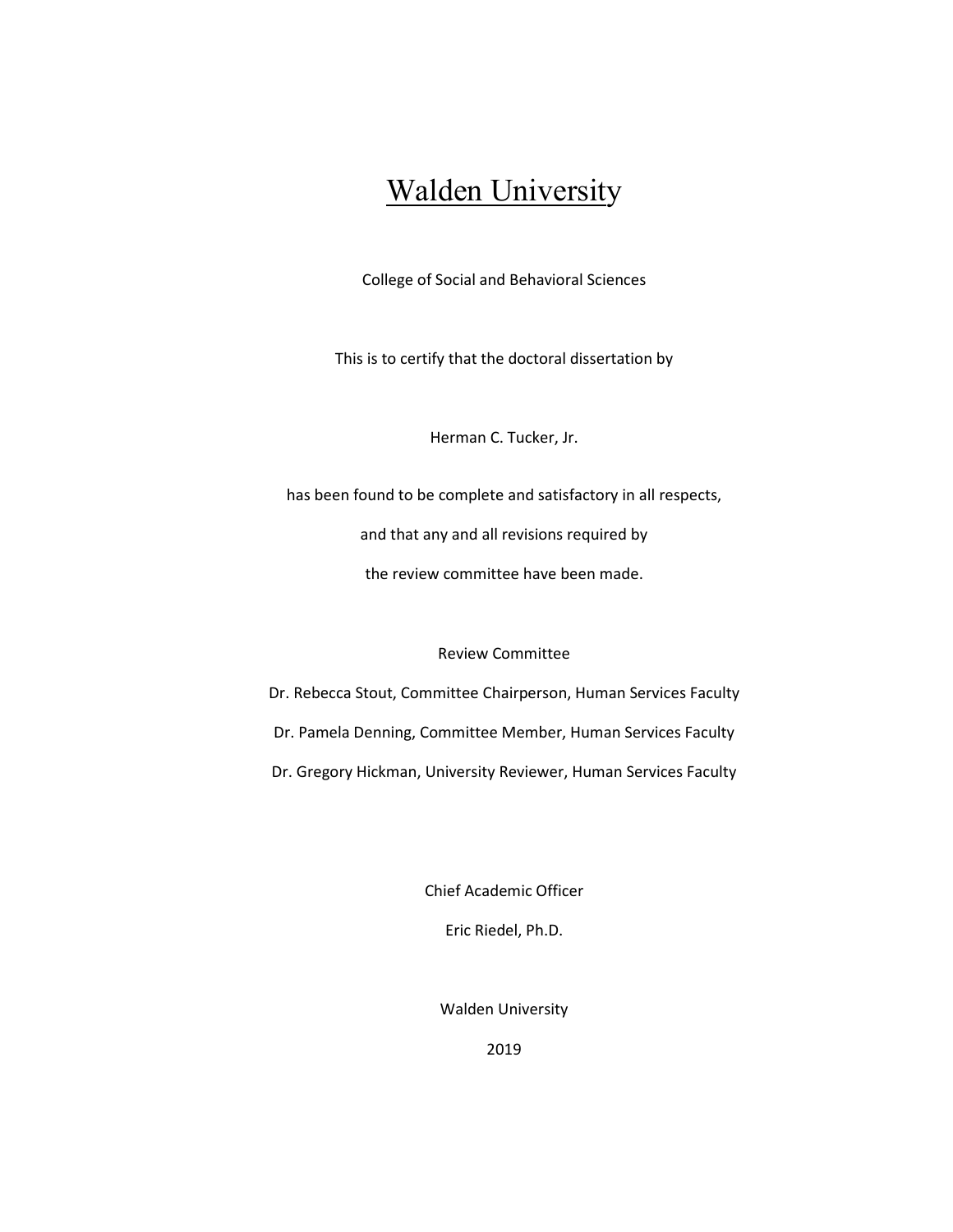Abstract

The Moderating Influence of Social Media on the Relationship Between Perceptions of

Police and Community Violence Among African American Men

By

Herman C. Tucker, Jr.

MSEd, Nova University, 1986

BS, Bethune Cookman University, 1976

Dissertation Submitted in Partial Fulfillment

of the Requirements for the degree of

Doctor of Philosophy

Human Services

Walden University

August 2019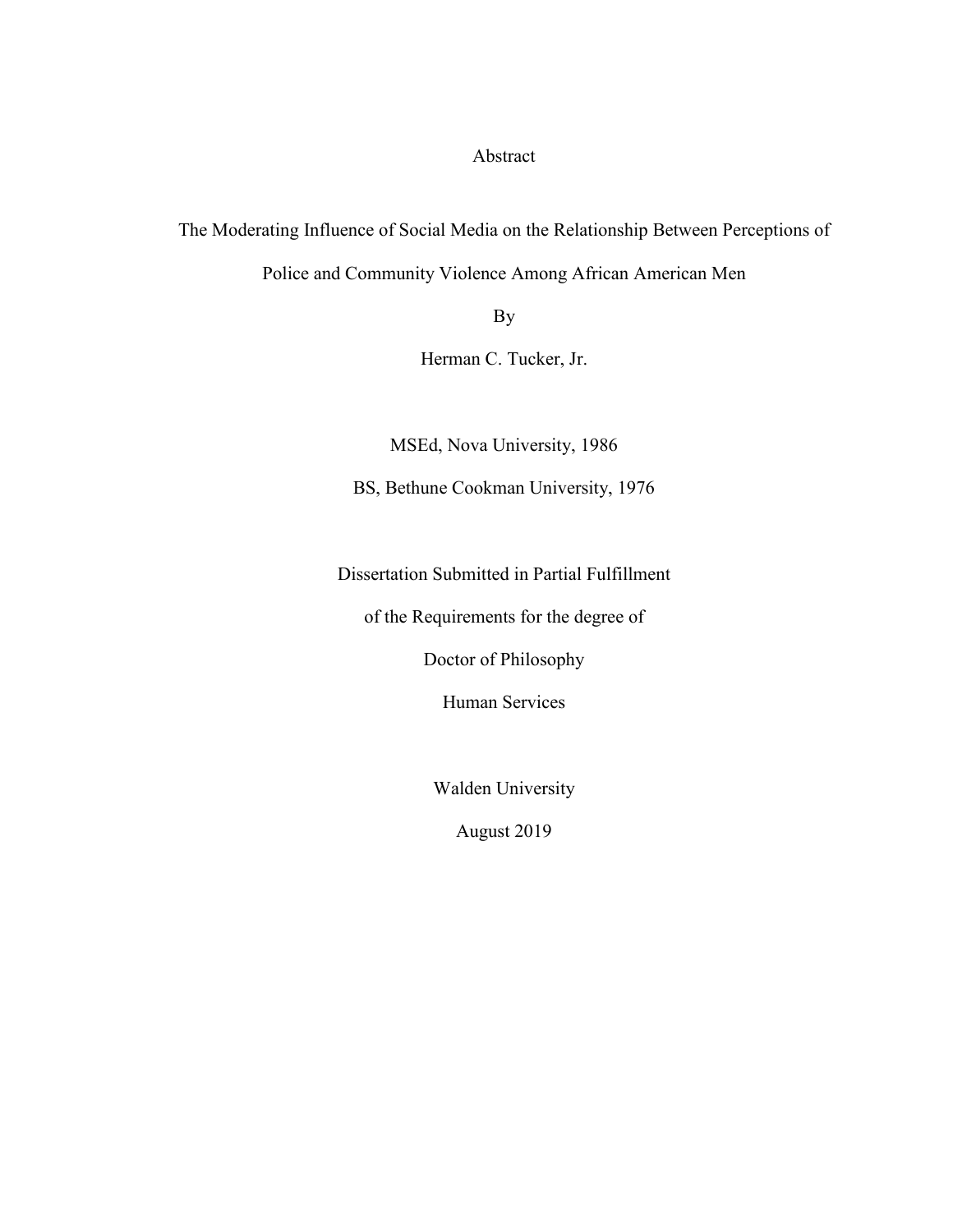Abstract

African American males experience homicides significantly higher than other groups throughout the United States. More African Americans are victims of violence, especially deadly violence, compared to any other racial or ethnic group. While research has been conducted on the association between perceptions of police and violence among African American men ages 18 to 44, no research exists on whether social media use moderates this association among African American men ages 18 to 44. This quantitative, crosssectional study included 45 African American men. The Past Feelings and Act of Violence (PFAV) instrument, the Perceptions of Police (POP), and the Social Media Use Integration Scale were used to measure violence, perceptions of police and social media use, respectively. Overall, participants did not have high levels of violence, had poor perceptions of police, and did not have high dependence on social media use. Study results showed a significant association between perceptions of police (*F*=5.271; *p*=.027) and community violence, where perceptions of police explained 30% of the variance in community violence scores. This study also showed that social media use did not moderate the association between perceptions of police and violence. In addition to continuing to research what factors moderate the association between perceptions of police and community violence, findings in this study could inform strategies and interventions that seek to change African American men's perceptions of police. Interventions should focus on improving relationships between African American men and law enforcement, as well as work to improve perceptions that African American men have regarding police.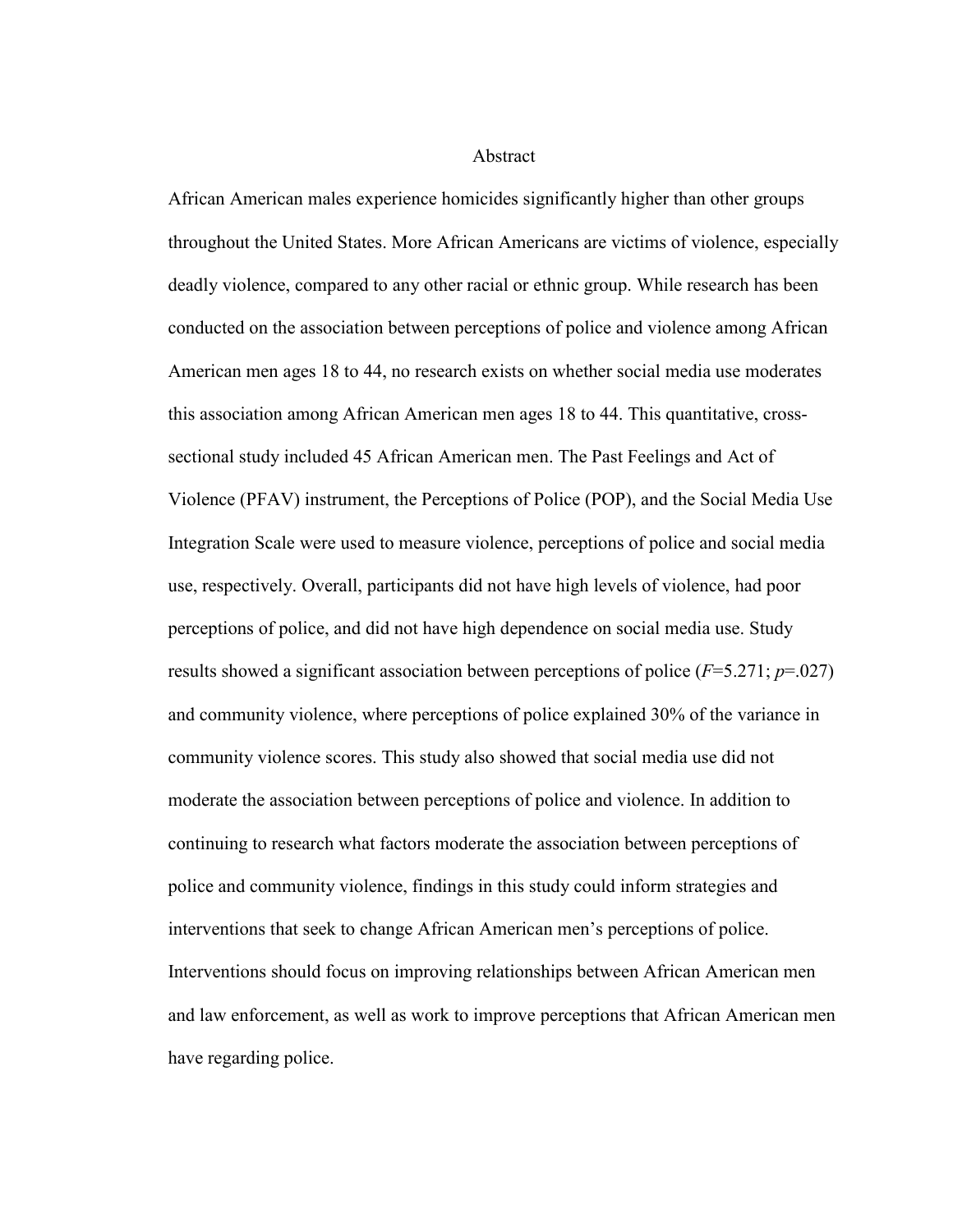The Moderating Influence of Social Media on the Relationship Between Perceptions of Police and Community Violence among African American Men

By

Herman C. Tucker, Jr.

MSEd, Nova University, 1986

BS, Bethune Cookman University, 1976

Dissertation Submitted in Partial Fulfillment

of the Requirements for the degree of

Doctor of Philosophy

Human Services

Walden University

May 2019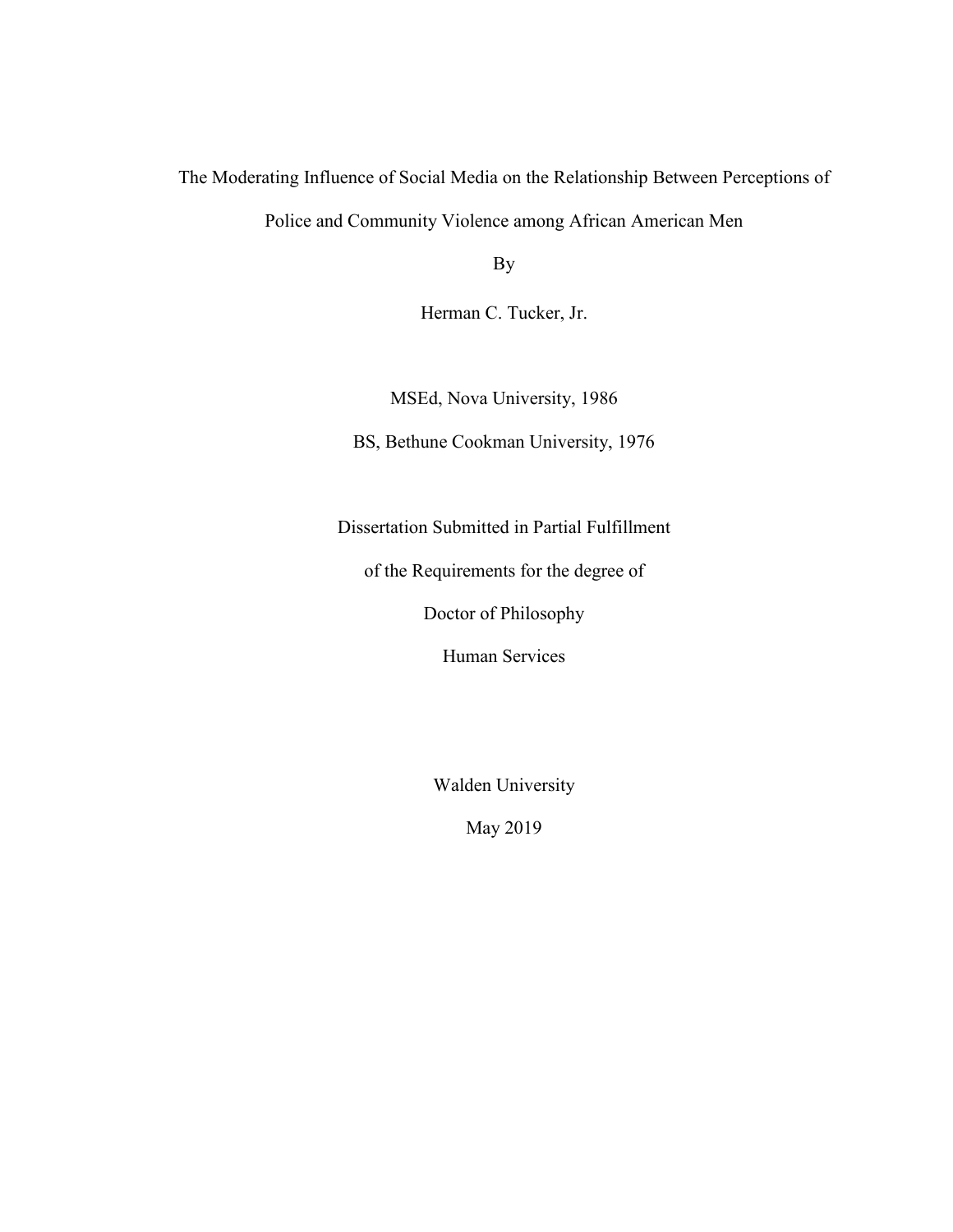#### Acknowledgements

 I would like to acknowledge the following individuals for their support and assistance. I would like to thank my parents who have always instilled in me that education is a lifelong journey. I would also like to thank Dr. Fern J. Webb who has always been there when I needed encouragement and educational advice. I would like to thank the Walden University faculty who served on my committee. They were right there with me all the way through this journey and guided me through the very end Dr. Rebecca Stout, dissertation committee chair, Dr. Pamela Denning committee member, and Dr. Gregory Hickman university research reviewer. Finally, I would like to thank Dr. William Barkley, Department chair for all of his encouragement and kind words. Many thanks to my fellow classmates who were right there with me moving forward throughout this journey offering words of encouragement and helpful advice during our discussions. Thank you to the men who participated in this study. Thank you to everyone too numerous to name for your continued support throughout this journey. Last yet most important, to God be the glory for the things He has done.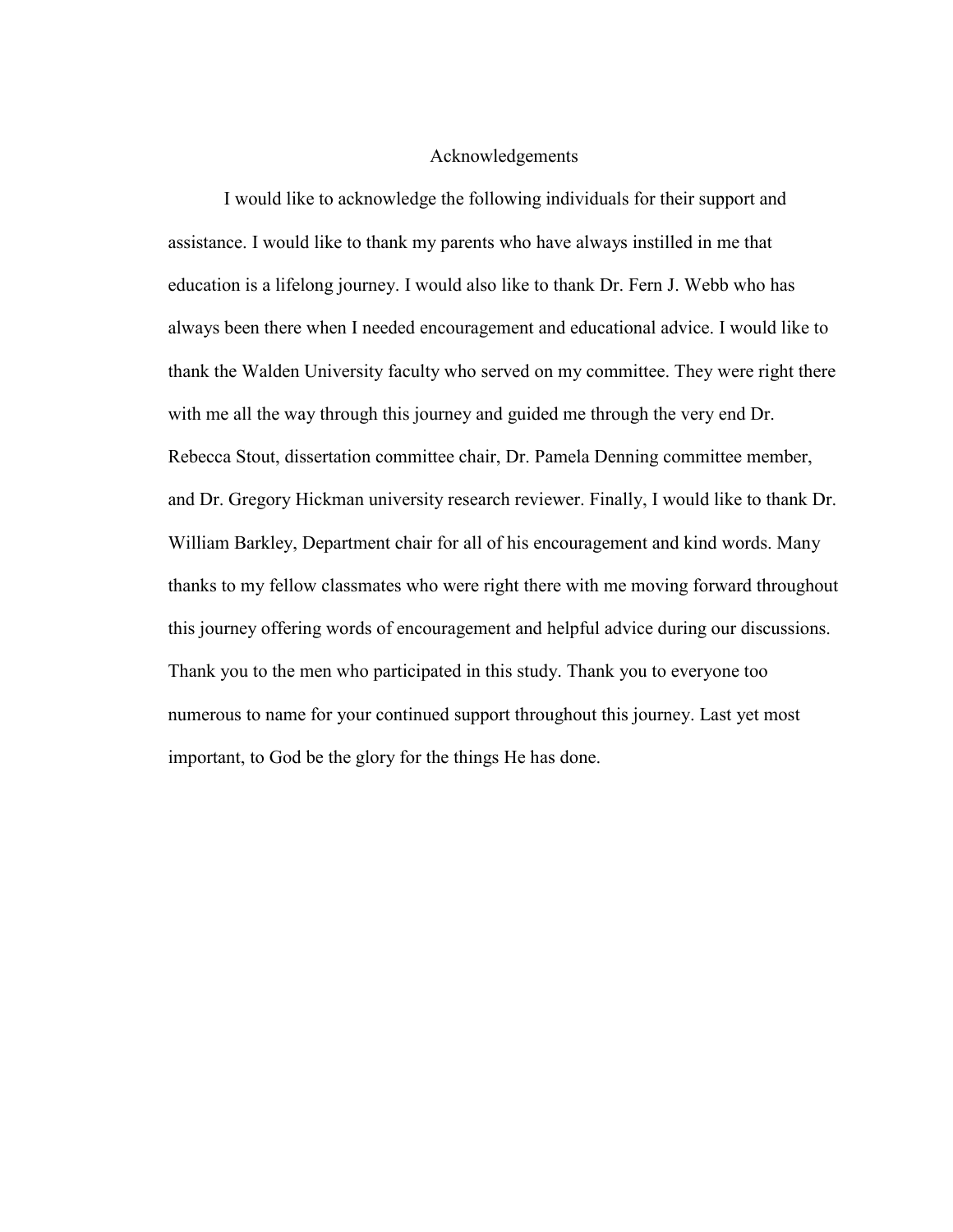| Table of Contents |  |
|-------------------|--|
|-------------------|--|

| Chapter 1: Introduction             |
|-------------------------------------|
|                                     |
|                                     |
|                                     |
|                                     |
|                                     |
|                                     |
|                                     |
|                                     |
|                                     |
|                                     |
| <b>Chapter 2: Literature Review</b> |
|                                     |
|                                     |
|                                     |
|                                     |
|                                     |
|                                     |
|                                     |
|                                     |
| $\mathbf{1}$                        |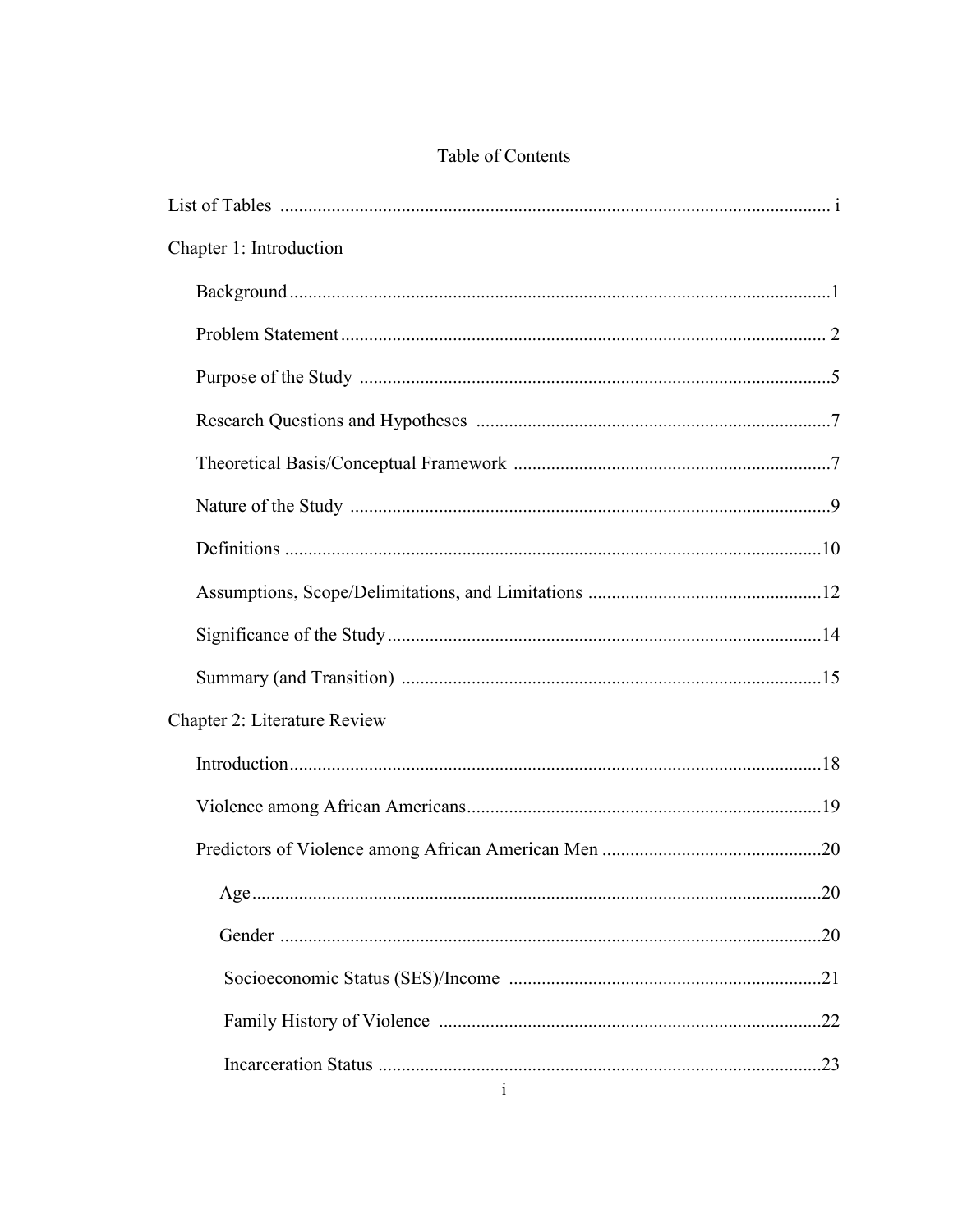| Perceptions of Law Enforcement and Association with Violence 30 |  |
|-----------------------------------------------------------------|--|
|                                                                 |  |
|                                                                 |  |
|                                                                 |  |
|                                                                 |  |
|                                                                 |  |
|                                                                 |  |
|                                                                 |  |
|                                                                 |  |
| Chapter 3: Research Method                                      |  |
|                                                                 |  |
|                                                                 |  |
|                                                                 |  |
|                                                                 |  |
|                                                                 |  |
|                                                                 |  |
|                                                                 |  |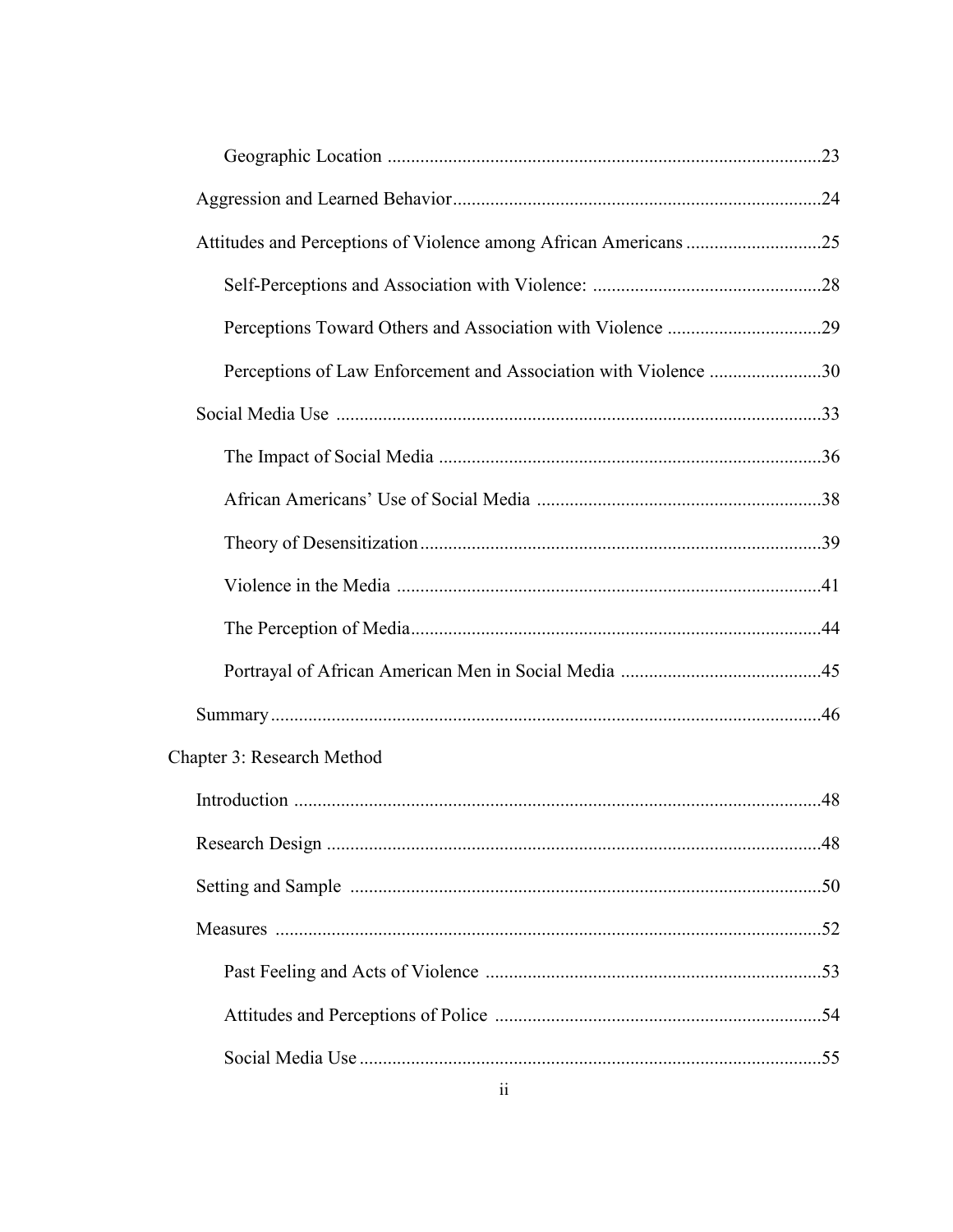| Chapter 4: Results                                                        |  |
|---------------------------------------------------------------------------|--|
|                                                                           |  |
|                                                                           |  |
|                                                                           |  |
|                                                                           |  |
|                                                                           |  |
|                                                                           |  |
|                                                                           |  |
| Research Question 1 – Perceptions & Attitudes Toward Law Enforcement      |  |
|                                                                           |  |
|                                                                           |  |
| Research Question 3 – Social Media Use Moderating the Association between |  |
|                                                                           |  |
|                                                                           |  |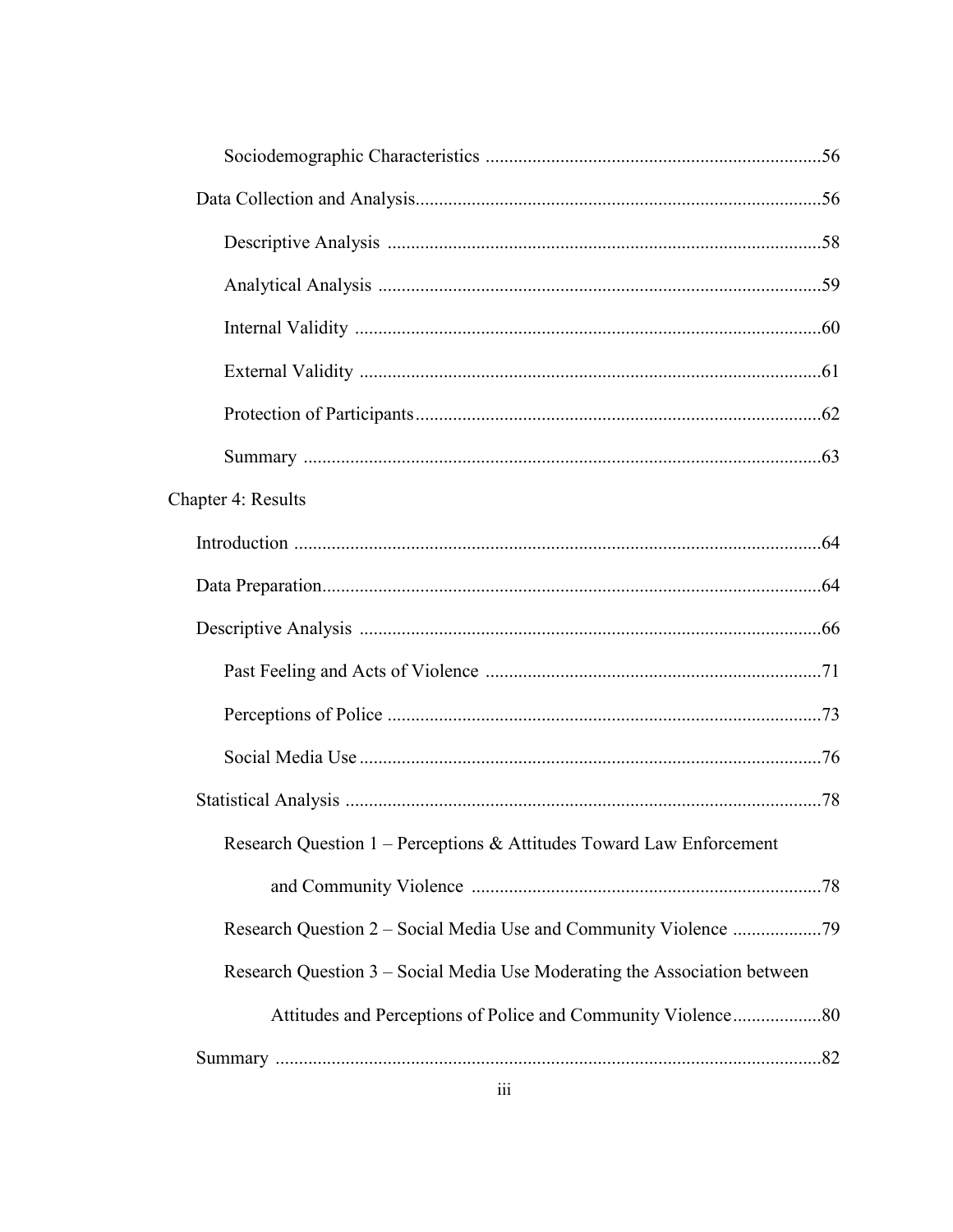### Chapter 5: Discussion

| Appendices |  |
|------------|--|
|            |  |
|            |  |
|            |  |
|            |  |
|            |  |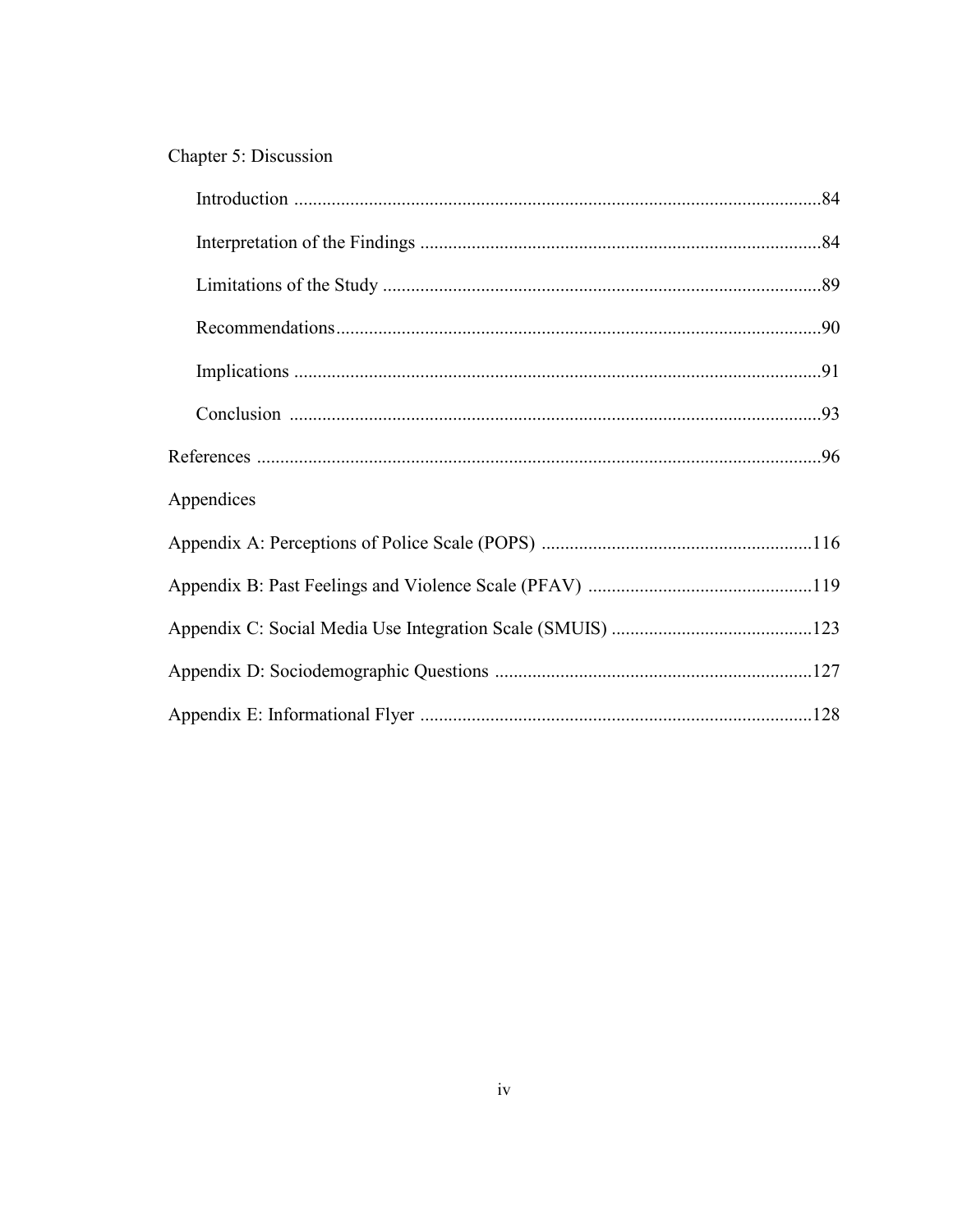### List of Tables

| Table 11. Regression Analysis Modeling PFAV as Dependent Variable and POPS |  |
|----------------------------------------------------------------------------|--|
|                                                                            |  |
| Table 12. Regression Analysis Modeling the Association Between PFAV Scores |  |
|                                                                            |  |
|                                                                            |  |
| Table 14. Regression Testing for Moderation on PFAV by Centered-POPS,      |  |
|                                                                            |  |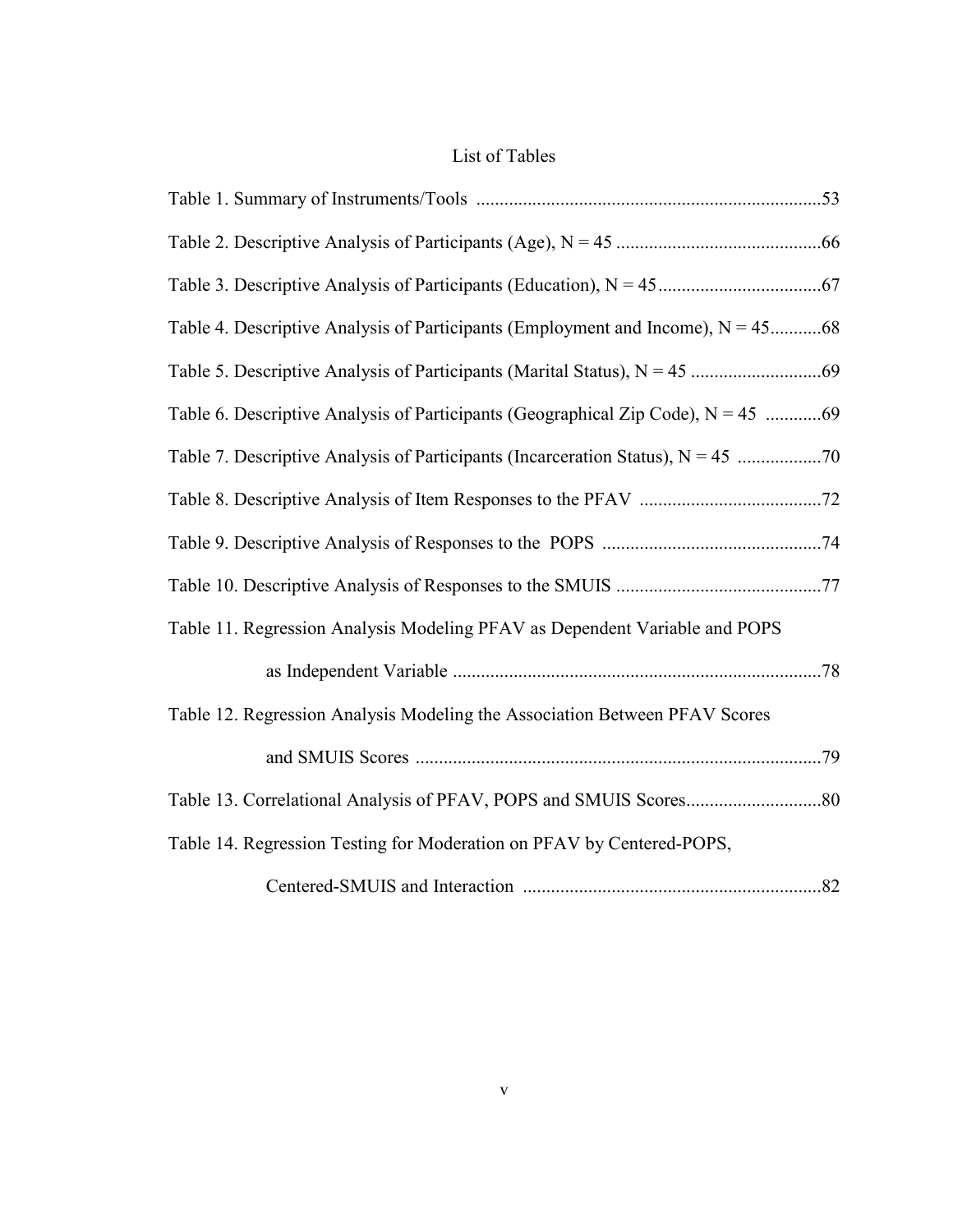#### Chapter 1: Introduction

#### **Background**

This research describes the association between perceptions of police and community violence, and sought to determine whether social media moderates this relationship. Seminal research conducted in this field has shown that both individual- and community-level factors were associated with violence (Cubbin, Pickle, & Fingerhut, 2000; Sorenson, Upchurch, & Shen, 1996). For example, Sorenson (1996) found that marital factors, household composition, and socioeconomic status were associated with violence when examining a national dataset. Sorenson and colleagues (1996) concluded that examining community and non family relations may be an area worth exploring in efforts to decrease violence. Consistent with Sorenson's seminal work, more recent research conducted by McMahon et al. (2013) reported that normative and behavioral factors, along with community violence, significantly influenced individual violence, especially among African Americans or Blacks. Thus, sociodemographic factors of age, education, employment, geographic location, household composition, marital status, incarceration and socioeconomic statuses, which have been previously shown to be associated with violence, were included in this research to control for known predictors.

The primary independent variable (IV) examined in this research was perceptions of police. Nadal and colleagues (2017) found that Blacks viewed police less favorably than Whites and Hispanics. Although research shows that African American men have poor perceptions of police (Mcneeley & Grothoff, 2016; Weitzer & Tuch, 2004; Brown & Benedict, 2002), there is limited research on the relationship between African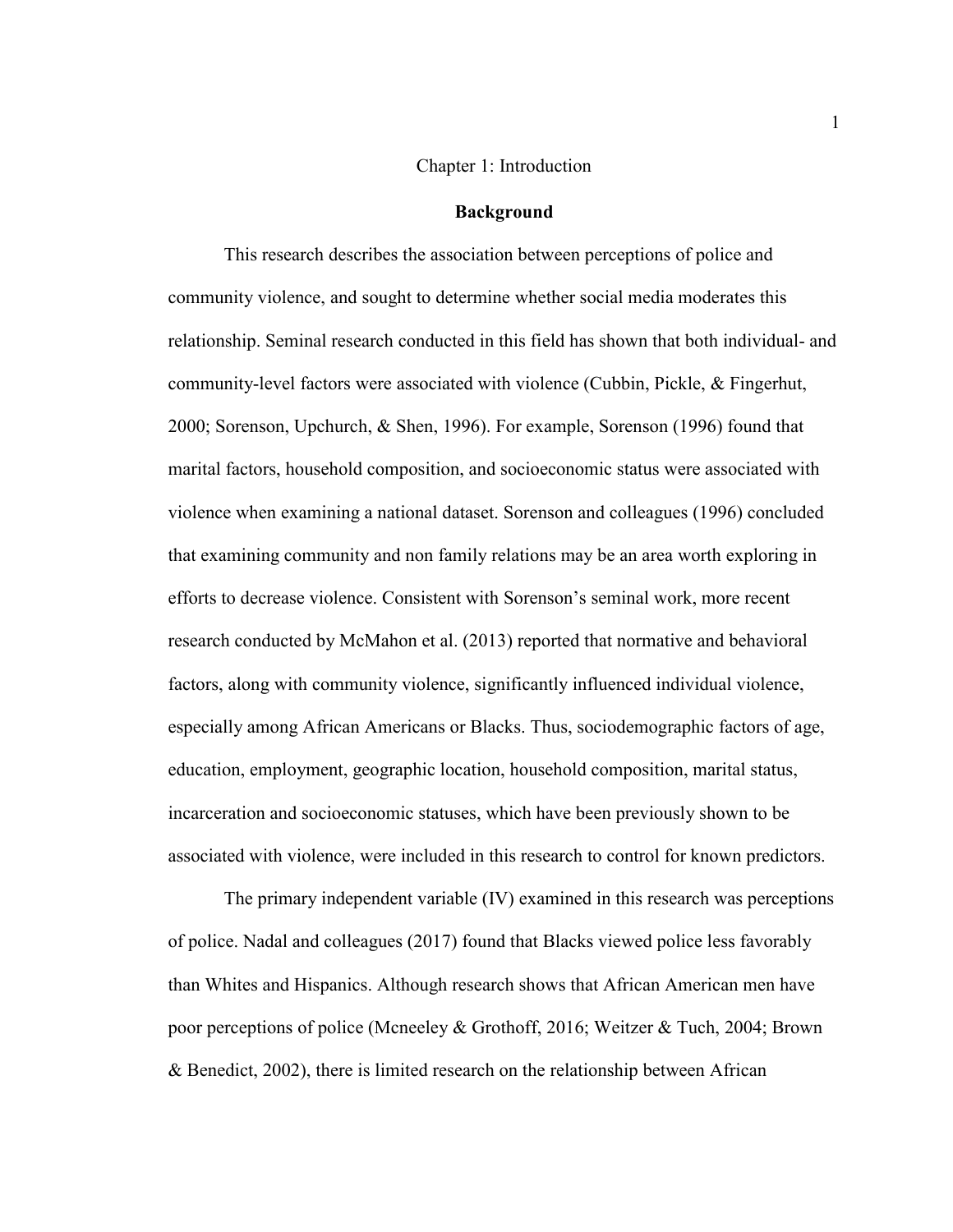American men's perceptions of police and community violence. Sousa (2013) found that social media use was associated with violence or a propensity toward acts of violence, although little to no research exists regarding this association among urban African American men.

#### **Problem Statement**

 Homicides among African American males are significantly higher than other groups throughout the United States (United States Department of Justice [USDOJ], 2015). More African Americans are victims of violence, especially deadly violence, compared to any other racial or ethnic group. In fact, the Centers for Disease Control and Prevention (CDC, 2016) reported that 3% of African American males will not reach their 45th birthday due to violence, which is alarming given that violence is 100% preventable (CDC, 2016). Even though there has been a decrease in homicide rates to 4.9 per 100,000 persons in 2015 (Federal Bureau of Investigation [FBI] Uniform Crime Reports, 2015), African American males continue to die at an alarming rate in the United States (Xu, Murphy, Kochanek, & Bastian, 2016). In fact, homicide was the leading cause of death for non-Hispanic Blacks ages 1 through 44, compared to being the fifth leading cause of death for non-Hispanic Whites of similar ages (Sumner et al., 2015). Lo, Howell, and Cheng (2013) reported that African American males, ages 15 to 34, were at greater risk of being a victim, as well as committing a violent crime, than any other group of males in the U.S. For example, David-Ferdon, Dahlberg, and Kegler (2013) reported that the homicide rate for Black males, aged 10-24, remained the highest of all demographic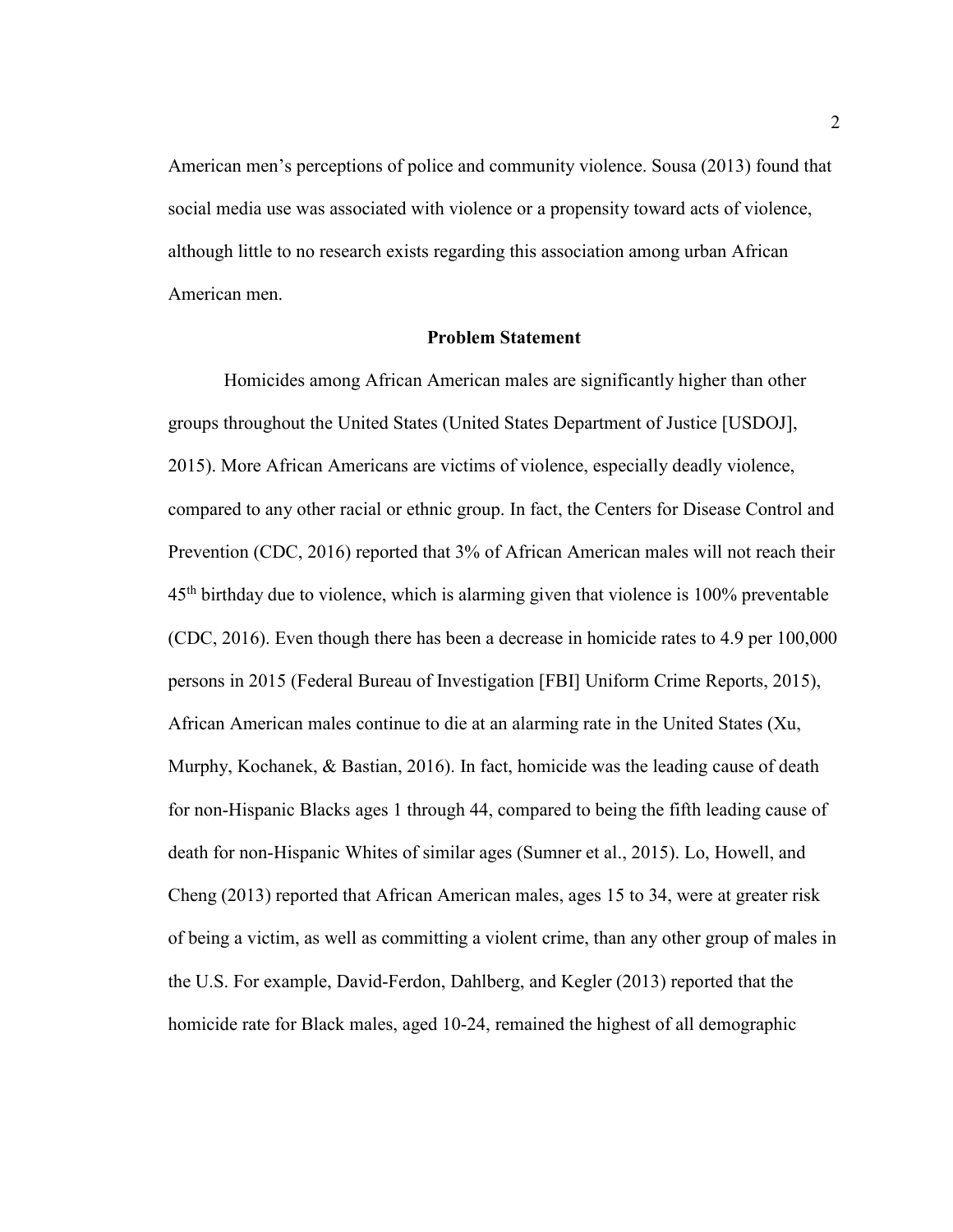groups (38 per 100,000) compared to the homicide rate for all young males aged 10-24 (2 per 100,000).

 Lee (2016) and Lo et al. (2013) reported that those living in urban communities experience significantly higher rates of violence compared with other ethnic groups in different communities (i.e., rural, suburban). For example, the CDC (MMWR, 2013) reported that the age-adjusted homicide rate for Blacks, aged 10–24, remained the highest compared to Whites. Researchers found that males living in urban communities in California, Louisiana, Maryland, New York, Pennsylvania, and Washington, DC, were at an increased risk of violence (Martinez, Stowell, & Iwama, 2016; United States Department of Justice, 2015), which suggested that African American men living in urban communities throughout the United States were more likely to have similar experiences regarding violence. Because of this, Glackin and Gray (2016) reported that it becomes essential to identify predictors and moderators of violence to reduce the increased burden of mortality, incarceration, and reduced productivity of African Americans living in urban communities given the impact on local and national communities with high levels of violence.

Although this research on violence among African American men living in urban communities illuminated important findings, I found no research that examined whether social media use moderates the established relationship of perceptions about police and community violence. For purposes of this research, violence is defined as any type of act or behavior that could cause physical or mental harm to another person. Being a victim of violence, regardless of the perpetrator's race or ethnicity, is defined as being the victim of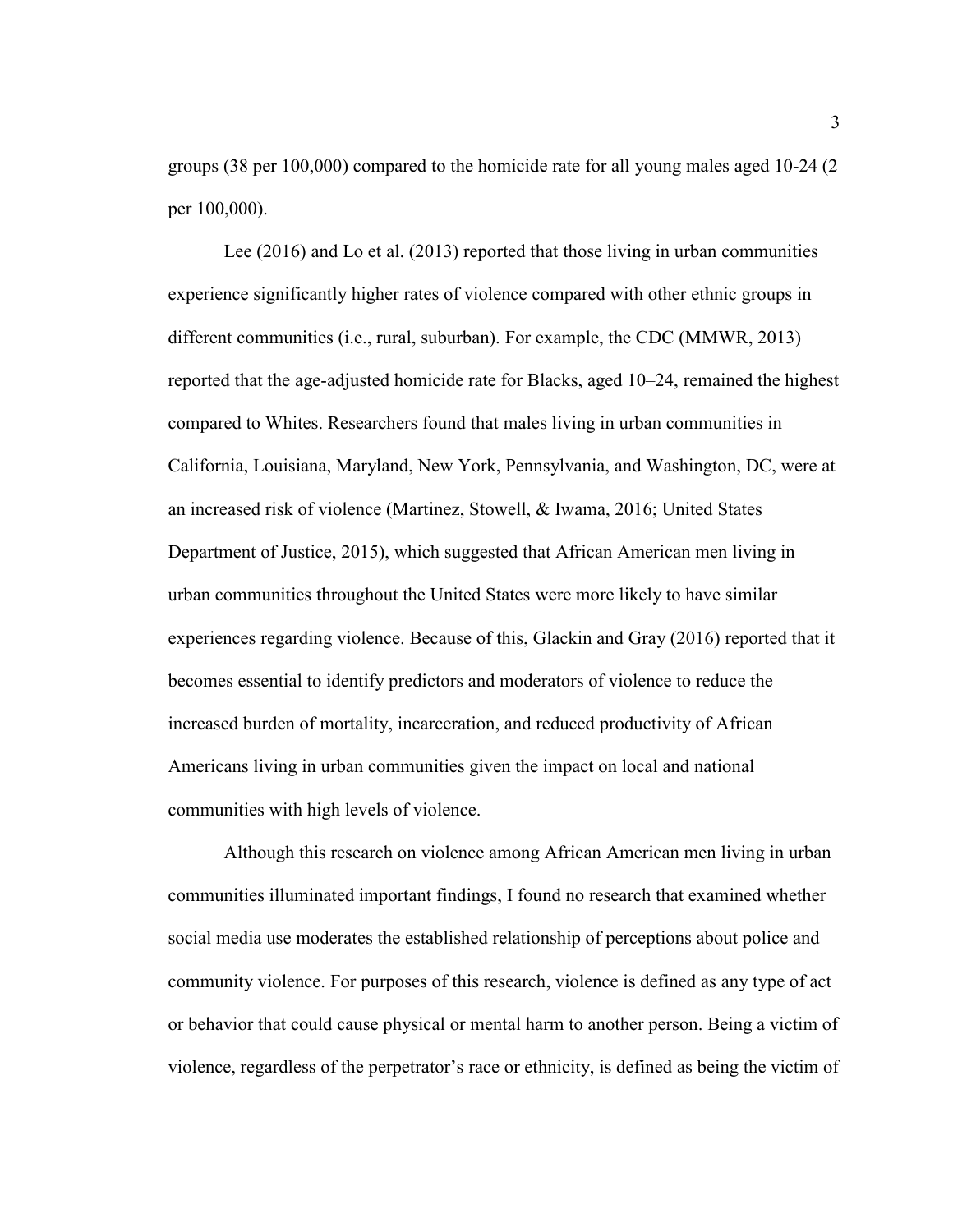an act or behavior that caused or could cause physical or mental harm. For purposes of this research, community violence included a wide range of acts including, but not limited to, riots, sniper attacks, drive-by shootings, gang/rival wars, bombings, widespread sexual, physical or emotional abuse, whether perpetrated or experienced firsthand.

Attitudes and perceptions, defined as feelings about oneself (Gordon, 2016) and toward others (Romero et al., 2015; Todd et al., 2016), including law enforcement, influences all aspects of human interaction. The term *attitudes* and *perceptions* used throughout this dissertation refer to perceptions of law enforcement or police. Nadal, Davidoff, and Allicock (2017) found that Black Americans were more likely to view police negatively compared to Whites and Latinos. However, a knowledge gap exists on whether social media moderates the association between perceptions toward law enforcement and violence among African Americans living in urban communities. While African Americans' perceptions of police/law enforcement is documented in the literature, there is a lack of studies examining whether social media moderates this association among African American men.

The position that social media use might moderate the association between perceptions about police and community violence has some support from other research findings. For example, Romero et al. (2015) found an association between social media and attitudes and perceptions with being stressed and expressing aggressive behavior. Maxwell (2016) found an association between rage and social media among young African American adults. Further research is warranted to examine the moderating effect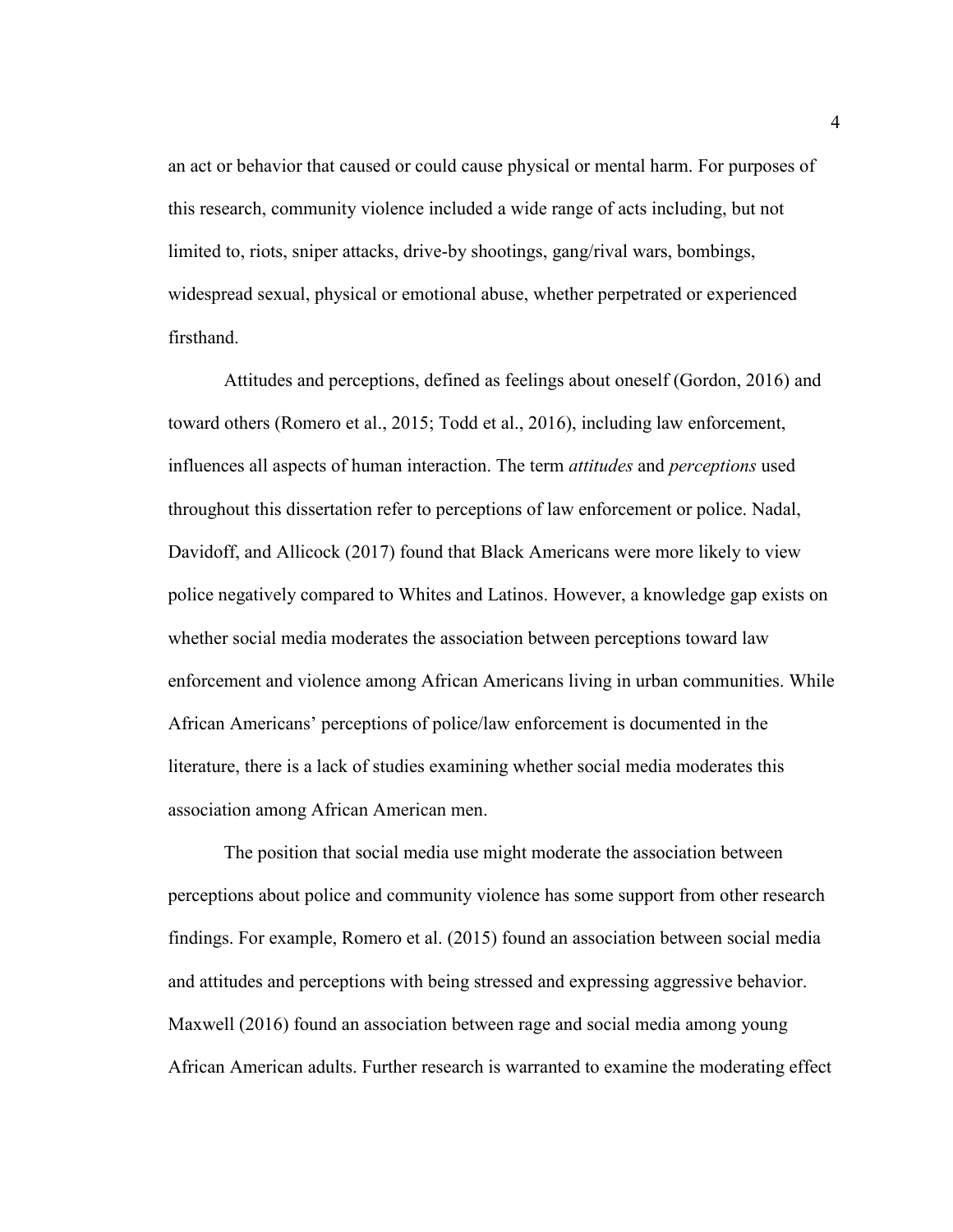of social media use among African American men, and perceptions and attitudes towards others, in particular, police, in an effort to address the high prevalence of violence in urban communities. Facebook is the primary form of social media use examined in this dissertation because Facebook is one of the primary forms of social media used in African American communities to communicate with family and friends (Vigil & Wu, 2015).

#### **Purpose of the Study**

The purpose of this study was to examine the moderating influence of social media on the relationship between perceptions of police and community violence among African American men. Specifically, this quantitative, cross-sectional study described the perceptions African American men have toward police/law enforcement, examined the association between perceptions of police and community violence among African American men, and tested whether social media use moderates the association between perceptions of police and community violence among African American males living in urban communities.

The rationale for examining whether social media moderates the association between perceptions of police and community violence was anecdotal findings suggesting that using social media increases violence among certain groups (Maxwell, 2016). However, this has not been fully examined among African American males, a group already having substantially high rates of violence. Another important factor was that research shows that African Americans have poor perceptions of police and law enforcement (Jenkins, 2011; Gua & Brunson, 2015; Bejan, 2018), but the relationship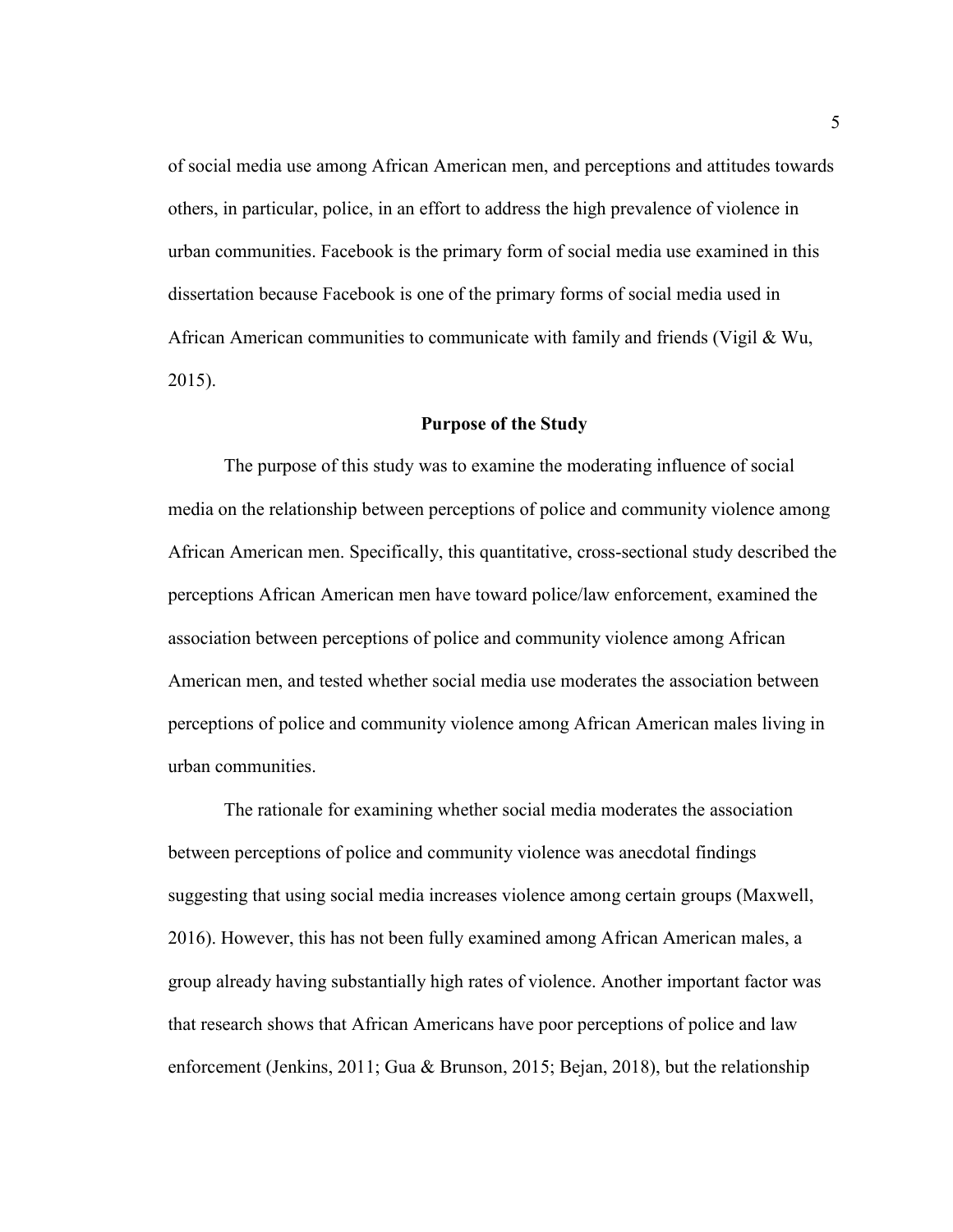between whether this perception of police is associated with community violence has not been fully examined among African American men. This study described perceptions of police, examined the association between perceptions of police and community violence, and tested whether social media moderates the association between perceptions of police and community violence among African American males, ages 18 to 44, who reside in urban communities within Jacksonville, Florida. Jacksonville, Florida was selected as the site for this study since in 2016,  $38.4\%$  of its residents ( $N = 927.903$ ) were African Americans (Florida Department of Health, Division of Public Health Statistics & Performance Management, 2017a). In addition, the homicide rate in 2016 for Blacks living in Jacksonville (Duval County) was 12.0 per 100,000 compared with 6.4 per 100,000 for all Black Floridians (Florida Department of Health, Division of Public Health Statistics & Performance Management, 2017b). Jacksonville was selected because of the high homicide rates.

Individual and socioecological factors, such as environmental factors, were measured and described since they were shown to predict violence in seminal research studies conducted by Cubbin, Pickle, & Fingerhut (2000) and Cunradi, Caetano, Clark, and Schafer (2000). Light and Ulmer (2016) reported that socioeconomic, demographic and legal contexts should be used to better understand and predict trends in criminal violence for Blacks. Light and Ulmer (2016) further argued that contemporary social conditions like mass incarceration, contemporary immigration, wealth inequality, residential segregation, and structural disadvantage have substantially predicted violent and/or aggressive behavior in African American males. It is important to determine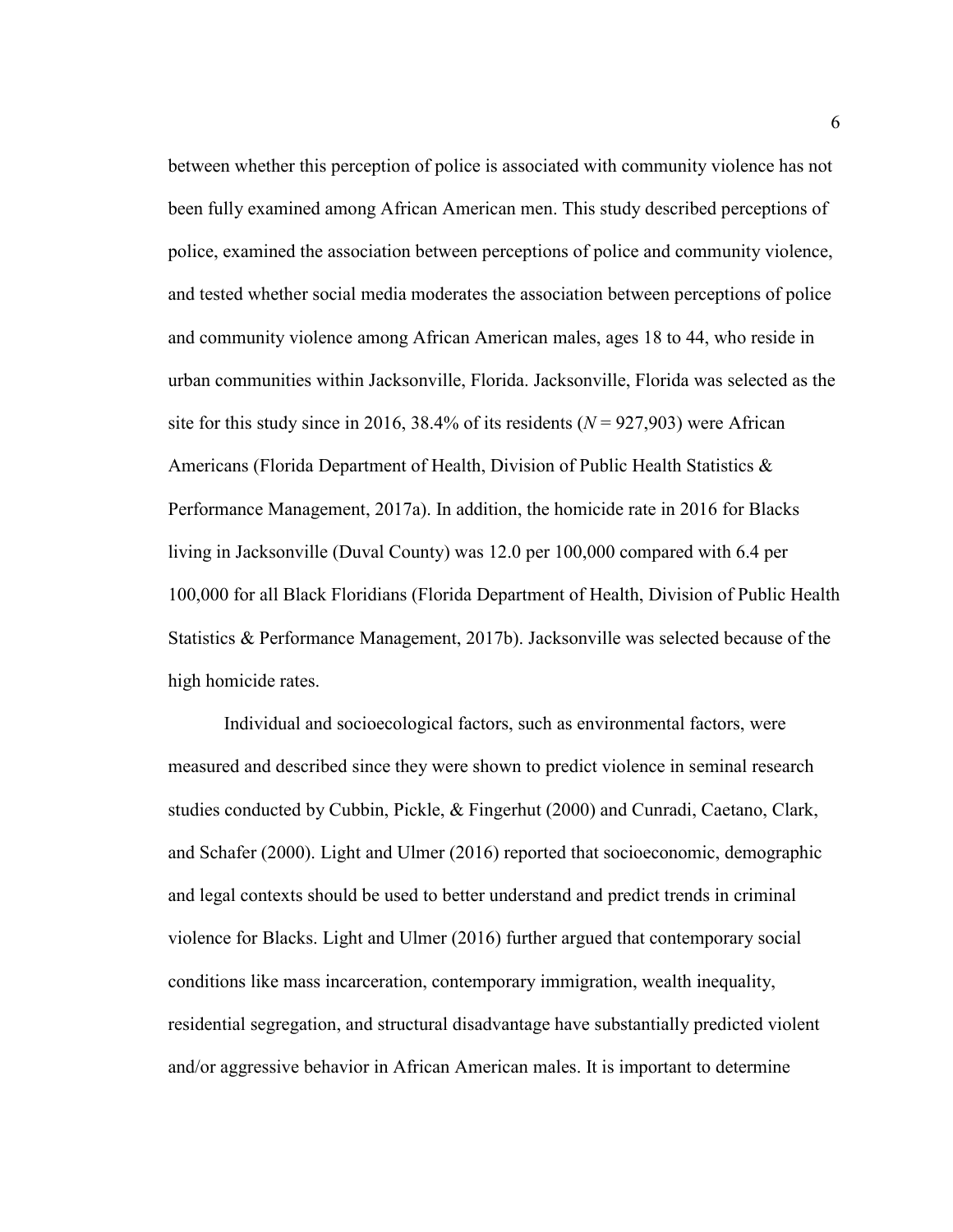whether perceptions toward police among African American men, ages 18 to 44, are changing. In addition, there is a substantial gap in the current literature on how social media moderates the association between perceptions between police and community violence among African American males, ages 18 to 44.

#### **Research Questions**

Using a quantitative, cross-sectional study design, the research questions for analysis were as follows:

- 1. What is the relationship between perceptions of police and community violence among African American men ages 18 to 44?
- 2. What is the relationship between social media use and community violence among African American men ages 18 to 44?
- 3. How does social media use moderate the relationship between perception of police and community violence among African American men ages 18 to 44?

#### **Theoretical Basis/Conceptual Framework**

 The primary theoretical framework used in this study was the social cognitive theory (National Cancer Institute, 2005; Sincero, 2012). The social cognitive theory (SCT), first developed by Bandura in 1975, proposed that humans improve their behaviors through a process of self-observation and evaluation. According to Bandura (1977), all human behavior, including behaviors related to violence, are learned by interacting with one's social environment. Bandura explained that individuals learn how to behave violently from observing and modeling others in their day-to-day environments (Bandura, 1997; Chitrali, Sanauddin, & Owais, 2015).Bandura (1977) further theorized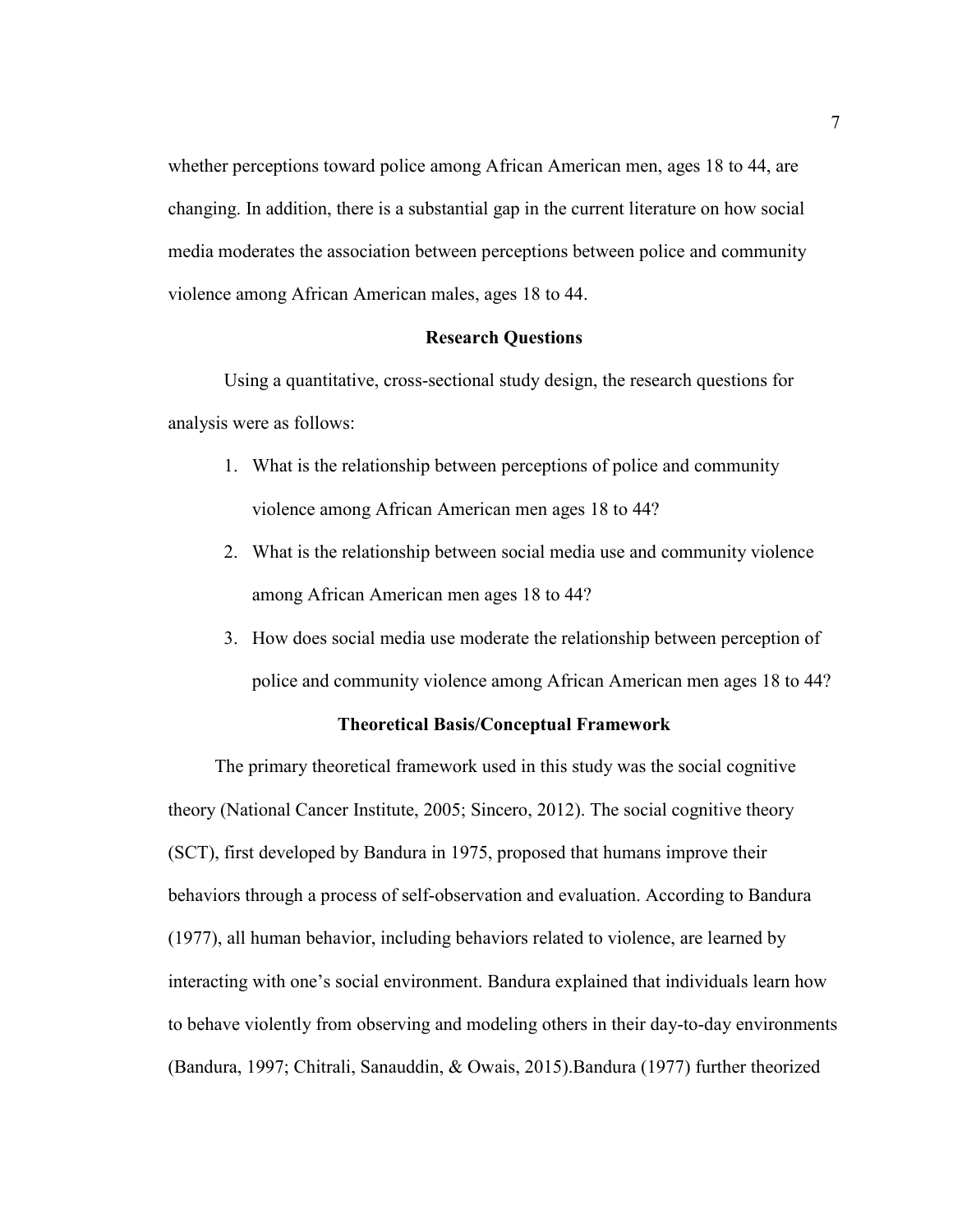that if violent behavior is rewarded or commended, individuals learn or feel that this is acceptable behavior. Chitrali and colleagues (2015) explained that individuals imitate behavior that they observe and find others positively endorsing.

According to SCT, the environment and the individual are interrelated and affect behavior (Chitrali, Sanauddin, & Owais, 2015). The SCT is a derivative of the social learning theory (SLT), which posits that individuals learn (a) from their own experiences, (b) by observing others' actions and (c) by seeing the benefits of those actions. Bandura added to the SLT by including the concept of self-efficacy (the ability to make and sustain a change) and renaming SLT to SCT (Chitrali, Sanauddin, & Owais, 2015).

SCT theory was applied to this research in that I sought to determine how social media moderates the association between attitudes and perceptions toward police and community violence among African American men. Messages that promote positive images using social media can help to improve individuals' perceptions of police and community violence, especially among African American men. This can be impactful since positive messages can be disseminated to a diverse group of individuals who use social media, especially African American men. Moreover, SCT can be used to help foster better relationships between police, community members and in particular, African American men in the community, by developing and implementing interventions that seek to change perceptions of each group to ultimately foster and promote better relations in the community.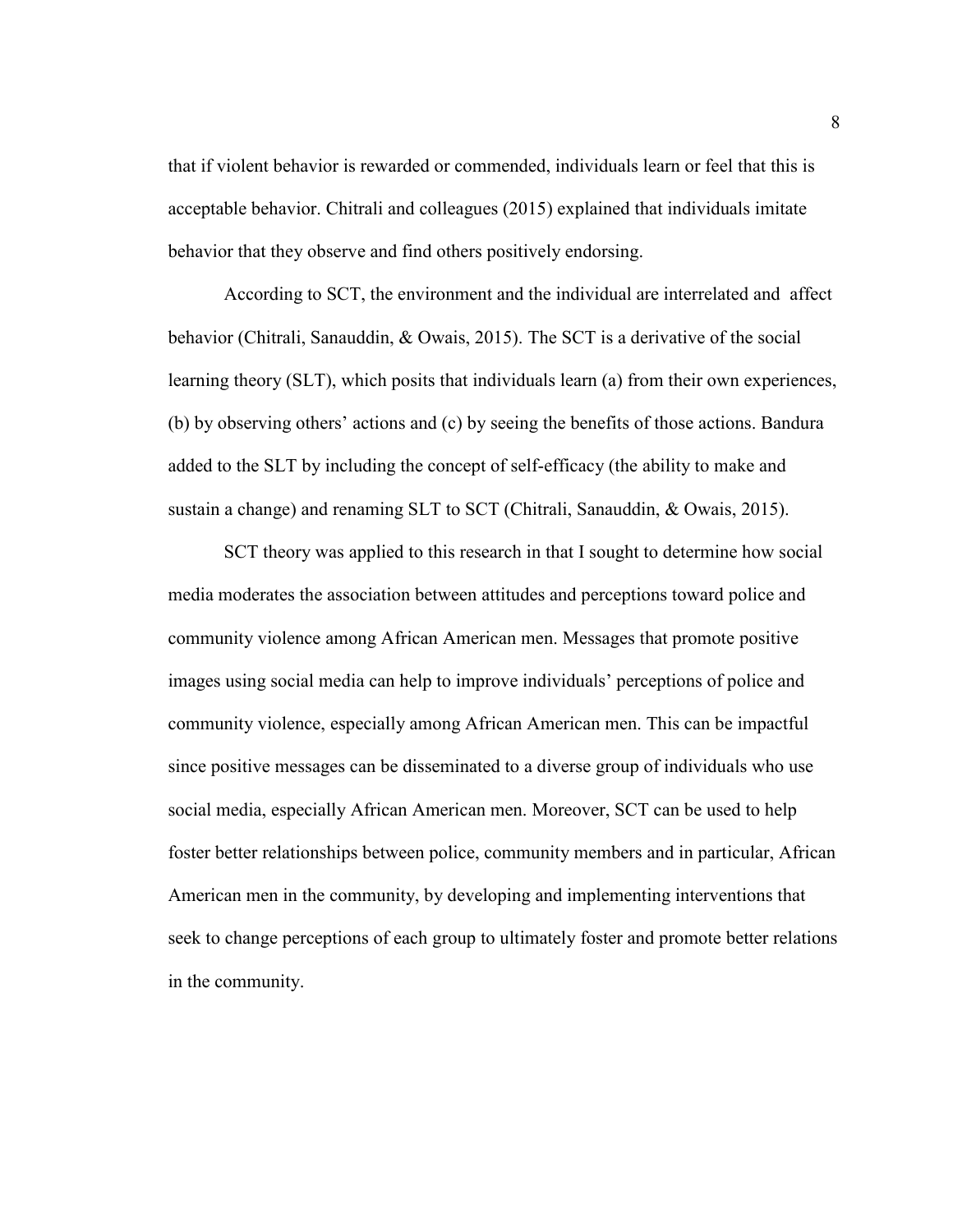#### **Nature of the Study**

The nature of this study included a quantitative, cross-sectional design (Rudenstam & Newton, 2015) to survey African American men, ages 18 to 44 years, who live in Jacksonville, Florida. A total of 45African American men were sought to participate in this study in order to have 80% power and 95% confidence to detect a statistically significant difference between one independent continuous variable (perceptions of police), and one moderating variable (social media use) having medium effect sizes of .25 (Erdfelder, Faul, & Buchner,1996). This sample size of 45 also included the assumption that 5% of African American males who begin the survey would be unable to finish. The 2016 population of African American males, ages 20 to 44, living in Jacksonville, Florida (Duval County), was approximately 47,000 (Florida Department of Health, Division of Public Health Statistics & Performance Management, 2017a).

This study involved a single-participant design where men meeting the inclusion criteria were invited to participate by completing a survey. Inclusion criteria were: (a) self-identifying as African American or Black (b) being between the ages of 18 to 44, and (c) willingness to complete a set of surveys with the researcher. The approach involved primary data collection using a convenience sample, where African American men from various venues like barbershops, churches, local colleges and universities, malls, bus stations, grocery stores, and fraternal organizations were informed about the study, and asked to participate by completing a research-administered survey. These venues were selected because of the high percentage of African American men who patronize them.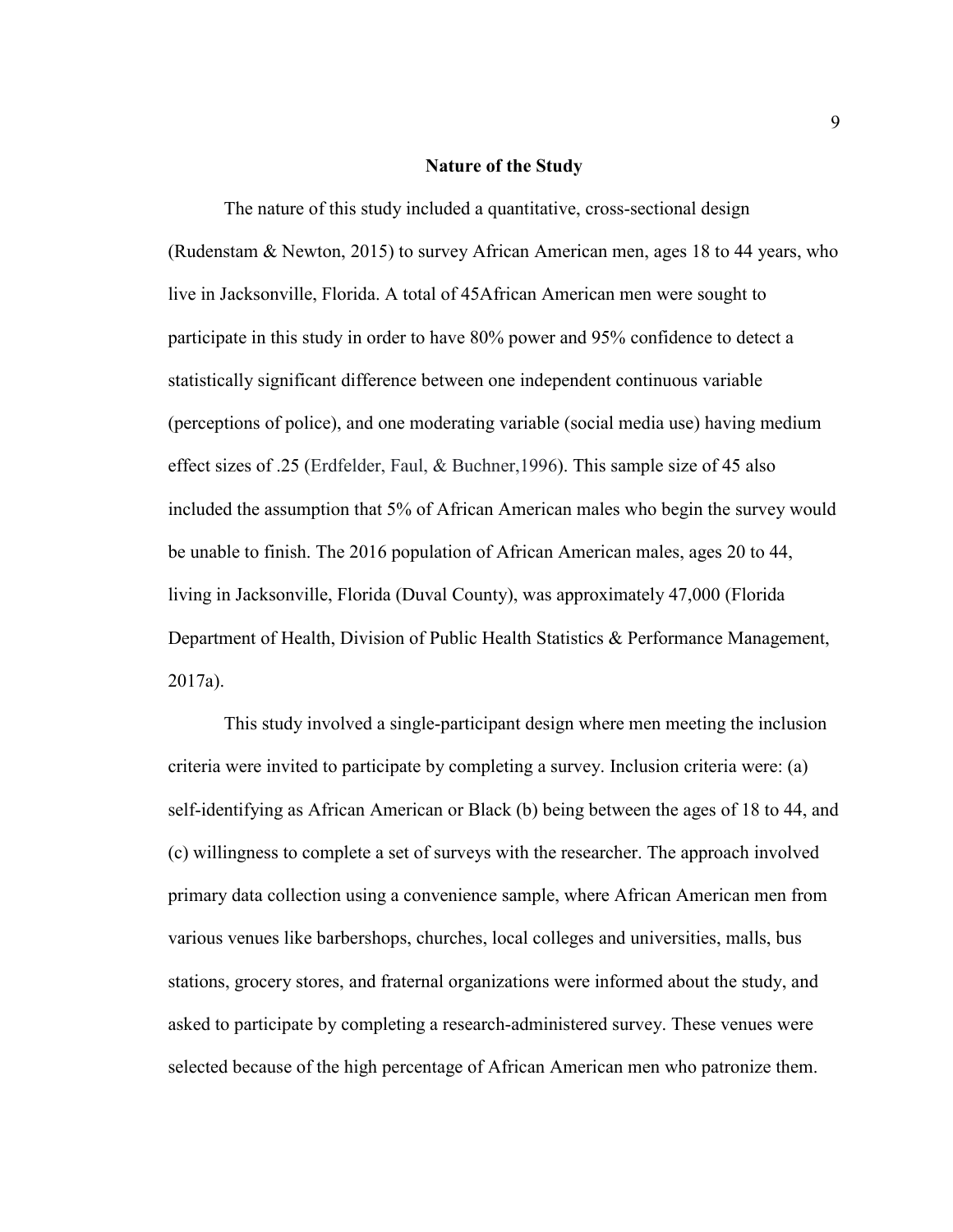Consenting participants completed surveys about their experiences with violence, sociodemographic characteristics, sociopolitical factors, and perceptions and attitudes.

Regression analysis was used since the sole dependent variable was continuous (community violence), the independent variable was continuous (perceptions about police) and the moderating variable was continuous (social media use). Regression analysis, following methods outlined by Hatcher and Stepanski (1999), was used to analyze these data to determine the association between independent variables and the dependent variable (degree of violence). The analysis focused on determining how much variance the independent variables accounted for in the dependent variable. Regression was used since it is an analytical model that eliminates variables, one at a time, that is, explaining the least amount of variance in the model. Thus, through a series of steps, the final model retains only variables that statistically significantly explain a good proportion of the variance in the independent variable.

#### **Definitions**

According to Lee (2016), violence is defined as the intentional use of force that results in injury, death, or harm. In this study, I used a broad definition of community violence in an effort to capture any experience or exposure to a violent act. Specifically, the dependent variable in this research is community violence, which was measured by the the Past Feelings and Acts of Violence (PFAV) instrument developed by Plutchik and Pragg (1990) as well as answering four close-ended questions. The PFAV scale was be used to measure violence risk and the propensity for violence (Plutchik & Pragg, 1990). This PFAV scale is a 12-item measurement tool designed for self-completion with Likert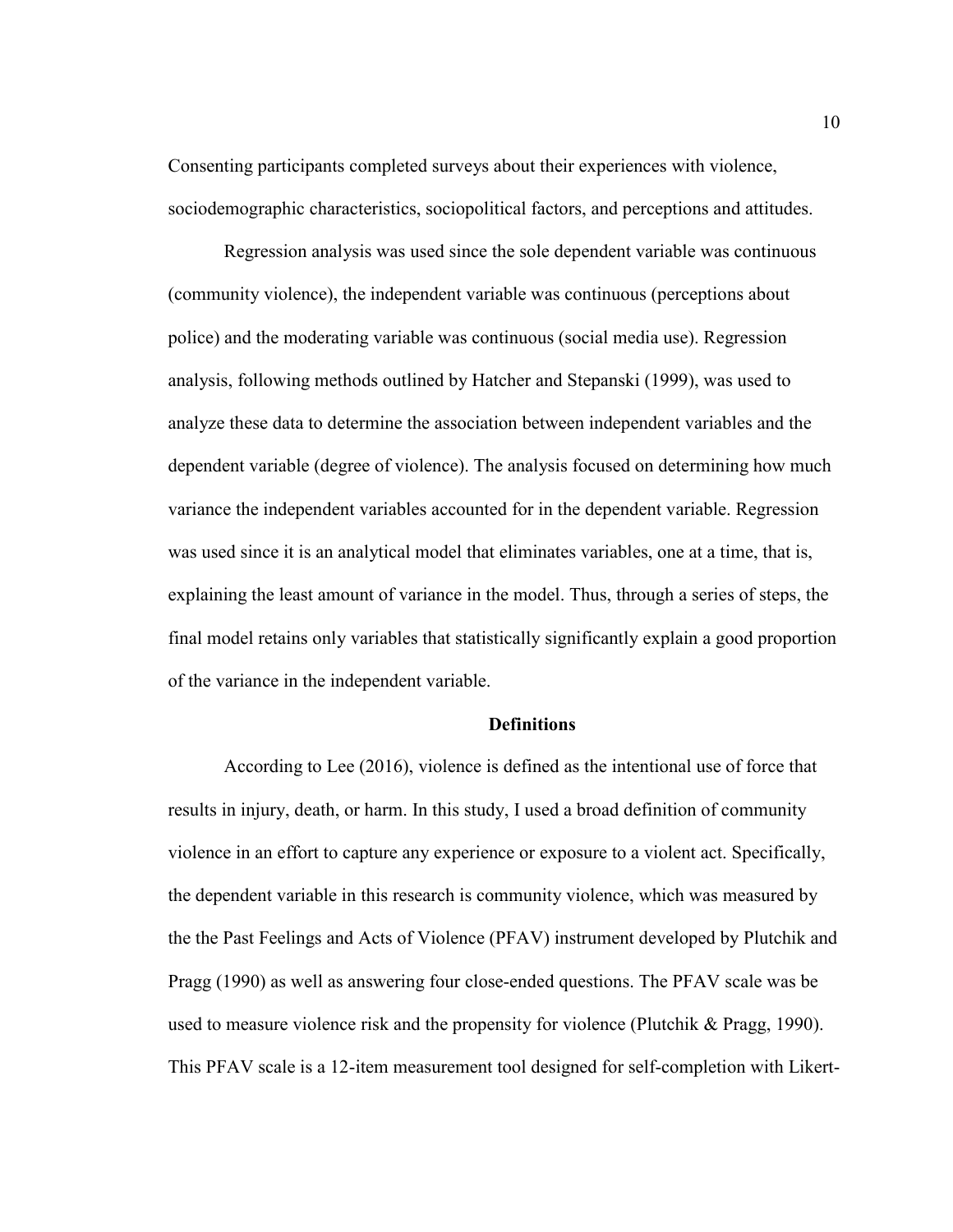type responses. The maximum score is 33, representing a high propensity or risk for violence (Plutchik & Pragg, 1990). The PFAV has high interitem reliability and an alpha coefficient of 0.85, indicating that it is a reliable measure (Cervantes et al., 2006). The PFAV was analyzed as a continuous measure to represent degree of violence (ranging from 0-33).

Perceptions and attitudes toward police was the primary independent variable, which was measured using the Perceptions of Police Scale (POPS) developed by Nadal and Davidoff (2015). POPS is a validated survey with 12-items that has two primary subscales: general attitudes toward police and perceptions of bias. Nadal and Davidoff (2015) reported that the general attitudes toward policy subscale has a Cronbach's alpha of .91.

The Social Media Use Integration Scale (SMUIS), developed by Jenkins-Guarnieri, Wright and Johnson (2013) was used to measure social media use, specifically Facebook, of African American men. SMUIS was developed to measure the incorporation of social behaviors and daily practices of social media users (Jenkins-Guarnieri, Wright & Johnson, 2013). The SMUIS has 10 items to measure two factors: one factor consists of six items measuring social integration and emotional connection; and the other 4-item factor measuring integration into social routines (Jenkins-Guarnieri, Wright & Johnson, 2013). SMUIS has high reliability correlation scores  $(r = .803)$  with each factor having high reliability scores (factor 1,  $r = .804$ ; factor 2,  $r = .676$ ) (Jenkins-Guarnieri, Wright & Johnson, 2013).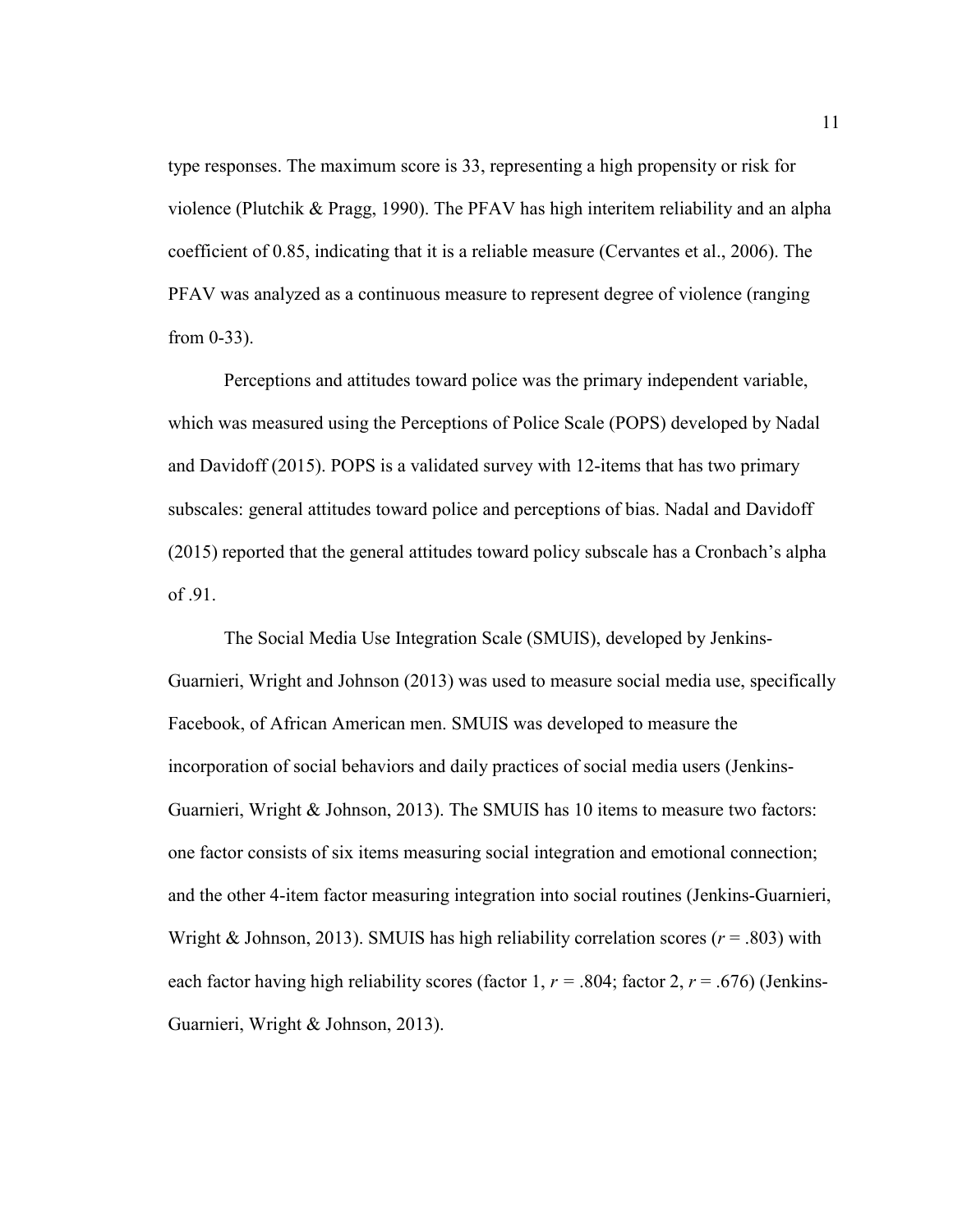Sociodemographic characteristics were descriptively analyzed. Sociodemographic characteristics that were measured included: age, education status (by asking "What is the highest grade you have completed?"); employment status (by asking "Are you currently employed full or part time outside of the home?"); geographic location by obtaining the respondent's zip code; household composition (by asking "How many people currently live with you?"); marital status (by asking whether the participant is married, single, separated, divorced, or widowed, or whether one is in a committed relationship); socioeconomic status (by asking "What is your current annual household income?").

#### **Assumptions, Scope/Delimitations, and Limitations**

While regression analysis is a very powerful statistical tool to use for data with a continuous dependent variable (degree of violence), there are limitations with this analysis. For example, having small sample sizes for those exposed to violence might threaten the validity of the analysis (Hatcher & Stepanski, 1999). If very few men are exposed to violence, then there will be little to no variance on the dependent variable, making it difficult to detect a statistically significant difference between study factors, provided one exists. This is one reason that the dependent variable was asked in several different ways to increase the likelihood that a large number of participants would have been exposed to some level of violence. The analysis also sought to examine trends toward violence as well as reported the observed probabilities for findings due to chance. Other limitations that potentially affect the entire study is recruiting only men truly interested in this research, resulting in potential selection bias (Saddler, 2010). This is why I sought to recruit men from various venues.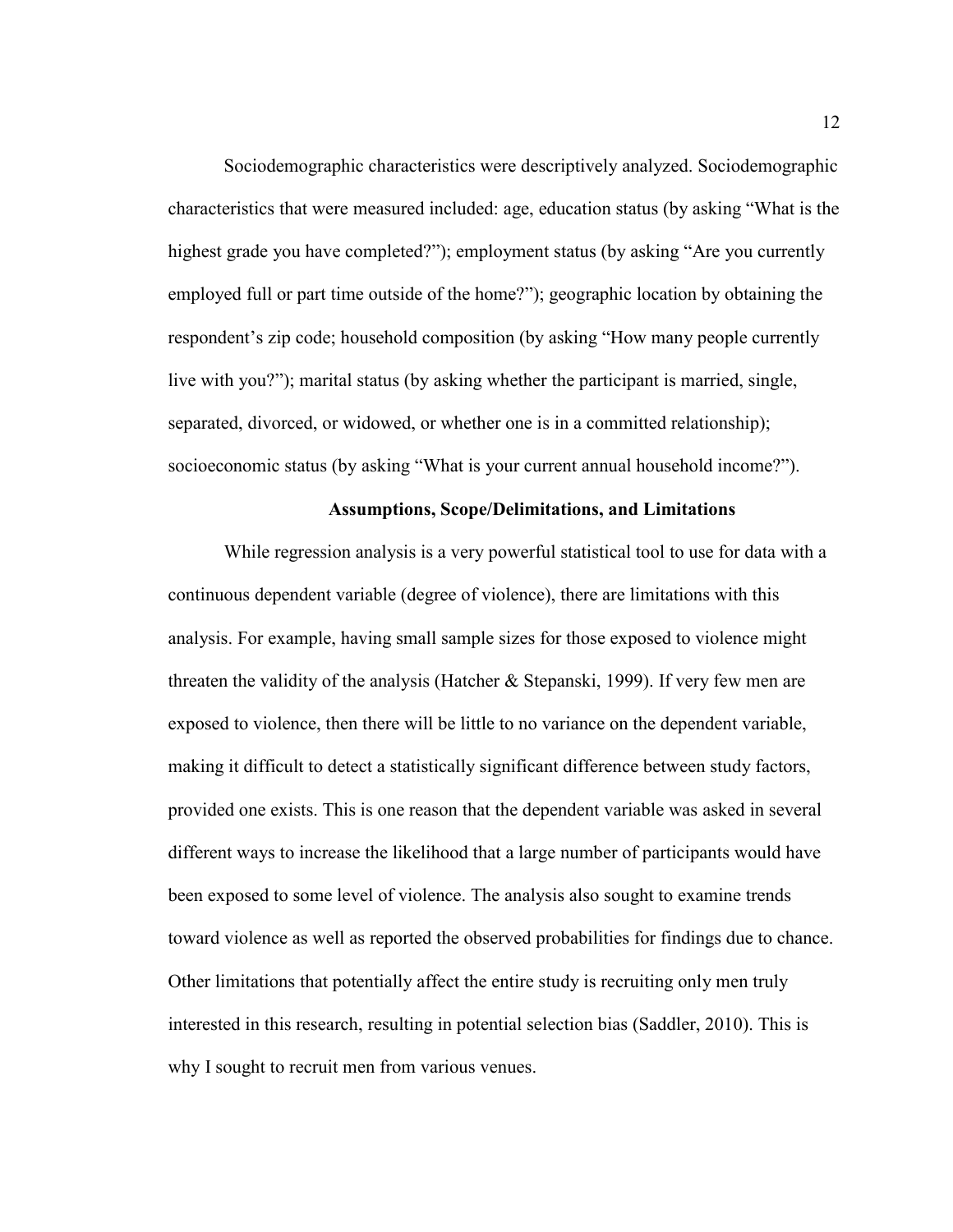I also noted how many men refused to participate in the study. Noting how many men refused to participate helped to show that the sample was representative of any African American male who lives in Jacksonville. Another potential limitation is that individuals might be fearful of answering truthfully, which could result in missing information, or responses that participants feel are desired, resulting in information bias (Krumpal, 2013). One way to eliminate this potential limitation is to make the survey completely anonymous to avoid collecting any identifying or contact information that could in any way identify study respondents.

Another limitation, as seen in most quantitative study designs, is that all variables important to predict violence might not be measured as part of this study (Palinkas, 2014). That is why I searched the scientific literature to identify factors shown to be important to, or statistically significantly associated with, violence in other groups as well as specifically important in African American men. I acknowledge the potential for personal bias given the fact that I am an African American male who lives in an urban community with a high prevalence of violence, and with personal experiences of being a victim of violence.

Researchers must tailor their data according to their research questions. I used primary data collection methods to answer specific questions in this research. According to the literature, primary data collection methods consist of what the researcher collects firsthand (Palinkas, 2014). Several instruments and items were used to measure the variables of interest in this study. Questions on sociodemographic characteristics were collected using a demographic information sheet; for example, the form included age,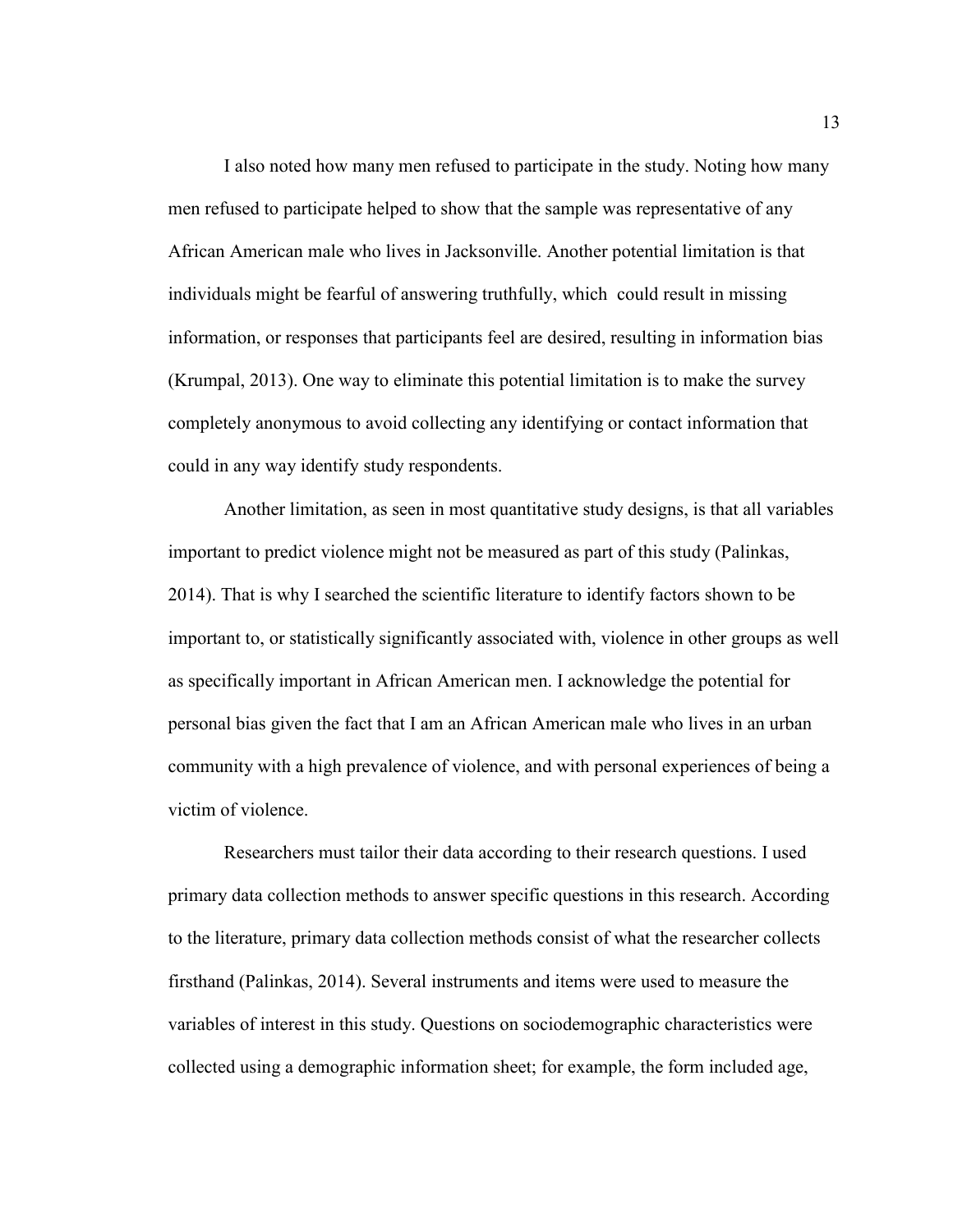level of education, marital status, geographic location (i.e., zip code), household composition, incarceration status, and socioeconomic level (as defined by annual household income).

#### **Significance of the Study**

This study was designed to decrease the information gap between what is known about violence among African American men, and whether social media use moderates the association between perceptions of police and community violence. It is important to understand how social media use moderates the association between perceptions toward police and community violence given the increased use of social media in every day society (Shahjahan & Christy, 2014; Pew Research Center, 2018). This study contributes original information on how perceptions of police and social media are associated with violence among urban, African American men, ages 18 to 44. It is expected that study findings lead to the development of strategies and interventions that address violence, and ultimately lessen the rates of violence among African American men living in urban communities throughout Jacksonville, Florida.

According to the United States Department of Justice (U.S. DOJ) (2015), valid research findings help to inform others when developing strategies and interventions to reduce violence within African American communities. Study findings can inform the development of strategies and interventions specifically designed to reduce the negativity of social media and help African American men filter inaccurate social media information that might contribute to creating community violence. Reducing use of inaccurate or enraging social media sources can serve to decrease propaganda that has the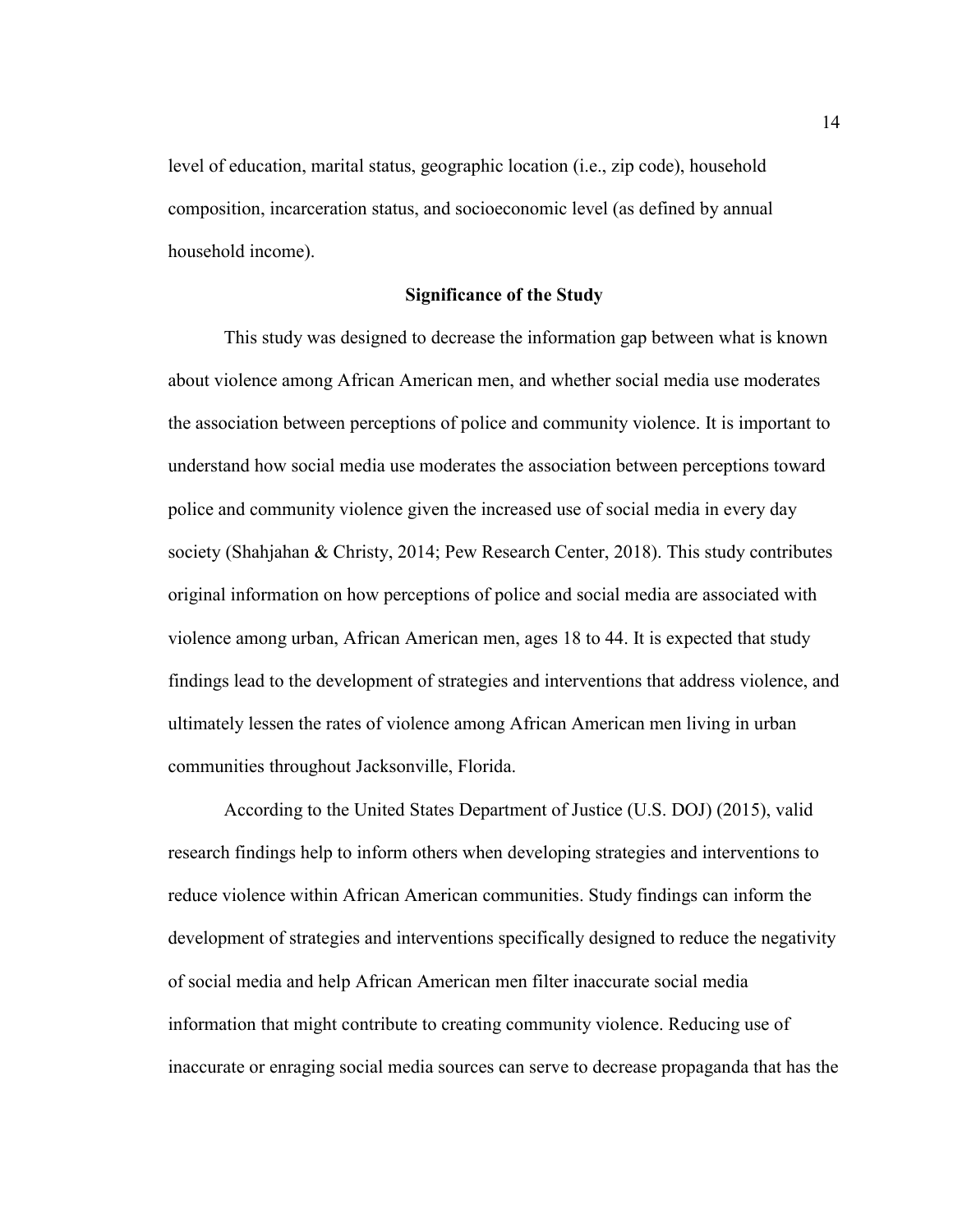potential to further increase violence among African American men, ages 18 to 44, who have the highest rates of violence (U.S. DOJ, 2015).

According to the Association for Psychological Science (2016), social change occurs when an organization or institution alters existing practice to adopt new practices based on a change in values, beliefs or new information. The U.S. DOJ (2015) explained that a large body of evidence must exist before institutions, organizations, or even policy makers can implement social change. One innovative approach to changing the moderating effects of social media, given its diverse and widespread application, is to create positive messages for widespread dissemination. Findings from this research can contribute to determining whether social media moderates can be used to promote messages that eventually reduce violence among African American males, ages 18 to 44, thus creating positive social change. That is one reason why this research seeks to simultaneously examine perceptions of police and social media as a moderator, since these factors can be carefully incorporated into designed interventions.

#### **Summary (and Transition)**

 African Americans experience homicides at alarming rates in the United States more than any other racial or ethnic group. Thisdissertation was designed to examine the association between perceptions of law enforcement and violence among African American men, ages 18 to 44, as well as test whether social media use moderates this relationship.

 Chapter 2 is a review of the literature as it relates to African American men and violence, perceptions of law enforcement, portrayal in the social media and usage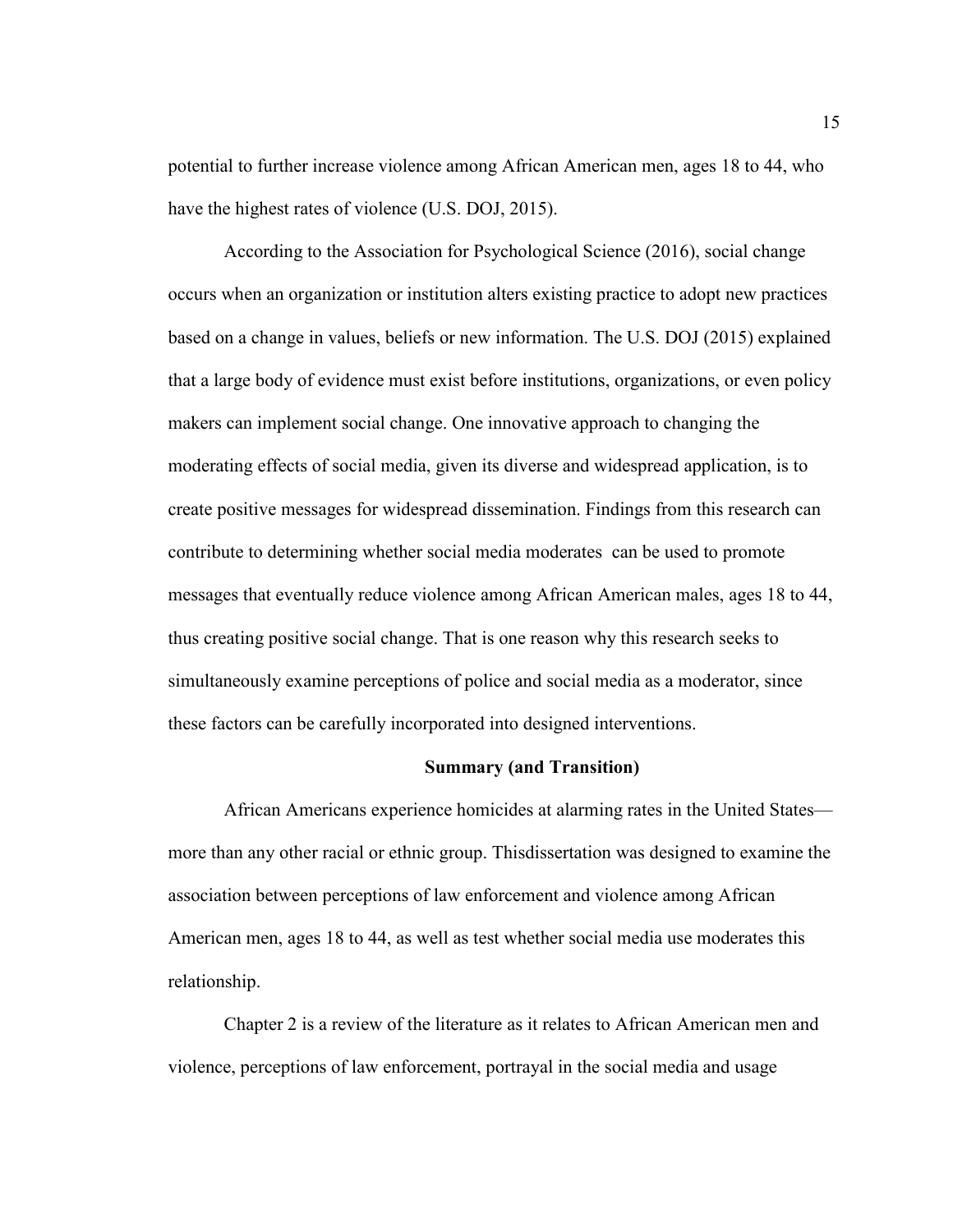patterns, and current information about the association of these variables. Chapter 2 shares evidence where African American men are negatively portrayed in the social media.

The research design is described in Chapter 3 as well as the instruments used, sampling techniques, data collection strategy, and proposed data analysis. How participants were informed about the study and asked to participate by completing a survey, along with the descriptive and analytical analyses, are presented in Chapter 3. The perceptions of police scale developed by Nadal and Davidoff (2015) was used to assess participants' attitudes and perception about police/law enforcement. The social media use integration scale developed by Jenkins-Guarnieri (2013) was used to measure the use of Facebook. The Past Feelings and Violence scale developed by Plutchik  $\&$ Pragg (1990) was used to measure violence exposure and involvement. Responses on these validated scales, along with sociodemographic characteristics, were then analyzed to answer specific aims of this research.

Chapter 4 includes results from the descriptive analysis as well as reports on the three research questions in this study. Statistically significant findings are presented in Chapter 4 in addition to rejecting or retaining the null hypothesis for each of the three research questions in this study. Overall findings were that African American male have a poor perception of police and that this perception significantly statistically is associated with community violence. Findings also show that social media use is not statistically significantly associated with community violence, nor does it moderate the association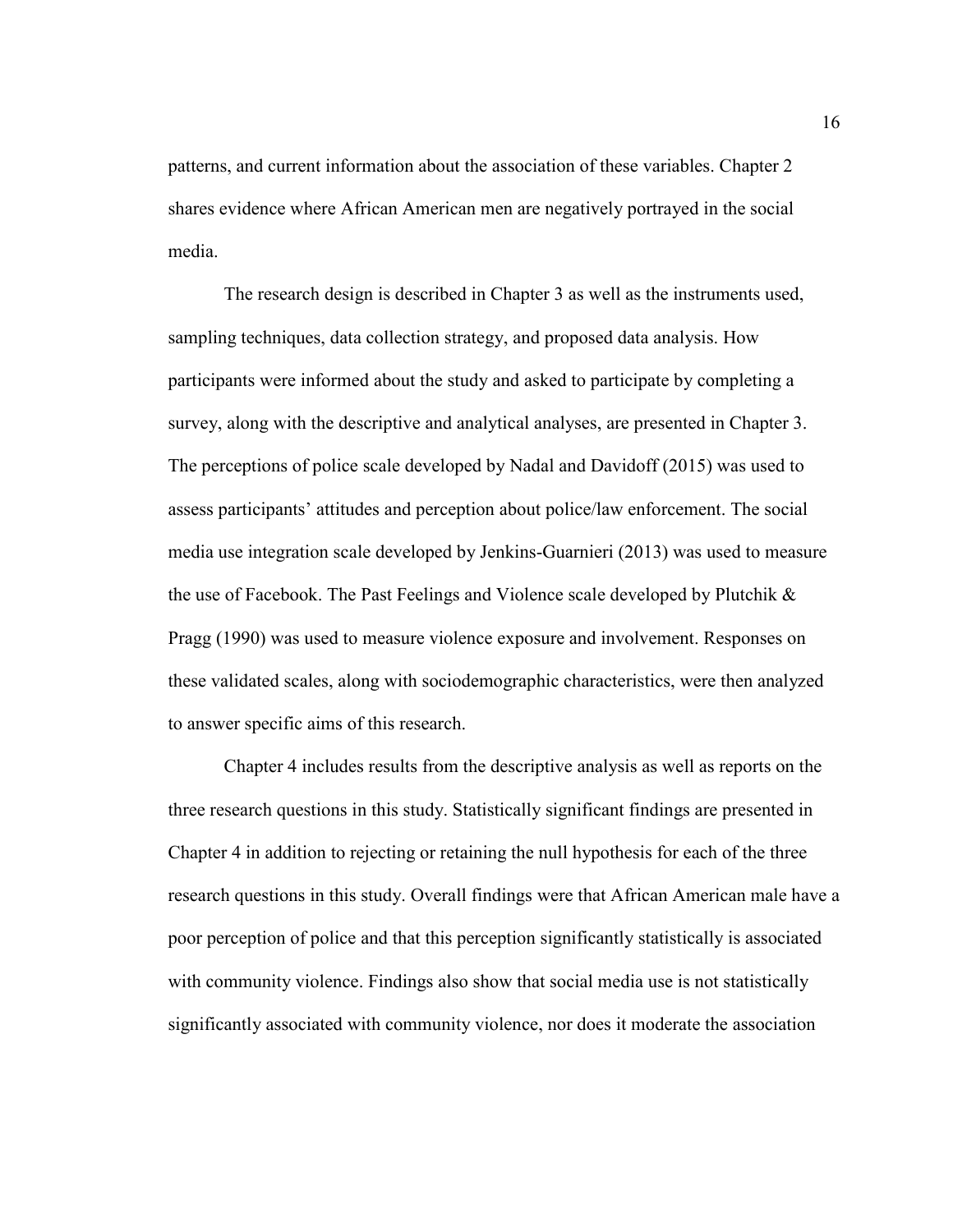between perceptions of police and community violence among African American men participating in this study.

Chapter 5 includes implications, limitations, the social impact of this research, recommendations for future research studies and a closing summary. Implications are to develop interventions that will bridge the gap between law enforcement and community members.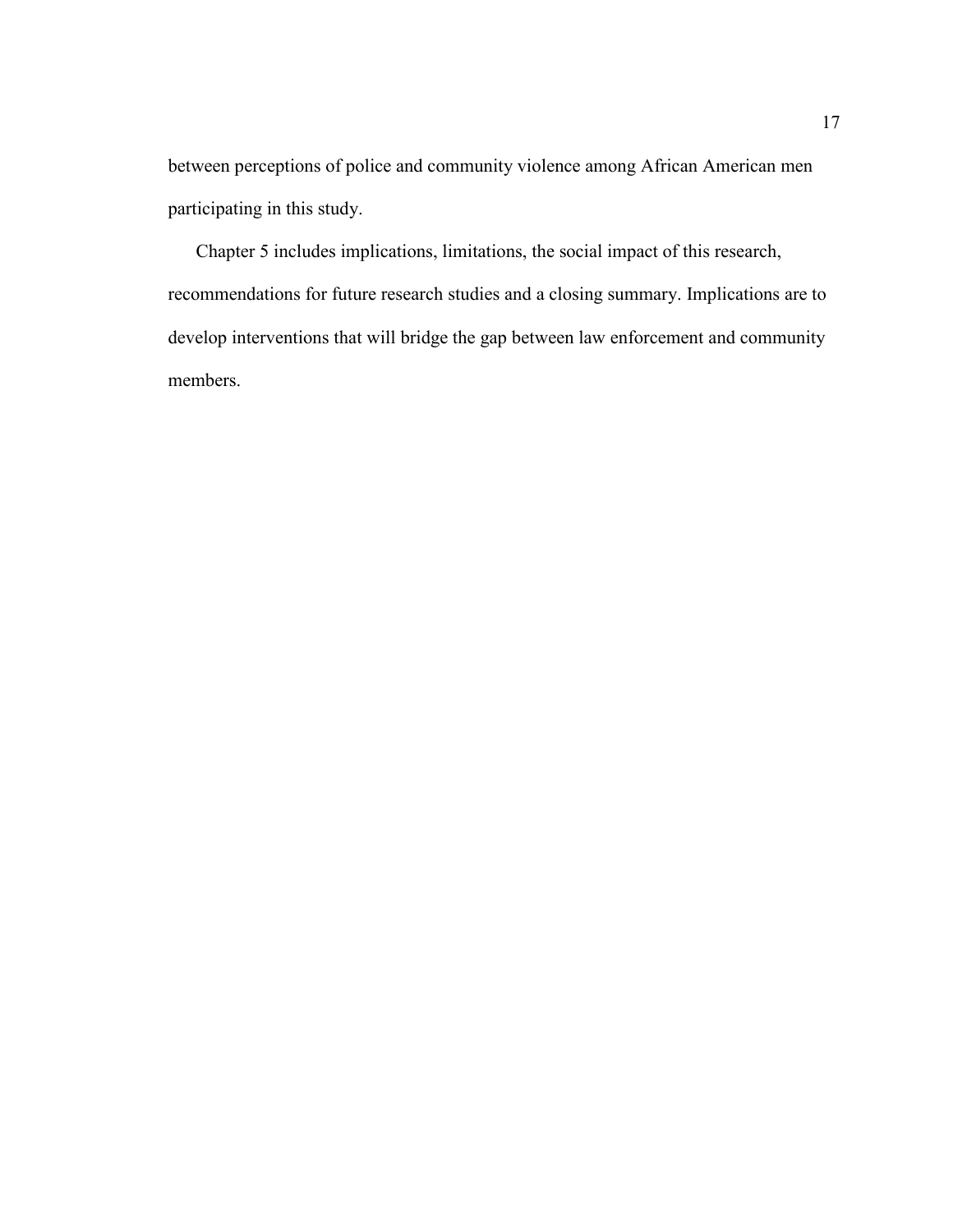#### Chapter 2: Literature Review

#### **Introduction**

This chapter consists of a literature review regarding violence and African American men. African Americans' involvement with violence, as a perpetrator or a victim, is presented. In addition, this literature review presents current perceptions of police and social media use, and factors associated with violence among African American men. The terms *Black* and *African American* are used interchangeably throughout this dissertation to refer to individuals born in America, of darker skin color, whose ancestry originated in Africa. Specifically, this literature review includes research on African Americans' attitudes and perceptions toward law enforcement and perceptions as they relate to being involved with violence. Additionally, this review presents violence in social media, social media's effect on African Americans, including how African Americans are portrayed in social media and social media's potential impact.

Literature used in this review was identified from the following series of academic databases: EBSCO ebooks, ProQuest Science Journals, PsycARTICLES, PsychINFO, and PubMed. I searched the literature for information on violence (dependent variable), attitudes and perceptions toward law enforcement (independent variable) and social media use (moderating variable) in African American men. Specifically, search terms included violence, predictors of violence, attitudes of police/law enforcement, perceptions of police/law enforcement, social media use, media violence, social media exhibits of African American men, and social media use and violence among African American men.This review concludes by presenting prior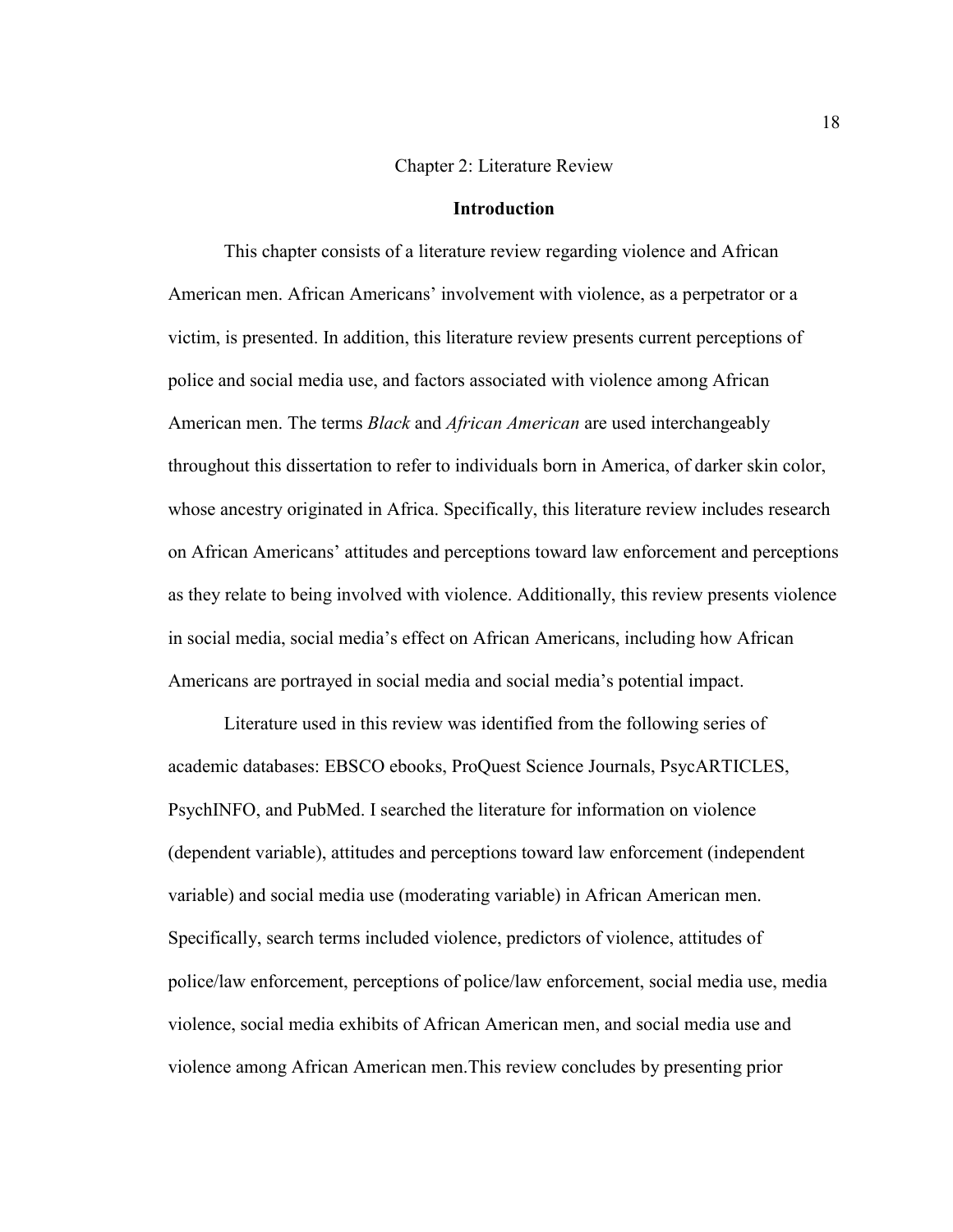research examining the association between attitudes and perceptions toward police and community violence as moderated by social media use among African American men.

#### **Violence among African Americans**

Violence is defined as the premeditated use of physical force or the threat of force against another person or oneself, which can cause injury or death, mental harm, poor deprivation or development (Ioan et al., 2013). *Community violence* is a complex term that refers to a wide range of events which includes, but is not limited to, drive-by shootings; workplace assaults; gang wars; sexual-, physical- and emotional abuse; riots; and sniper attacks (PTSD, 2007).

Although the number of reported homicides steadily decreased in the general population from 1990 through 2016, recent findings indicate that violent crimes are on the rise in the United States. For example, there was a 4% increase in violent crimes from 2015 to 2016 (US Bureau of Justice Statistics, 2018). According to the FBI Supplementary Homicide Report (SHR,2018), the homicide rate among Blacks in the United States was 19 per 100,000 individuals, which was substantially higher than the homicide rate of 3 persons per 100,000 for White individuals. Violence also disproportionately affected African American men since 88% of the 7,014 Black homicide victims in 2015 were men (FBI SHR, 2018). In fact, the overall rate of homicide among Black men was 34 per 100,000, compared to the overall rate of homicides among White men (4 per 100,000; FBI SHR, 2018). Researchers continue to search for reasons why violence is more prevalent in African American communities compared with other communities in America (Jackson, Shestov & Saadatmand, 2017).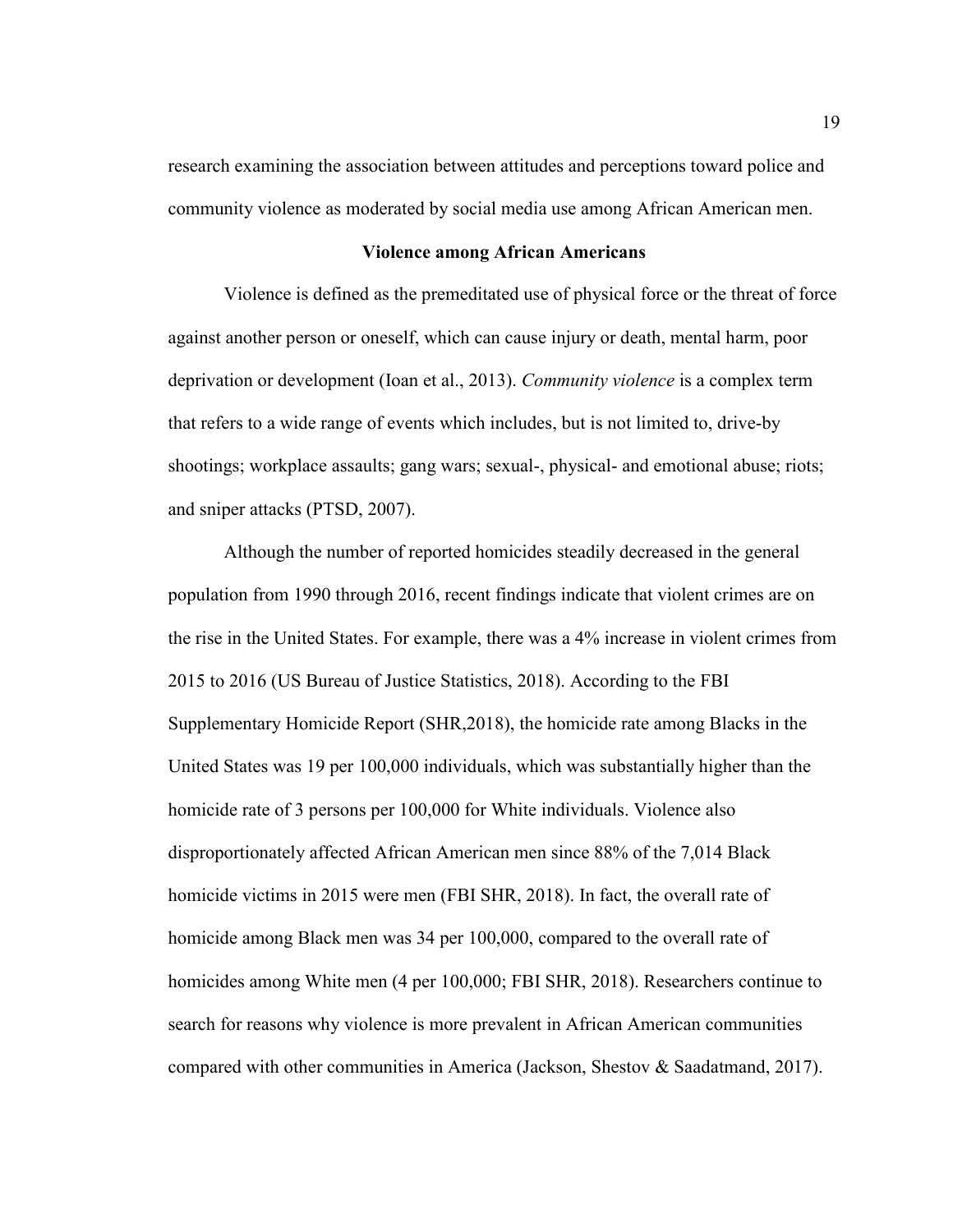#### **Predictors of Violence among African American Men**

A seminal article by Hastings and Hamberger (1997) outlined that the sociodemographic predictors of violence were previous violent behavior, age, gender/sex, race, socioeconomic status, family history of violence, and alcohol use. Since this seminal study, Farrington, Gaffney and Ttofi (2017) conducted a systematic review of 216 systematic review studies to identify factors that predict violence (Farrington, Gaffney & Ttofi, 2017). Along with Farrington et al. (2017), other researchers have identified factors that predict violence including age, gender/sex, socioeconomic status, family history of violence, alcohol use, and geographical location/community violence exposure were predictive of violence.

#### **Age**

 Emerging adults, defined as individuals, ages 18-29, were significantly more likely to be involved in violence. Blacks, ages 18-29 years old, experience violence at high levels compared to other age groups. In fact, although the US Census (2016) reported that Blacks, ages to 18-29, represent about 2% of the population in the United States, the CDC (2017) reported that 26% of assault victims and 21% of homicide victims were Blacks, ages 18-29.

#### **Gender**

Men were traditionally believed to be more violent, or more aggressive, than women. According to McDonald and Navarette (2012), men have been raised to be "warriors." In particular, these authors hypothesized that men are physiologically programmed to protect themselves, their properties and their families, including women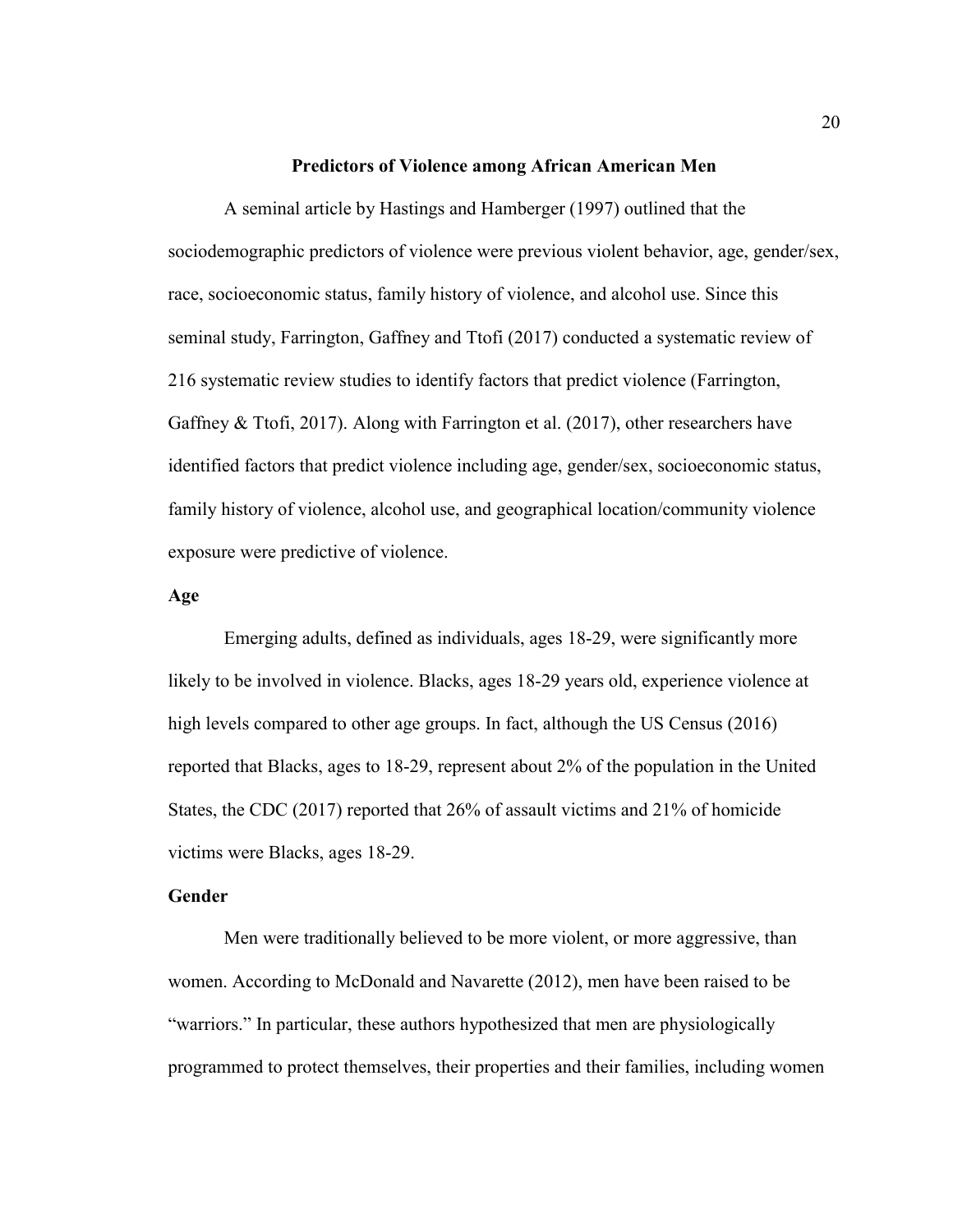and children. Thus, according to this Warrior hypothesis, men would be more likely to be involved with violence (McDonald, Navarette & Vugt, 2012). McDonald, Navarette and Vugt (2012) further proposed that men who do not have economic power would sometimes resort to violent tactics if they do not have other options to obtain economic success. McDonald's position was consistent with Merton's Strain Theory (1938), which posited that individuals of lesser economic power (i.e., limited to no resources) respond to the strains of society in one of five ways. Merton (1938) defined one response as innovation where individuals use illegitimate or unconventional ways to obtain the goals that society values. Merton (1938) defined other responses of: conformity where individuals seek to obtain goals valued by society in legitimate ways; ritualism where individuals set more humble, achievable goals; retreatism where individuals do not conform or adhere to society's values or standards; and rebellion where individuals collectively work to replace goals valued by society with goals they find more meaningful or valuable. Thus, African American men may be responding with, or involved with violence as a means to adjust to their social and societal circumstances. This theory might be further supported by the plethora of research showing that Black males were significantly more likely to be a victim (or perpetrator of) violent crimes (Xu et al., 2016; Sumner et al., 2015; FBI, 2015).

#### **Socioeconomic Status (SES)/Income**

According to the American Psychological Association (2012), socioeconomic status (SES) was not just about financial status but also was determined by educational accomplishment, monetary security, and personal perceptions of social status and social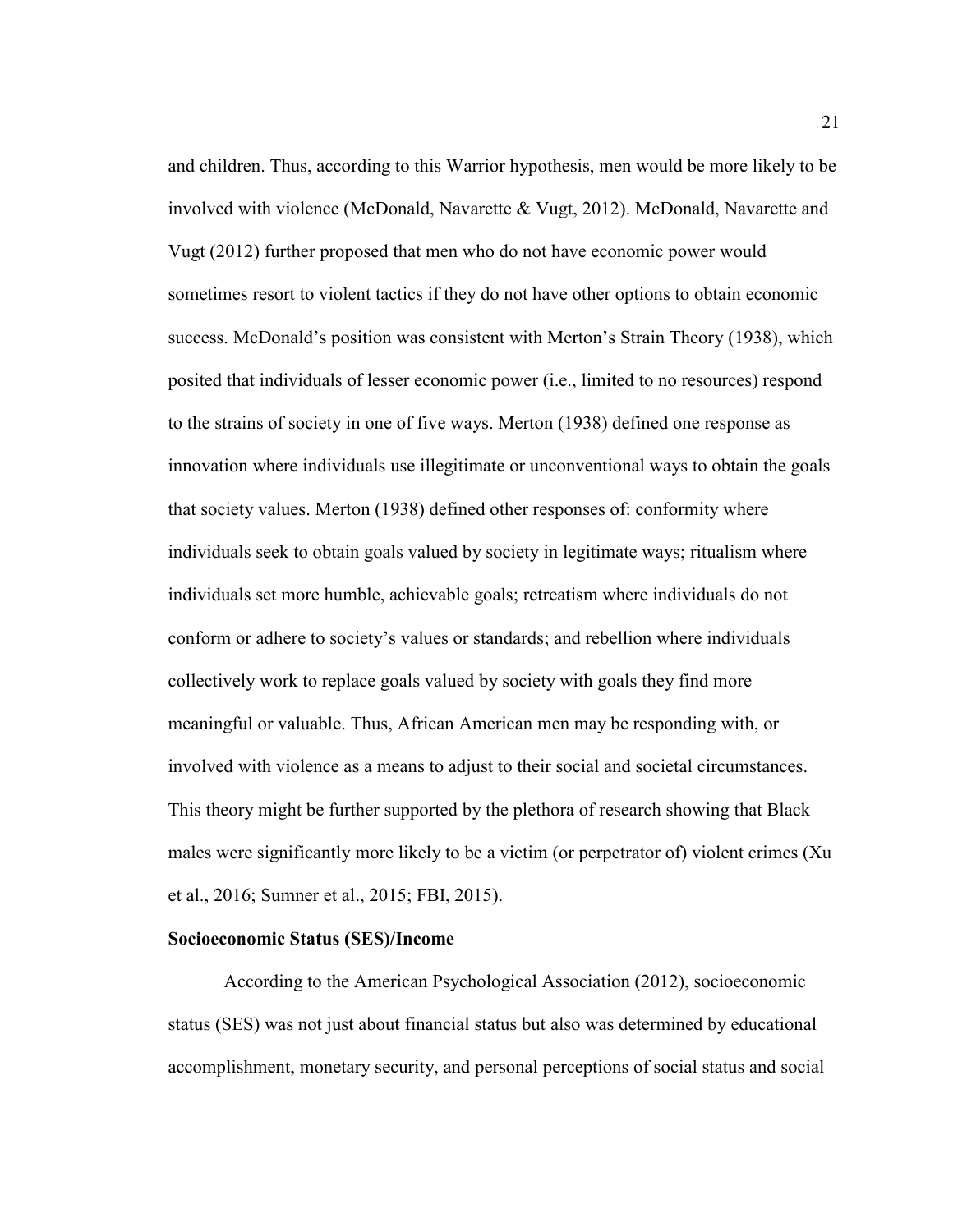class. Evaluating violence at the community level can be significant because factors at this level often impacted a mass number of people (Chen, Voisin, & Jacobson, 2016; McMahon et al., 2013). Socioeconomic status (SES) in the community played a vital role in that most communities are frequently segregated by SES, racial makeup as well as ethnicity. Focusing on the risk and protective aspects of violence at the communal level will most likely create the most change in the community (Chen et al., 2016; McMahon et al., 2013).

Some risk factors of community violence included high levels of unemployment, poverty and transiency, poor housing conditions, gang violence, emotional anguish and an absence of access to services (Chen et al., 2016; McMahon et al., 2013). On the other hand, there were positive factors that safeguard people and communities from these risk factors such as having a steady economy, constructive communal standards, ample resources, high levels of communal solidity, family support and rewards for prosocial civic participation (Jain & Cohen, 2013).

#### **Family History of Violence**

Smith-Marek and colleagues (2015) found that individuals who committed violent crimes as youth were more likely to commit violent crimes as adults. In addition, these researchers found a significantly strong association of having a family history of violence and being a victim of violence (i.e., intimate partner violence) as an adult. Smith-Marek and colleagues (2015) also found this relationship to be stronger for females than for males; thus, women who had a family history of violence were significantly more likely to be a victim of violence as an adult compared to males. Boyas et al. (2017) also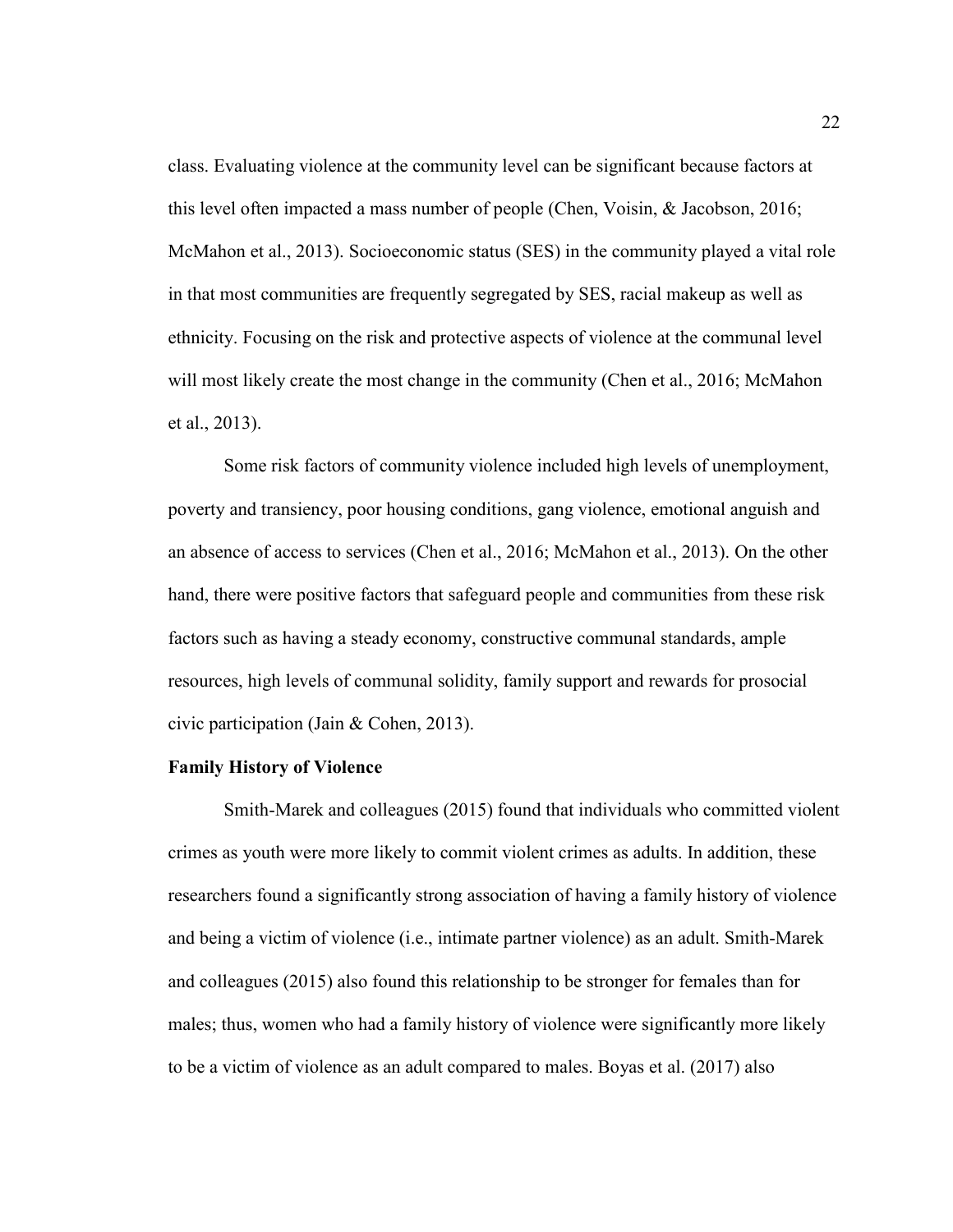provided additional support that African Americans who were exposed to violence are significantly more like to have parental conflicts; their cross-sectional study showed a statistically significant association between increased use of violence and parental conflicts among 2,328 African American youth ages 12-17.

#### **Incarceration Status**

According to the National Association for the Advancement of Colored People (NAACP, 2014), incarcerations increased from approximately 500,000 in 1980, and projected to be more than 2.2 million people incarcerated by 2015. According to the NAACP (2014), 1 in every 37 adults or 2.7% of the total United States population was under some form of correctional supervision. However, 2.3 million, or 34% of the total 6.8 million African Americans living in the United States were under some form of correctional supervision (NAACP, 2014). Nellis (2016), as part of the Sentencing Project, reported that Blacks were incarcerated at rate that is 5.1 times more than their White counterparts. Moreover, more than half of the prison population in Alabama, Delaware, Georgia, Illinois, Louisiana, Maryland, Michigan, Mississippi, New Jersey, North Carolina, South Carolina, and Virginia were Black or African American. Thus, it is important to assess involvement or exposure to prisons/incarceration since that can affect how African Americans perceive law enforcement and police.

#### **Geographic Location**

Truman and Langton (2014) reported that Blacks are significantly more likely to be exposed to, or a victim of violence since they were more likely to live in geographical areas or neighborhoods with high rates of community violence. In fact, the FBI reported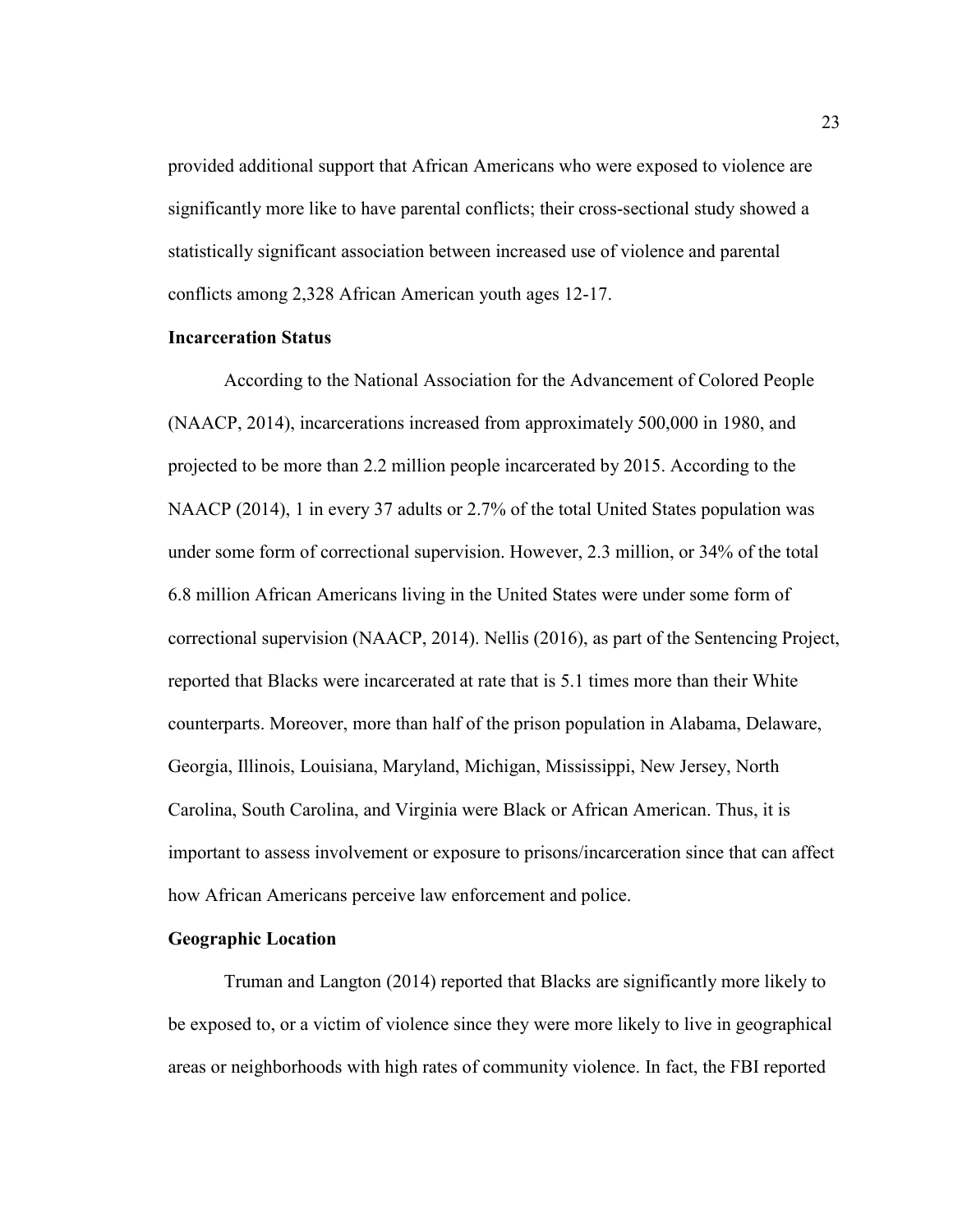this in a 2015 (Federal Bureau of Investigation (FBI), 2015) report, and later again in a 2018 (FBI, 2018) report that those living in urban communities, especially Blacks, had a high risk of being involved with violence.

Studies are increasingly examining factors beyond the traditional sociodemographic factors to explain the increasing levels of violence in American and specifically among African American men. Social media and attitudes and perceptions and their association to violence were explored in this review.

#### **Aggression and Learned Behavior**

Aggression is defined as intentional acts of violent acts or behavior toward another person or group. Khaurana (2015) highlighted issues related to aggression that plague individuals with the use of media. Khaurana (2015) asserted that safety is an ongoing concern. Khaurana (2015) highlighted the amount of violence that is depicted in the various forms of media used. Krahé (2014) believed that there is an ongoing debate regarding the media and the exposure of violence it brings to its audience at large. Research contended that aggressive behavior has been demonstrated in numerous studies by people of all ages, races, sexes, and personality types (Anderson, 2016). The common theme within the literature was that media violence effects are not large in itself, but over time can accumulate into significant changes in behavior that greatly impact both the individual and society (Anderson, 2016).

Bandura's (1975) seminal Bobo Doll experiment revealed that young individuals were significantly influenced by actions of adults (Bandura, 1975; McLeod, 2014). Specifically, young adults continued to behave aggressively when adults committing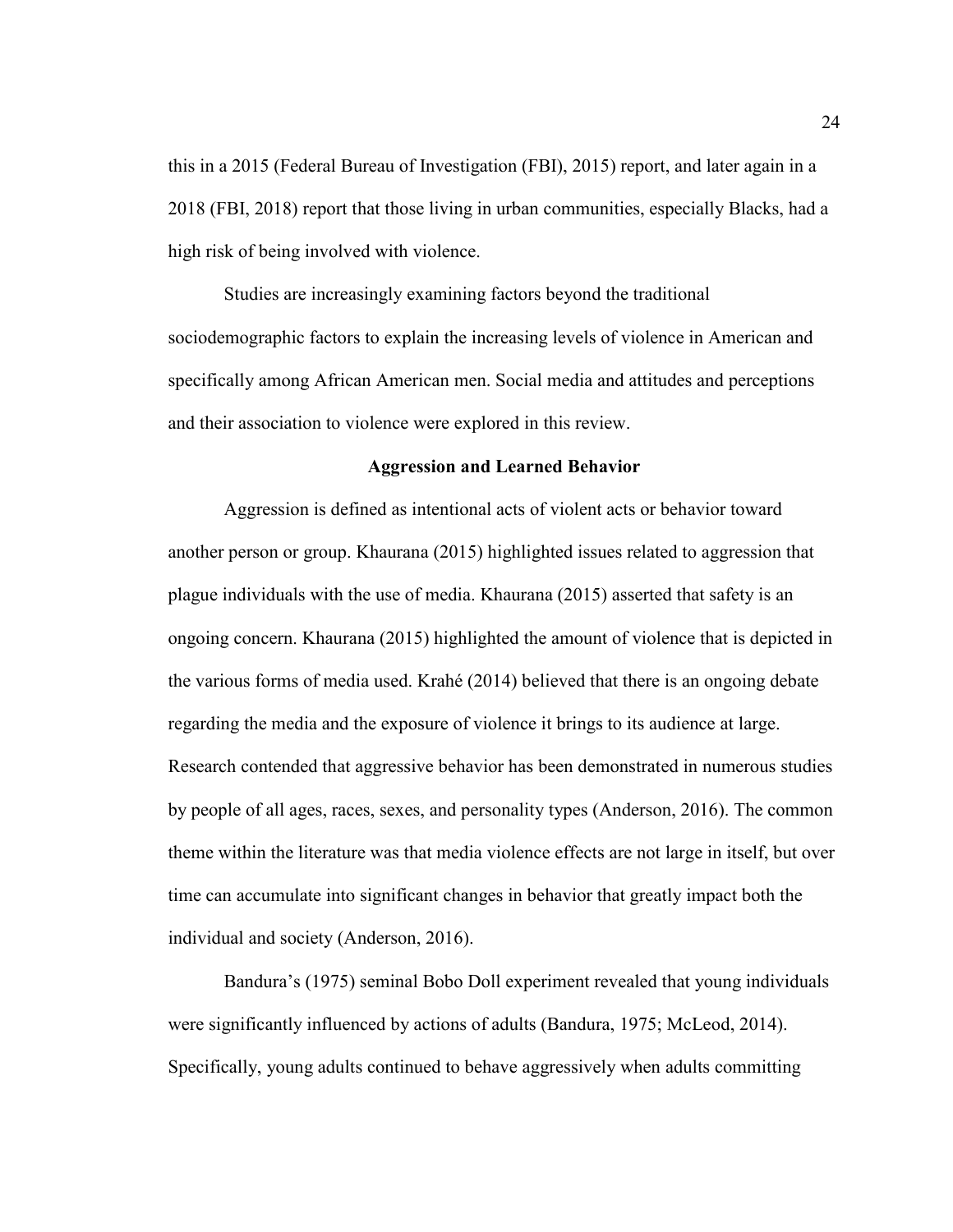similar aggressive behaviors were rewarded; on the other hand, young adults stopped behaving aggressively when adults committing similar aggressive behaviors were punished (Bandura, 1975). This work significantly impacted the field of social psychology and directly impacted this research since it supports the fact that what individuals observe through various communication technologies and mass communication media directly influences behaviors and actions. Bandura's theory (1975) and research findings were further supported in work by Şengönül, (2017) who showed that when a screen hero used violence as a means to reach success, viewers wee affected and resorted to violence to settle their real-life conflicts.

#### **Attitudes and Perceptions of Violence among African Americans**

The positive association between victimization and violence is well documented throughout literature. Research with African American male adolescents demonstrates that youth who have experiences of victimization in the community are much more likely to exhibit aggressive and violent behaviors (Voisin et al., 2016). Viosin and colleagues (2016) conducted a cross-sectional study using a convenience sample of 638 African American adolescents living in predominantly low-income, urban communities to learn more about their views on community violence, mental health, school engagement activities, substance use, and sexual behaviors. Youth, ages 13 to 24, were recruited from a variety of community locations, including three high schools, one church youth group, two community youth organizations, and four public places like parks, movie theatres, malls and fast food restaurants where youth frequented. Voison et. al. (2016) found that African American male adolescents residing in urban neighborhoods may be influenced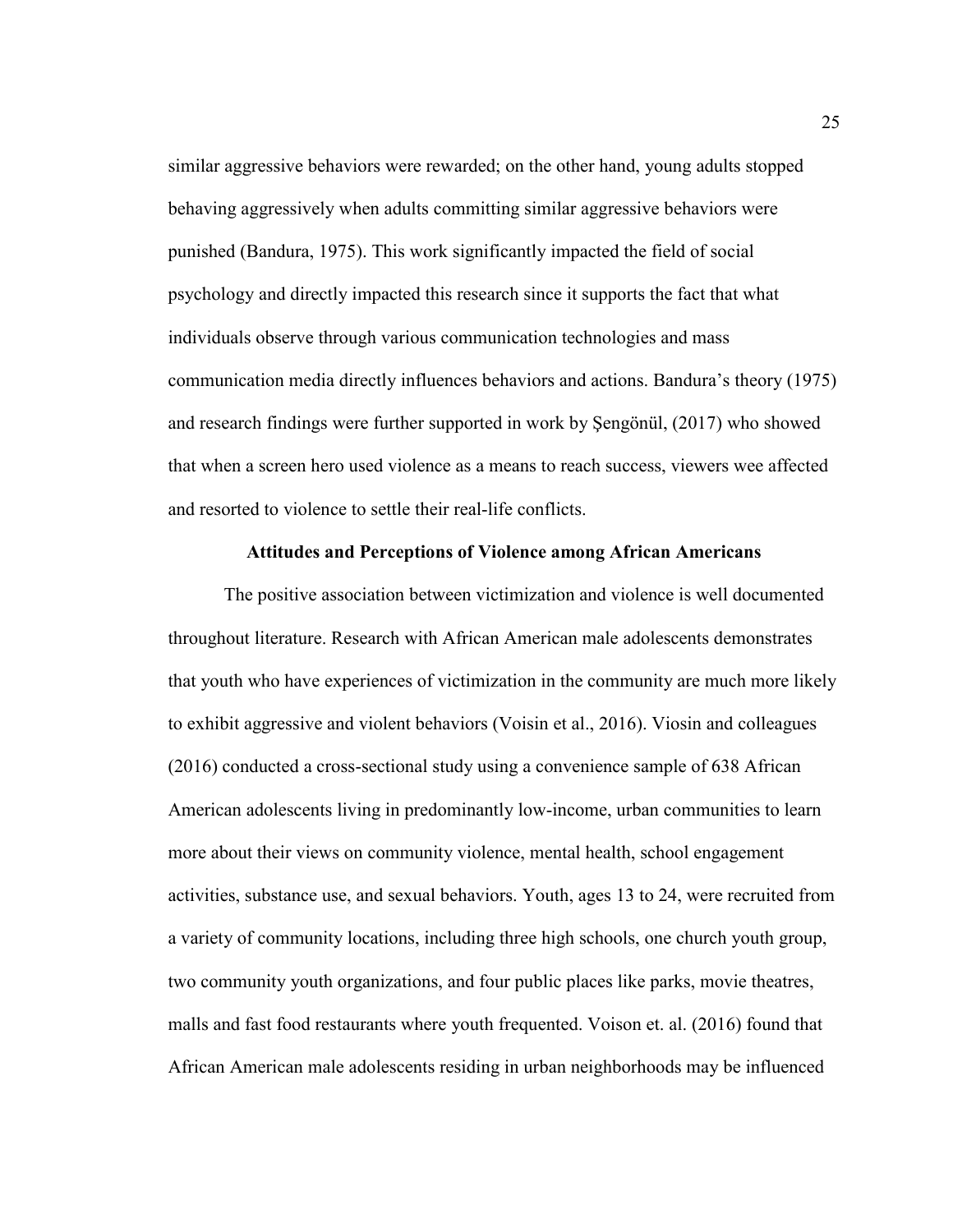by a discrete, informal street code that requires aggressive behavior or acts of toughness in order to obtain the respect of others. Research supports the existence of street codes that develop through a sense of hopelessness due to racial, structural, and economic inequalities, and their role in increasing delinquent and violent behavior. While it was proposed that acquiring their street code protects youth from victimization, research has demonstrated that this actually increases the risk of victimization (Voisin et al., 2016).

In economically disadvantaged communities, youth are more likely to demonstrate high rates of community violence compared with youth from other communities. Specifically, Gaylord-Harden et al. (2015) reported that a disproportionately high number of African American youth living in low-income neighborhoods are involved with, or exposed to violence. Gaylord-Harden, Zakaryan, Bernard, and Pekoc (2015) utilized cluster analysis to identify violence and aggressive behavior, and found that African American males were significantly more likely to experience violence and have psychosocial factors related to violent behaviors. The social and economic burden of community violence for African American males includes elevated rates of homicide and incarceration; therefore, it is imperative that scholars and researchers provide continued efforts to increasing and advancing our knowledge of predictors of violence among this group (Murry, Block, & Liu, 2016).

A study conducted by Reed et al. (2014) to determine if physical violence experiences occurring during early and late adolescent (12-21 years of age) places African American males at increased risk for interpersonal violence experiences beyond adulthood. African American males from four urban sites in the Northeast were recruited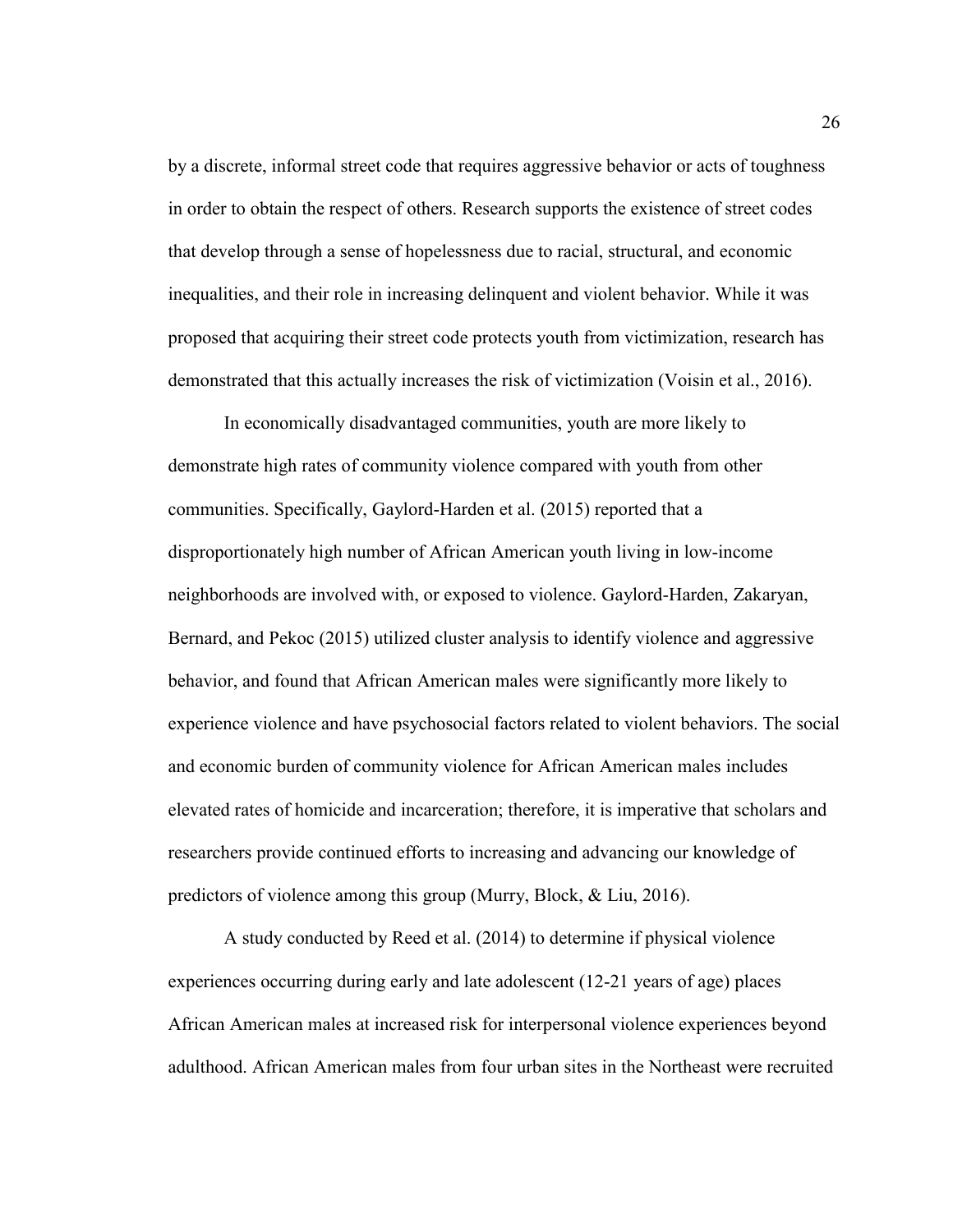to participate in this cross-sectional study. Approximately 10% of participants reported experiencing physical violence victimization during early or late adolescence. Through logistic regression analysis, African American males aged 30 years and older who reported experiencing acts of violence during adolescent were 3.7 times more likely to report involvement in street violence within the past 6 months, and 3.2 times more likely to report perpetration within the past year than African American males who did not report experiencing physical violence during adolescence (Reed et al., 2014).

Researchers document that African American males experiencing physical violence in early adolescence significantly influences their emotional and social development (Gau & Brunson, 2015; Slocum, Ann Wiley, & Esbensen, 2016). Research provides supporting evidence that any type of violence experienced in young children and adolescents increases risk for deviant behavior and involvement in crime (Gau & Brunson, 2015). Interviews conducted with African American male participants about their cumulative exposure to violence as victims and witnesses established a deeper understanding of their vulnerability as African American males in their Baltimore neighborhoods. Many of the participants demonstrated an "Am I next?" mentality, as the continued presence of violence in their communities demonstrated susceptibility to homicide and premature death . The narratives of fear were pervasive among interviewees, as the traumas and complexity of these experiences for young men experienced chronic risk. They also provided insight as to how trauma and loss may be shaped by masculinity. Generally, males, are socialized and represented as fearless and tough, and African American males in urban contexts are socialized to street codes and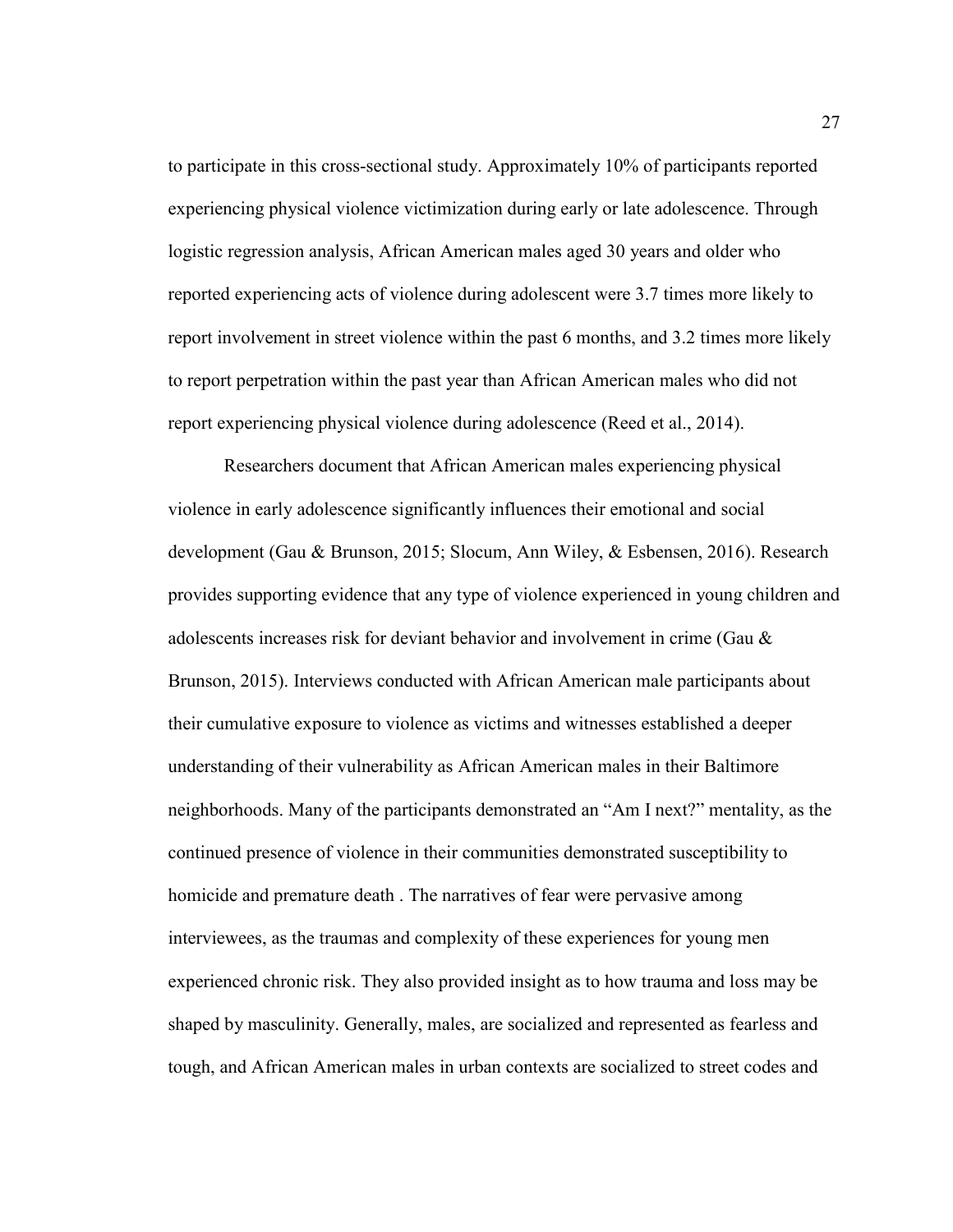expected to carry a persona of toughness. Anger expressed through violence fits comfortably within the framework of masculinity, especially in urban environments (Slocum, Ann Wiley, & Esbensen, 2016).

## **Self-Perceptions and Association with Violence**

What remains relatively unknown is how African American men view themselves, and whether their perceptions of self, others and even law enforcement relates to their views and experiences with violence. Perceptions of self- and others significantly affect individuals ages 13 to 18. In fact, Anderson (2016) showed that violence in social media effects an adolescent's behavior through observational learning where Krahé (2014) suggested that this strong impact is due to diminished social interactions and induced aggressiveness. Young adults who spend endless time consumed with technology and social media often have a difficult time developing social skills (Gansner, 2017). The adolescent mind is not fully developed and is easily influenced (Anderson, 2016). Whether it is fear or excitement, the emotions elicited after viewing violent content leaves an imprint (Byrd, Gilbert, & Richardson, 2017).

Even though Black males have made significant progress to cope with segregation and discrimination in America as well as access educational and economic opportunities, significant barriers still exist that affect other Americans' perceptions of them (Jenkins, 2011). There are various factors that influence opportunities and achievements of Black men and society's perceptions and attitudes towards this group as well as how they perceive themselves can impact their lives (Jenkins, 2011). Review of the social and cognitive science literature revealed that media is less likely to present Black boys and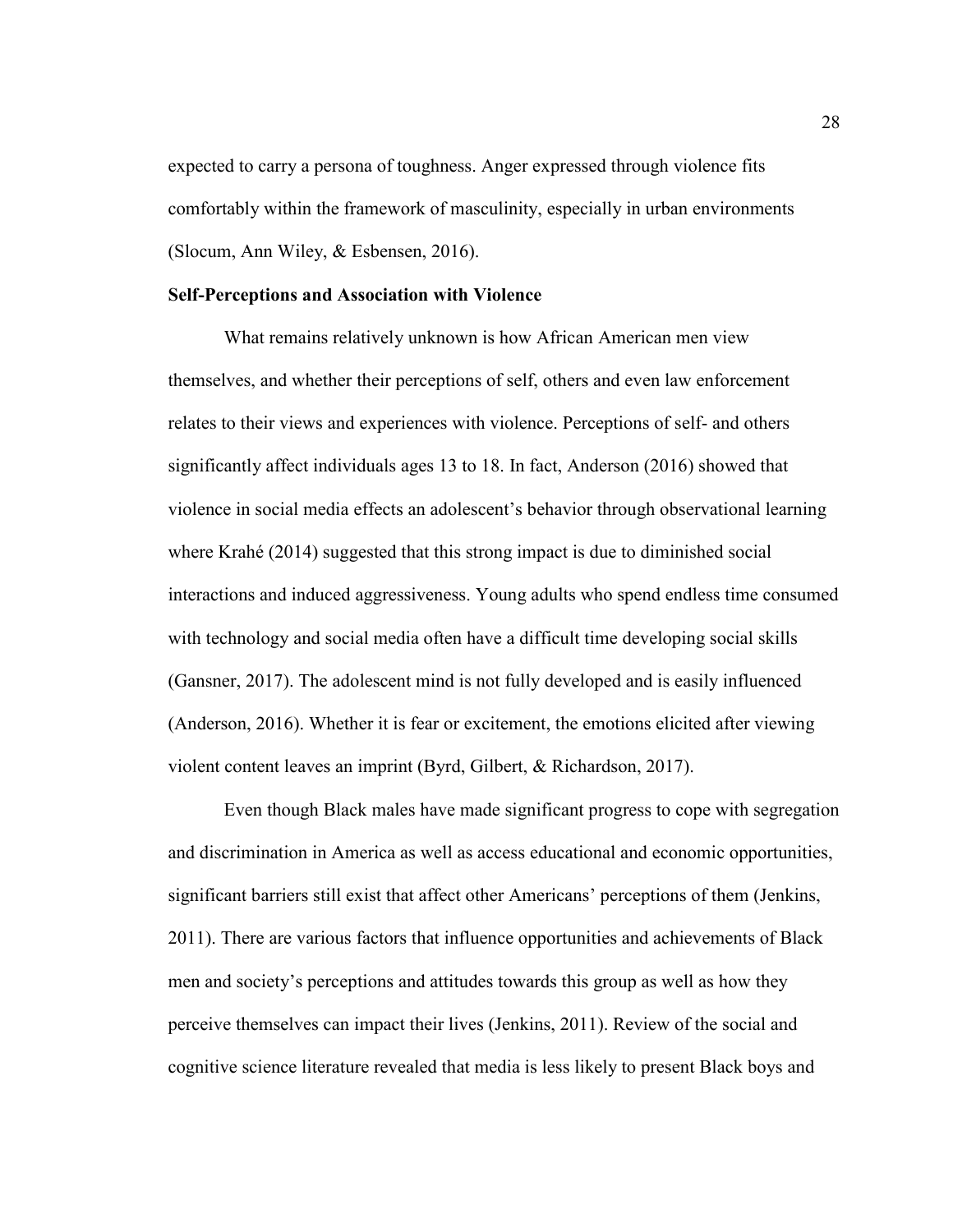men as being positive, independent contributors to society as being successful in life (Jenkins, 2011).

## **Perceptions Toward Others and Association with Violence**

According to Tesfamariam (2012), Black-on-Black violence is a part of a long history of violence within African American communities. In particular, Tesfamariam (2012) sought to understand why African American men commit violent acts against other Black men, more than other ethnic or racial groups. Tesfamariam (2012) found that a history of segregation, limited employment opportunities and extended lengths of unemployment as well as low achieving educational systems reduces Black males' selfesteem, resulting in a propensity for increased violence. Tesfamariam (2012) also concludes that Black males, as a result of their limited resources and environmental conditions, often result to violent acts to protect territorial/geographical space (that they don't own) to foster power and increase self-esteem, which is consistent with Merton's Strain Theory (1938). Thus, the theory is that Black men become violent against anyone else in their proximity, which most likely, tends to be other Blacks, or individuals who are of similar descent, ethnicity, or communal upbringing.

Researchers like James-Johnson are pursuing ways to instill more self-worth into Black men in communities across America by launching the Cain and Abel project (James-Johnson, 2017). According to James-Johnson (2017), the aim of this project is to inspire Black males living in urban communities to have respect and value others in the communities in which they live. James-Johnson (2017), using an interactive strategy of having victims of violence and perpetrators engrave the names of those who were killed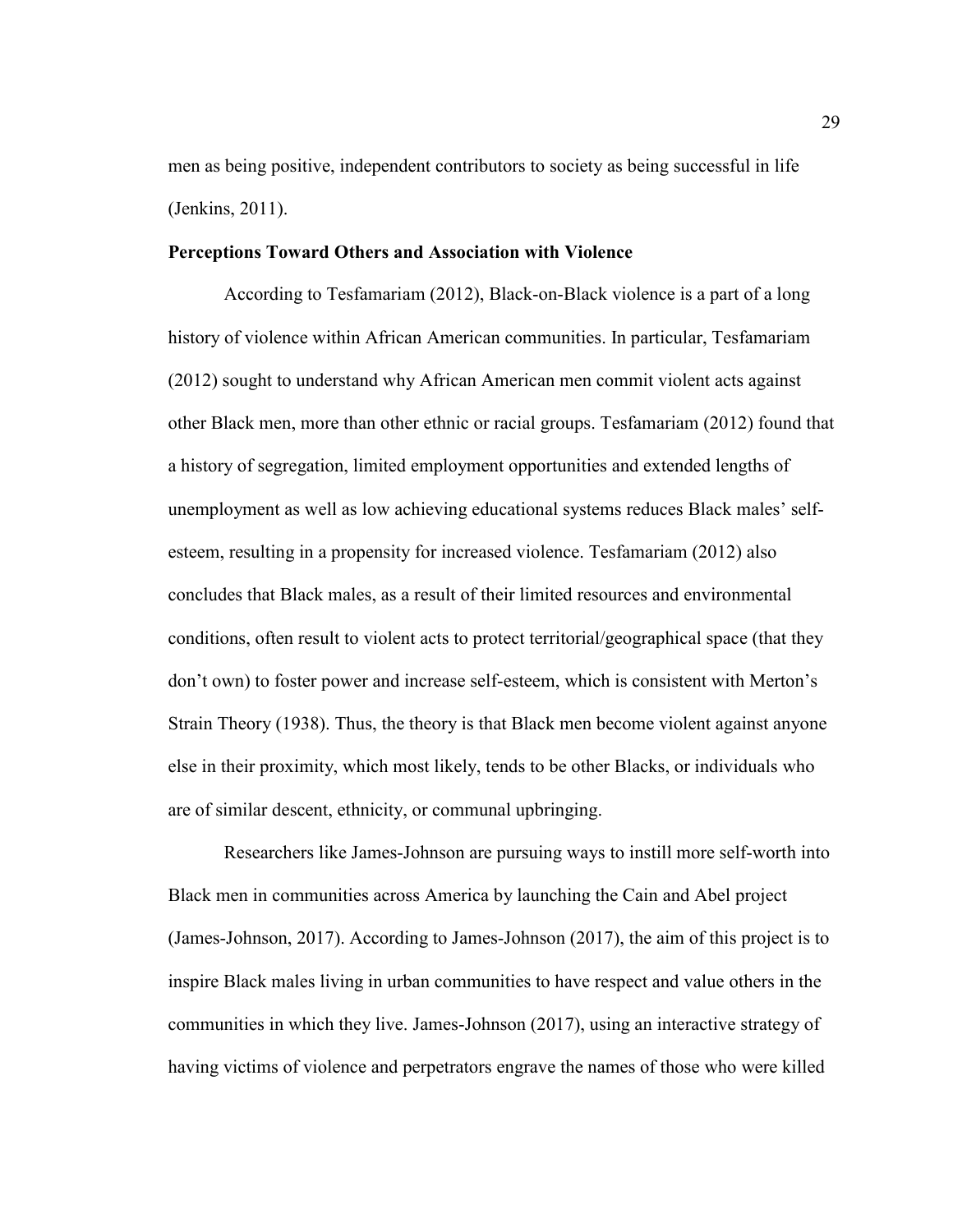on a public monument, suggests that this activity will help to increase self-awareness and empathy for others. Although interventions like these seem promising, results and effectiveness is still being studied and is currently unknown.

### **Perceptions of Law Enforcement and Association with Violence**

The use of deadly force by law enforcement is viewed by the public as the most powerful form of authority and it can be undermining to the perception of the individuals who are impacted, thus distorting the legitimacy of law enforcement (Bejan, 2018). According to Donaldson (2015), Black men are depicted by police officers as dangerous suspects. Bejan (2018) denoted that these incidents, including the killing of law enforcement officers, have led various scholars to look at whether there have been changes in practical policing that is reflected in amplified crime. In 2018, Bejan (2018) reported that the levels of police violence/killings were similar in Blacks as for other ethnic or racial groups. Social media reports/images increase perception that Blacks experience police maltreatment, to include profiling, beatings and murder, at higher rates than other ethnic or racial groups. Lim (2015) found that broadcasting of highly publicized cases (i.e., Brown versus Ferguson, Missouri) causes national attention to focus on police maltreatment and injustice against individuals, especially minorities, which then further supports individuals' negative perceptions of police. In addition, Lim (2015) further explains that social media also serves to confirm individuals' negative beliefs and perceptions with others having similarly negative beliefs and perceptions, thus making it seem that these negative views about police maltreatment are pervasive and widely accepted as normal occurrences in American society.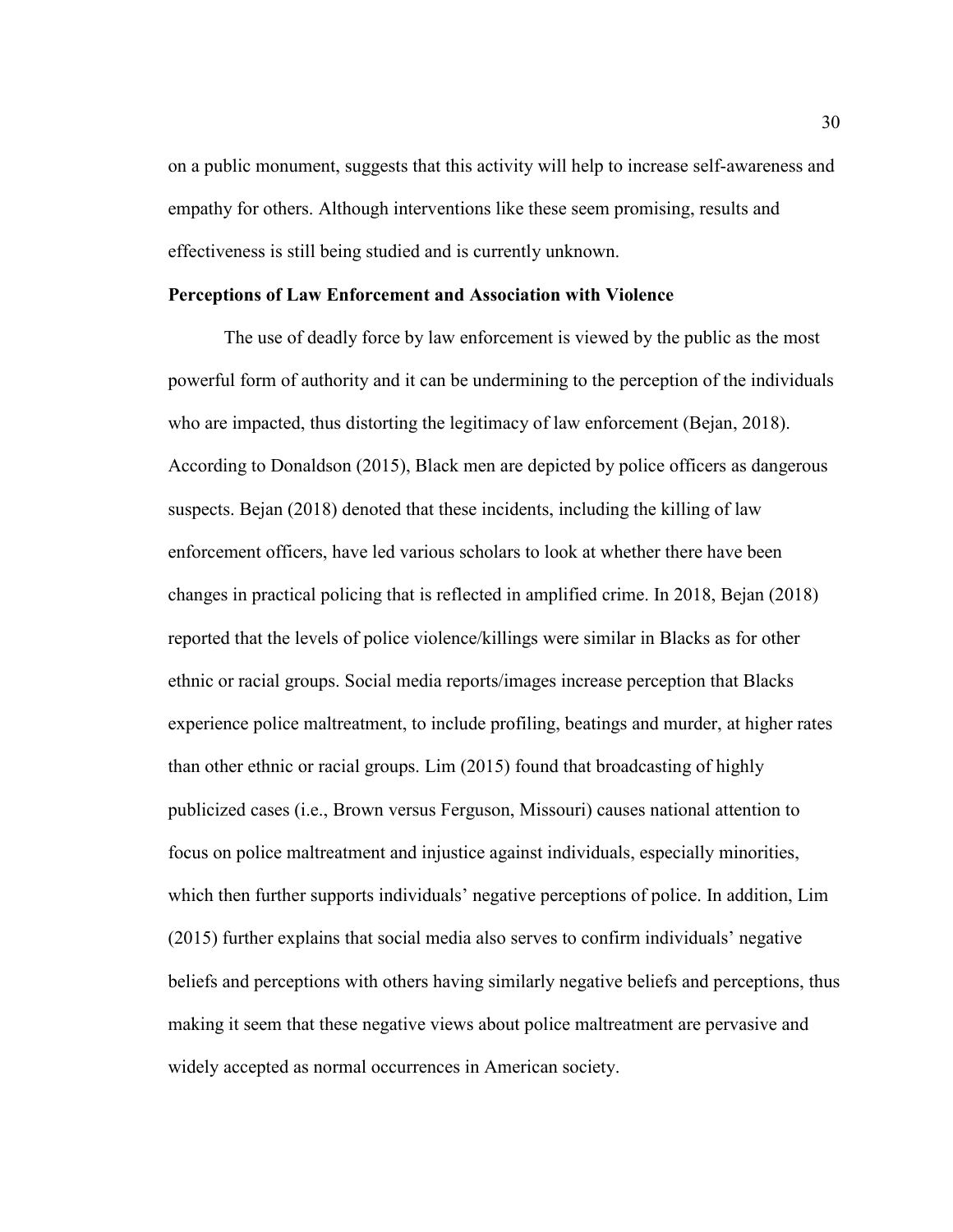According to Bejan et. al (2018), deadly interactions between law enforcement and African Americans increased with the killing of Michael Brown in Ferguson, Missouri. Bejan (2018) reported that these fatal interactions are rare in the context of all interactions between law enforcement and African American males. However, Bejan (2018) also found that these interactions evoke strong emotional reactions from those directly impacted by these acts, including citizens and law enforcement officers/officials. These events typically result in damaged perceptions of Blacks and of law enforcement, and are normally slow to resolve (Bejan, 2018).

Gua and Brunson (2015) conducted face-to-face interviews with 45 males ages 13 to 19 identified from three low-income neighborhoods in St. Louis, Missouri, to learn more about youths' views regarding police. Through purposive sampling, youth who participated in various community organizations in the community were invited to participate in in-depth interviews. Gua and Brunson (2015) found that African American men felt their lives are not valued, and do not trust authorities to properly investigate deaths or protect African American males. This predisposes African American men to remain alert for looming danger. An intentional state of alertness and heightened reactions are a result from these experiences and can contribute to the perception of violence among African American males (Gau & Brunson, 2015).

Jenkins (2011) reported that expectations and biases on the behalf of law enforcement, employers, educators, health care providers and other public stakeholders plays a significant role in influencing the outcomes of millions of Black males as well as their perceptions of themselves, and their sense of empowerment to achieve and be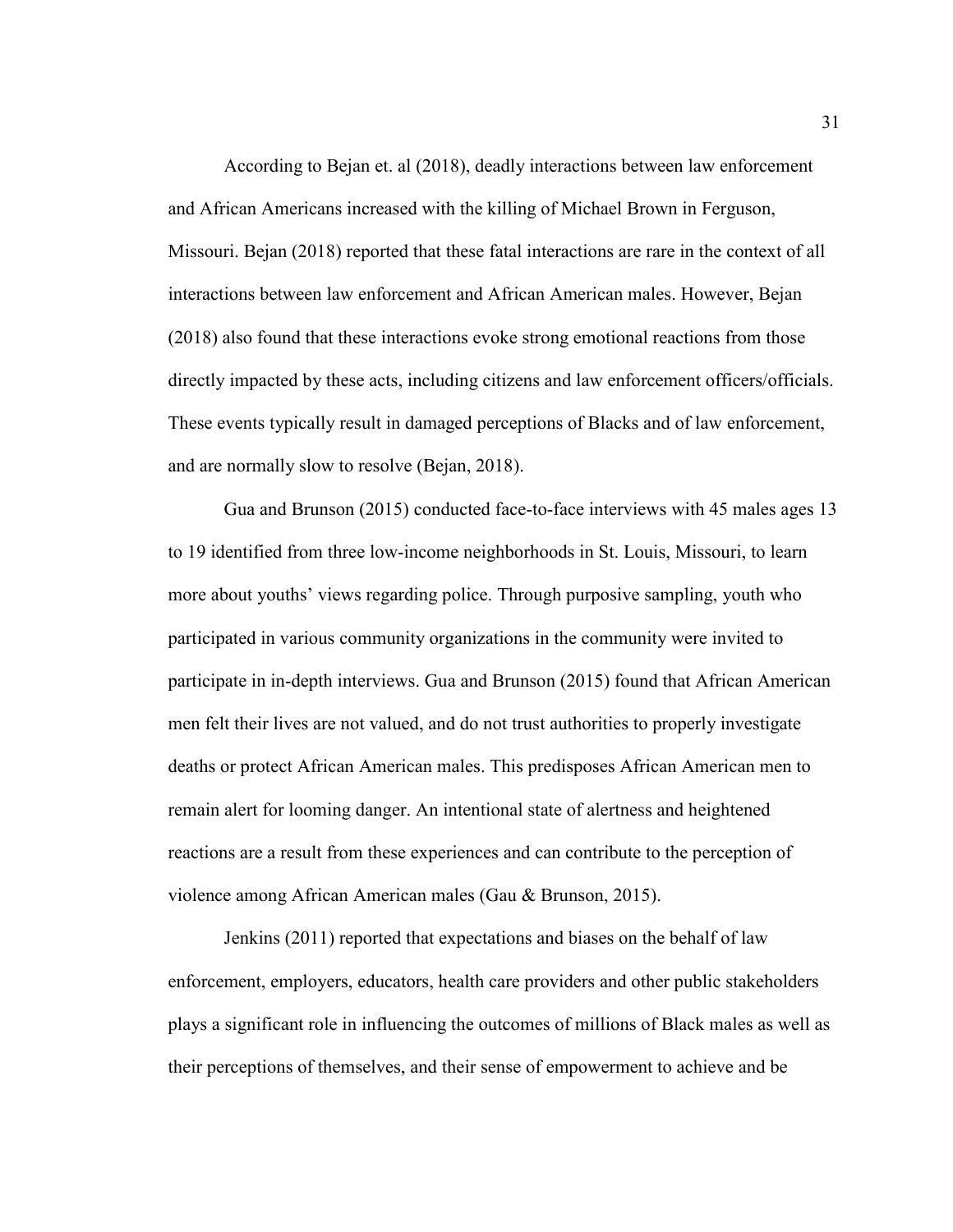successful under adverse circumstances (Jenkins, 2011). Jenkins' (2011) peer-reviewed commentary discusses three studies conducted by *The Opportunity Agenda* examining perceptions of African American men and boys, and how they view the media, and opportunities that exist to help improve their lives and everyday circumstances. Jenkins (2011) stated that while significant time has been spent to uncovering societal injustices toward Black men, significantly more work is required to integrate strategies and interventions into existing social and societal infrastructure to effectively impact systemic change.

Coke (2018) reported that societal subconscious biases make it difficult to view Black males as victims, especially since the crime victims' movement has historically been led by White, middle-class Americans. As a result, Coke (2018) reported that legislation often fails to award Black male victims as compared to other ethnic or racial male victims who legally seek compensation due to being a victim of an individual or societal injustice. These same subconscious bias about Blacks being the perpetrator, rather than the victim, more than likely strains relationships between Blacks, law enforcement and the criminal justice system.

Another issue that often influences the relation between law enforcement and the community is the continued code of silence (George & Harris, 2015; Owen & Carrington, 2014) that affects African American communities. In essence, African American communities often protect those who commit violent crimes, due to several reasons including, but not limited to, feeling protected by law enforcement, retaliation from the perpetrator and/or the perpetrator's family, or an overall lack of empathy for the victim or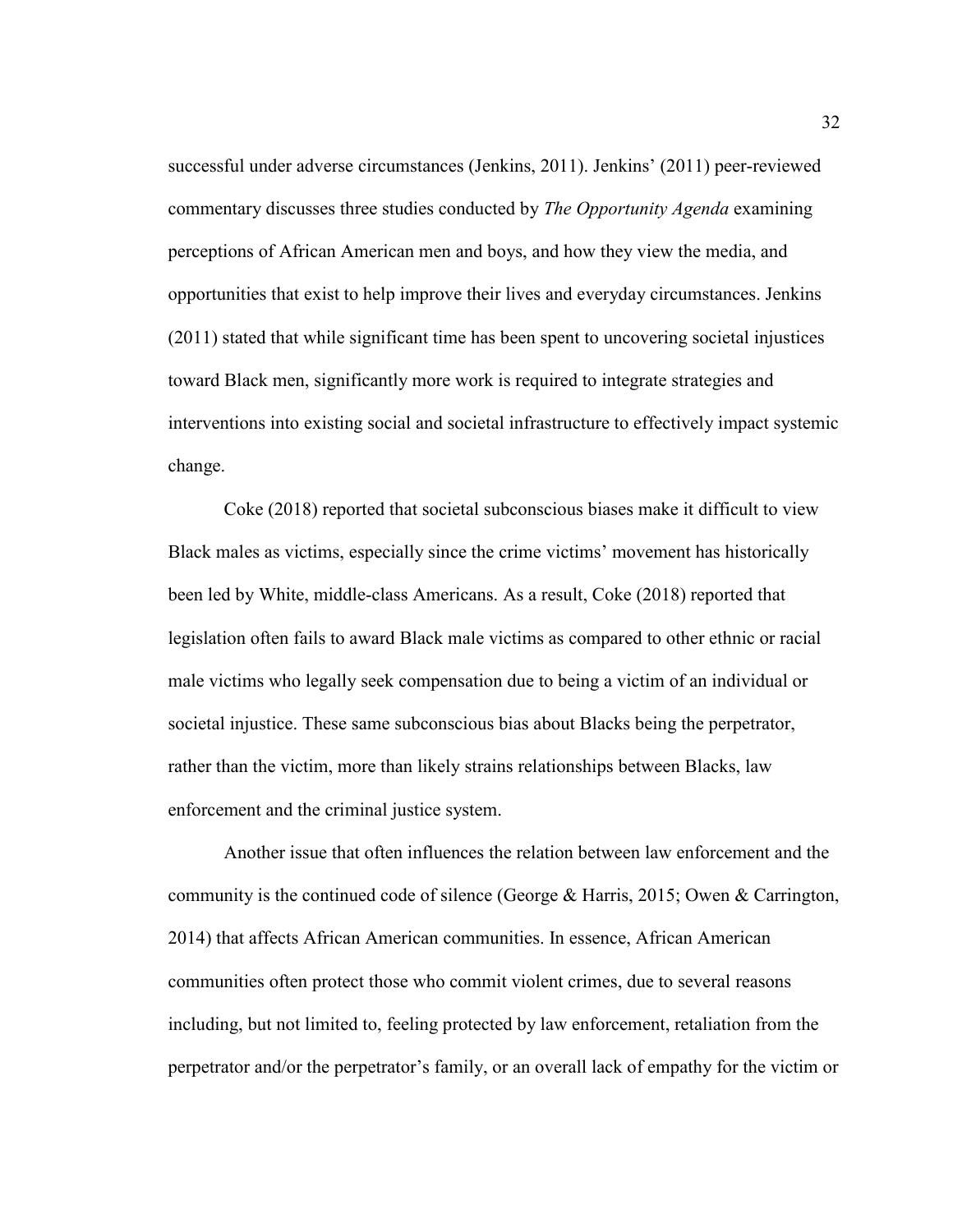commitment to the community (George & Harris, 2015; Owen & Carrington, 2014). Furthermore, little to no research exists examining the association between the use of social media, perceptions of self- and of law enforcement, and violence.

### **Social Media Use**

 The use of social media is now an integrated part of modern day culture. According to Shahjahan and Chisty (2014), social media websites are now everywhere to address all types needs and interests. The Pew Research Center (2018) found a high prevalence of social media use where 88% of Americans, ages 18 to 29, were using social media. These sites provide unique ways for individuals to communicate on a global level (Shahjahan & Chisty, 2014). Onukwube (2016) suggested that the majority of global communication is exchanged using social media rather than other traditional forms of communication, including but not limited to telephone or written correspondence. The Association for Psychological Science (APS, 2016) reports that using social media activates pleasure areas in the brain, which produces similar emotions and feelings. For example, any enjoyable experience, like winning money, eating a favorite food, or traveling to a favorite place, produces a response in the brain similar to responses produced from receiving "likes" on social media posts (APS, 2016).

 Facebook was among the first social networking application available to consumers, and is now one of the most widely used forms of social media (Vigil & Wu, 2015). According to Vigil and Wu (2015), there are more than several hundred million Facebook users worldwide in 2012. According to Facebook (Digital Divide, January 29, 2015), 90% of African Americans use this social media application to communicate with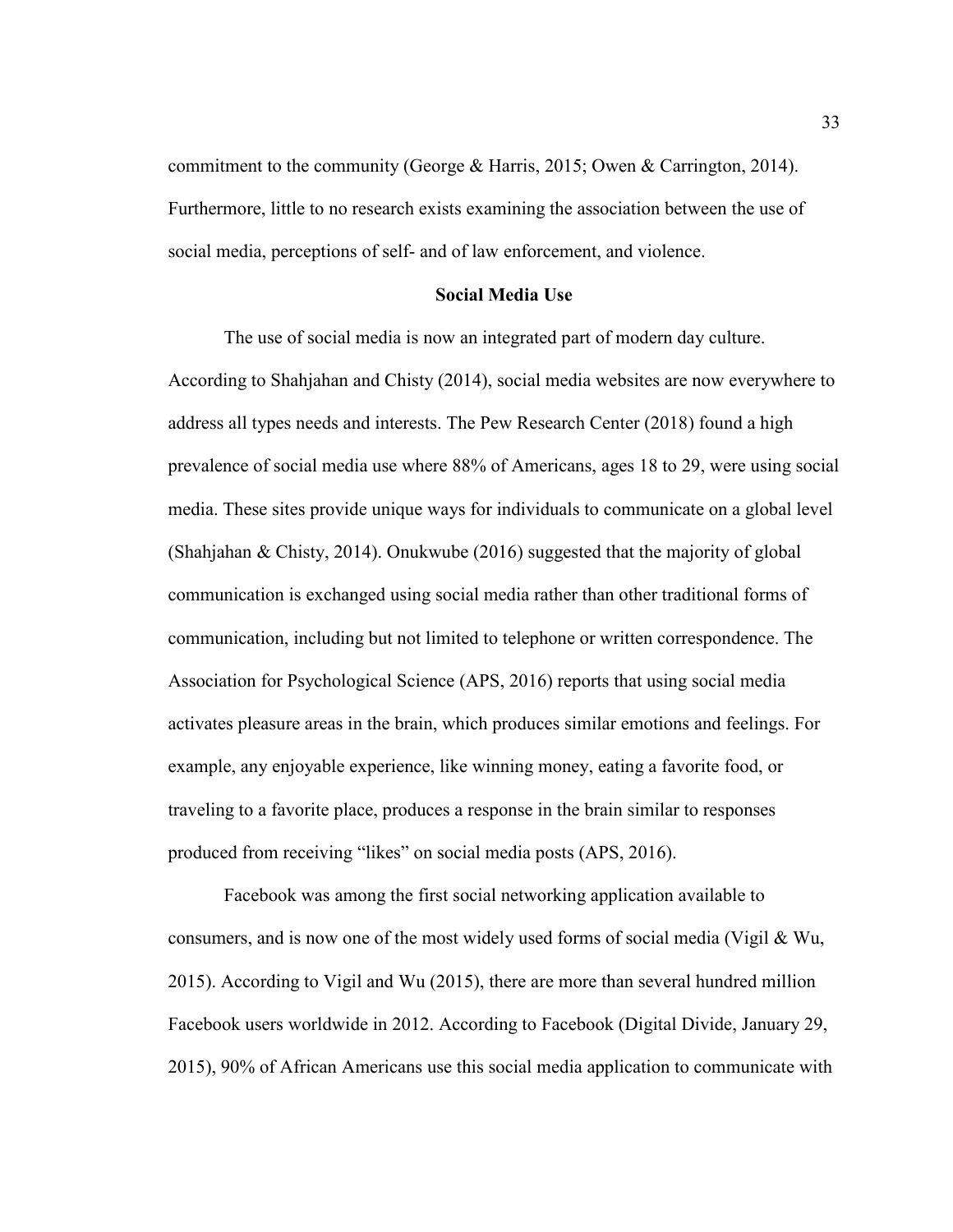family and friends. Communication is the essential element that creates and maintains relationships. Due to the onset of social media, communication is simple and fast (Shahjahan & Chisty, 2014). Social media networking sites that allow for this fast and simple form of communication include applications such as Snapchat, Instagram, Facebook, and Twitter. These social media networking sites allow individuals to connect with others all over the world (Shahjahan & Chisty, 2014). There are positive results when utilized correctly, such as highlighting positive interactions, noteworthy accomplishments, and sharing personal or agency updates (Feroz, Kahn, and Sang, 2014). Although the use of social media broadens the social connection to the world, it does not come without its risks (Ramasubbu, 2015). Some of its adolescent users face peer pressure, depression, sexting, and bullying as a result. The other risk with the extensive use of social media is the loss of privacy. Additionally, the information shared via a social media platform is unregulated (Onukwube, 2016). Years of tweeting, posting, sharing, liking, and updating contributes to a larger digital footprint, making it easy to search and locate a person (Ramasubbu, 2015).

Technology, in the form of computers and cell phones, has become a vehicle for communication. An estimated 97% of people in the United States between the ages of 12 and 18 years use the internet daily (Whittaker & Kowalski, 2014). Nixon (2014) found that 99% of students surveyed reported that they had access to the internet at school and/or at home. Although Nixon (2014) found that the majority of individuals reported using computers, there are distinct differences regarding the amount of computer usage and online activity (Nixon, 2014). For example, individuals with a lower socioeconomic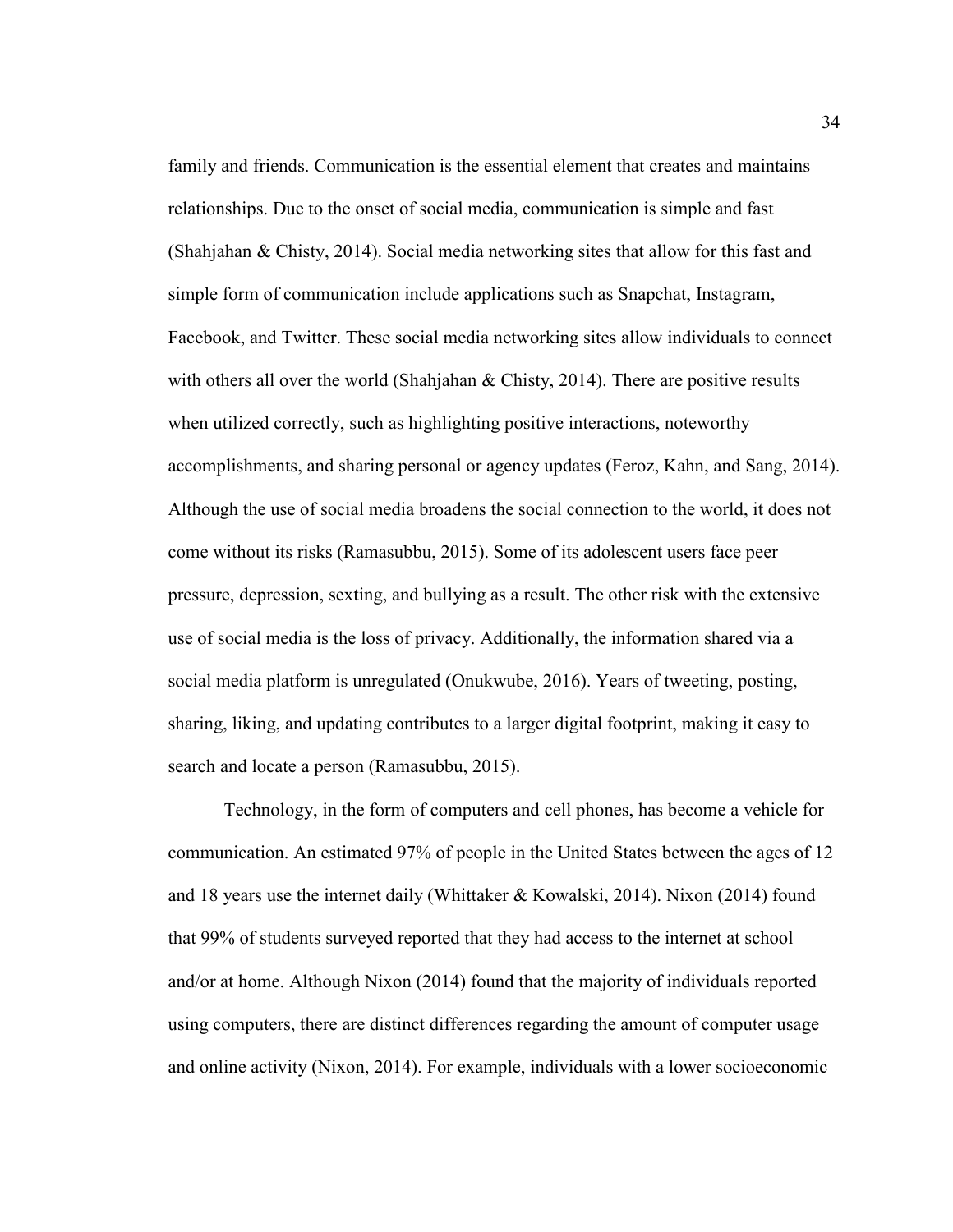status reported lower rates of internet access and usage (Nixon, 2014).

 Whittaker and Kowalski (2014) explored the weaknesses of the internet when it comes to the development of social skills. The internet gives people the choice to interact with a variety of individuals. Avoiding individuals in real-world interaction limit the development of social skills (Whittaker & Kowalski, 2014). Researchers believe computers allow individuals to avoid uncomfortable situations (Whittaker & Kowalski, 2014). Computers also limit the capacity for detection of body cues important to conversation (Whittaker & Kowalski, 2014). Individuals recognize emotions through face-to-face communication where sole reliance on the internet as a communication tool can be problematic (Garett et al., 2016).

 Bauman (2015) found few cases of close friendships developing online. Nixon (2014) concluded the use of the internet to build social relationships limits the ability to develop interpersonal skills necessary to form strong in-person social networks. Individuals tend to make online choices contrary to real-world behaviors (Garett et al., 2016). Survey results confirm adolescents are likely to increase non-conforming and aggressive interactions online (Garett et al., 2016). Adolescents often do not fear repercussions to online behavior (Garett et al., 2016). Individuals who are embarrassed to confront someone face-to-face often feel more comfortable confronting the person online (Whittaker & Kowalski, 2014). However, the impact of internet use and its potentially negative effects have not been fully researched in adult populations, or among African American male adults.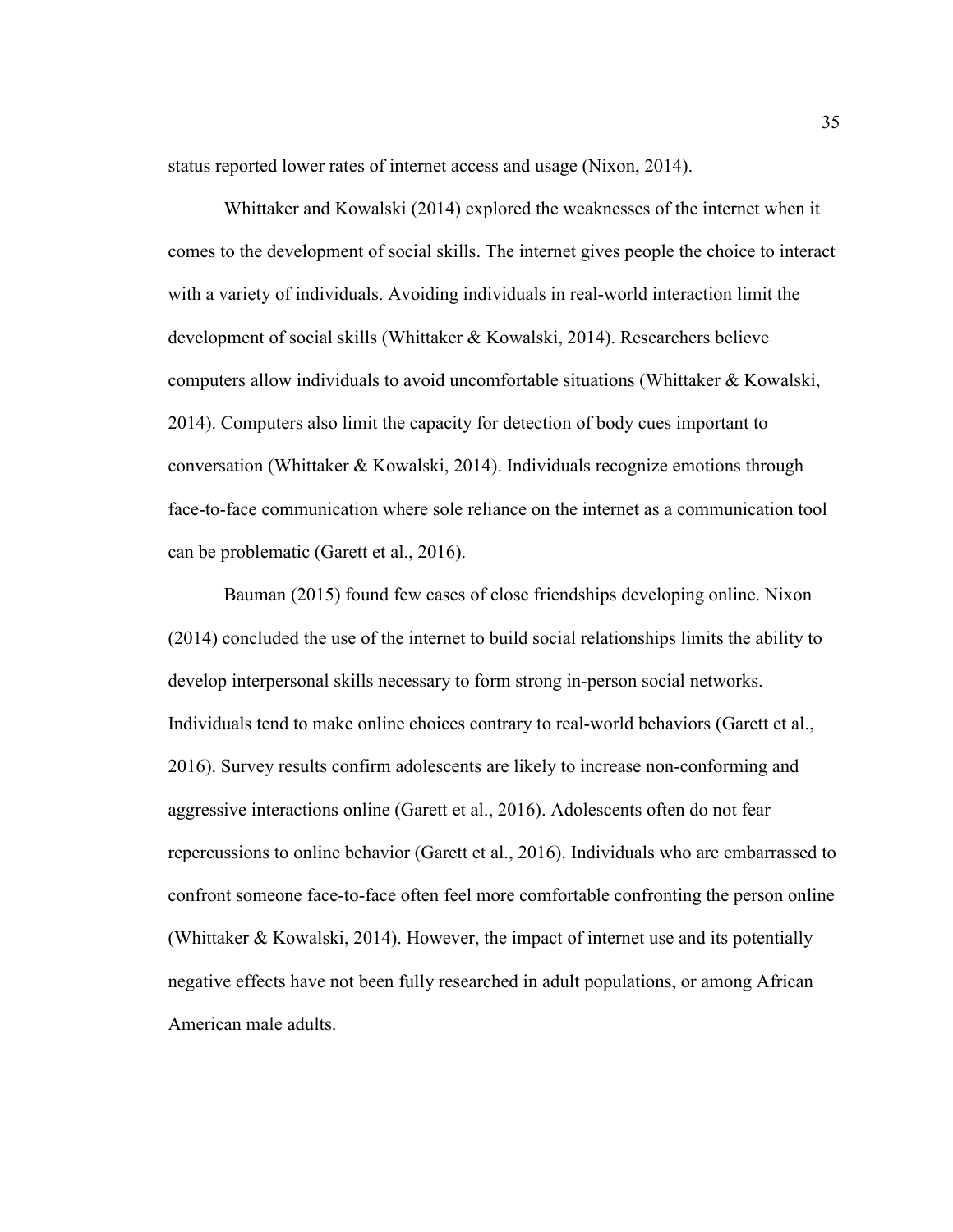## **The Impact of Social Media**

The increasing availability of new and interactive communication technologies and mass communication media in the 20th and 21st centuries have been a radical and noteworthy change, not only in society, but also the social world (Şengönül, 2017). Khaurana (2015) stated that nearly 55.4% of the world's population, ranging from age 15 to 25, utilizes social networking sites as an important form of entertainment. Of these users, males utilize social media more than women in efforts to engage others that they would not typically engage or communicate with (Khaurana (2015). A problem with the effect of social media on society is the lack of interaction that natural face-to-face meetings provide (Khaurana, 2015). The lack of a face-to-face meeting fails to give individuals a personal interaction. This is a dangerous problem since in-person interactions allows one to learn to observe another's body language, and provides opportunities to develop social skills for use in both professional and leisure settings (Kahurana, 2015). However, Khaurana (2015) reports that social media use can often result in impersonal interactions, misunderstood context, and technical issues with devices.

 Social media has altered communication among humans, including the way people read, write, and speak. Adolescents recognize the influence of social media on their daily lives, and agree that it is a new communication environment (Vevere, 2015). The impact of social media on culture forces professionals and employers to familiarize themselves with various networks for expansion and employment purposes (Vevere, 2015). This creates an opening for employers to block certain sites on company devices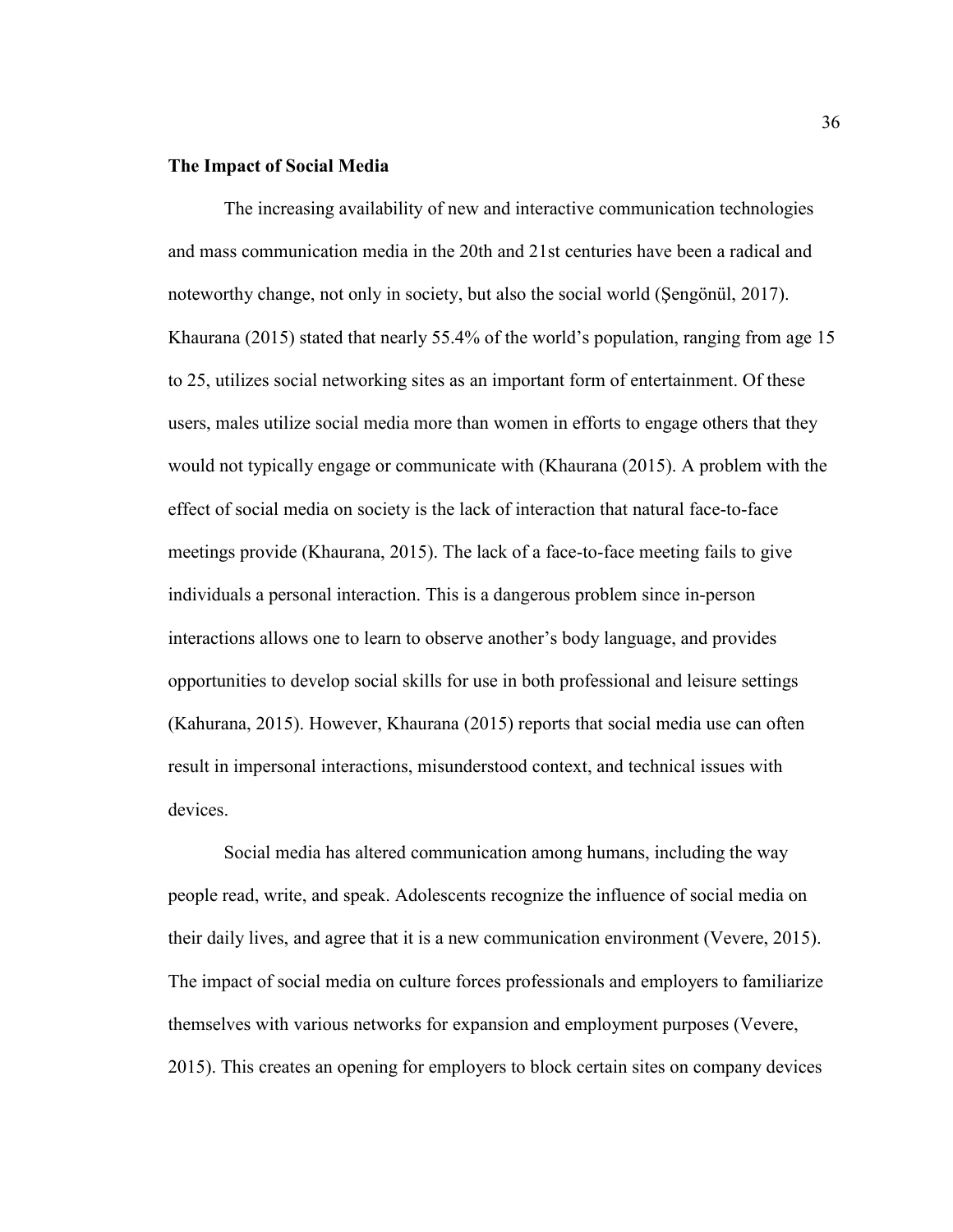(Vevere, 2015). Visiting social sites are often a part of an internet user's daily routine. Each user determines the content of their profile and are responsible for complimenting their social and professional life in a respectable manner (Gaitho, 2017). A positive effect of social media is the expansion of networking, expressing, and communicating information with others located in various places not in one's immediate surroundings (Gaitho, 2017). In addition to using social media for personal uses, Gaitho (2017) explained that social media allows employers/business owners to network, promote and educate others about their businesses through online venues (Gaitho, 2017). Gaitho (2017) also reported that 19% of employers make hiring decisions using information found on social media sites such as LinkedIn.

The rise of social media demonstrates the engagement, interaction, and forms of communication in the world. Social media provides an opening into the lives and thoughts of individuals in the community and the problems of race (Byrd et al., 2017). Byrd and colleagues (2017) suggest that the repetitive use of social media affects emotional and mental health. For example, a person who suffers from emotional and mental health problems might be easily distracted and thus, might struggle to remain attentive (Byrd et al., 2017). The rise in social media has led to the rise in crimes committed online, such as identity theft and cyberbullying (Brochado, Soares, & Fraga, 2017).

Social media networks connect individuals by family or friend relationships, colleagues, or peers. Social media plays an increasing role on society and its influence on conflict (Zeitzoff, 2017). Addressing the position of violence in the media connects to the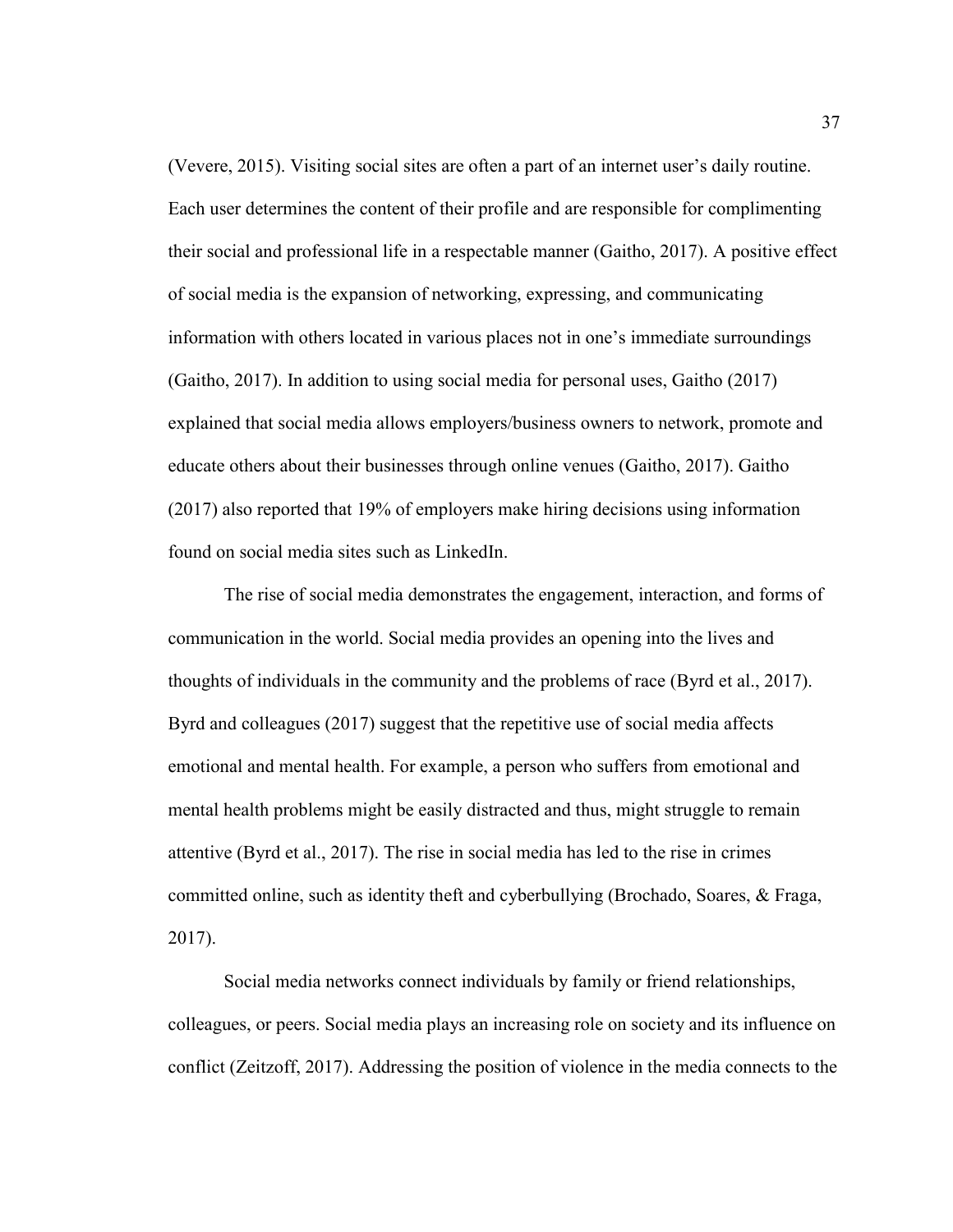violence portrayed in society (Zeitzoff, 2017). Although a person is ultimately responsible for his/her decisions, one must review the frequency and type of activity on social media. The frequency of violence and the speed in which it is transmitted across a variety of social media platforms is rampant given that social media enhances the speed of information shared (Zeitzoff, 2017).

# **African Americans' Use of Social Media**

 Lynn (2017) reported that the constant use of social media in the African American community begins at a young age and explains why it is an issue among all age groups. Although Smith (2014) contends that overall, Blacks' use of social media trail Whites by 7% (i.e., 80% of African Americans compared to 87% of Whites), a 2016 Nielson report showed that the greatest increase in internet use via a smartphone or broadband, up from 86% in 2015 to 91%, was among African Americans. Smith (2014) reported that professional African Americans use social media at similar rate as European Americans, which is described as an acculturative effect where African Americans seek to understand and behave more like European Americans who are still considered to be the majority culture (Smith, 2014). In addition, African Americans are the second largest multicultural group to own a mobile device (Nielsen, 2016; Lynn, 2017). With 91% of African Americans owning at least one smartphone, 9 out of 10 African Americans have constant access to the internet and social media sites (Lynn, 2017). The use of social media, whether the purpose is positive or negative, has an increasing presence in the African American community because African Americans of all ages report that they are more apt to test new technology (Nielsen, 2016). In addition, although Blacks' use of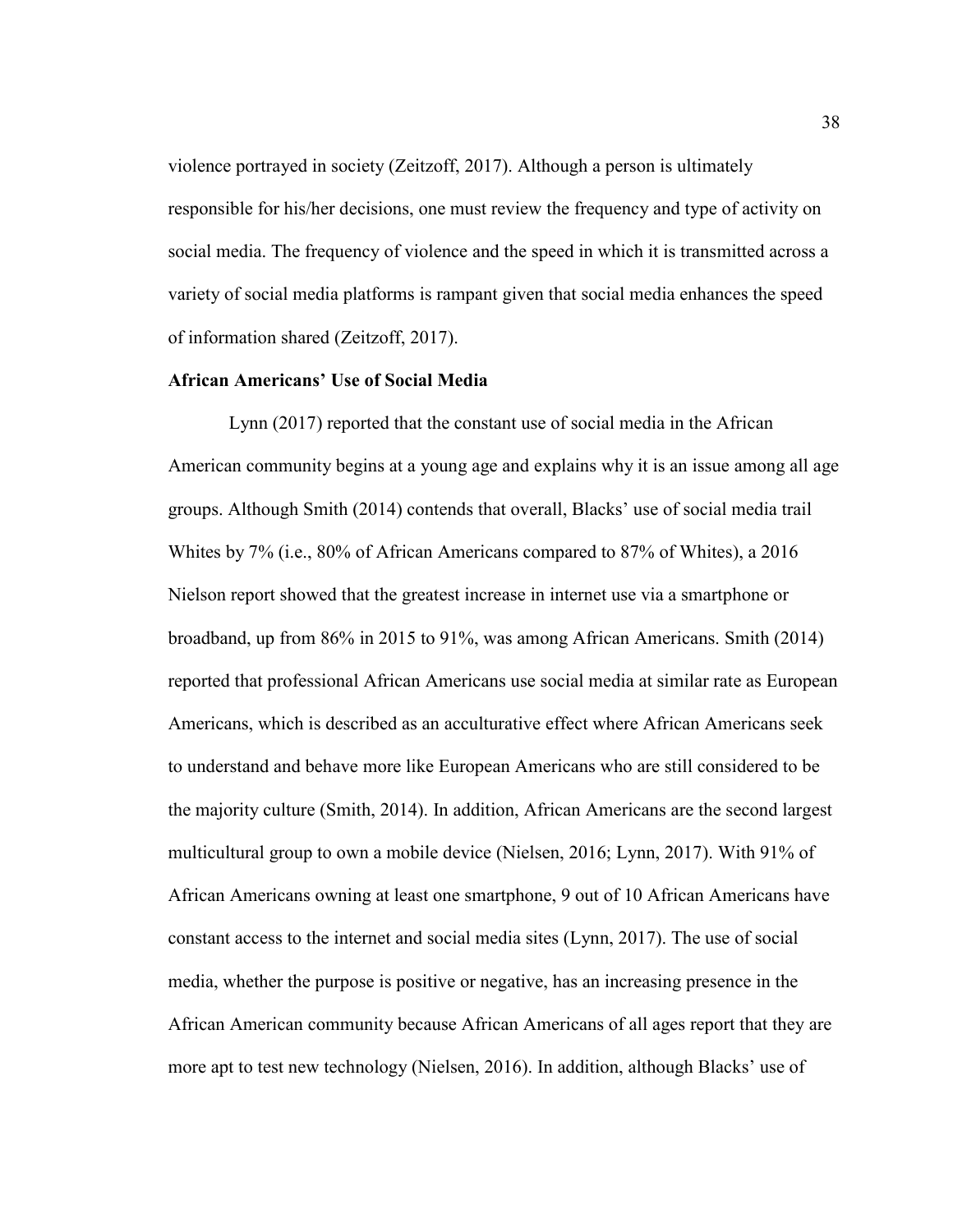social media trails that of Whites, Blacks who use social media spend at least an hour more on social media sites, often more than other races (Lynn, 2017). For purposes of this dissertation, the use of Facebook was the primary social media platform assessed.

## **Theory of Desensitization**

One approach describing the long-term effects of exposure to media violence on aggressive behavior is called the theory of desensitization (Krahé, 2014). Recent research established a relationship between exposure to violence and desensitization (Krahé, 2014). Using data from cross-sectional and longitudinal study designs, Krahé (2014) summarized that repeated exposure to emotional stimuli such as the media and video games may lead to habituation of certain natural emotional responses or "desensitization". For example, a study on 295 youth with average age of 13 found a significant correlation of  $r = 0.39$  between violent video game use and self-reported physical aggression (Krahé, 2014). Despite expectations that blood wounds or other scenes with painful consequences would curb aggression, research has revealed that such scenes desensitize or even increase aggression of some viewers (Gansner, 2017). In fact, Krahé (2014) found in a longitudinal study involving 1,237 students with an average age of 13.4 that video games with high violent content significantly predicted physical aggression (Krahé, 2014).

Experimentally, viewers who gave weak negative emotional response behaved much more aggressively in real life compared to those who gave strong negative emotional responses when viewing violent acts/media (Krahé, 2014). In addition, individuals who consume violent media become less sympathetic to victims of violence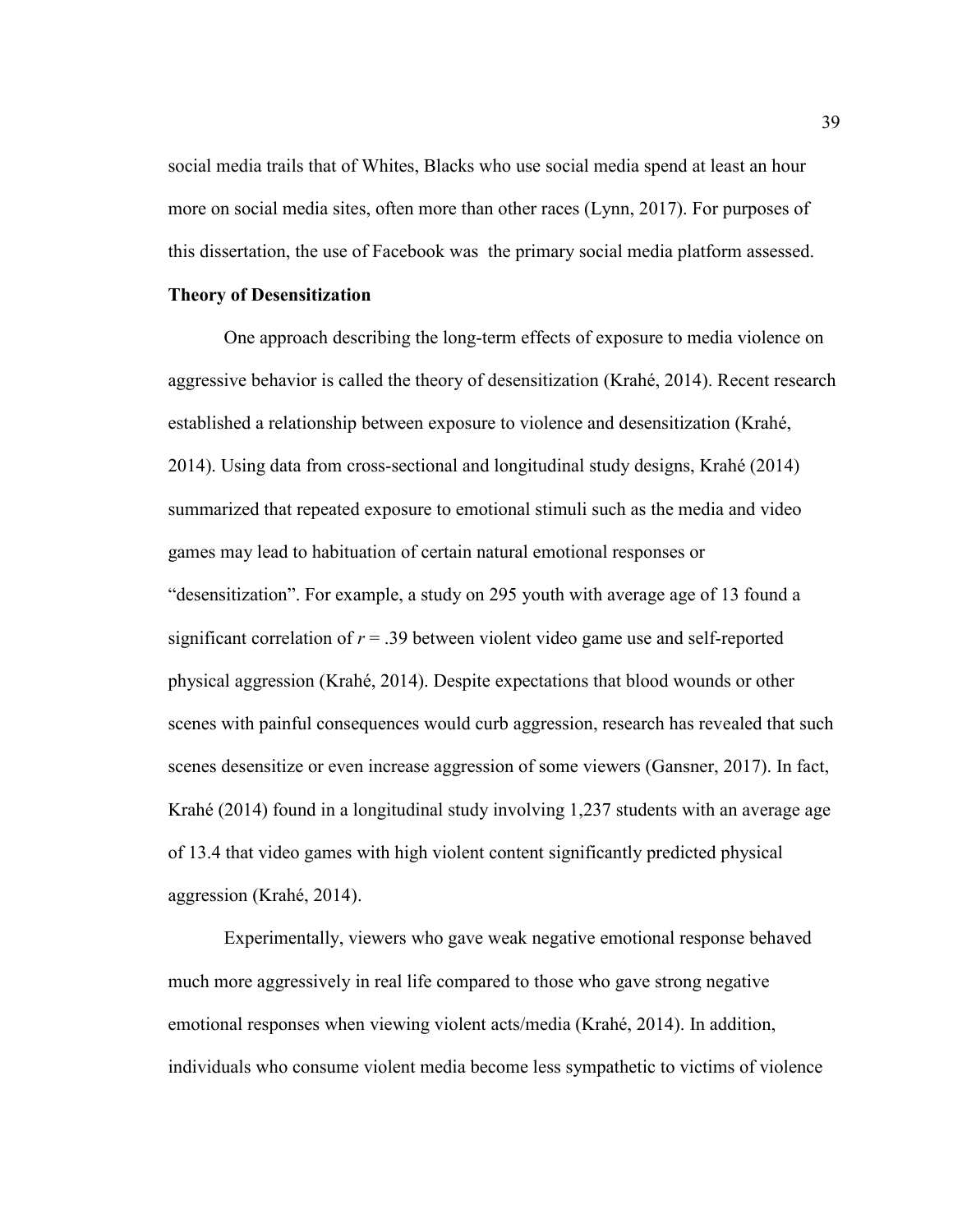(Gaitho, 2017). Hartmann, Moller and Krause (2015) found that men who played violent video games were less empathetic, justified the use of physical violence more, and displayed a greater need for aggression, compared with females who played video games. Specifically, Hartmann et al. (2015) conducted a cross-sectional study where 444 individuals from two universities completed an online survey where the average age of the 444 participants was 24 with 69% being male. Hartmann and colleagues (2015) found that men reported playing violent video games significantly more often than women, reported more enjoyment from playing these games significantly more, and reported more gratification from playing violent games than women. In addition, Hartmann and colleagues (2015) suggested that men played violent games more because they experienced less guilt, less empathy, and greater enjoyment compared to women. People who showed less empathy to the victims of violence were also less willing to help a victim in real life (Molitor & Hirsch, 1994; Krahé, 2014) Adults exposed to media violence were also less willing to help those in need (Krahé, 2014).

After an individual is exposed, views, or plays violent media, there is a brief period in which that individual thinks more aggressively (Anderson, 2016). The person exposed tends to think and feel more aggressively and perceives others as more hostile. They ultimately see that an aggressive solution is the more acceptable and beneficial solution. These short-term effects typically dissipate rather quickly. However, due to repeated exposure to the violence portrayed in the media, what is learned and deemed as short-term lessons become more permanent (Anderson, 2016). This is described as being similar to studying and practicing learning skills or a concept. Ultimately, the person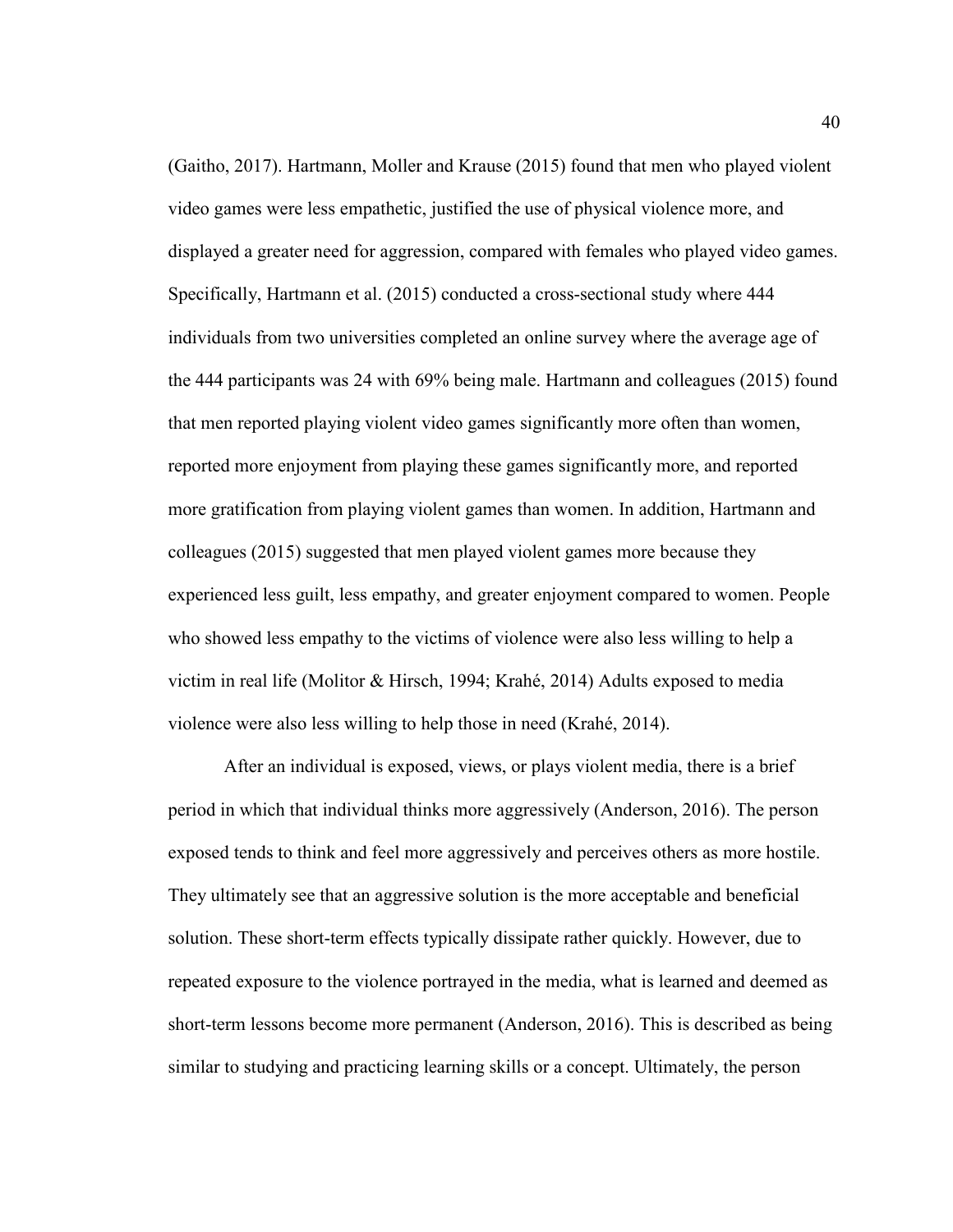begins to view aggression as a more advantageous response skill set (Anderson, 2016). This desensitization effect is becoming increasingly evident. For example, Byrd and colleagues (2017) posit that people will naturally become more tolerant to violence and less sympathetic to the victims of violence (increased desensitization) when continually exposed to violence. However, Byrd and colleagues (2017) note that innovative approaches are required to empirically quantify how much exposure, and over what amount of time directly increases desensitization toward violence.

Researchers reported that people showed less psychological arousal to real displays of violence as their exposure to media violence increased (Byrd et al., 2017). Concerns about the potentially harmful effects of exposure to violence in the media rests on the assumption that violence is a common and widespread feature of different types of media, such as films, TV, video games, books, cartoons, and music; and, that these contents are widely utilized by individuals of all ages (Krahé, 2014). However, there is limited research to indicate that an increased number of hours on social media correlate directly with aggressive behavior, but there is literature that connects certain types of internet use to increased aggressive behavior (Gansner, 2017). Moreover, research is limited regarding social media and violence among individuals 18 years or older.

### **Violence in the Media**

Media violence is defined as watching any type of violent act through television programming including, but not limited to, cartoons, drama, comedy, but not expanded to a social media (Şengönül, 2017). Media violence is further defined as any action witnessed by its viewers, readers, or listeners or participated in that is intended to cause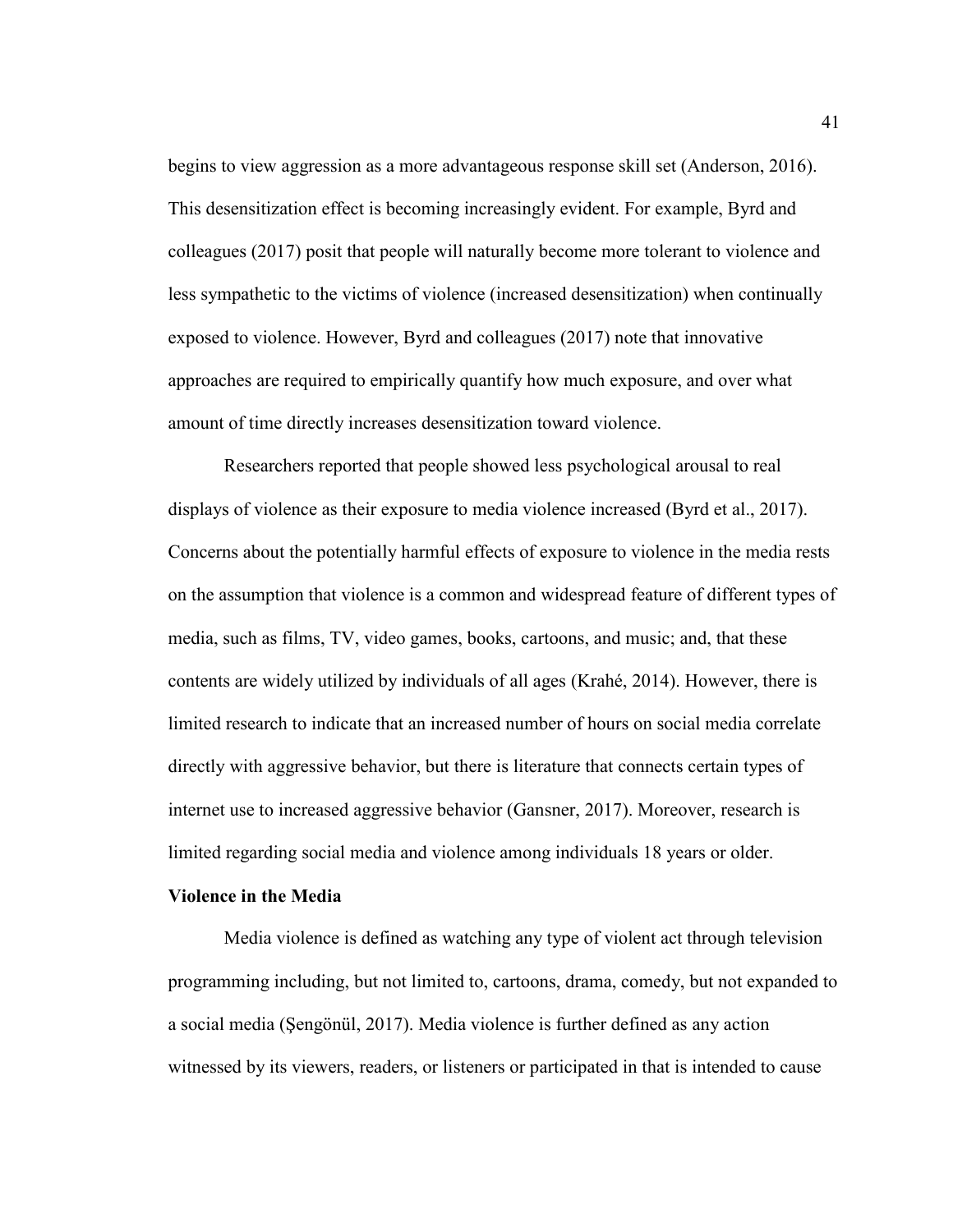physical harm to another person in the form of physical violence (Krahé, 2014; Şengönül, 2017).

Violent portrayals on television foster violent thoughts for later use by viewers and trigger violent behavior (Şengönül, 2017). In response, viewers are warned that the content they are about to watch might be excessively violent and not appropriate for all ages, especially individuals who are particularly affected by observing violent acts (Şengönül, 2017). In addition, aggressive behavior does not always occur in physical form and nature, and can be induced from exposure (Şengönül, 2017). Psychologists distinguish less serious forms of aggression such as verbal retaliation, engagement in spreading rumors or insulting people, and profanity (Şengönül, 2017).

Public debate is reaching consensus that continual exposure to violence in the media influence behavior. For example, Şengönül (2017) reported that increased exposure to violence, from television or other regularly watched media, independently contributes to the development of aggressive behavior. Studies show that there are at least five violent acts displayed each hour during the prime-time evening programs (Phillip, 2017; Şengönül, 2017). Khaurana (2015) highlighted the amount of violence depicted in the various forms of media used directly influences behavior.

The impact of social media on society plays a significant role in portraying violence. For example, when a screen hero uses violence as a means to reach success, viewers are affected and can resort to violence to settle their real-life conflicts (Şengönül, 2017). In addition, the media tends to portray heroes using violence as a justified means of resolving conflict and prevailing over others (Krahé, 2014). Furthermore, the media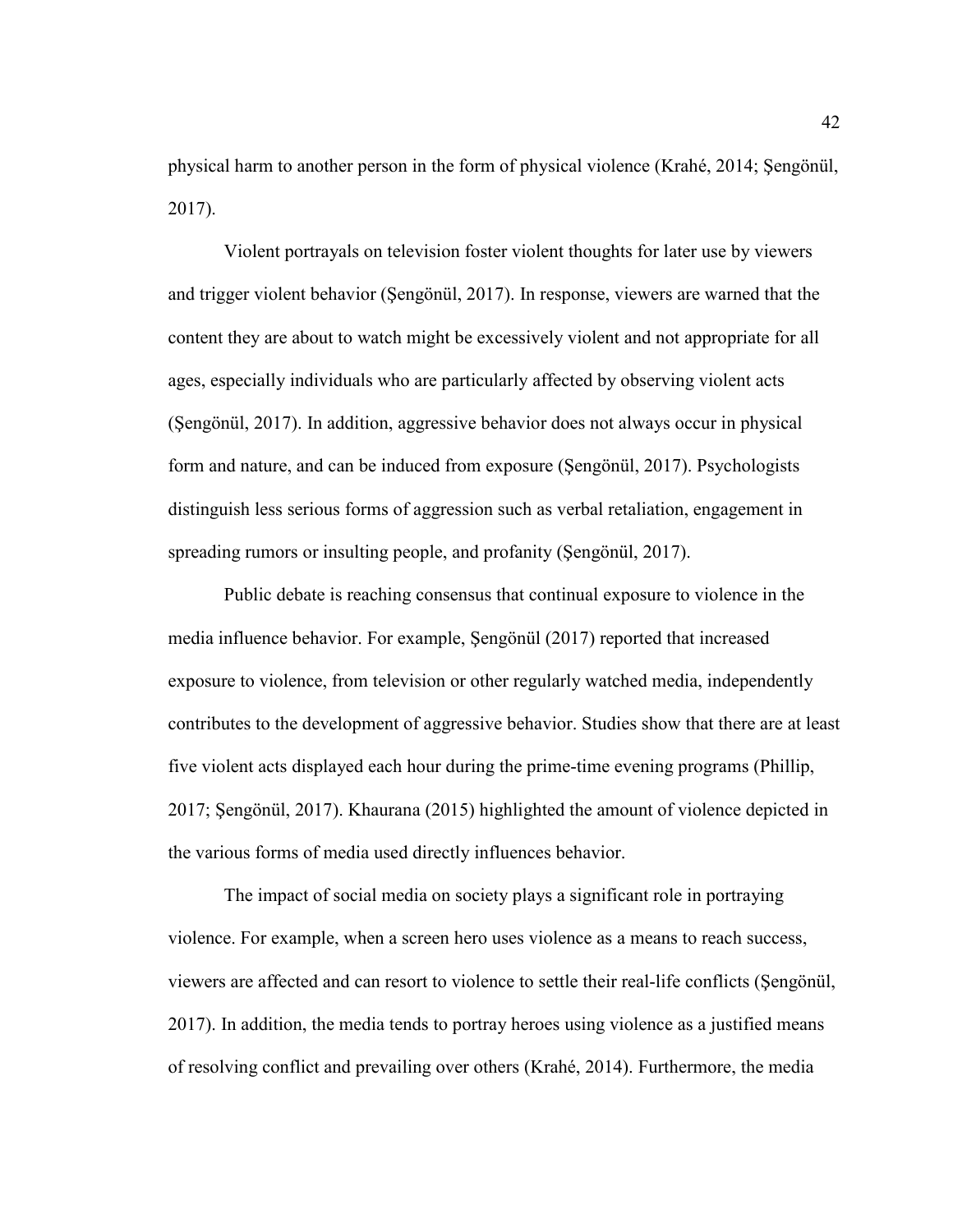tends to portray heroes using violence as a justified means of resolving conflict and prevailing over others (Krahé, 2014). The presence of others when watching or being exposed to violence is also a strong social component regarding aggressive behavior. For example, Gansner (2017) found that the presence of others while viewing media violence can either facilitate or prevent the development of aggressive behavior (Gansner, 2017). Gansner (2017) reported that a 2008 seminal study by Ybarra et. al. found that youth who viewed violent online content were significantly more likely to commit serious crimes themselves. Ybarra and colleagues (2008) found that among 1,588 youth, ages  $10 - 15$ , 88% reported being exposed to violence online. In addition, Ybarra (2008) found that youth who reported exposure to violence via online sources were significantly more likely to be involved in seriously violent behavior in the previous 12 months.

The common theme within the literature is that media violence effects are not large in itself, but over time can accumulate into significant changes in behavior that can greatly affect both the individual and society (Anderson, 2016). A study evaluated whether reducing exposure to screen violence such as television and video gaming over several months or longer could reduce aggressive behaviors in individuals (Anderson, 2016). Anderson (2016) reported that individuals who had media interventions showed a decrease in aggression opposed to those who did not. The ways in which media violence exposure increases aggression in the short term are through direct imitation of the behavior that was observed, observation and learning, attitudes and beliefs, and expected benefits (Şengönül, 2017; Anderson, 2016). Anderson (2016) reported that longitudinal studies revealed that children exposed to violence as early as age 8 were significantly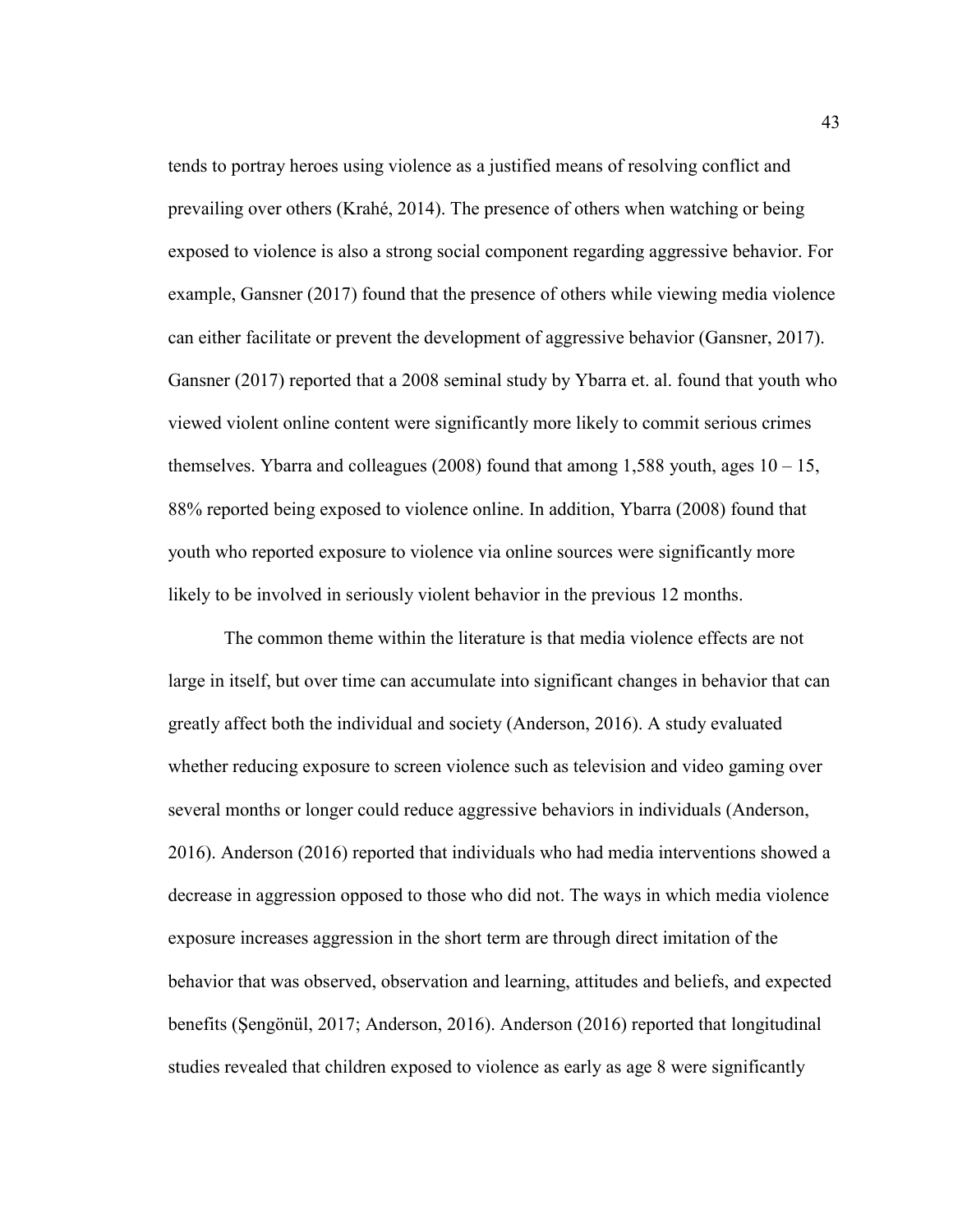more likely to become violent adults by age 30, even after controlling for aggressive behaviors displayed at age 8. Anderson (2016) summarized another six-month study where youth who frequently played violent video games at the start of the school year had a 25% increased likelihood of being in a fight during the year, even after controlling for previous fight history.

Due to the research on media and violence, the American Academy of Pediatrics (2016) recommends strict limits on a child's exposure to any types of media, which includes television watching and computer use. Specifically, AAP (2016) recommends: pediatricians to discuss what children watch as part of well-child examinations, and for pediatricians to advocate for more child-positive media; parents to be mindful what shows their children watch and what games they play; and policy makers should consider promoting legislation that provides caregivers and children with more specific information on what content is in media. Research on children, adolescents, and young adults contends that both nonviolent and violent media contribute to the world problems we currently face today (Gansner, 2017; Anderson, 2016). In addition, the American Academy of Pediatrics (2010) released an alarming report that males prefer more violent content compared to females.

## **The Perception of Media**

Khaurana (2015) highlighted that social media is used to bring people together from all over the world. Hildreth (2015) summarized that social media advocates employ its ability to connect to others while business owners utilize it for marketing purposes. Despite advantages, the perception of the media in general has a dismal and gloomy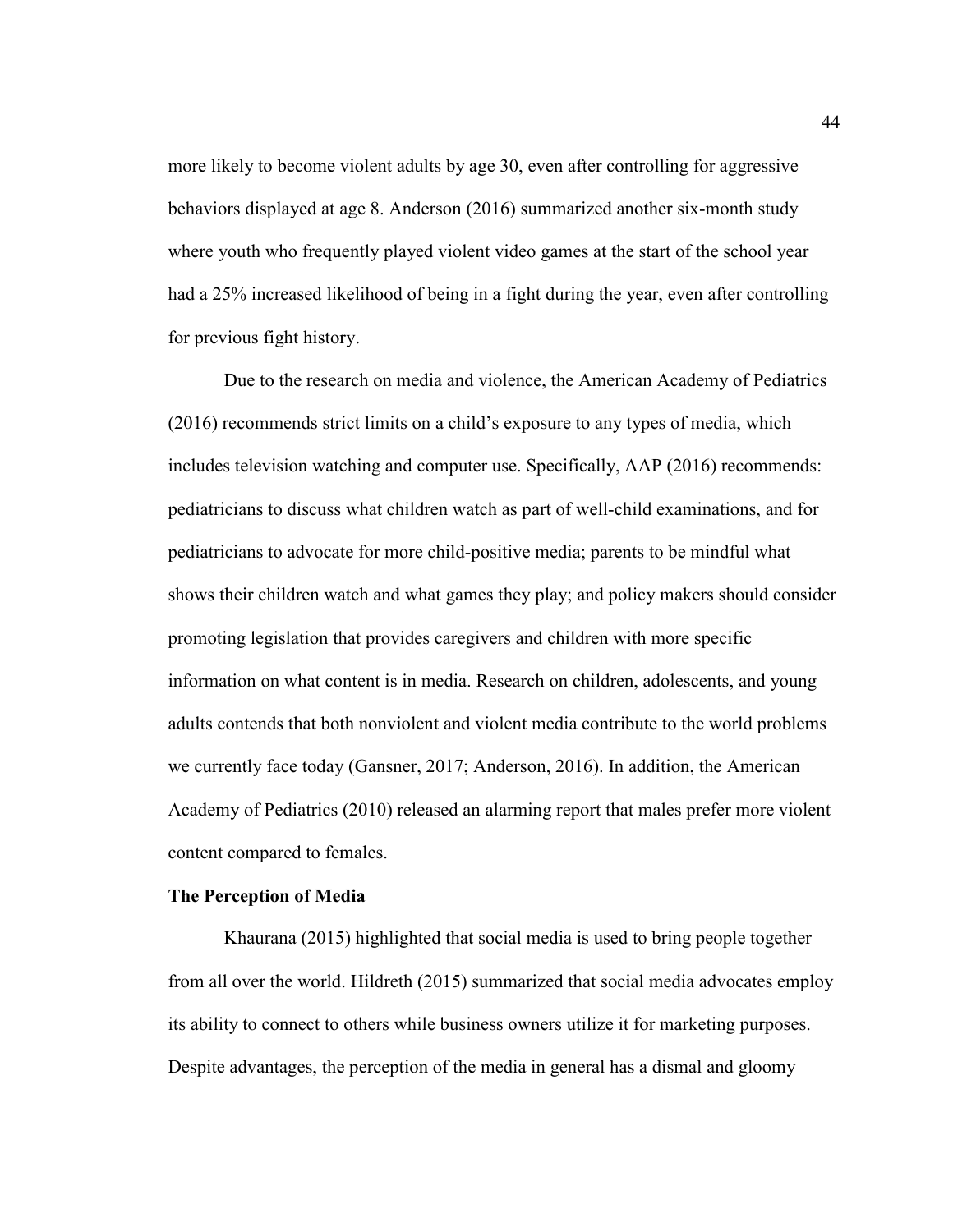outlook among professionals (Khaurana, 2015). While the perception of media's impact may vary, a negative perception still exists among users since some scholars believe that the exposure to violence through the media causes more detriment than benefits (Hildreth, 2015). The current consensus is that exposure to media violence impacts aggression. Phillips (2017) posited that information put on social media contributes to creating a more aggressive and violent population. Regardless of its origination, whether used for entertainment purposes endorsed by TV programs or integrated into gaming systems for animation, the presence of violence in varying social media platforms is consistent and impactful (Phillips, 2017).

### **Portrayal of African American Men in Social Media**

African Americans historically are portrayed negatively in social media. Negative perceptions continue to have an adverse impact on Black males in the United States since slavery. According to Donaldson (2015), negative portrayal in mass media influences how Black men view themselves in the United States. For example, Donaldson (2015) reported that Black men are less likely to appear as professional experts (on any credible topic), consumers of luxury items, or reliable and reputable characters and responsible stakeholders to society. Thus, the underrepresentation of positive views and the overrepresentation of negative views of Black men in media, television, the internet, fiction shows and movies, print advertising and video games undoubtedly shape the public view and attitudes of Black men in the United States. These negative views tend to decrease Black men's self-esteem as well as create the perception that these views are natural and inevitable for Black males (Donaldson, 2015). Donaldson (2015) reports that not much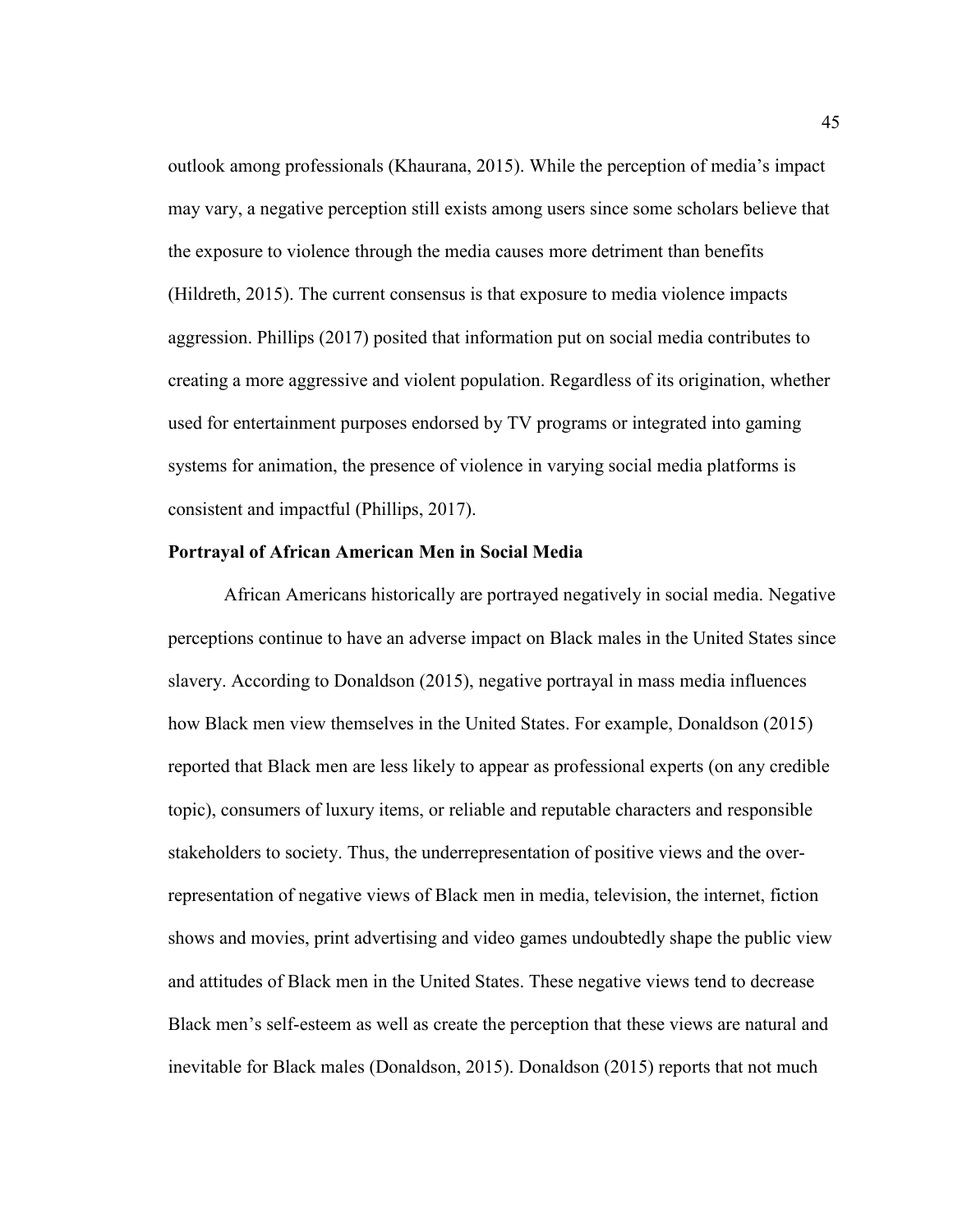has changed in how society views Black males, and that significant change must occur with social media to foster improved portrayal of Black men in American society.

The use of violent media contributes to continued aggressive attitudes and behaviors towards others (Krahé, 2014). Historically, African Americans are portrayed more negatively in media compared with other groups (Covington, 2010). This negative portrayal has continued into social media use. For example, Covington (2010) reported that on average, there are more negative stories reported in social media about African Americans compared to positive stories, or to other ethnic groups. According to Covington (2010), African American males are depicted as more violent than other ethnic groups, including being depicted as dangerous and hedonistic in various social media venues (i.e., on screen; movies). Through his research, Covington discovered that Black males were, and still consistently are, portrayed as being excessively violent and more threatening than other races or ethnic groups in the United States (Covington, 2010). Covington (2010) also discovered, after reviewing films from the 1960s to date, that Black females are often portrayed as prostitutes, drug addicts, and irresponsible mothers who frequently abuse their children. Covington (2010) further states that these distorted violent images of Blacks are often adopted as truth, eventually being documented in criminological history, impacting society's view (and potentially subsequent treatment) of African American males.

### **Summary**

This chapter was an overview of the impact of violence and some predictors of violence on African American Men. African American men are unreasonably impacted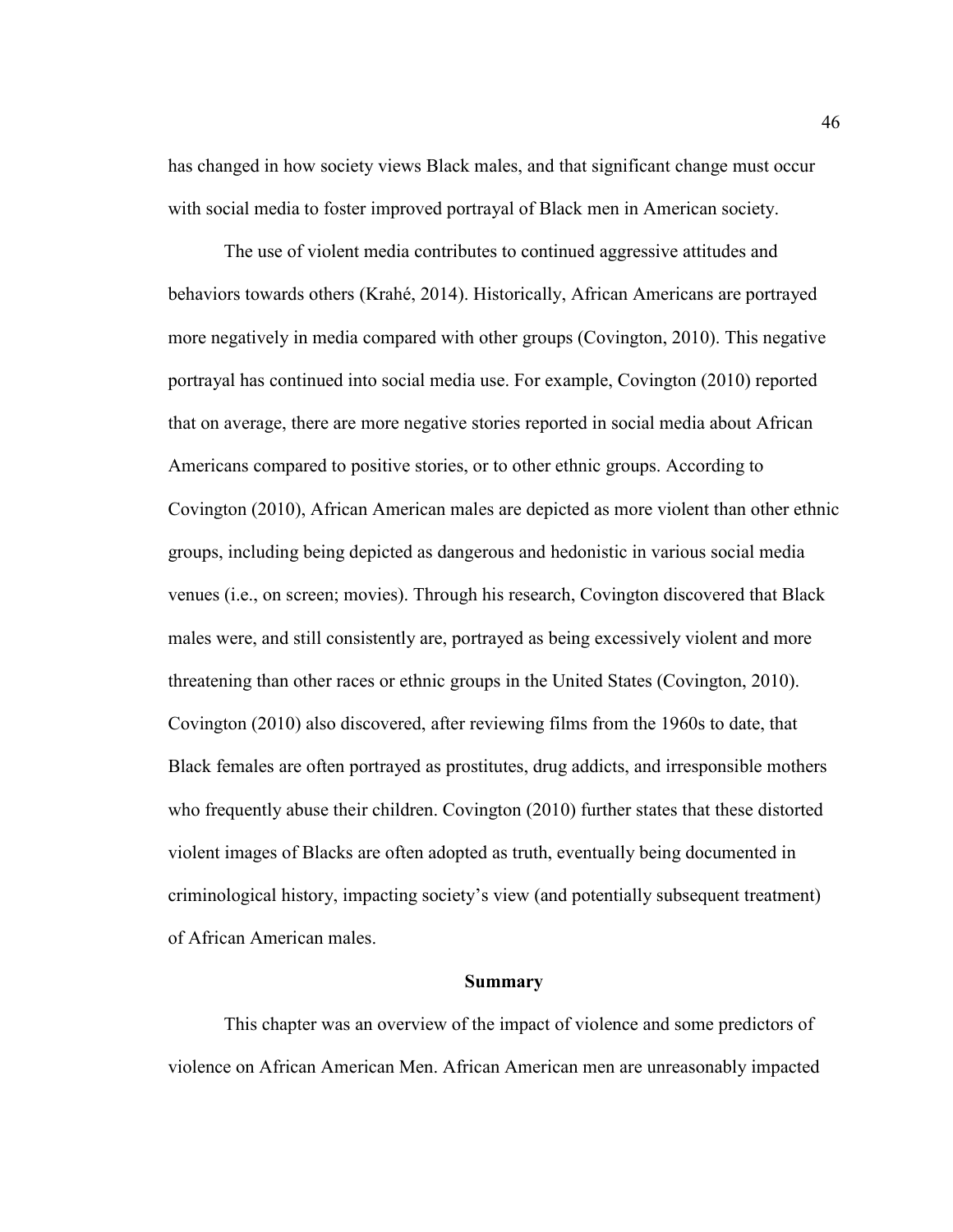by violence; Black males who live in low socioeconomic environments are more at risk of witnessing violence and becoming victims of violence as well as being perpetrators of violence. The literature further denotes that African American men face negative societal stereo types which have caused low self-esteem and the feeling of hopelessness in many of these men.

Chapter 3 is a detailed explanation of the methodology used to address research questions and gaps that have been acknowledged in former chapters.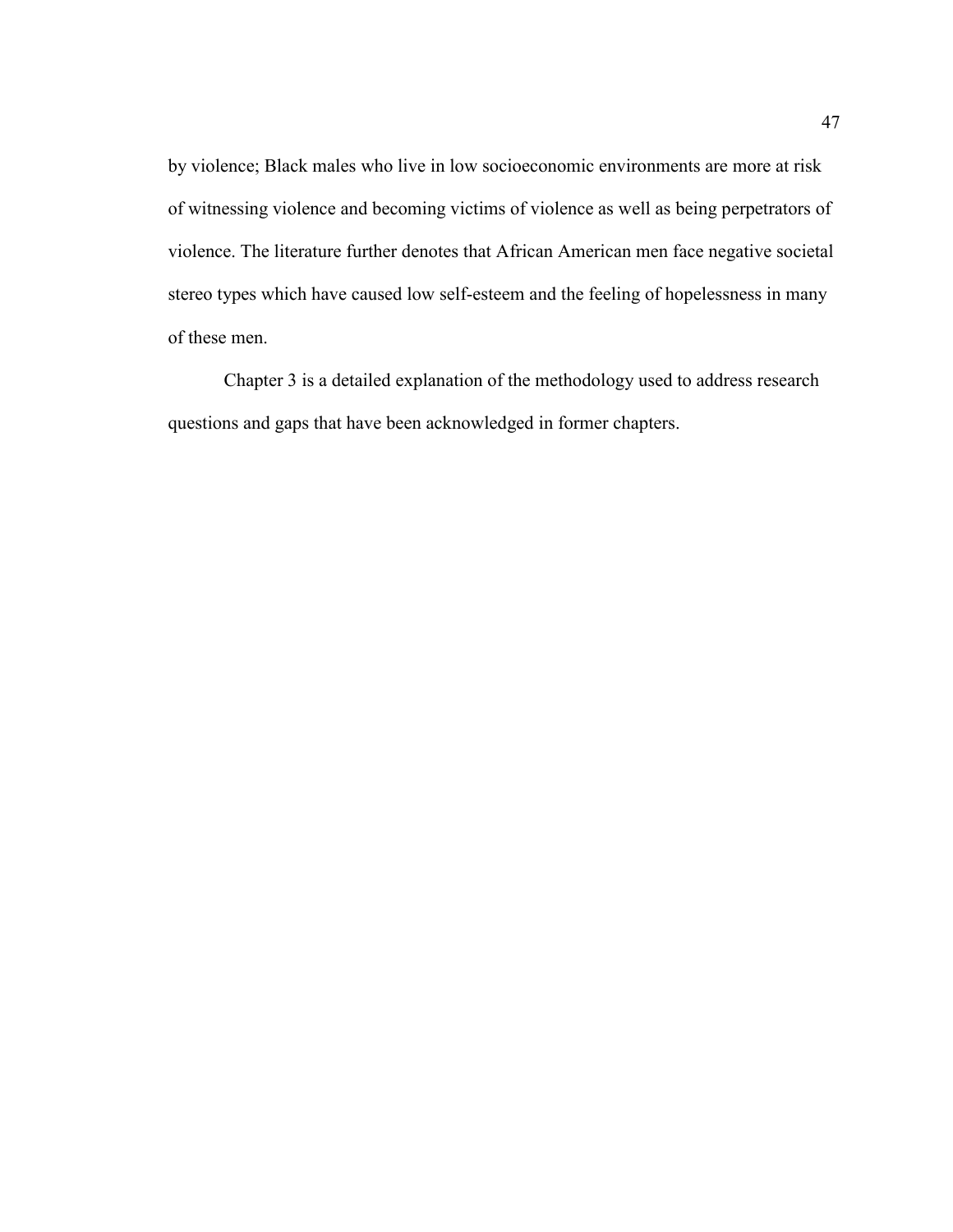## Chapter 3: Research Method

### **Introduction**

This chapter is an explanation of the quantitative methods used to analyze the association of perceptions toward law enforcement and community violence as moderated by social media use in African American men. Research methodology is explained as well as the sampling techniques. Instruments used as well as data collection procedures are presented. The analytical approach to include statistics are discussed, along with threats to internal and external validity. This chapter also discussed the ethical protection for African American men who were asked to participate in this research.

### **Research Design**

I used a quantitative, cross-sectional design to answer the research questions in this study. According to Creswell (2009), the purpose of quantitative research is to determine the relationship between various factors, where one factor is designated as the independent variable, and another factor is designated as the dependent or outcome variable. According to Babbie (2018), quantitative methods are used to describe measurements as well as conduct statistical, mathematical, or numerical analysis of data to examine how variables are connected. There are several sources from which to collect data including, but not limited to, polls, questionnaires/surveys, or by using preexisting information (Babbie, 2018). Primary data analysis refers to when the researcher analyzes information directly collected by the researcher, while secondary data analysis refers to when the researcher analyzes information already existing, and previously collected by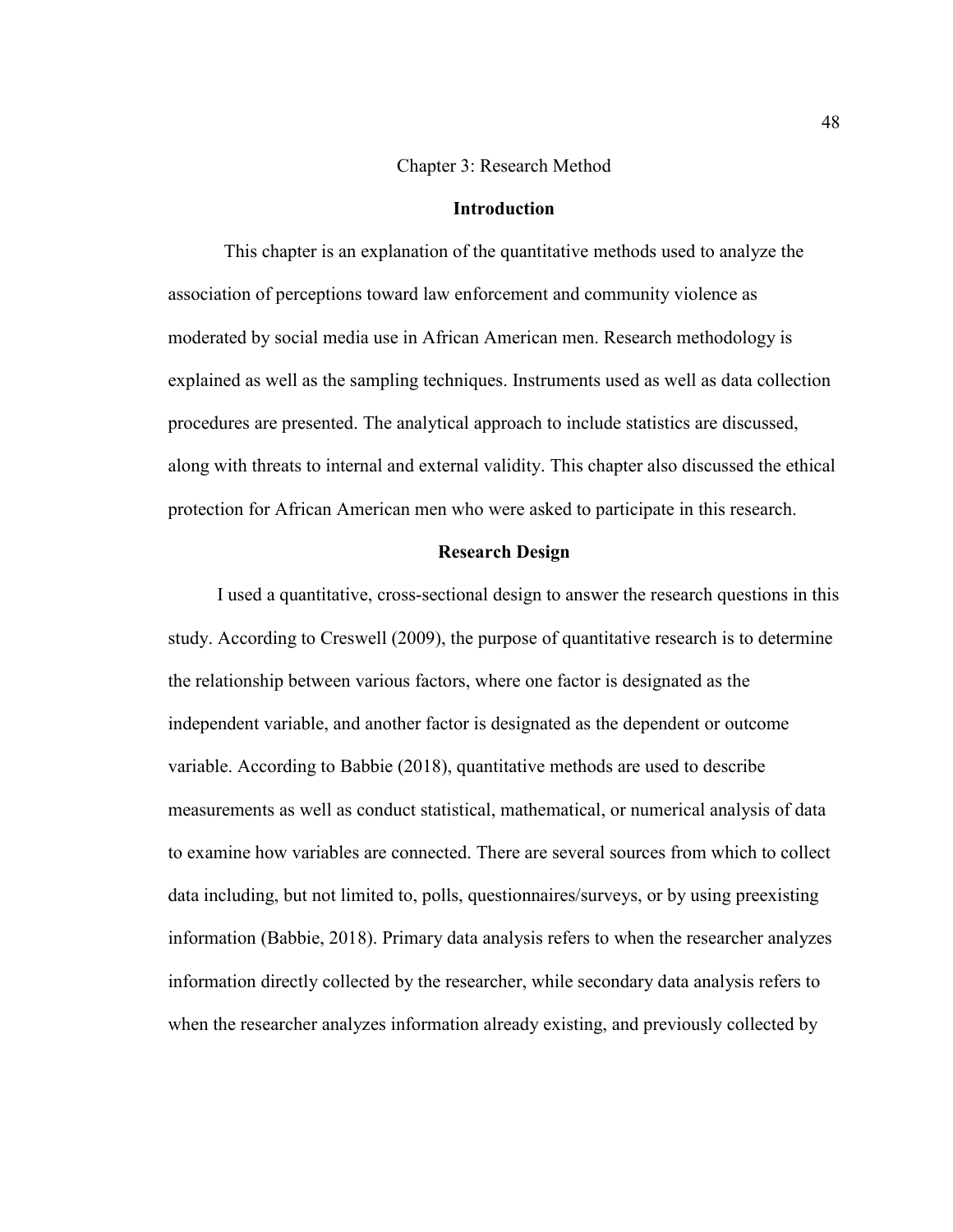someone else (Babbie, 2018). I used quantitative methods, using primary data collection procedures to analyze the research questions proposed in this study.

Researchers indicate that using quantitative methods to analyze the research questions in this study are appropriate. For example, Maxwell (2016) used quantitative methods to describe social media use in African Americans and in particular, African American men. Maxwell (2016) also used quantitative methods to describe attitudes and perceptions toward self-, others- and law enforcement in African American men. Further, Donaldson (2016) used quantitative methods to explore the association between social media use and violence. Donaldson (2016) also used quantitative methods to explore the association between attitudes and perceptions and violence.

The overarching question in this research study was to examine whether social media use, and attitudes and perceptions toward violence, statistically predict violence among African American men, ages 18 to 44, regardless of the perpetrator.The following research questions guided the study:

RQ1: What is the relationship between perceptions of police and community violence among African American men, ages 18 to 44?

*H*<sub>0</sub>: There is no relationship between perceptions of police and community violence among African American men, ages 18 to 44.

*H*<sub>1</sub>: There is a significant relationship between perceptions of police and community violence among African American men, ages 18 to 44.

RQ2: What is the relationship between social media use and community violence among African American men ages 18 to 44?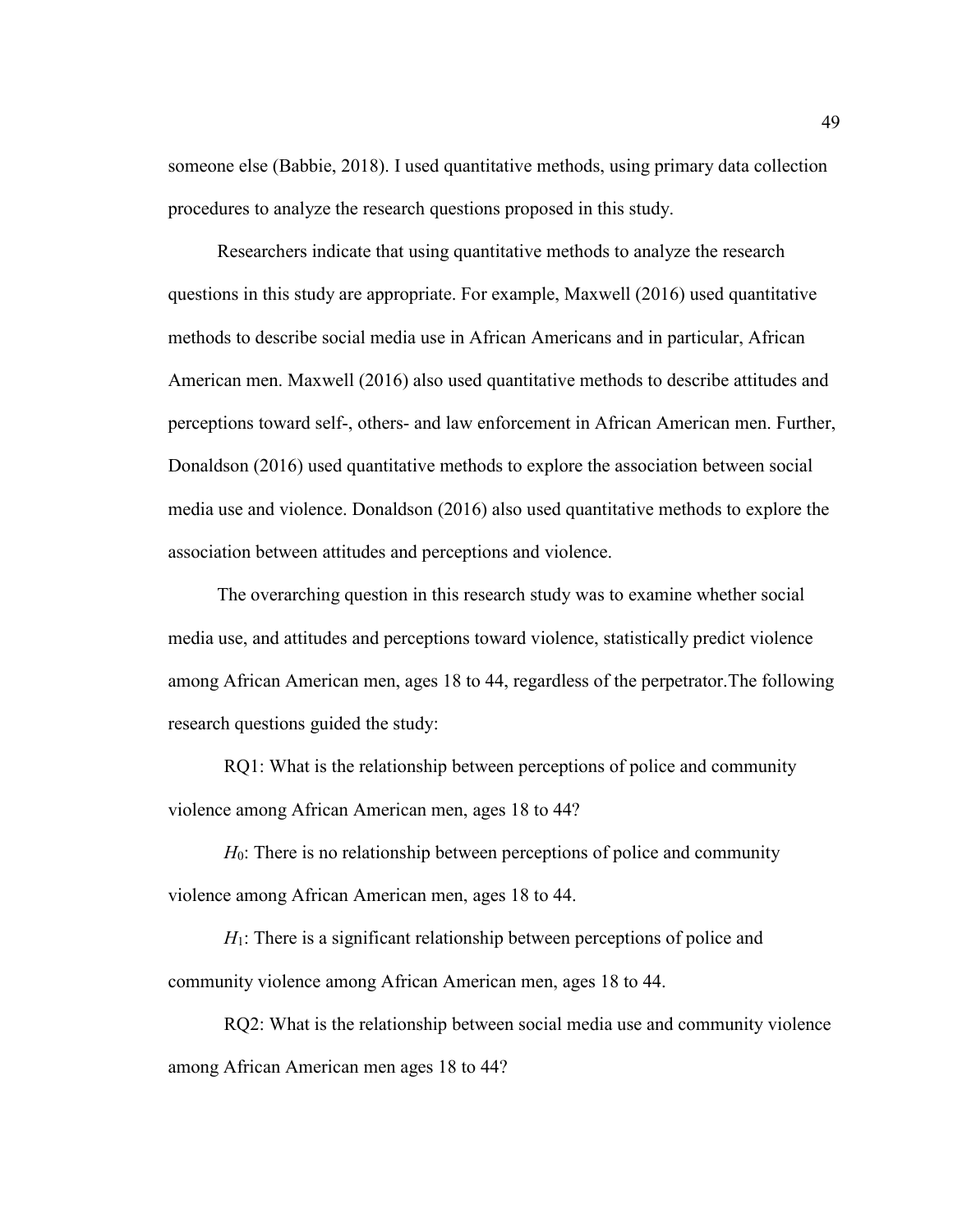*H*<sub>0</sub>: There is no relationship between social media use and community violence among African American men ages 18 to 44.

*H*<sub>1</sub>: There is a significant relationship between social media use and community violence among African American men ages 18 to 44.

RQ3: How does social media use moderate the relationship between perception of police and community violence among African American men ages 18 to 44?

*H*0: Social media use does not moderate the relationship between perception of police and community violence among African American men ages 18 to 44.

*H*1: Social media use does moderate the relationship between perception of police and community violence among African American men ages 18 to 44.

#### **Setting and Sample**

The sample in this study was drawn from a population of males between the ages of 18 and 44. A convenience sample of men living in an urban community in Northeast Florida were recruited from areas African American men frequent throughout the community. In 2017, 62,725 African American men (Florida Department of Health, Division of Public Health Statistics & Performance Management, 2017a) of the total population lived in the Northeast community being targeted for this study.

 The setting was appropriate to the study because visiting various areas where African American men live and congregate would increase the likelihood of inviting men who are more representative of the general population of African American men who experience violence, the outcome of interest. A total of 45 African American men were desired to participate in this study in order to have 80% power and 95% confidence to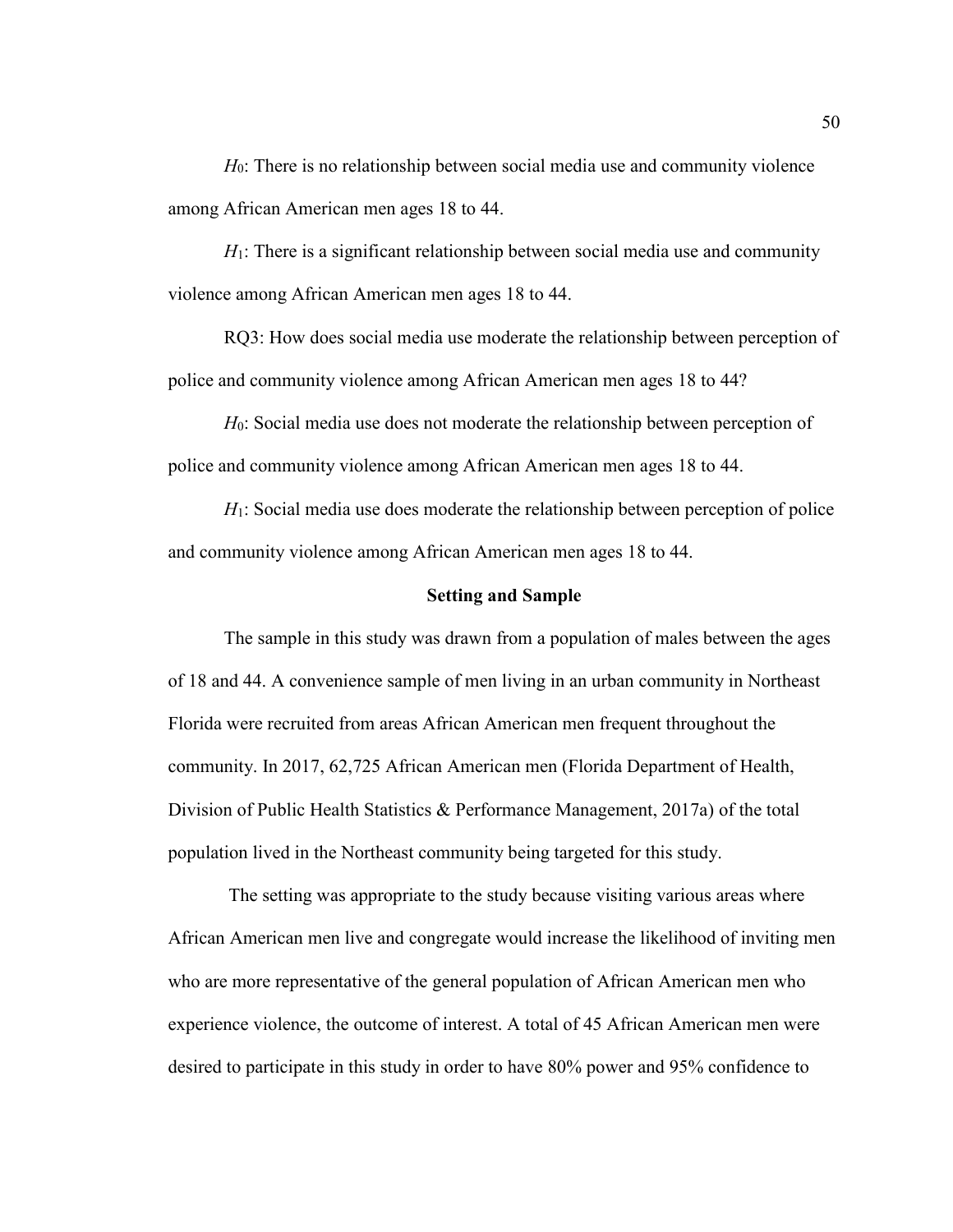detect a statistically significant difference between 1 independent continuous variable and 1 moderating continuous variable, having medium effect sizes (Erdfelder, Faul, & Buchner, 1996). This sample size of 45 also included the assumption that 5% of African American males who begin the survey would unable to finish. According to Rudenstam and Newton (2007), power determines how likely the study is to avoid Type II error. According to Creswell (2003), Type II error can occur when the outcomes fail to discard the null hypothesis which suggest that some outcome existed that the study did not detect.

The method involved primary data collection using a convenience sample of Black men from various locations such as barbershops, churches, local colleges and universities, malls, bus stations, grocery stores, and fraternal organizations. Potential participants were informed about the study and asked to participate by completing a research-administered survey. These venues were selected because of the high percentage of Black men who utilize them. This study comprised a single-participant design where men meeting the inclusion criteria were invited to participate by completing a survey. Men who self-identify as African American, between the ages of 18 to 44, were invited to participate by completing a survey. This age range was selected because state statistics show that the incidence of violence and homicide) are highest among this group (Florida Department of Health, Division of Public Health Statistics & Performance Management, 2017).

Agreeable participants completed surveys about their experiences with violence, sociodemographic characteristics, sociopolitical factors, and perceptions and attitudes. According to Creswell (2003), convenience sampling is a nonprobability sampling

51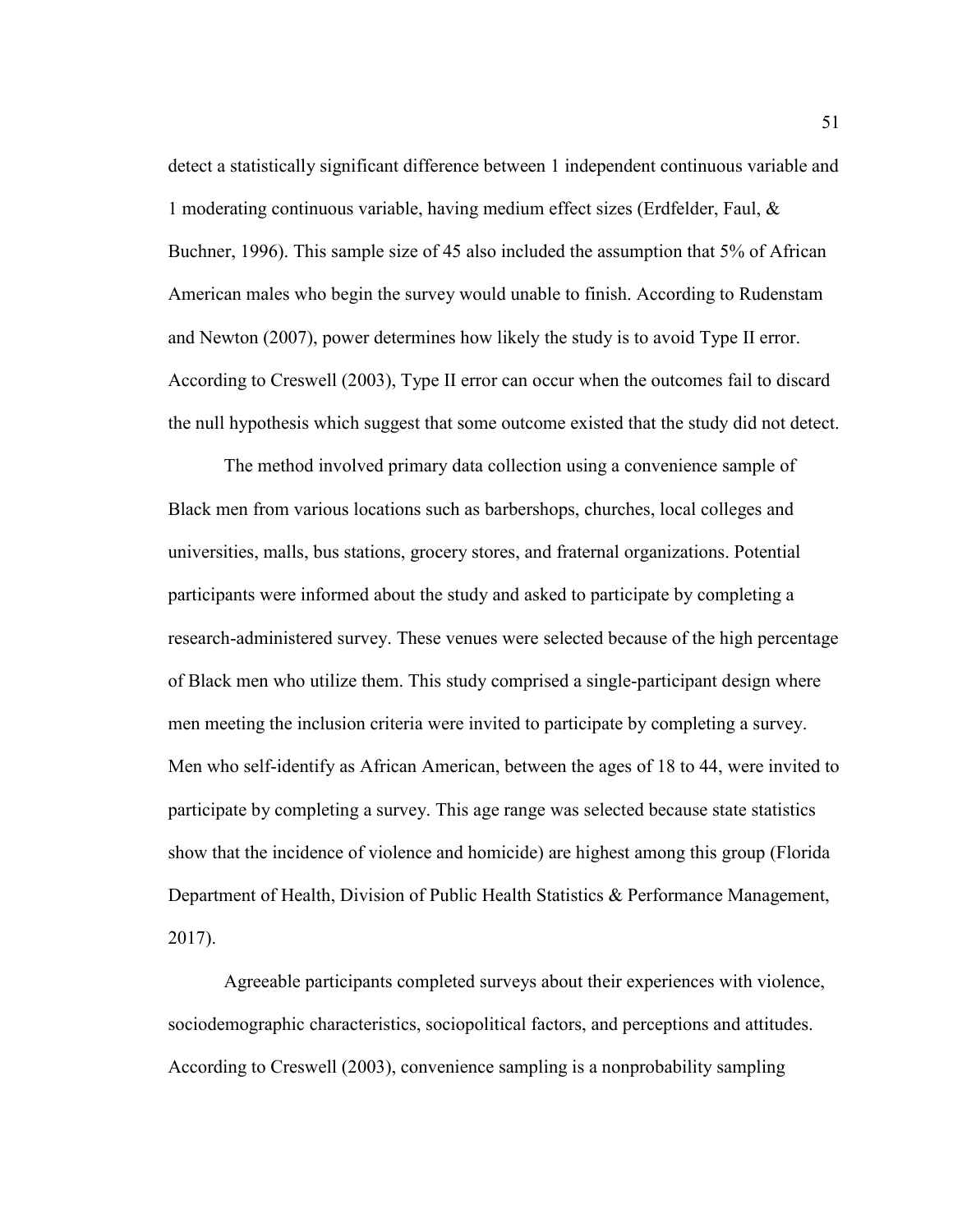technique where participants are chosen due to their convenient accessibility and proximity to the person conducting the study. One example of convenient sampling is where the researcher is given a list of names and the researcher chooses the first five names or the first five names in alphabetical order (Creswell, 2003). Criteria for the study included that participants be of African American descent between the ages of 18-44 years who were asked to report on their feelings/perceptions of police, self-report their experiences with violence, and report on their use of social media.

## **Measures**

Researchers must tailor their data according to their research questions. Surveys using validated measures/instruments which will result in nominal, ordinal and continuous type data. According the literature, primary data are a collection of data that have never been collected (Palinkas, 2014). Several instruments and items were used to measure the variables of interest in this study. Questions on sociodemographic characteristics and social media use were collected using a demographic information sheet; for example, the form included age, level of education, marital status, geographic location (i.e., zip code), household composition and socioeconomic level (as defined by annual household income), and incarceration status. All instruments used in this study to measure the dependent variable, independent variable and moderating variable were treated as continuous measures.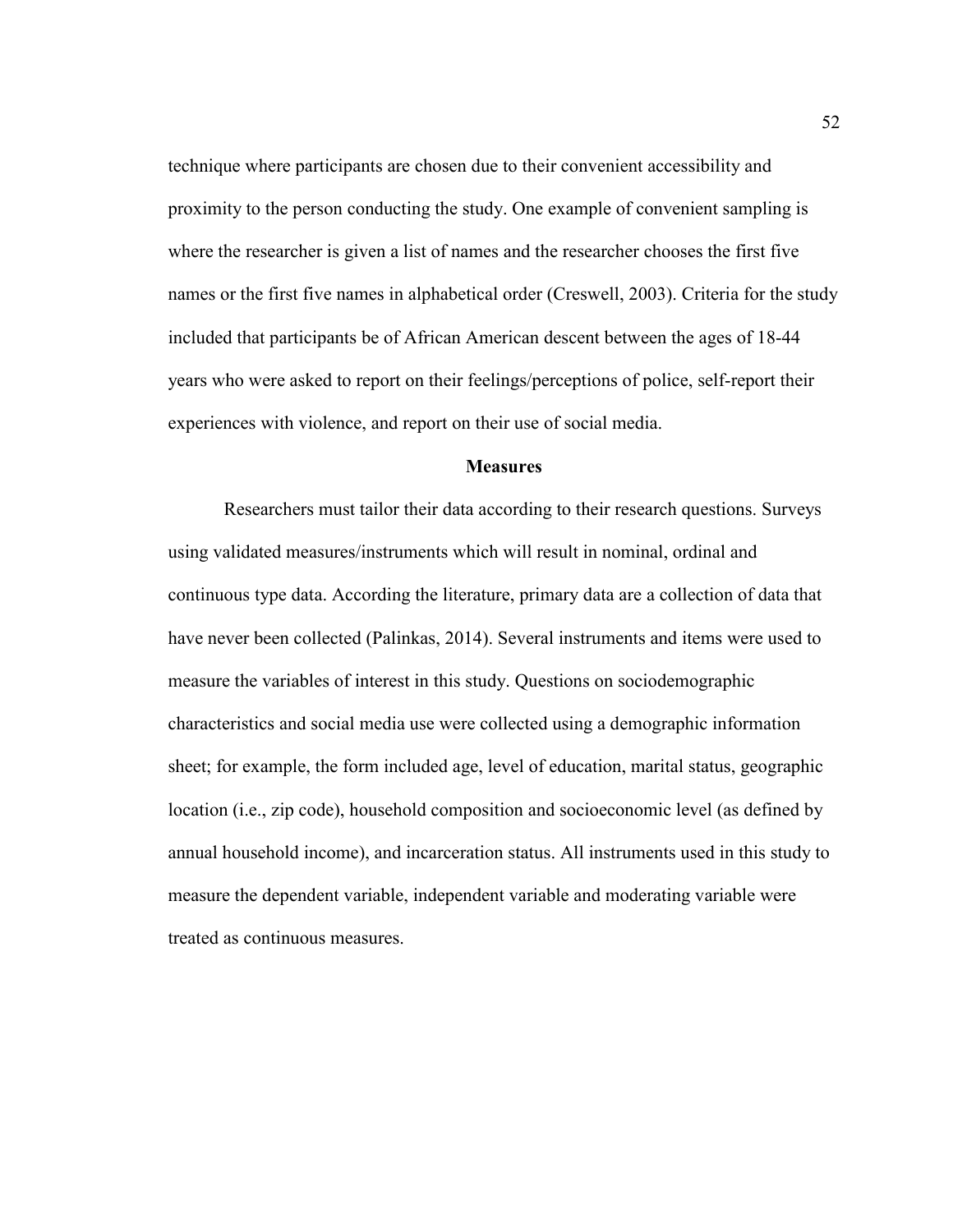Table 1

| Construct              | Variable    | Name                        | $#$ of | Range     |
|------------------------|-------------|-----------------------------|--------|-----------|
|                        |             |                             | Items  |           |
| Violence               | Dependent   | Past Feelings Acts of       | 11     | $0 - 33$  |
|                        |             | Violence scale (PFAV)       |        |           |
|                        |             |                             |        | Yes/No    |
| Attitudes/Perceptions  | Independent | Perceptions of Police Scale | 12     | $12 - 60$ |
| toward Law Enforcement |             | (POPS)                      |        |           |
| Social Media Use       | Moderator   | Social Media Use            | 10     | $10 - 60$ |
|                        |             | Integration Scale (SMUIS)   |        |           |
|                        |             |                             |        |           |

*Summary of Instruments/Tools* 

## **Past Feeling and Acts of Violence**

According to Lee (2016), violence is defined as the intentional use of force that results in injury, death, or harm. In this study, the Past Feelings and Violence scale was used to measure violence. In this study, the dependent variable, violent behavior, was measured using an instrument called the Past Feelings and Acts of Violence (PFAV) scale developed by researchers Plutchik and van Pragg (1990). The permission to use the PFAV along with the scale are found in Appendix B. The PFAV Scale measures both violence risk and the tendency for violence as continuous measures, which contributes more information to statistical analysis (Creswell, 2003). The PFAV scale uses a 12-item measurement tool designed for self-completion with Likert-responses. The maximum score is 33, representing a high propensity or risk for violence (Plutchik & Pragg, 1990). The PFAV has high inter-item reliability and an alpha coefficient of 0.85, indicating that is a reliable measure (Cervantes et al., 2006). The PFAV allows one to measure degree of violence (ranging from 0-33). The range of values were reported to measure the degree to which respondents report violent behaviors or tendencies.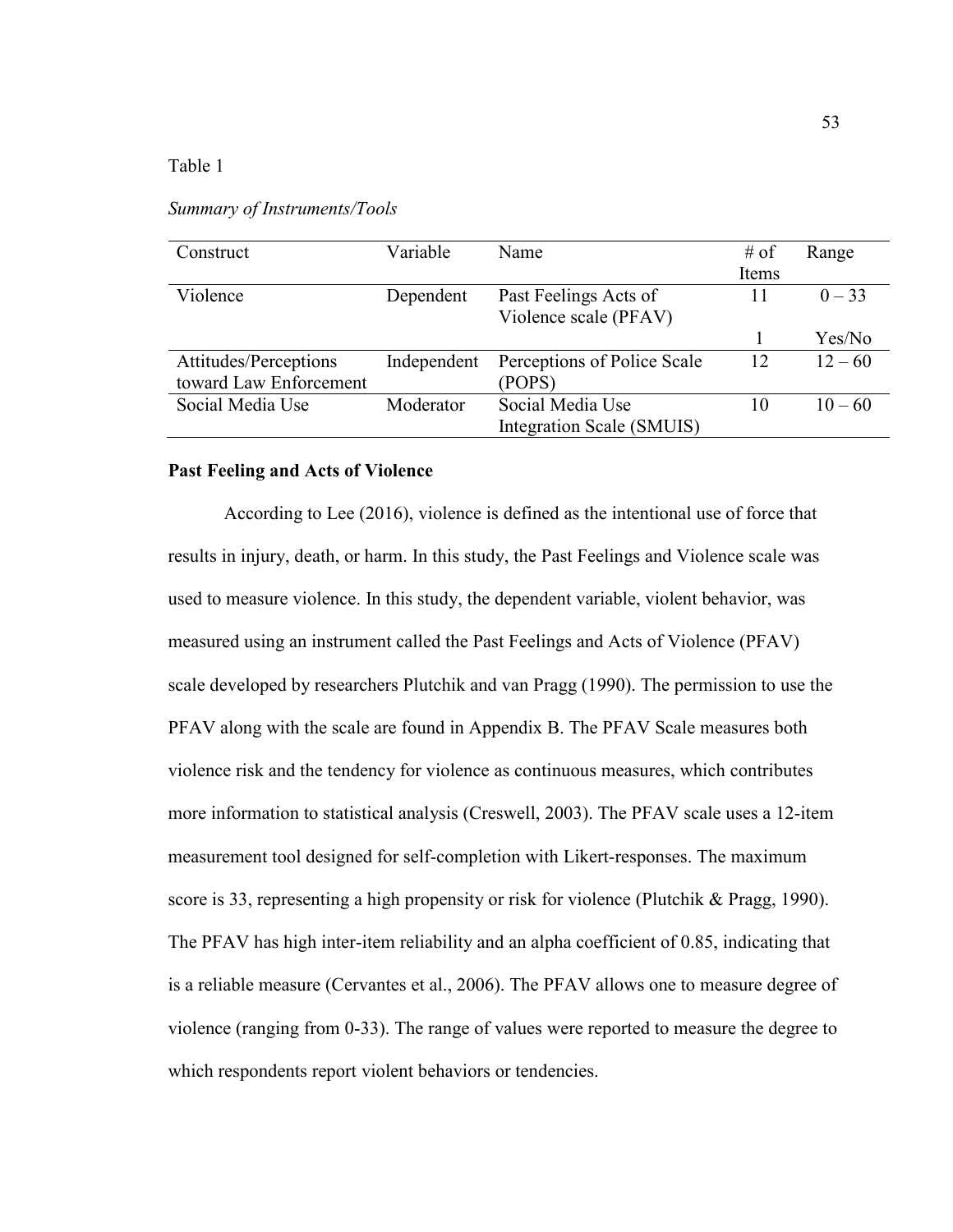The PFAV questionnaire was administered to collect quantitative data. Participants responded to 12 items on this quantitative questionnaire. The PFAV is similar to a Likert-type scale with a 4-point system ranging from *never* to *very often* to *very often* to *more than twice*. 'Never' was scored as '0', a response of 'Sometimes' was scored as '1', a response of 'Often' was scored as '2', and a response of 'Very Often' was scored as '3'. Item 12 required a 'Yes' or 'No' response. Scoring was computed by summing responses to 11 items which ranged from 0 to 33 The sum scores for items 1 through 11, ranging from 0 to 33, were used as a continuous variable for quantitative investigation.

This self-reporting measurement instrument has responses that range from *never to very often and never to more than twice* (Plutchik & Pragg, 1990)*.* Upon completion of the survey, an overall score was calculated by summing the responses and weighting from 0 to 3 *with never equaling 0; sometimes and once equaling 1; often and twice equaling 2; and very often and more than twice equaling 3. According to Plutchik &* Pragg (1990), this tool is a valid measure of violence risk given its high coefficient alpha of 0.77.

## **Attitudes and Perceptions of Police**

The Perceptions of Police Scale developed by Nadal and Davidoff (2015) was used to assess participants' attitudes and perception about police/law enforcement. Nadal and Davidoff (2015) granted permission for me to use POPS in this research to increase understanding of how African American men perceive police officers, and how their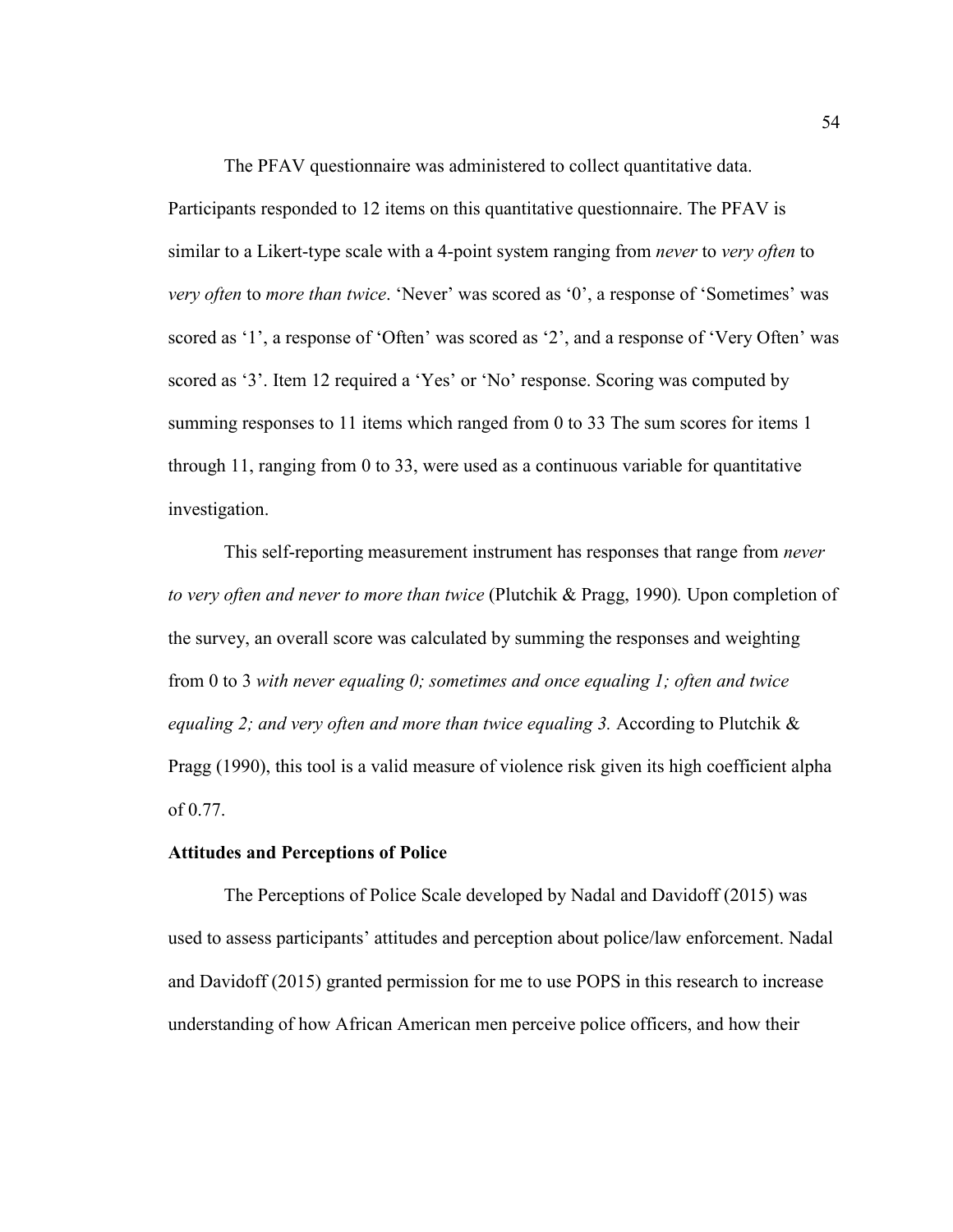perceptions are associated with violence (See Appendix A for permission to use and scale).

Variables that were used as the independent variable included attitudes and perceptions of law enforcement and social media use. Perceptions and attitudes toward law enforcement were measured using the Perceptions of Police Scale (POPS) developed by Nadal and Davidoff (2015). POPS, found in Appendix A, is a validated survey with 12-items that has two primary subscales: general attitudes toward police and perceptions of bias. Each item is scored as 1, representing *strongly agree* to 5, representing *strongly disagree*. The value for each item is summed to create a total score ranging from 12 to 60 where higher scores represent a less favorable perceptions of police. Nadal and Davidoff (2015) reported that the general attitudes toward police subscale has a Cronbach alpha of .91.

Using POPS, Nadal, Davidoff, Allicock, Serpe and Erazo (2017) found that Blacks ( $n = 55$ ) were more likely to have poor perceptions of police officers than other racial or ethnic groups of Whites ( $n = 45$ ), Hispanics ( $n = 94$ ) and Asians ( $n = 26$ ). Nadal and colleagues (2017) found statistically significant associations between scores on POPS and self-reports of police unfair treatment, providing more empirical evidence that POPS is a valid tool to measure perception of police.

## **Social Media Use**

Social media use was measured using the Social Media Use Integration Scale (SMUIS) developed by Jenkins-Guarnieri and colleagues (2013). For purposes of this dissertation, the use of Facebook was the primary social media platform assessed. The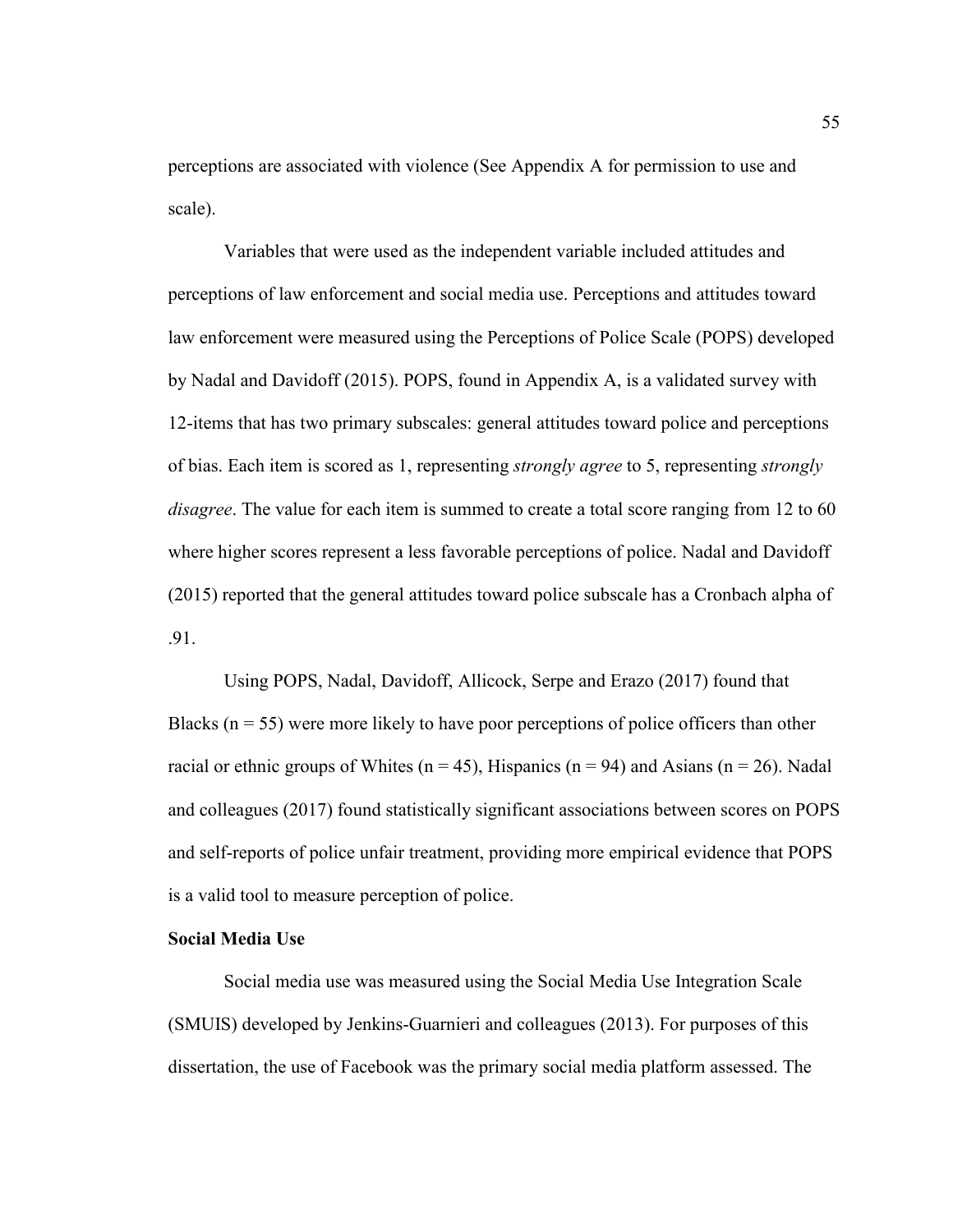SMUIS scale, found in Appendix C, has 10 questions with high reliability and validity. A response of *strongly disagree* scored a 1, a response of *slightly disagree* scored a 2, a response of *disagree* scored a 3, a response of *agree* scored a 4, a response of *slightly agree* scored a 5, and a response of *strongly agree* scored a 6. All scores were summed to create an overall SMUIS score where higher scores suggest more use and dependence on social media while lower scores indicate less use and dependence of social media.

## **Sociodemographic Characteristics**

Sociodemographic characteristics were also collected and used to describe study participants. Sociodemographic characteristics were measured by: age, education status by asking *What is the highest grade you have completed?* Employment status was measured by asking *Are you currently employed full or part time?* Geographic location by obtaining the respondent's zip code. Marital status was measured by asking whether the participant was married, single, separated, divorced, or widowed, or whether one was in a committed relationship. Socioeconomic status was measured by asking *What is your current annual household income?* Incarceration status was measured by asking *Have you ever been in jail or prison?*, and if yes, *for how long?* (Appendix D).

### **Data Collection and Analysis**

Participants completed a survey questionnaire that was administered by this researcher**.** In such situations as survey research, the informed consent form requiring a signature is oftentimes the only identifying information that connects a respondent to the research (Krumpal, 2013), which in itself, can become a potential to decrease anonymity and confidentiality (Creswell, 2003). Given the nature of this research, asking Black men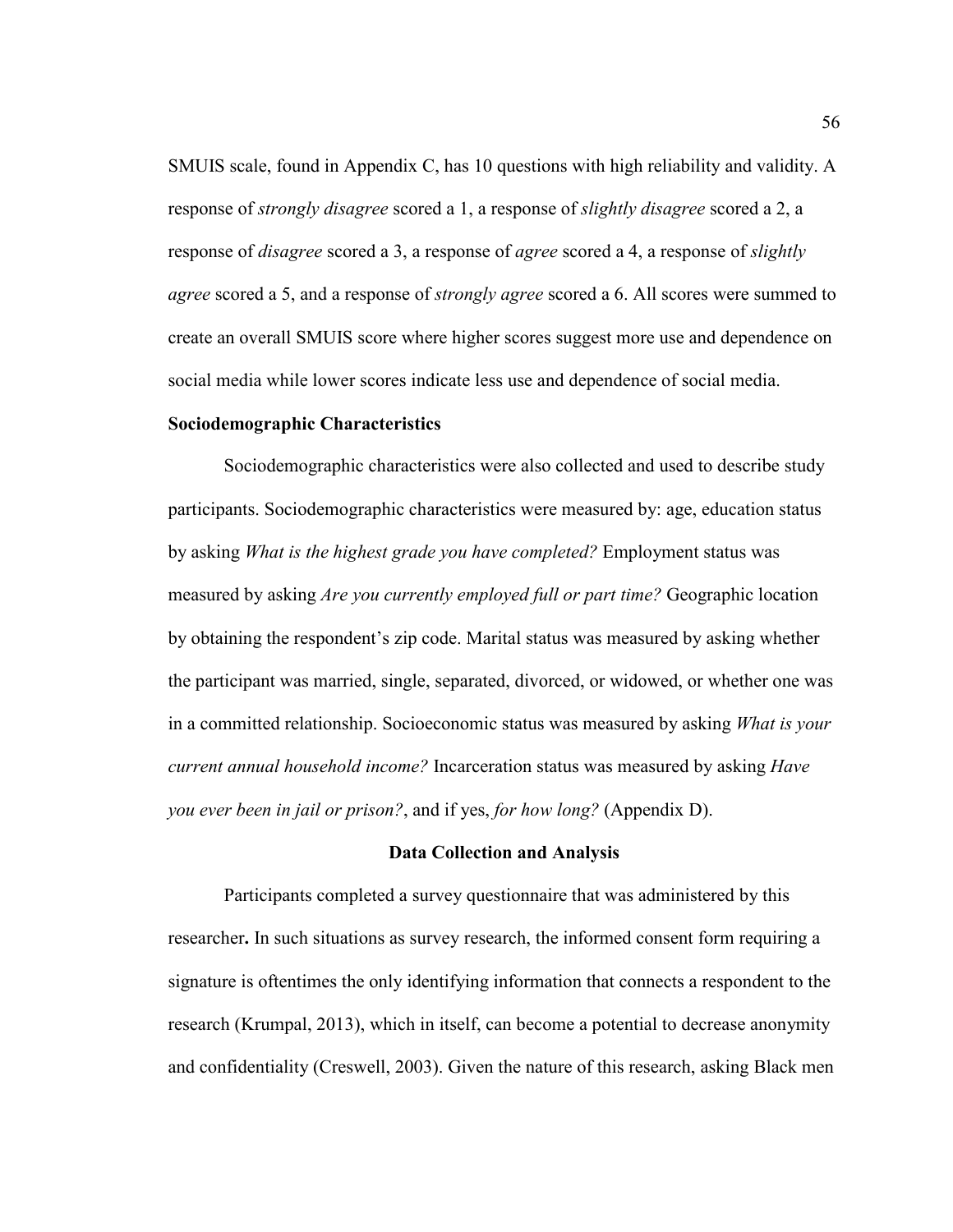to provide their honest attitudes and perceptions toward self, others and law enforcement, and asking them to provide a consent form which reveals their name, could serve to deter participation. I sought to have this research approved without documentation of consent where consent can be implied when respondents complete a survey. As standard primary data collection research methodology (Creswell, 2013), I created a flyer (see Appendix E) that included the purpose of the study, the number of desired participants, the areas and timeframe in which the study was conducted, and my contact information all required elements for research approved with a waiver of consent. This flyer was given to anyone interested in completing a survey. After explaining the study's purpose and answering questions, I asked potential respondents if they would like to participate by completing the questionnaire. Completed questionnaires indicated that consent was given. I also noted the number of eligible participants who declined to participate for participation reporting purposes.

A stepwise regression analysis was used since the sole dependent variable was continuous and the independent variable was continuous (attitudes and perception measures) using methods outlined by Hatcher and Stepanski (1999). The Statistical Package for Social Science (SPSS) software was used to analyze how much variance the independent variables account for in the dependent variable. While regression is a very powerful statistical tool to use for data with a continuous dependent variable (degree of violence), there are limitations with this analysis. For example, having small sample sizes for those exposed to violence might threaten the validity of the analysis (Hatcher and Stepanski, 1999). If very few men are exposed to violence, then there will be little to no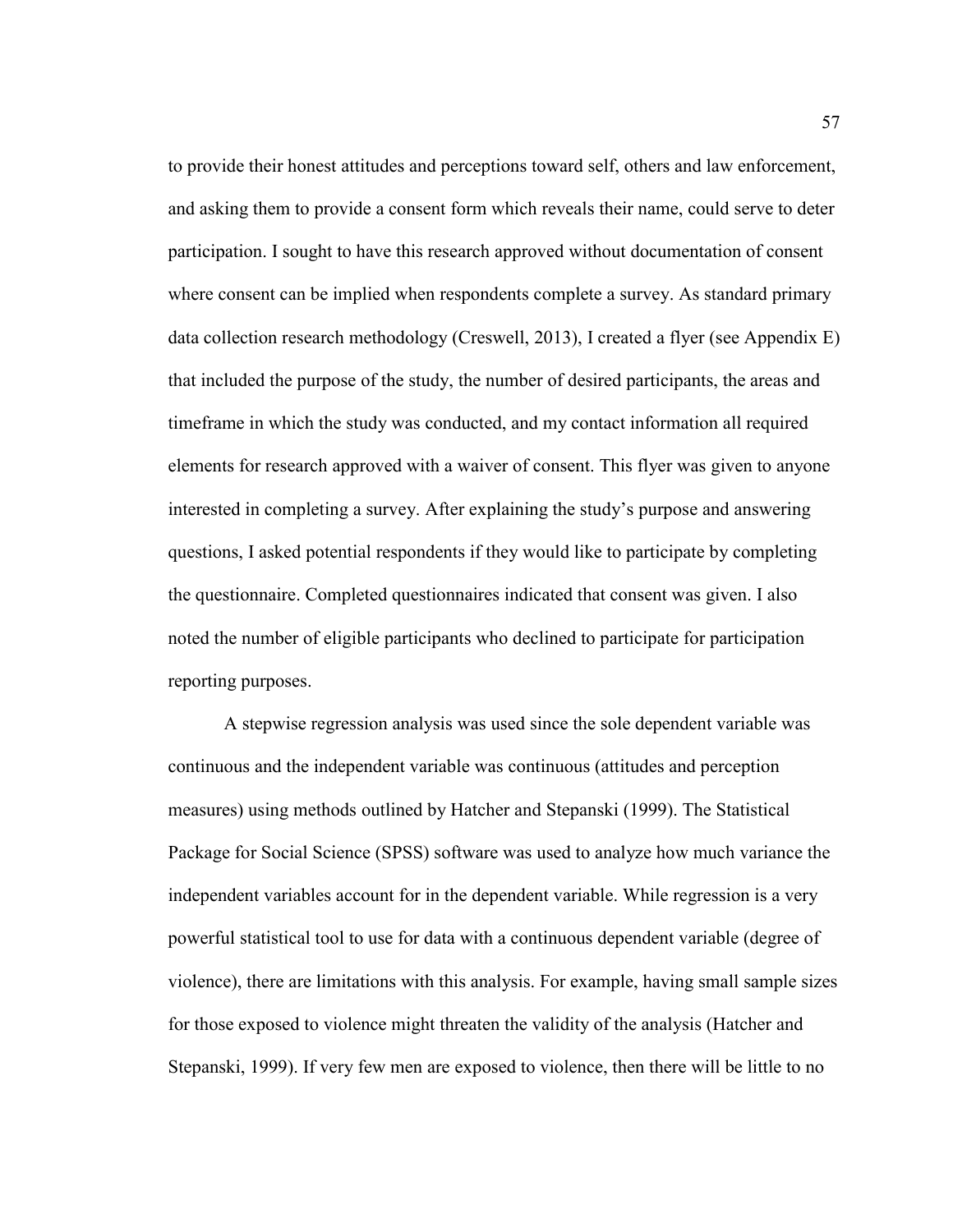variance on the dependent variable, making it difficult to detect a statistically significant difference between study factors, provided one exists. This was one reason that the dependent variable was measured with a scale having several different items to increase the likelihood that a large number of participants would have been exposed to some level of violence.

The analysis also examined trends toward violence as well as reported the observed probabilities for findings due to chance. Other limitations that potentially affect the entire study was recruiting only men truly interested in this research, resulting in potential selection bias (Saddler, 2010). This is why I recruited men from various venues.

## **Descriptive Analysis**

Perceptions of police (independent variable), social media use (moderating variable), community violence (dependent variable) and sociodemographic factors were analyzed to describe means and frequencies. Regarding the dependent variable, total scores on the PFAV were analyzed to describe violence risk among respondents using sum and mean scores. Measures of central tendency to include means and median values were analyzed to describe perceptions of police as well as social media use among respondents. Specifically, the items on the POPS were summed to determine respondents' attitudes and perceptions toward law enforcement. Sociodemographic variables were descriptively analyzed (i.e., frequencies, counts; median, mean) and reported.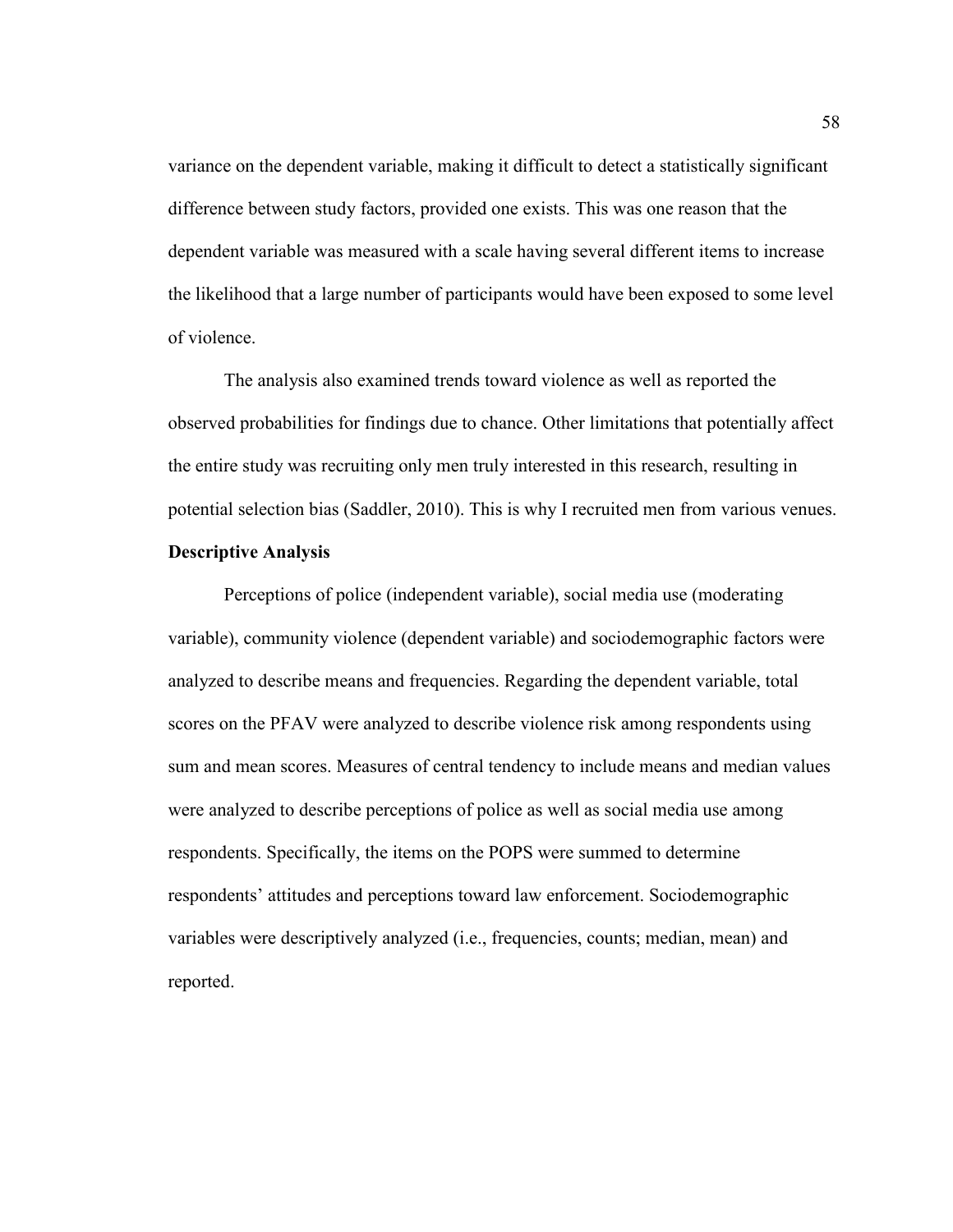## **Analytical Analysis**

**Analysis for Research Question 1 – Perceptions & Attitudes Toward Law Enforcement and Community Violence.** Regression, using PFAV scores as the dependent variable and POPS scores as the independent variable was conducted to measure the association between perception of police and community violence. This association was statistically significant if the p-value was  $\leq 0.05$ .

#### **Analysis for Research Question 2 – Social Media Use and Community**

**Violence**. Regression, testing the association between SMUIS scores and PFAV scores, was conducted to measure the association between social media use and community violence. This association was statistically significant if the p-value was  $\leq 0.05$ .

# **Analysis for Research Question 3 – Social Media Use Moderating the**

**Association between Attitudes and Perceptions of Police and Community Violence**. I used Baron and Kenny's approach (1986) to test whether social media use moderates the association between perceptions of police and propensity towards violence. The first step to test moderation was where I created a centered-mean score for POPS by substracting the POPS mean value from each observed POPS value. The second step to test moderation was where I created a centered-mean score for the SMUIS by subtracting the SMUIS mean value from each observed SMUIS value. The next step is where I created an interaction term by multiplying the centered POPS value (independent variable) by the centered SMUIS value (moderator variable). I then conducted a regression analysis where PFAV scores were regressed on POP scores in Block 1 and then the interaction term of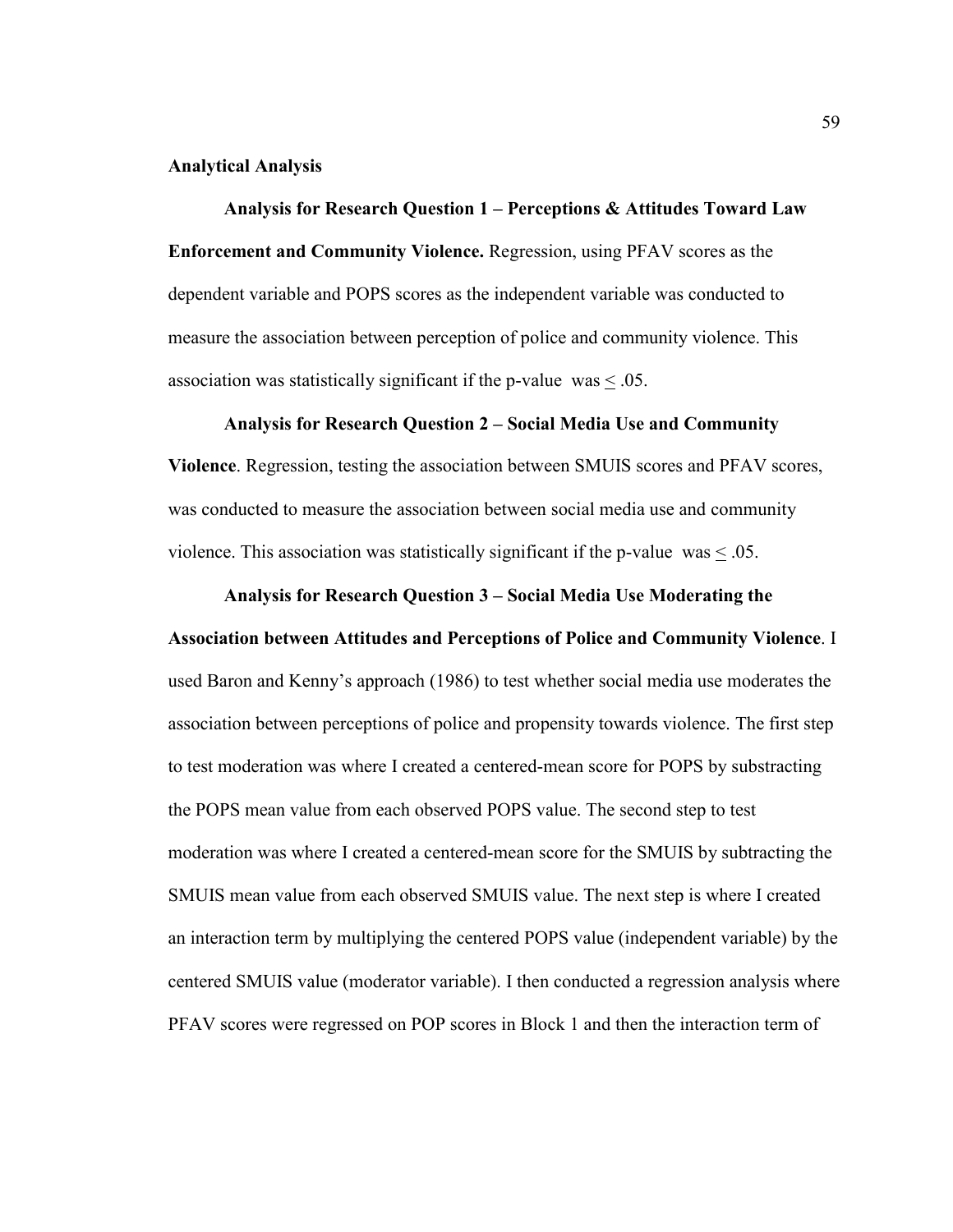centered-mean POPS by centered-mean SMUIS was entered into Block 2. All associations having a p-value < .05 were considered statistically significant.

## **Internal Validity**

Internal validity is defined as how truthful are the findings of a particular research study (Creswell, 2013). The factors that affect internal validity are bias, chance and confounding (Creswell, 2013). Bias, often difficult to measure, can be introduced in survey research by how we select participants or how information is collected. I sought to reduce selection bias by visiting a wide range of locations where African American men congregate. I approached all men appearing to qualify for the study (i.e., appearing Black and within the 18 to 44 age range).

Another source of bias is how information is reported (Creswell, 2013; Krumpal, 2013). Another potential limitation specific to this research is that individuals might be fearful of answering truthfully, which might result in missing information, or responses that participants feel are desired, resulting in information bias (Krumpal, 2013). I sought to reduce information bias by reinforcing to potential respondents that all of their information was anonymous and would be kept strictly confidential, and that once they agreed to participate, no identifying or contact information was collected. Thus, I would not be able to tell which responses belonged to which respondent once surveys were completed and compiled. Thus, this hopefully increased respondents' comfort levels to answer truthfully about their violence involvement, social media use, and attitudes and perceptions about law enforcement.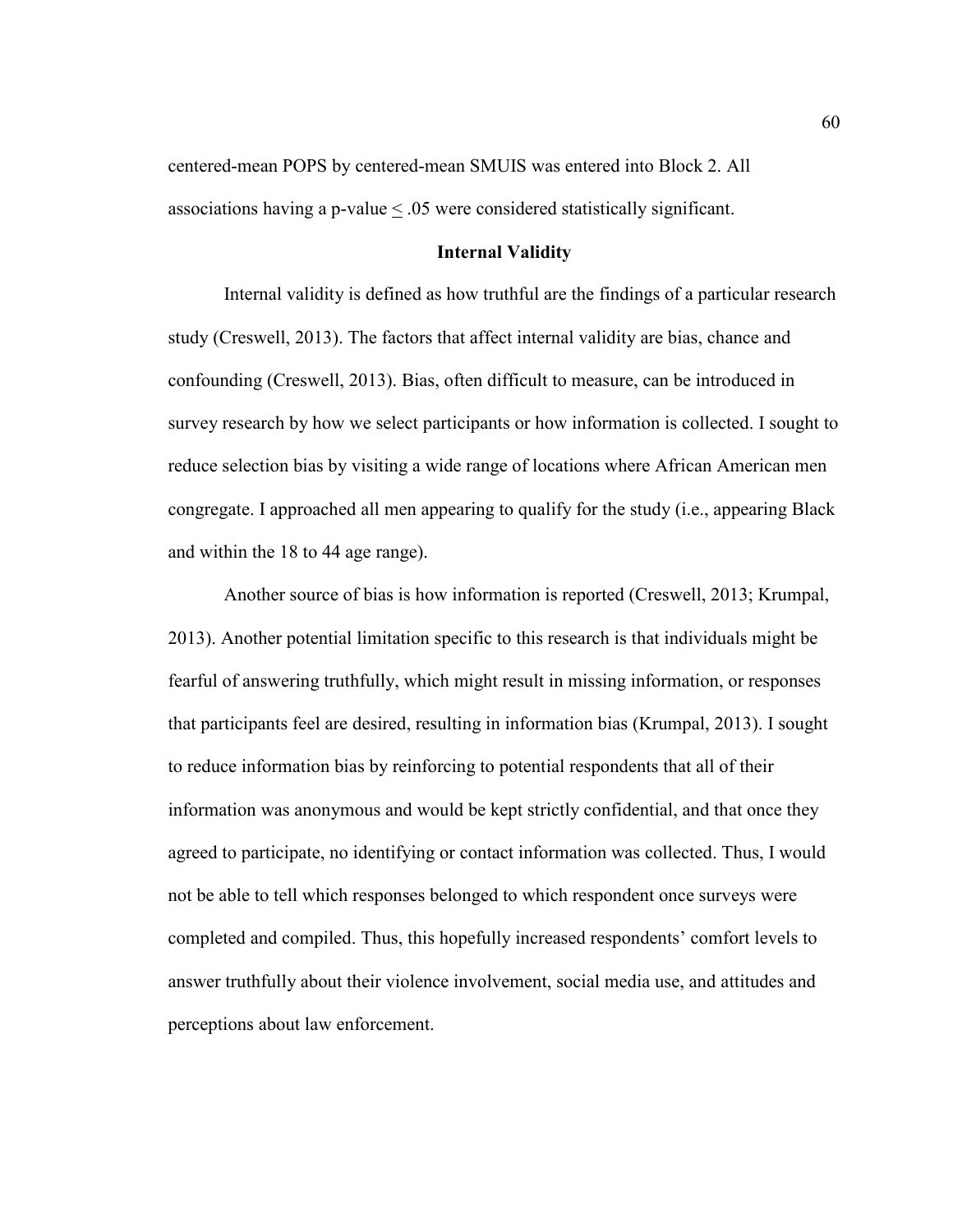Another potential limitation, as with all quantitative study designs, is the potential for confounding given that all variables important to predict violence might not be measured as part of this study (Palinkas, 2014). However, I searched the literature to identify variables, as included in the sociodemographic variables, as important when examining violence in any group.

Another potential limitation is finding statistically significant results that are truly due to chance (Type I error), or failing to find a statistically significant result when one does exist (Type II error) (Creswell, 2013). I have selected a 95% confidence interval at .05 alpha error to reduce the potential for a Type I error, that is concluding that an association exists when one does not truly exist. I have also determined a sample size based on 80% power, which seeks to avoid a Type II error where I would fail to find an association when one, in fact, does exist.

### **External Validity**

External validity represents how well findings of a research study can be generalized to others in the general population (Creswell, 2013). However, external validity is only applicable or relevant when there is a high likelihood that internal validity exists since one should not generalize invalid results or findings to the population at large (Creswell, 2013). To help ensure that my findings represented the general population of African American men, ages 18-44 who would have participated, I noted how many men refused to participate in the study. Noting how many men refused to participate helped to show that the sample was representative of any African American male who lived in Jacksonville.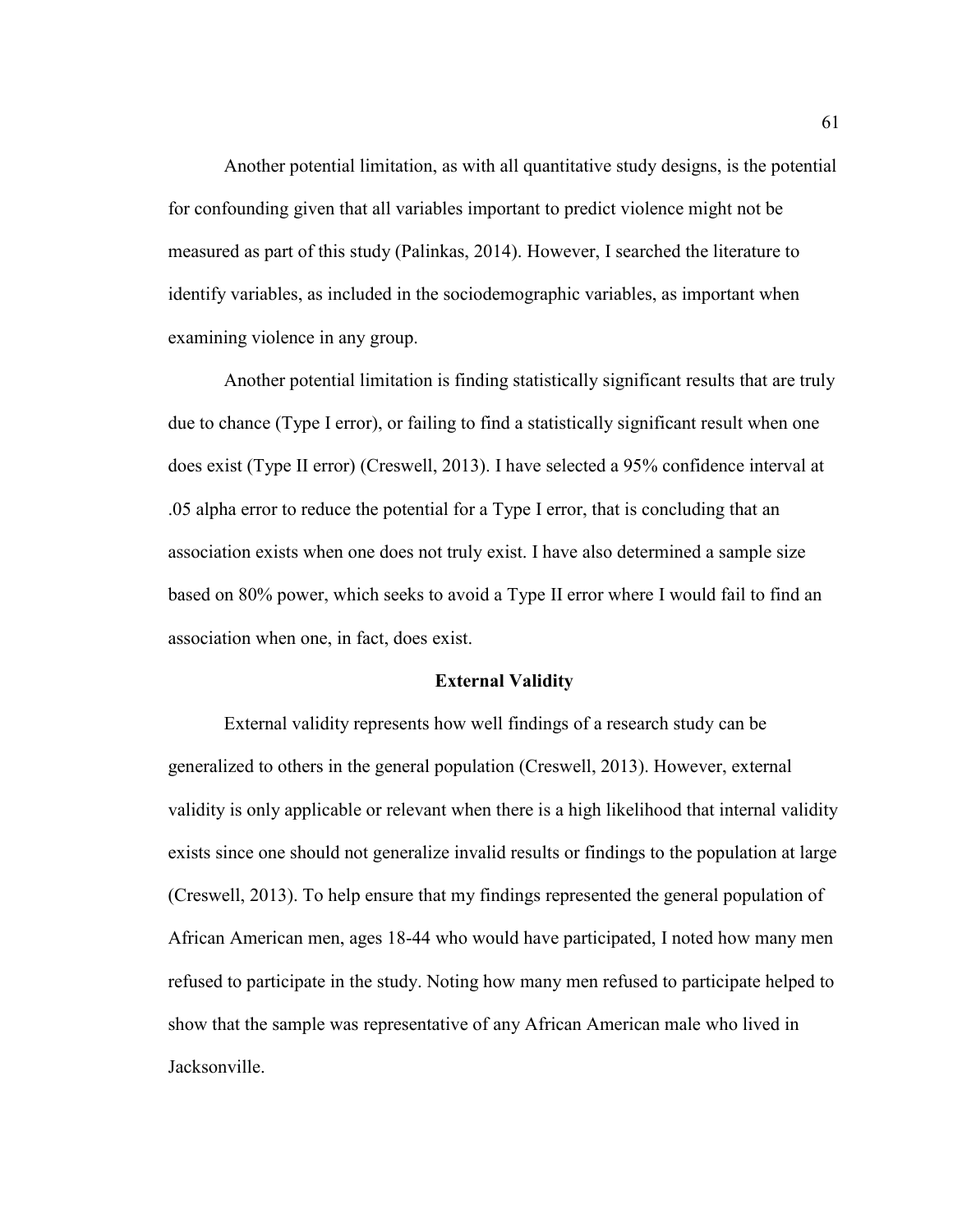#### **Protection of Participants**

 Participation in this research study was completely voluntary, and participants were informed that they are free to withdraw participation at any time. There were no known threats or harm associated with participating in this study although participants might have experienced increased anxiety from reporting about their experiences with violence. Participants were informed that all of their information was confidential and completely anonymous. This research was reviewed and approved by the Walden University Institutional Review Board (IRB 02-11-29-0341656) to ensure the protection of participants through the ethical conduct of this research, to include but not limited to, study procedures, participant recruitment, instruments and data collection, and analysis. All participants received information/flyer about the study, and informed consent was be implied upon survey completion. The information/flyer included the purpose of the study, who was being asked to participate (i.e., African American men, ages 18 – 44, and the number of men desired to complete a survey  $(n = 45)$ .

Participants did not provide any identifying information on surveys, to include names, contact information or addresses. This increased the likelihood to protect anonymity for those completing a survey. Given the anonymity, there was a small likelihood that someone can participate (by completing the survey again) more than once. However, I did not visit the same venues more than once, and given the length of the survey and the number of men desired, men who already completed it more than likely would indicate so. I provided my contact information to participants, or anyone else, expressing interest in knowing the study results. All surveys are be kept in a locked file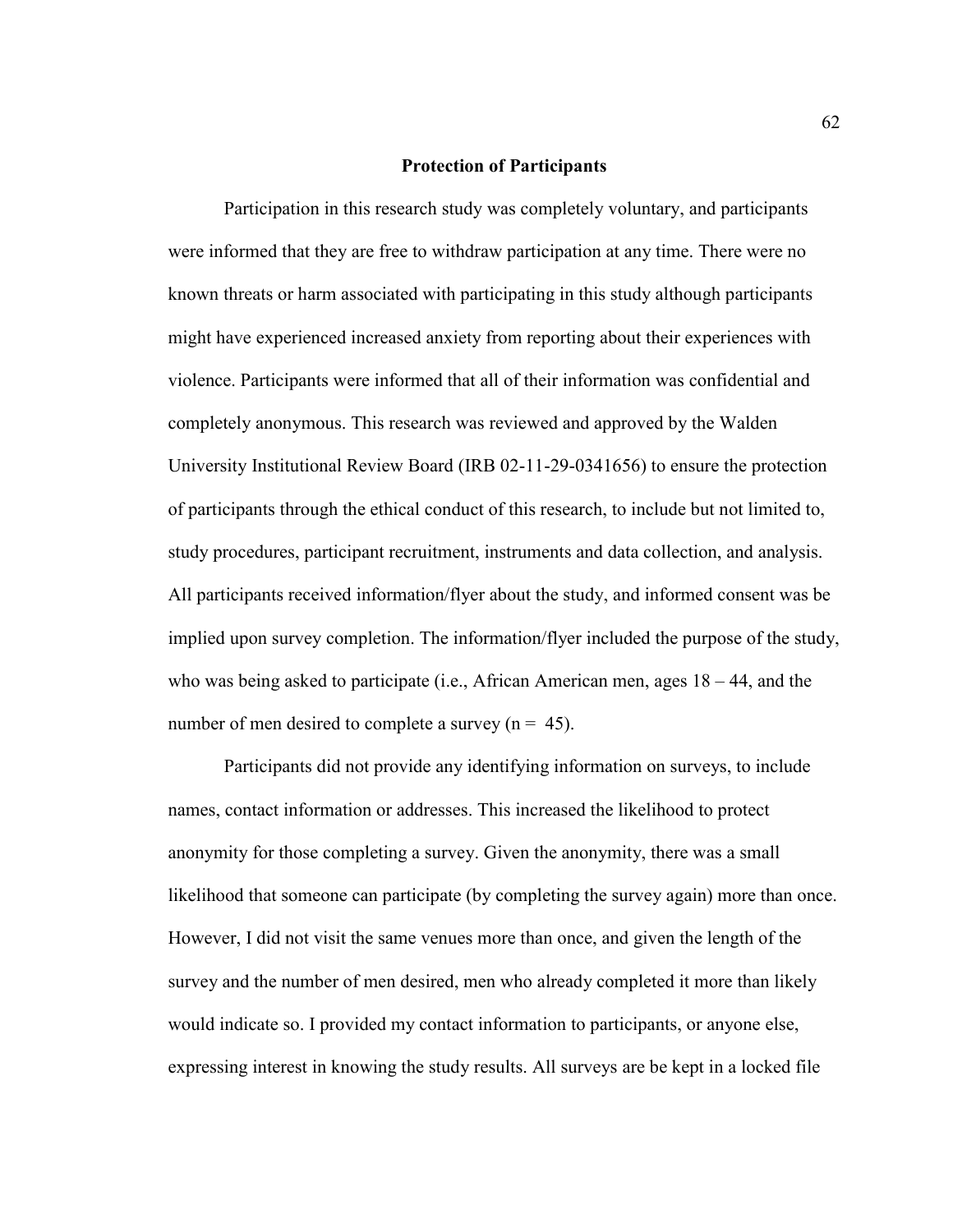cabinet in my storage room for the required time mandated by the University, after the research is complete and the research findings are shared with the University. After this period, all surveys will be shredded and destroyed.

#### **Summary**

 This chapter offered an overview of the quantitative methods that were used to answer the two quantitative questions presented in this research. This chapter described the research questions, the setting and sampling approach to engage population that were asked to participate, the instruments that were used to measure variables and the analytical approach that was used to test associations. Violence was measured with specific questions in addition to using the PFAV developed Plutchik and van Pragg (1990). Social media use was measured using the Social Media Use Integration Scale (SMUIS) (Jenkins-Guarnieri, Wright, & Johnson, 2013). POPS (Nadal & Davidoff, 2015) was used to measure attitudes and perceptions toward law enforcement. The validity and reliability of instruments used in this study wee also discussed. Lastly, the protection of participants was also discussed.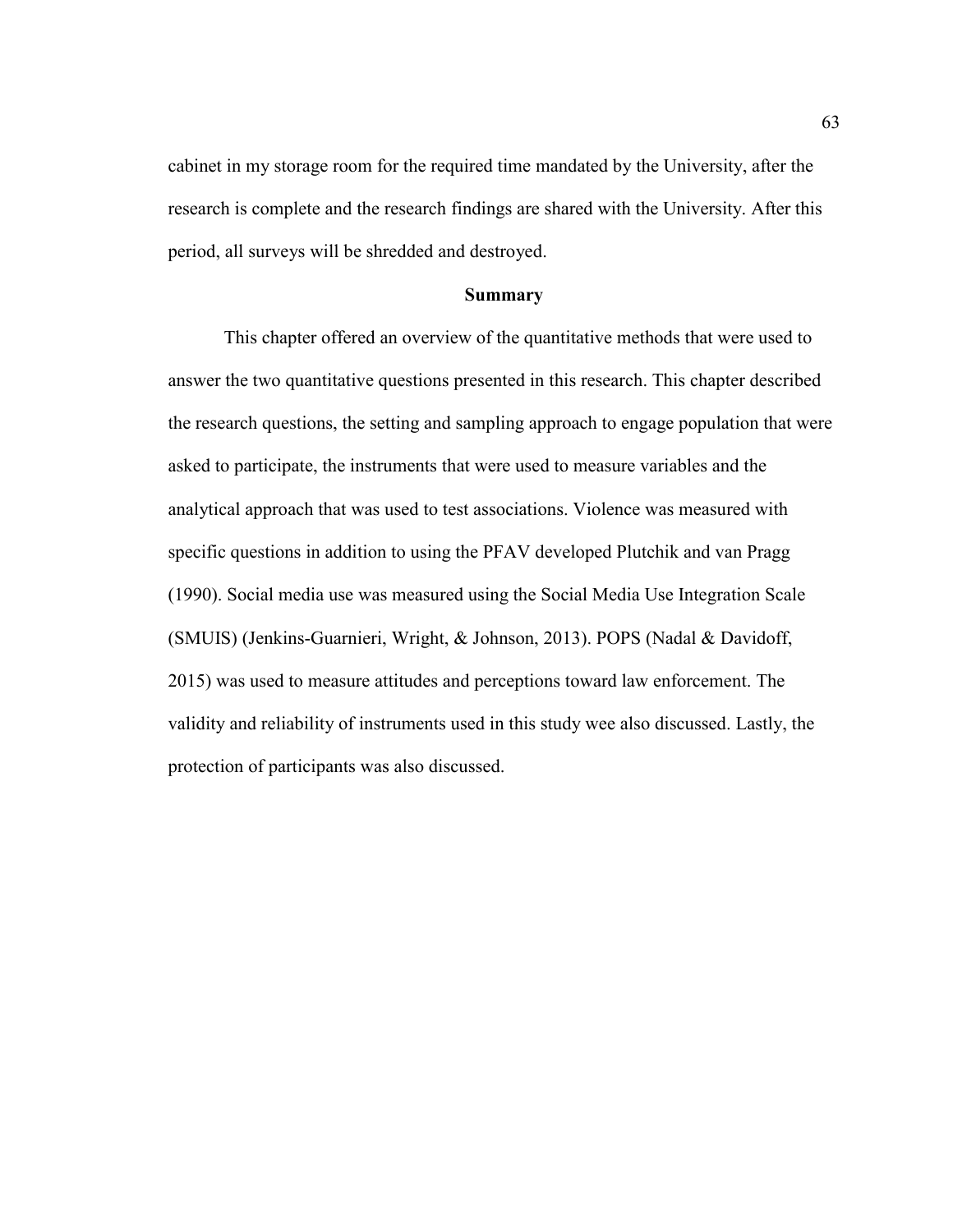#### Chapter 4: Results

#### **Introduction**

The purpose of this study was to examine the moderating influence of social media on the relationship of perceptions of police and community violence among African American men. In this chapter, the data collection and analysis processes are discussed, including how data were collected. The process by which data were analyzed is also described. Finally, a detailed discussion of the results are presented. Specifically, results from descriptive analysis, the analytical analysis using regression modeling, and an overall summary of the results are presented. Three quantitative research questions were addressed in the study.

Quantitative Research Question 1. What is the relationship between perceptions of police and community violence among African American men ages 18 to 44? Quantitative Research Question 2. How does social media use moderate the relationship between perception of police and community violence among African American men ages 18 to 44?

Quantitative Research Question 3. How does social media use moderate the relationship between perception of police and community violence among African American men ages 18 to 44?

#### **Data Preparation**

A total of 45 African American men were sought to participate in this study in order to have 80% power and 95% confidence to detect a statistically significant difference between the independent variable (perceptions of police), the moderating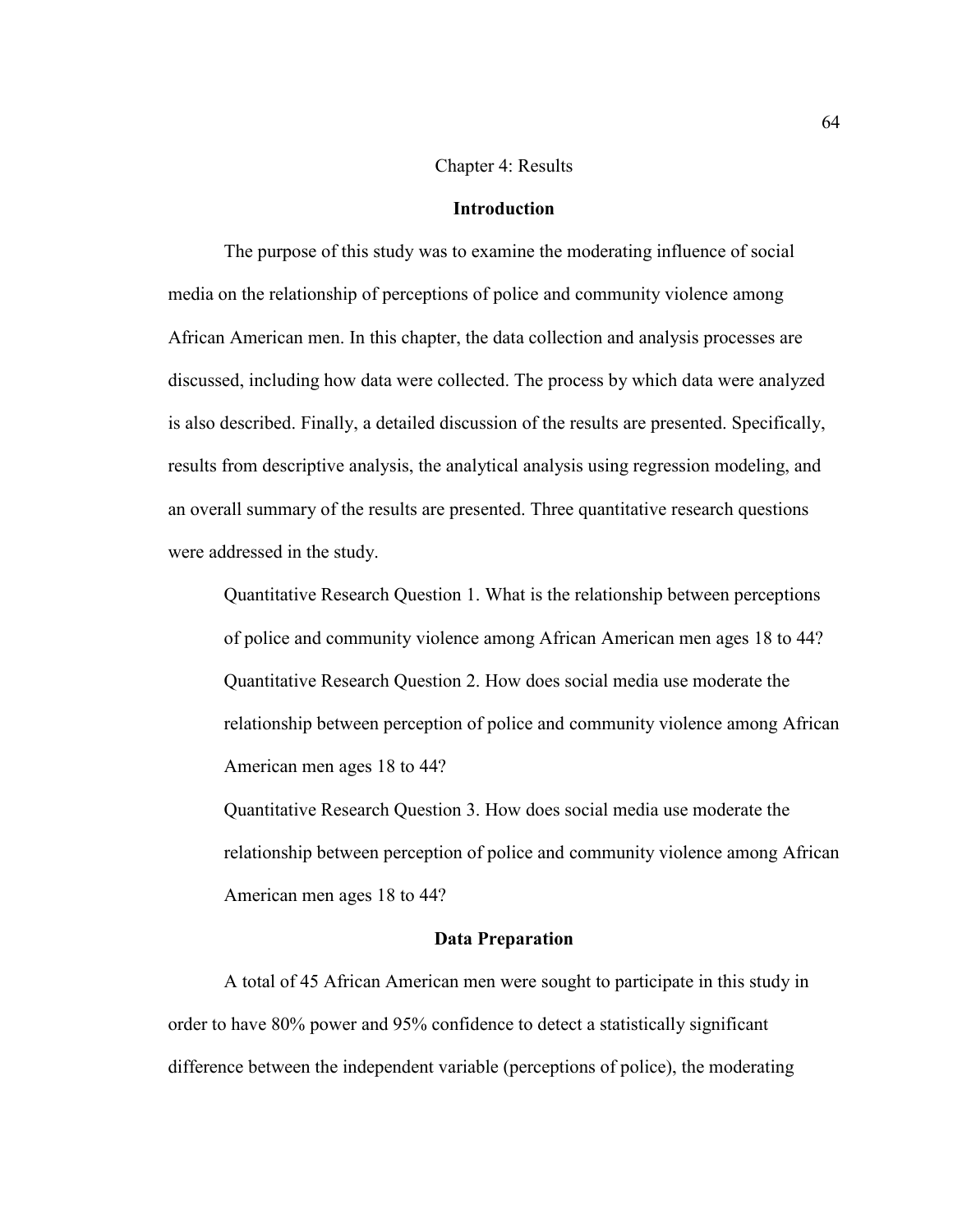variable (social media use) and the dependent variable (community violence), having medium effect sizes of .25 G\*Power (Erdfelder, Faul, & Buchner,1996). This sample size of 45 also included the assumption that 5% of African American males who begin the survey would be unable to finish. A significance level of 0.05, a power of 0.80, and a medium correlation of 0.25 for an a priori regression model resulted in a required sample size of 45 African American men for the statistical model.

A total of 45 participants met the criteria for completion of the survey, which was: (a) self-identifying as an African American male and (b) being between the ages of 18- 45. A total of 45 men were approached who met inclusion criteria. Every man agreed to participate in the study. This represents a 100% response rate. The final sample used for the purpose of data analyses was 45 completed surveys. Prior to statistical analyses, it was determined that all data would be analyzed and no participant responses would be omitted due to missing information on any other response. Any items that were unanswered or had more than one response were coded as missing. In other words, all available responses were included in the analysis.

The independent variable in this study was perceptions and attitudes towards police while social media use was analyzed as a moderating variable. The dependent variable in this study was community violence. Several instruments were used to record information as part of this research study: the Past Feelings and Violence Scale (PFAV), developed by Plutchik and van Pragg (1990), was used to measure propensity for violence; the Perceptions of Police Scale (POPS), developed by Nadal and Davidoff (2015), was used to measure how the participant felt toward police; and the SMUIS,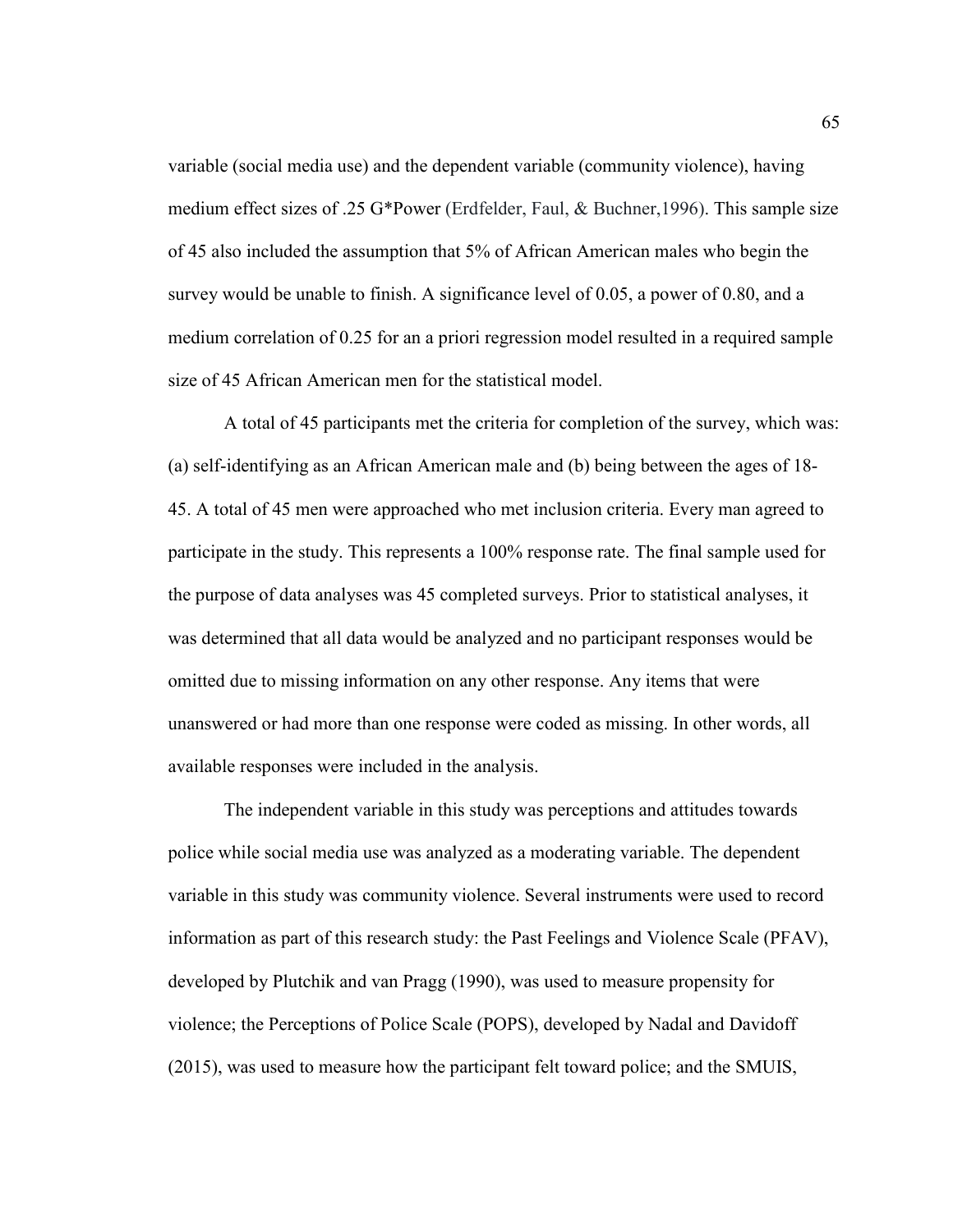developed by Jenkins-Guarnieri and colleagues, (2013) was used to measure dependence on social media use of Facebook. Additionally, questions on sociodemographic characteristics included age, level of education, marital status, geographic location and socioeconomic level, and incarceration status were collected using a demographic information sheet.

### **Descriptive Analysis**

The research study was conducted in Jacksonville, Florida with 45 African American men ages 18 to 44. Descriptive analyses of participants are found in Tables 2 through 10. The average age was 33.9 with a standard deviation of 7.79. The age of participants ranged from 18 to 44 where two people were ages 18 years old at the time of survey completion and two participants were 44 years old at the time of survey completion.

Table 2

|           | Demographic Frequency $(n)$ | $\frac{0}{0}$ |
|-----------|-----------------------------|---------------|
| variables |                             |               |
| Age       |                             |               |
| 18        | $\overline{2}$              | 4.44          |
| 19        | 1                           | 2.22          |
| 20        | $\overline{2}$              | 4.44          |
| 21        | 1                           | 2.22          |
| 25        | 2                           | 4.44          |
| 26        | 1                           | 2.22          |
| 27        | $\overline{2}$              | 4.44          |
| 28        | 1                           | 2.22          |
| 30        | 4                           | 8.89          |
| 31        | $\overline{2}$              | 4.44          |
| 32        | 4                           | 8.89          |
| 33        | 3                           | 6.67          |
| 34        | 1                           | 2.22          |
| 35        | 1                           | 2.22          |

*Descriptive Analysis of Participants (Age), N = 45*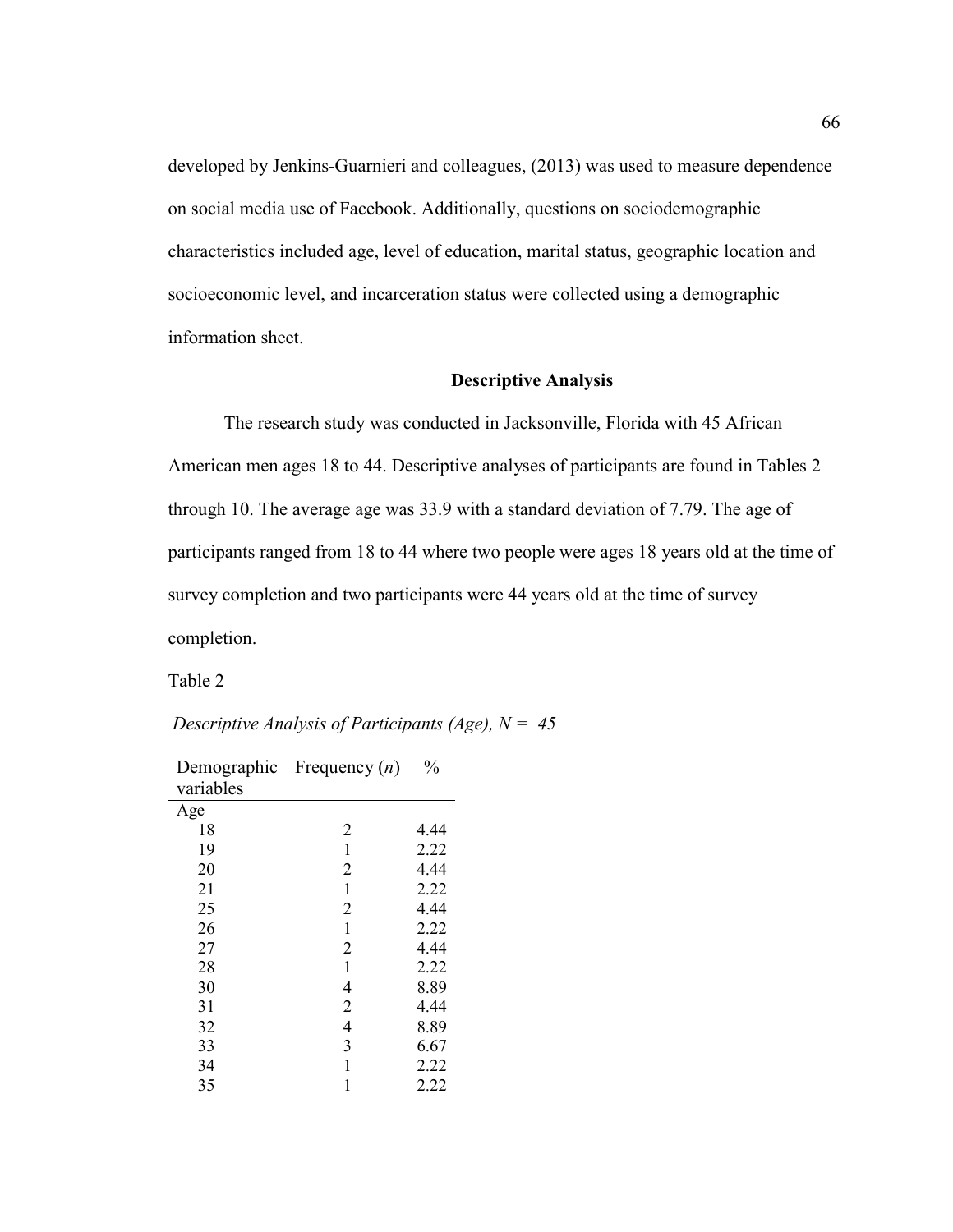| 36<br>2<br>37<br>39<br>40<br>4<br>41<br>42<br>3<br>43<br>4<br>2<br>44 |  |      |
|-----------------------------------------------------------------------|--|------|
|                                                                       |  | 4.44 |
|                                                                       |  | 2.22 |
|                                                                       |  | 2.22 |
|                                                                       |  | 8.89 |
|                                                                       |  | 2.22 |
|                                                                       |  | 6.67 |
|                                                                       |  | 8.89 |
|                                                                       |  | 2.22 |

Note: Values might not sum to 100% due to rounding.

Table 3 shows that the majority of participants, 95.1%, had at least 12 years of education. Two participants reported having at least a  $10<sup>th</sup>$  grade education. A total of 48.8% of participants ( $n = 20$ ) had 12 years/GED education. A total of 5 (12.2%) participants reported having some college education. A total of 4 (9.8%) reported having at least a Bachelors degree while 7 (17.1%) reported having at least a Masters degree. One participant (2.4%) reported having a Doctorate degree while 2 (4.9%) participants preferred not to provide this information.

Table 3

| Demographic Variables   | Frequency $(n)$ | $\frac{0}{0}$ |
|-------------------------|-----------------|---------------|
| Education               |                 |               |
| $\leq$ 12 Years         | 2               | 4.9           |
| 12 Years/GED            | 20              | 48.8          |
| Some college            | 5               | 12.2          |
| <b>Bachelors Degree</b> | 4               | 9.8           |
| <b>Masters Degree</b>   | 7               | 17.1          |
| Doctoral Degree         | 1               | 2.4           |
| Prefer not to answer    | $\mathfrak{D}$  | 4.9           |

*Descriptive Analysis of Participants (Education), N = 45* 

Note: Values might not sum to 100% due to rounding.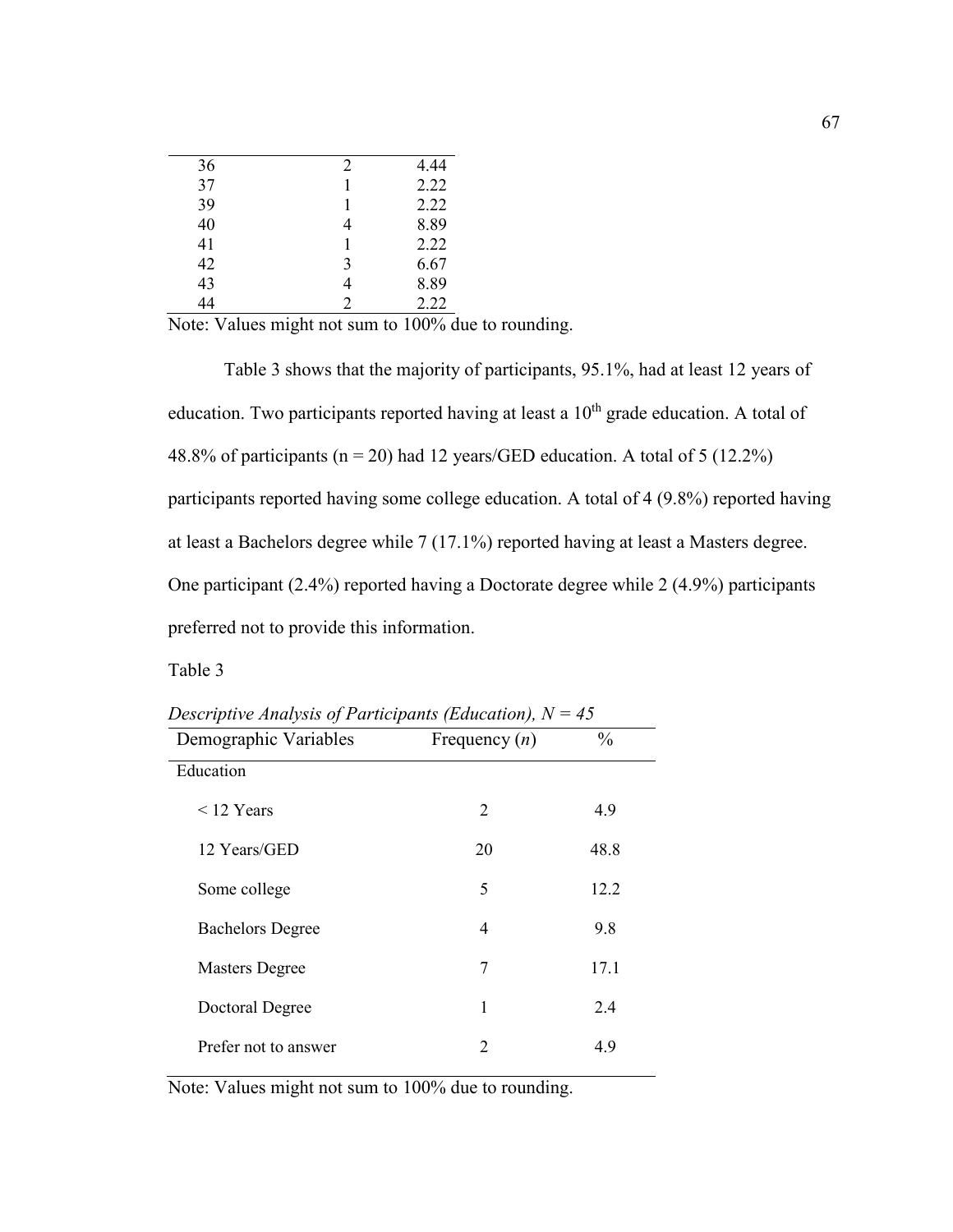Table 4 shows employment and income status. Regarding employment, 92.2% of participants were employed. For income,  $20\%$  (n = 9) reported incomes < \$25,000. A total of 17.8% ( $n = 8$ ) reported incomes between \$25,000 up to \$50,000 while another 17.8% (n = 8) reported incomes between \$50,000 up to \$100,000. A total of 11.1% (n = 5) reported incomes equal to, or greater than \$100,000. One out of three participants  $(33.3\%; n = 15)$  preferred not to report income.

Table 4

*Descriptive Analysis of Participants (Employment and Income), N = 45* 

| Employed                |    |      |
|-------------------------|----|------|
| Yes                     | 41 | 92.2 |
| N <sub>0</sub>          | 3  | 6.8  |
| Income                  |    |      |
| $\leq 25,000$           | 9  | 20.0 |
| $> 25,000 - 50,000$     | 8  | 17.8 |
| $\geq 50,000 - 100,000$ | 8  | 17.8 |
| > 100,000               | 5  | 11.1 |
| Prefer not to answer    | 15 | 33.3 |

Note: Values might not sum to 100% due to rounding.

Marital status was also collected as part of demographic information (Table 5). A total of 18 (40%) men reported never having been married. Fourteen (31.1%) men reported being married while 6 (13.3%) reported being in a committed relationship. One (2.2%) participant reported being widowed, 2 (4.4%) reported being divorced, and 3 (6.7%) reported being separated. One (2.2%) preferred not to answer this question. Based on these results, men were either never married (40%) or married (31.1%).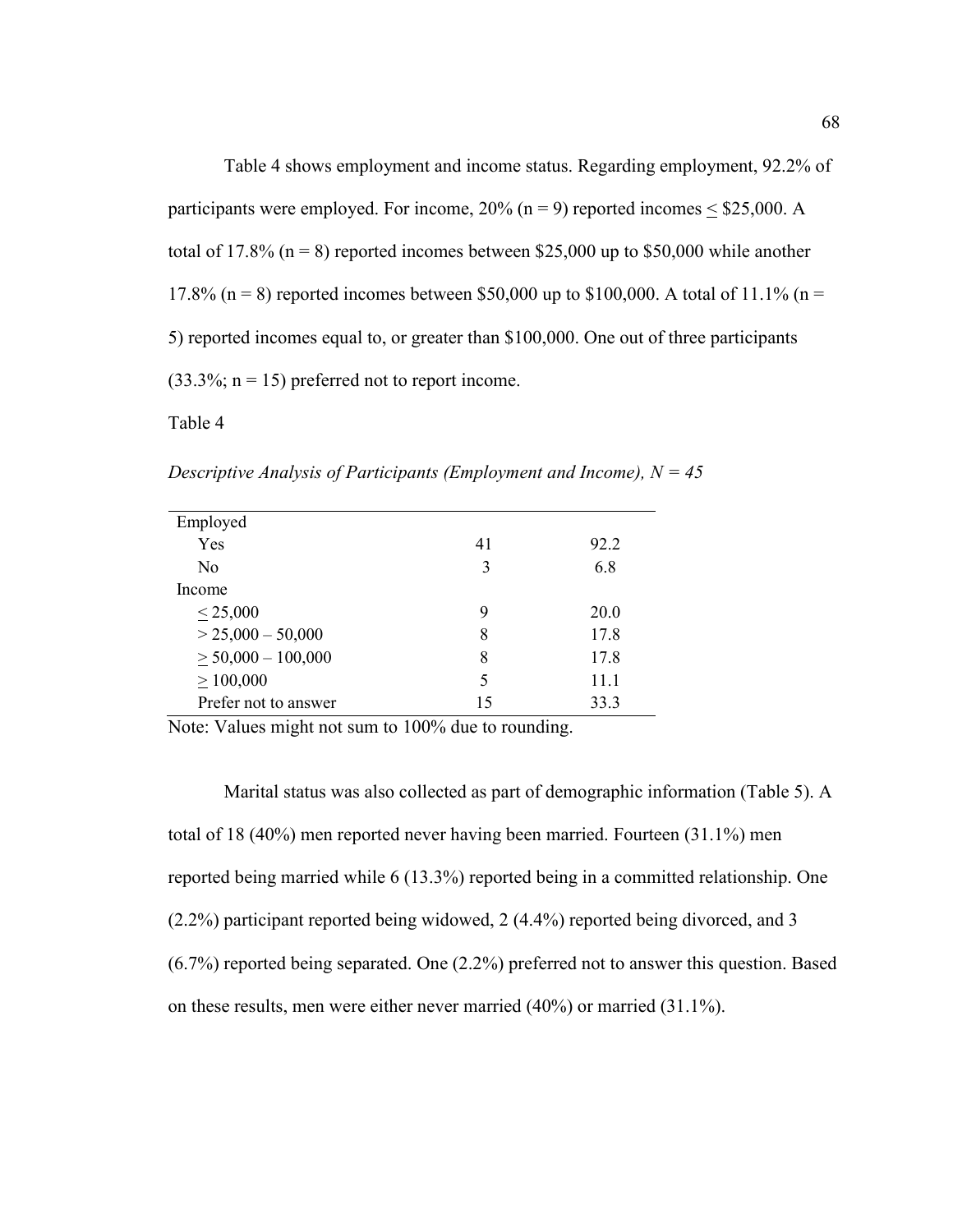# Table 5

| <b>Marital Status</b>       |               |      |
|-----------------------------|---------------|------|
| Never Married               | 18            | 40   |
| In a Committed Relationship |               | 13.3 |
| Married                     | 14            | 31.1 |
| Widowed                     |               | 22   |
| Divorced                    | $\mathcal{D}$ | 44   |
| Separated                   |               | 6.7  |
| Prefer not to answer        |               | 22   |

*Descriptive Analysis of Participants (Marital Status), N = 45*.

Note: Values might not sum to 100% due to rounding.

Shown in Table 6, all zip codes were grouped into geographical zones according to the Duval County Health Department's (DCHD) stratification models (Duval County Community Health Assessment and Community Health Improvement Plan, 2012). The DCHD created a geographical zoning system, based on zip codes, to better describe the health status of Jacksonville residents given the fact that Duval County (Jacksonville, Florida) is the largest city/county in landmass in the entire contiguous United States (Duval County Community Health Assessment and Community Health Improvement Plan, 2012).

Table 6

| Descriptive Analysis of Larticipants (Geographical Lip Code), $N = 4$ |    |      |
|-----------------------------------------------------------------------|----|------|
| Geographical Zip Code                                                 |    |      |
| Urban Core                                                            | 21 | 46.7 |
| Arlington                                                             |    | 11.1 |
| Northside                                                             | 9  | 20.0 |
| Southside                                                             |    | 2.2  |
| Westside                                                              | 6  | 13.3 |
| Prefer not to answer                                                  |    | 4.4  |

*Descriptive Analysis of Participants (Geographical Zip Code)*,  $N = 45$ 

Note: Values might not sum to 100% due to rounding.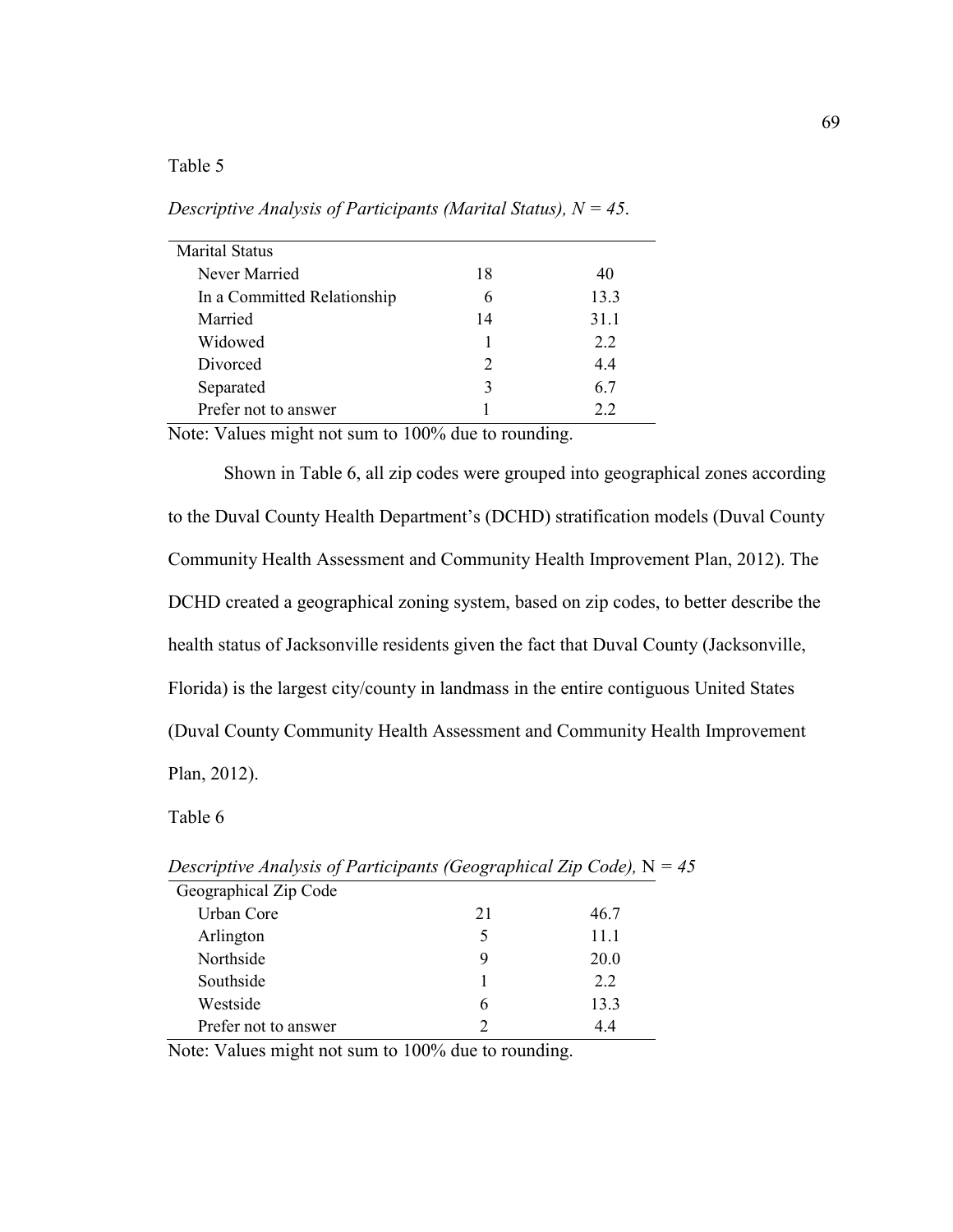Stratifying zip codes into geographical zones regions of urban core, Arlington, Northside, Southside and the Westside provides a more transparent method to describe health and social conditions of the community, to include crime and violence as well as observe health disparities. Using DCHD classification,  $46.5\%$  (n = 21) of participants lived in Jacksonville's urban core, 20% (n = 9) live on Jacksonville's Northside, and 13.3% ( $n = 6$ ) live on the Westside.

Incarceration status shown in Table 7, more than 6 out of 10 men  $(62.2\%, n = 28)$ reported never being incarcerated. Of the 17 (37.8%) men who reported being incarcerated, 5 (38.5%) of them had been incarcerated for more than 1 month yet less than 1 year.

Table 7

*Descriptive Analysis of Participants (Incarceration Status),*  $N = 45$ .

| Incarceration Status       |    |      |
|----------------------------|----|------|
| No.                        | 28 | 62.2 |
| Yes                        | 17 | 37.8 |
| If yes, How long? $N = 17$ |    |      |
| $\leq$ 1 Day               | 3  | 23.1 |
| $> 1$ Day - $< 1$ Month    | 3  | 23.1 |
| $> 1$ Month $- < 1$ Year   | 5  | 38.5 |
| $>1$ Year                  | っ  | 15.4 |

Note: Values might not sum to 100% due to rounding.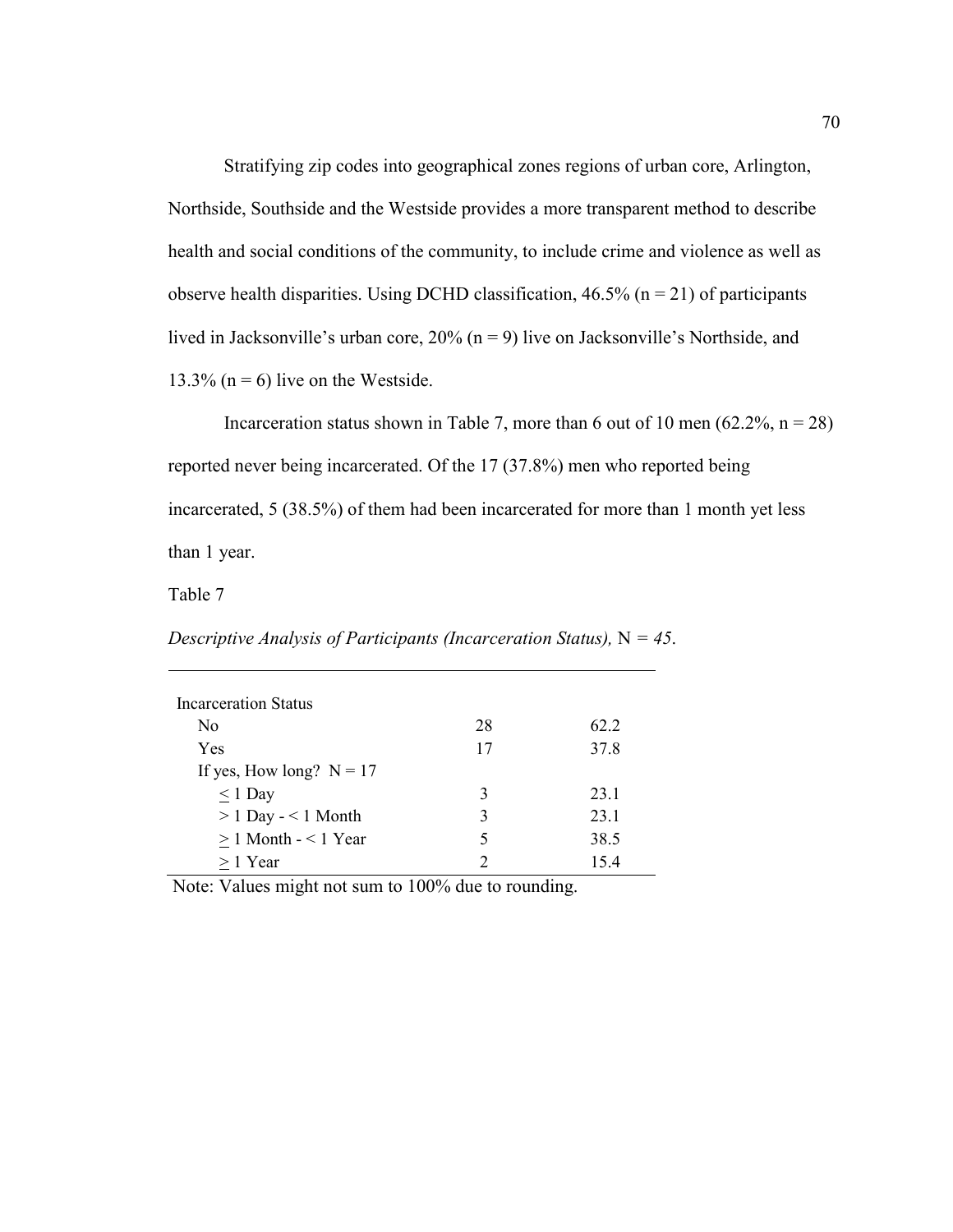#### **Past Feeling and Acts of Violence**

In this study, the dependent variable, violent behavior, was measured using the Past Feelings and Acts of Violence (PFAV) scale developed by Plutchik and van Pragg (1990). The PFAV uses 12 items on a Likert-response scale to measure both violence risk and the tendency for violence as continuous measures (Plutchik & van Pragg, 1990). The PFAV questionnaire was administered to collect quantitative data using a Likert scale, with scores ranging from 0 (*never*) to 3 (*very often*). The scoring was computed by summing the responses from Items 1-11 since Item 12 was a 'yes'/'no' response and was not included in the summary score. Thus, the maximum score was 33, representing a high propensity or risk for violence (Plutchik & Pragg, 1990).

Participants' responses on the PFAV reveal a total average score (summing all 11 items), resulting in a possible range between 0-33, was 4.95 with a standard deviation of 3.29. Results for each item response is found in Table 8. Regarding each item, 44.4% (n  $= 20$ ) reported never getting angry very easily while 53.5% (n = 24) reported sometimes getting angry very easily. Less than 3% of participants reported being angry very easily. A total of 68.9% ( $n = 31$ ) reported being very angry at people sometimes while 26.7% (n-12) reported never feeling very angry at people. A total of 95.6% ( $n = 43$ ) reported never (75.6%) or sometimes (20%) being angry for no reason at all. A total of 86.7% ( $n = 39$ ) reported never getting a weapon when angry while  $13.3\%$  (n = 6) reported sometimes getting a weapon when angry.

A total of  $51.2\%$  (n = 22) of participants reported never causing an injury in a fight while 39.5% ( $n = 17$ ) reported that they have sometimes caused an injury in a fight.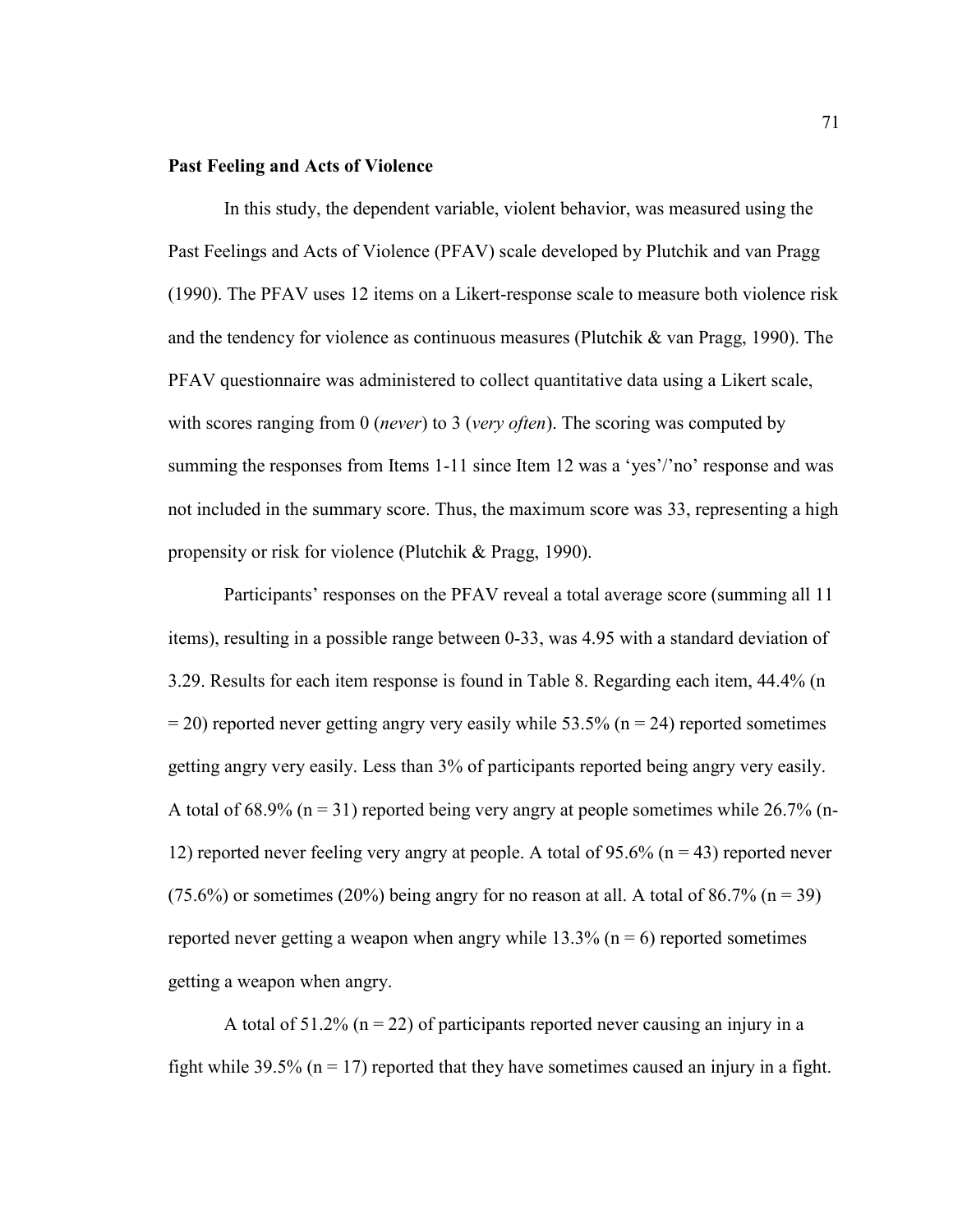# Table 8

*Descriptive Analysis of Item Responses to the PFAV* 

| Items                                                                             | Never     | Sometimes | Often                 | Very Often | Mean (STD)     |
|-----------------------------------------------------------------------------------|-----------|-----------|-----------------------|------------|----------------|
|                                                                                   | N<br>(%)  | (%)<br>N  | $N \quad (\%)$        | (%)<br>N   |                |
| Do you find that you get angry very easily?                                       | 20(44.4)  | 24 (53.3) | (2.2)                 | 0(0)       | 0.58           |
|                                                                                   |           |           |                       |            | (0.54)         |
| How often do you feel very angry at people?                                       | 12(26.7)  | 31(68.9)  | 2 $(4.4)$             | 0(0)       | 0.78           |
|                                                                                   |           |           |                       |            | (0.52)         |
| Do you find that you get angry for no reason at all                               | 34 (75.6) | 9(20.0)   | 1(2.2)                | 1(2.2)     | 0.31           |
|                                                                                   |           |           |                       |            | (0.63)         |
| When angry, do you get a weapon                                                   | 39 (86.7) | 6(13.3)   | 0(0)                  | 0(0)       | 0.133          |
|                                                                                   |           |           |                       |            | (0.34)         |
| Have you ever caused injury in a fight (for example: bruises, bleeding, or broken | 22(51.2)  | 17(39.5)  | 3(6.9)                | 1(2.3)     | 0.64           |
| bones)?                                                                           |           |           |                       |            | (0.73)         |
| Have you ever hit or attacked a member of your family?                            | 32(72.1)  | 13(28.0)  | 0(0)                  | 0(0)       | 0.29           |
| Have you ever hit or attacked someone who is not a member of your family?         | 22(48.9)  | 21 (46.7) | 2 $(4.4)$             | 0(0)       | (0.46)<br>0.56 |
|                                                                                   |           |           |                       |            | (0.59)         |
| Have you ever used a weapon to try to harm someone?                               | 35 (77.8) | 8(17.8)   | 2 $(4.4)$             | 0(0)       | 0.27           |
|                                                                                   |           |           |                       |            | (0.54)         |
| Are weapons easily accessible to you?                                             | 16(35.6)  | 14(31.1)  | 10(22.2)              | 5(11.1)    | 1.09           |
|                                                                                   |           |           |                       |            | (1.02)         |
| How often have you been arrested for a nonviolent crime such as shoplifting or    | 37 (82.2) | 7(15.6)   | $\overline{0}$<br>(0) | (2.2)      | 0.22           |
| forgery?                                                                          |           |           |                       |            | (0.56)         |
| Have you ever been arrested for a violent crime such as arm robbery or assault?   | 40 (88.9) | 4 $(8.9)$ | (0)<br>$\overline{0}$ | (2.2)      | 0.16           |
|                                                                                   |           |           |                       |            | (0.52)         |
|                                                                                   |           | Yes       |                       |            | No             |
|                                                                                   |           | N         | $\%$                  | N          | $\frac{0}{0}$  |
| Do you keep weapons in your home that you know how to use?                        |           | 25        | (55.6)                | 20         | (44.4)         |

Note: Values might not sum to 100% due to rounding.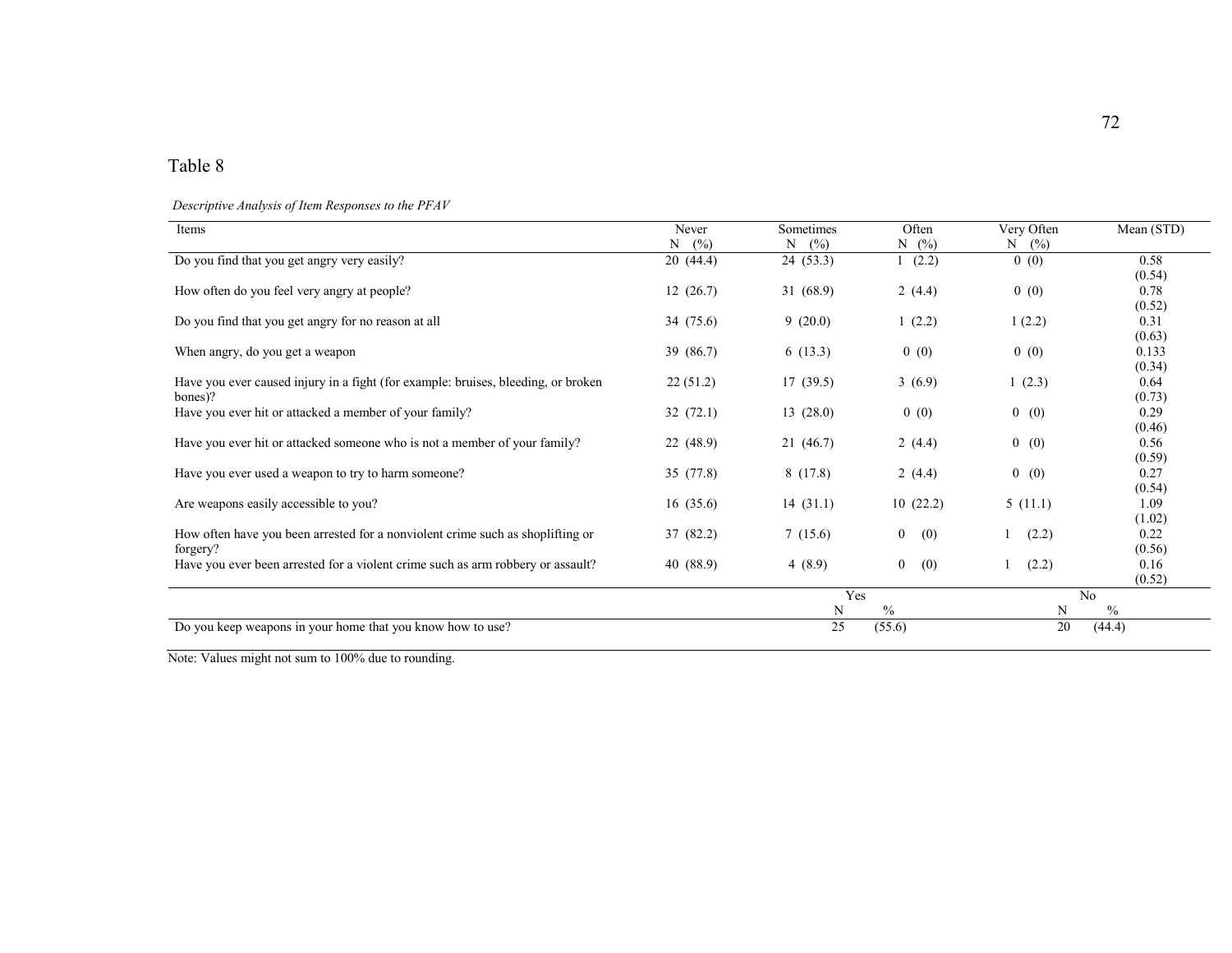A total of  $72.1\%$  (n = 32) reported never hitting or attacking a member of their family while 29 ( $n = 13$ ) reported sometimes hitting or attacking a member of their family. The majority (77.8%;  $n = 35$ ) of participants reported never using a weapon to try to harm someone while 17.8% ( $n = 8$ ) reported sometimes using a weapon to harm someone. A total of 16 participants (35.6%) reported that weapons are never easily accessible, 14 (31.1%) reported that weapons are sometimes easily accessible, 10 participants, or 22%, reported that weapons are often accessible while 5 participants reported that weapons are very often accessible. A total of  $82.2\%$  (n = 37) reported that they have never been arrested for a nonviolent crime such as shoplifting or forgery while 15.6% ( $n = 7$ ) reported sometimes being arrested for a nonviolent crime such as shoplifting or forgery. Regarding a violent crime,  $88.9\%$  (n = 40) reported never being arrested for a violent crime while  $8.9\%$  (n = 4) reported sometimes being arrested for a violent crime. Regarding keeping weapons in the home,  $55.6\%$  (n = 25) reported 'yes' that they keep weapons in their home that they know how to use.

#### **Perceptions of Police**

Attitudes and perceptions of law enforcement was measured using the perceptions of police scale (POPS) developed by Nadal and Davidoff (2015). POPS is a validated survey with 12-items that has an overall Cronbach alpha of .94, indicating that items capture how individuals perceive police. POPS includes two primary subscales: (a) general attitudes toward police and (b) perceptions of bias. Nadal and Davidoff (2015) reported that the general attitudes toward police subscale has a Cronbach alpha of .93, and the perceptions of bias subscale has a Cronbach alpha of .88.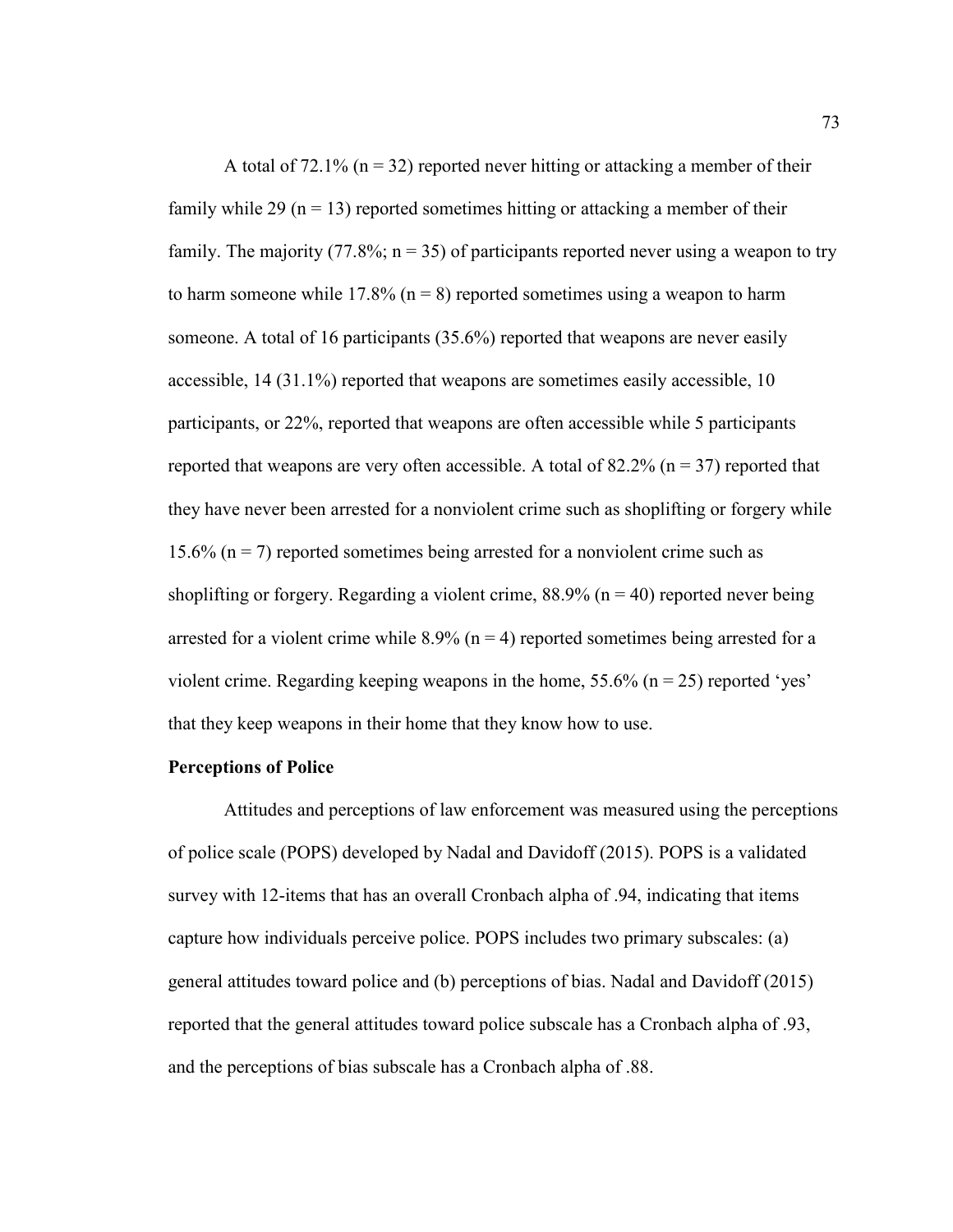#### Table 9

#### *Descriptive Analysis of Responses to the POPS*

| Items                                   | <b>Strongly Agree</b><br>$(\%)$<br>N | Agree                 | Neutral      | Disagree     | <b>Strongly Disagree</b><br>(%)<br>N | Mean (STD) |
|-----------------------------------------|--------------------------------------|-----------------------|--------------|--------------|--------------------------------------|------------|
|                                         |                                      | (%)<br>N              | (%)<br>N     | N<br>(%)     |                                      |            |
| Police officers are friendly            | (8.9)<br>$\overline{4}$              | 7<br>(15.6)           | 17<br>(37.8) | 10<br>(22.2) | $\tau$<br>(15.6)                     | 3.2(1.16)  |
| Police officers protect me              | (6.7)<br>3 <sup>7</sup>              | 8<br>(17.8)           | (28.9)<br>13 | 8<br>(17.8)  | (28.9)<br>13                         | 3.4(1.27)  |
| Police officers treat all people fairly | (8.9)<br>$\overline{4}$              | (13.3)<br>6           | (24.4)<br>11 | (13.3)<br>6  | (40.0)<br>18                         | 3.6(1.37)  |
| I like the police                       | (8.9)<br>$\overline{4}$              | (15.6)<br>$\tau$      | 18(40.0)     | 8<br>(17.8)  | 8<br>(17.8)                          | 3.2(1.18)  |
| The police are good people              | (8.9)<br>$\overline{4}$              | 5<br>(11.1)           | 21<br>(46.7) | (22.2)<br>10 | 5<br>(11.1)                          | 3.2(1.07)  |
| The police do not discriminate          | 5<br>(11.1)                          | 8<br>(17.8)           | (17.8)<br>8  | (11.1)<br>5  | (42.2)<br>19                         | 3.6(1.47)  |
| The police provide safety               | (13.3)<br>6                          | (13.3)<br>6           | 18<br>40.0   | (24.4)<br>11 | (8.9)<br>4                           | 3.0(1.14)  |
| The police are helpful                  | 5<br>(11.1)                          | 12(26.7)              | 12<br>(26.7) | 12<br>(26.7) | (8.9)<br>4                           | 2.9(1.17)  |
| The police are trustworthy              | $\mathbf{3}$<br>(6.7)                | 9<br>(20.0)           | (42.2)<br>19 | (13.3)<br>6  | 8<br>(17.8)                          | 3.2(1.15)  |
| The police are reliable.                | 5<br>(11.1)                          | $7^{\circ}$<br>(15.6) | (42.2)<br>19 | 9<br>(20.0)  | (11.1)<br>5                          | 3.0(1.13)  |
| Police officers are unbiased            | (8.9)<br>$\overline{4}$              | (17.8)<br>8           | 9<br>(20.0)  | (13.3)<br>6  | 18<br>(40.0)                         | 3.6(1.41)  |
| Police officers care about my community | (11.1)<br>5                          | (15.6)<br>7           | 9<br>(20.0)  | (15.6)<br>7  | (37.8)<br>17                         | 3.5(1.42)  |

Note: Values might not sum to 100% due to rounding.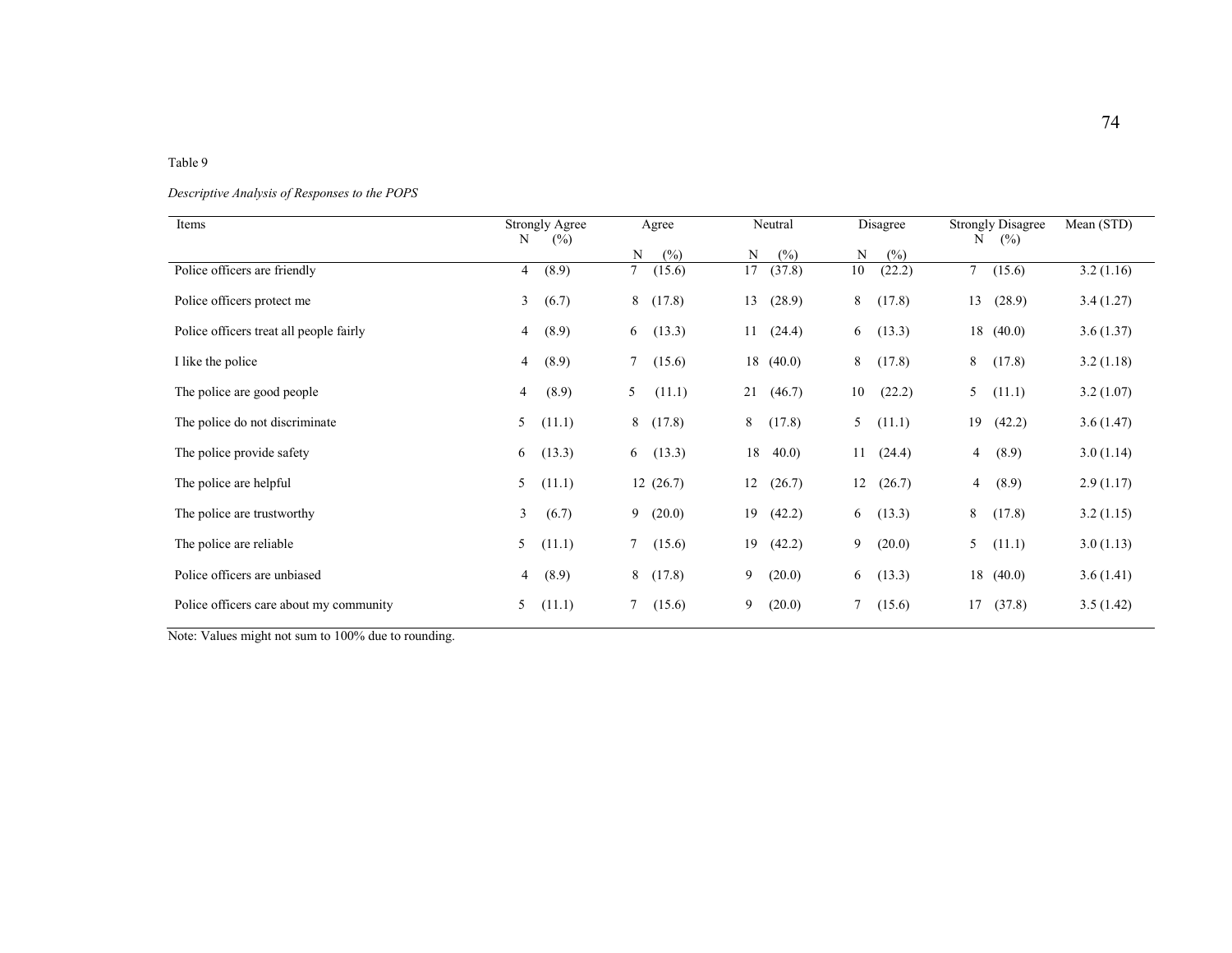The mean score for perceptions of police was  $39.47$  ( $n = 45$ ). Table 9 shows responses for each of the POP items. Of the participants surveyed, 8.9% strongly agreed that the police are friendly, 15.6% agreed that police are friendly, 22.2% disagreed that police are friendly while 15.6% strongly disagreed that police are friendly. Almost 40% of respondents were neutral regarding their view about whether police are friendly. A total of 6.7% strongly agreed that police officers protect them, 17.8% agreed that police officers protect them, 28.9% were neutral, 17.8% disagreed that police officers protect them while 28.9% strongly disagreed that police officers protected them.

Regarding fairness, 8.9 % strongly agreed that police treat all people fairly, 13.3% agreed that police treat all people fairly, 24.4% were neutral, 13.3% disagreed that police treated all people fairly and 40% of respondents strongly disagreed that police treat all people fairly. A total of 8.9% strongly agreed that they like the police while 17.8% strongly disagreed that they like the police. A total of 40% were neutral regarding whether they like the police. A total of 8.0% of participants strongly agreed that the police are good people while 46.7% were neutral, 22% disagreed and 11.1% strongly disagreed that the police are good people. While 11.1% of respondents reported that the police do not discriminate, 17.8% were neutral and 42.2% strongly disagreed with this statement.

A total of 26.7% agreed that police are helpful with similar percentages of respondents being neutral (26.7%) and disagreeing (26.7%) with this statement. Additionally, 40% of respondents strongly disagreed that police officers are unbiased. In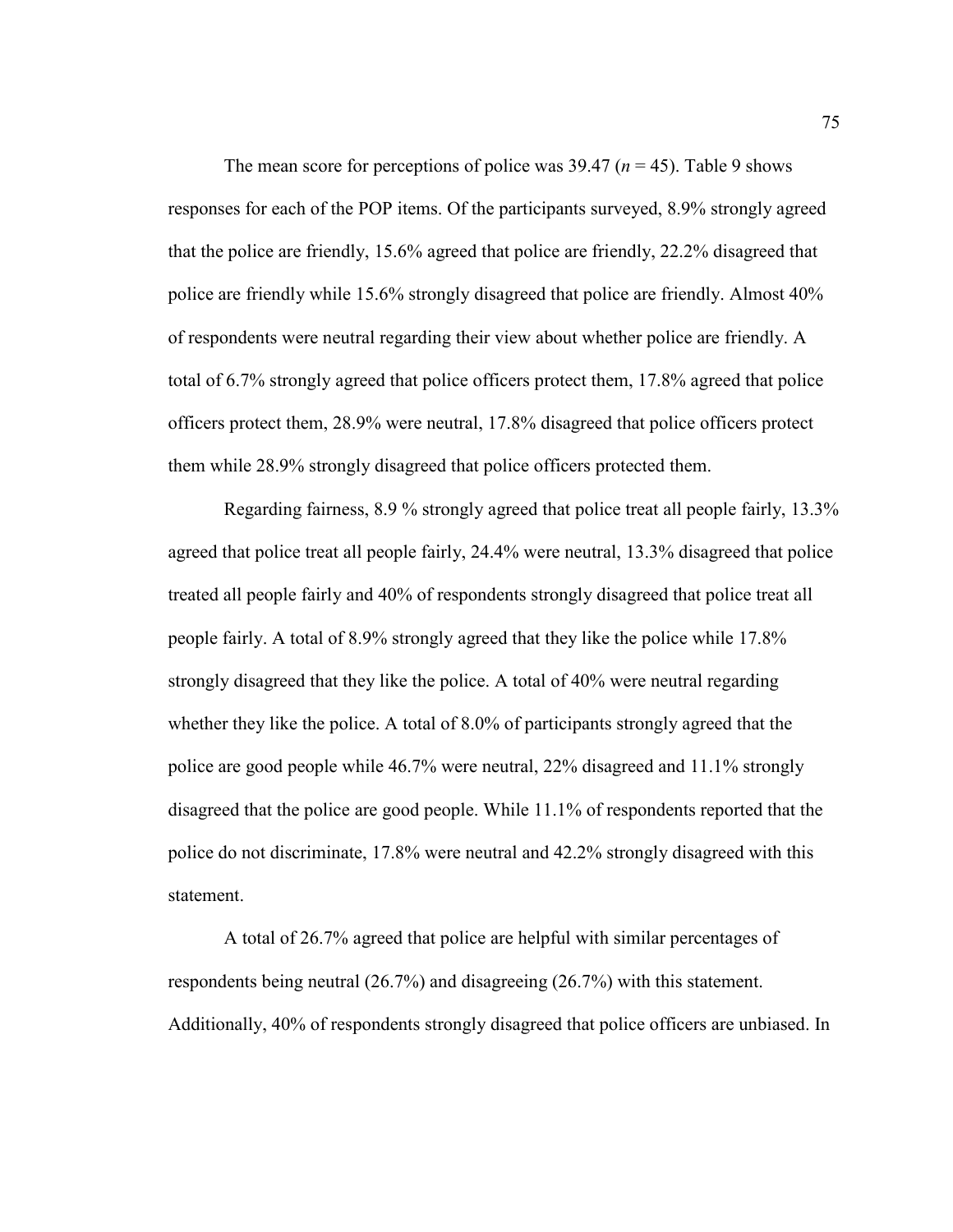addition, 37.8% of respondents strongly disagreed that the police care about the community compared to 11.1% strongly agreeing that police care about the community.

# **Social Media Use**

The SMUIS developed by Jenkins-Guarnieri and colleagues (2013) was used to measure social media use. The SMUIS scale has 10 questions to measure two overall constructs or factors: social integration and emotional connection; and integration into social routines (Jenkins-Guarnieri, Wright, & Johnson, 2013). Respondents' results to each of the 10 items on the SMUIS is shown in Table 10.

The average overall score was 29 with a standard deviation of 10, indicating less dependency on social media use of Facebook given a range of 6-60. In particular, 43.2% of respondents strongly disagreed that they feel disconnected from friends when not logging into Facebook. A total of 34.1% strongly disagreed with being disappointed if they could not use Facebook at all while 43.2% strongly disagreed with being upset if they could not log into Facebook. A total of 31.8% of respondents strongly disagreed with Facebook playing an important role in their social relationship although 29.6% agreed with this statement. In addition, 52.3% of participants agreed that they enjoyed checking their Facebook accounts while 20.4% strongly disagreed with this statement. A total of 50% of participants agreed that they responded to the content that others share using Facebook.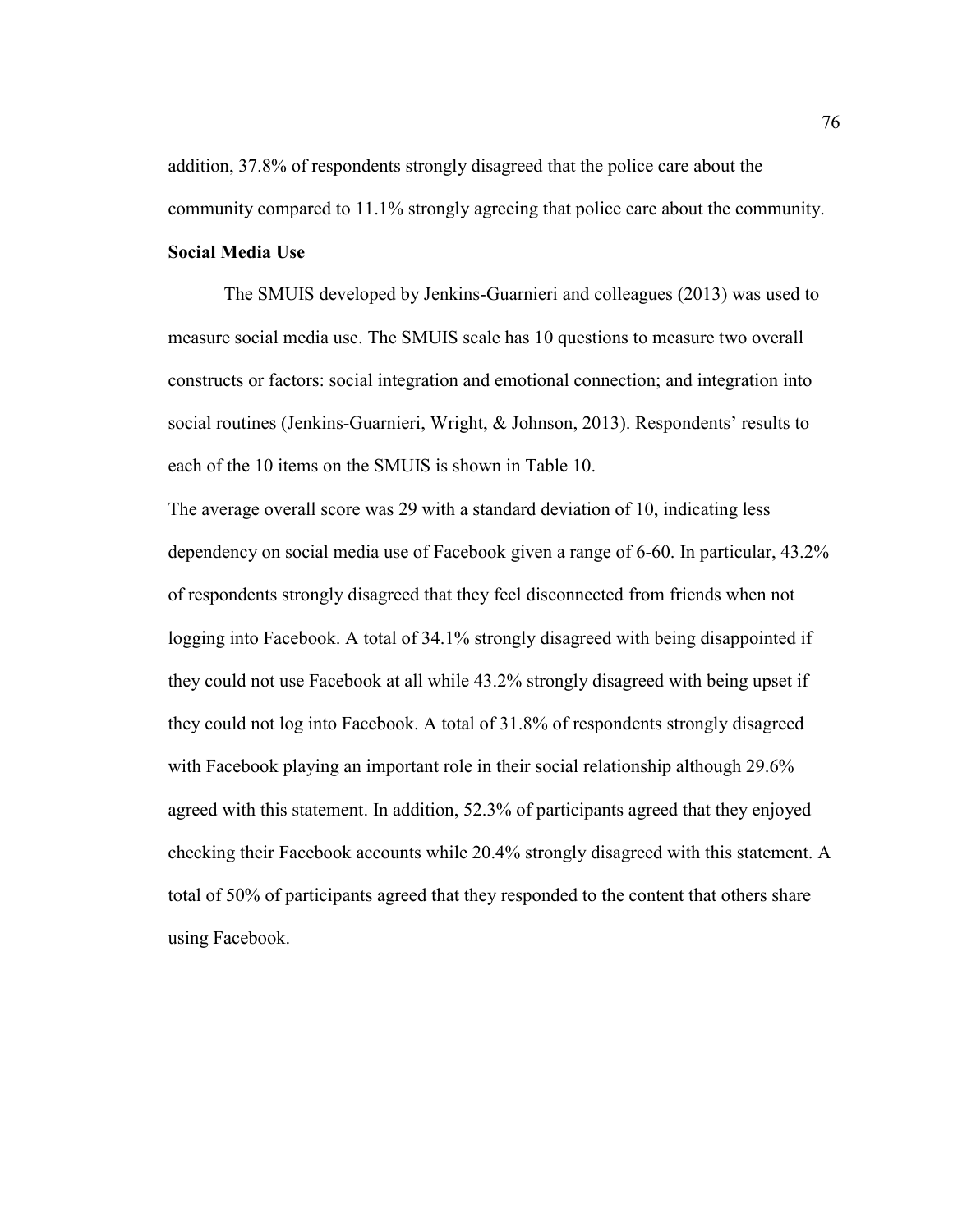# Table 10

*Descriptive Analysis of Responses to the SMUIS* 

| Items                                                                 | Strongly<br>Disagree<br>N<br>(%) | Slightly<br>Disagree<br>Ν<br>(%) | <b>Disagree</b><br>(%)<br>N | Agree<br>N<br>(%) | Slightly<br>Agree<br>N<br>(%) | Strongly<br>Agree<br>(%)<br>N | Mean (STD) |
|-----------------------------------------------------------------------|----------------------------------|----------------------------------|-----------------------------|-------------------|-------------------------------|-------------------------------|------------|
| I feel disconnected from friends when I have not logged into Facebook | 19(43.2)                         | $\overline{2}$<br>(4.6)          | 12(27.3)                    | (15.9)            | (6.8)<br>3                    | (2.3)                         | 2.45(1.47) |
| I would like it if everyone used Facebook to communicate              | 12(27.8)                         | 6(13.6)                          | 13(29.6)                    | 9(18.2)           | (9.1)<br>4                    | (2.3)                         | 2.75(1.39) |
| I would be disappointed if I could not use Facebook at all            | 15(34.1)                         | 3<br>(6.8)                       | 16(36.4)                    | 7(15.9)           | (2.3)                         | $\overline{2}$<br>(4.6)       | 2.59(1.40) |
| I get upset when I can't log on to Facebook                           | 19(43.2)                         | (2.3)                            | 13(29.6)                    | 8(18.2)           | (2.3)                         | $\overline{2}$<br>(4.6)       | 2.48(1.49) |
| I prefer to communicate with others mainly through Facebook           | 17(38.6)                         | 3<br>(6.8)                       | 10(22.7)                    | 9(20.4)           | 3<br>(6.8)                    | 2 $(4.5)$                     | 2.64(1.56) |
| Facebook plays an important role in my social relationship            | 14(31.8)                         | 3<br>(6.8)                       | 10(22.7)                    | 13(29.6)          | (2.3)                         | 3<br>(6.8)                    | 2.84(1.54) |
| I enjoy checking my Facebook account                                  | 9<br>(20.4)                      | (9.1)<br>4                       | 3<br>(6.8)                  | 23(52.3)          | (9.1)<br>$\overline{4}$       | (2.3)                         | 3.27(1.40) |
| I don't like to use Facebook                                          | (13.6)<br>6                      | (11.4)<br>5                      | 17(38.6)                    | 7(15.9)           | $\mathbf{3}$<br>(6.8)         | 6(13.6)                       | 3.32(1.51) |
| Using Facebook is part of my everyday routine                         | (16.7)                           | $7^{\circ}$<br>(16.7)            | 8(19.0)                     | 14 (33.3)         | $\mathbf{3}$<br>(7.1)         | (7.1)<br>$\mathbf{3}$         | 3.19(1.45) |
| I respond to content that others share using Facebook.                | 8<br>19.0)                       | $\overline{2}$<br>(4.8)          | (9.5)<br>4                  | 21(50.0)          | 6(14.3)                       | (2.4)                         | 3.43(1.39) |

Note: Values might not sum to 100% due to rounding.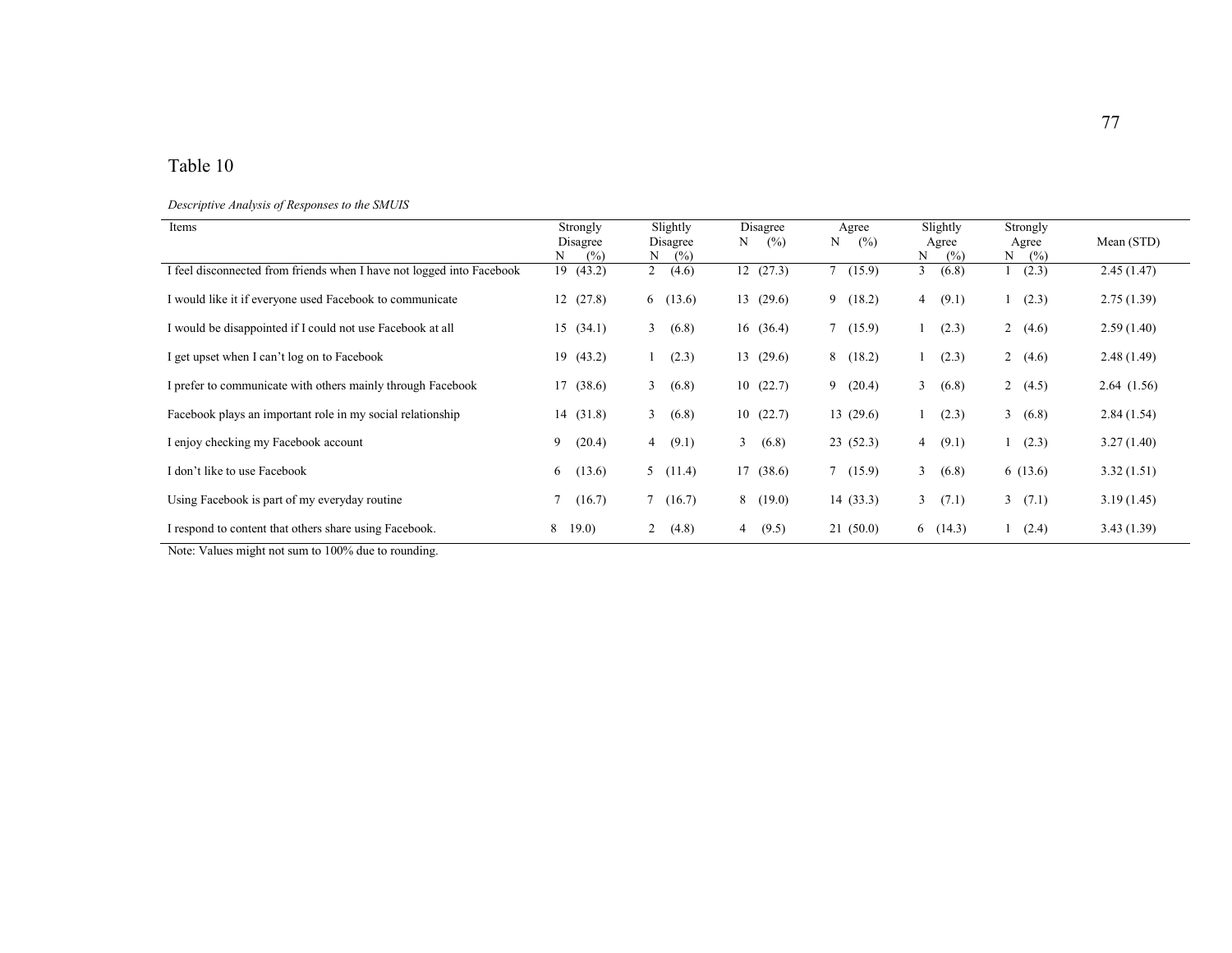#### **Statistical Analysis**

# **Research Question 1 – Perceptions & Attitudes Toward Law Enforcement and Community Violence**

Regression, using PFAV scores as the dependent variable, and POPS scores as the independent variable was conducted to examine the association between perceptions of police and community violence. Associations having a p-value < .05 were statistically significant. The total POPS score was the only variable included in the model with PFAV as the dependent variable.

Findings from regression analysis (shown in Table 11) showed that perceptions of police scores were significantly associated with past feelings and violence scores ( $F =$ 5.271;  $p = .027$ ). Thus, the null hypothesis that there is no relationship between perceptions of police and community violence among African American men ages 18 to 44 was rejected. These findings show that higher POP scores are statistically significantly associated with higher PFAV scores, being employed is statistically significantly associated with higher PFAV scores, and being younger is statistically significantly associated with higher PVAV scores.

Table 11

| Variable   | Sum of Squares | df | Mean Square | F value | Sig. |
|------------|----------------|----|-------------|---------|------|
| Regression | 51.709         |    | 51.709      | 5.271   | .027 |
| Residual   | 402.198        | 41 | 9.810       |         |      |
| Total      | 453.907        | 42 |             |         |      |

*Regression Analysis Modeling PFAV as Dependent Variable and POPS as Independent Variable* 

**Research Question 2 – Social Media Use and Community Violence**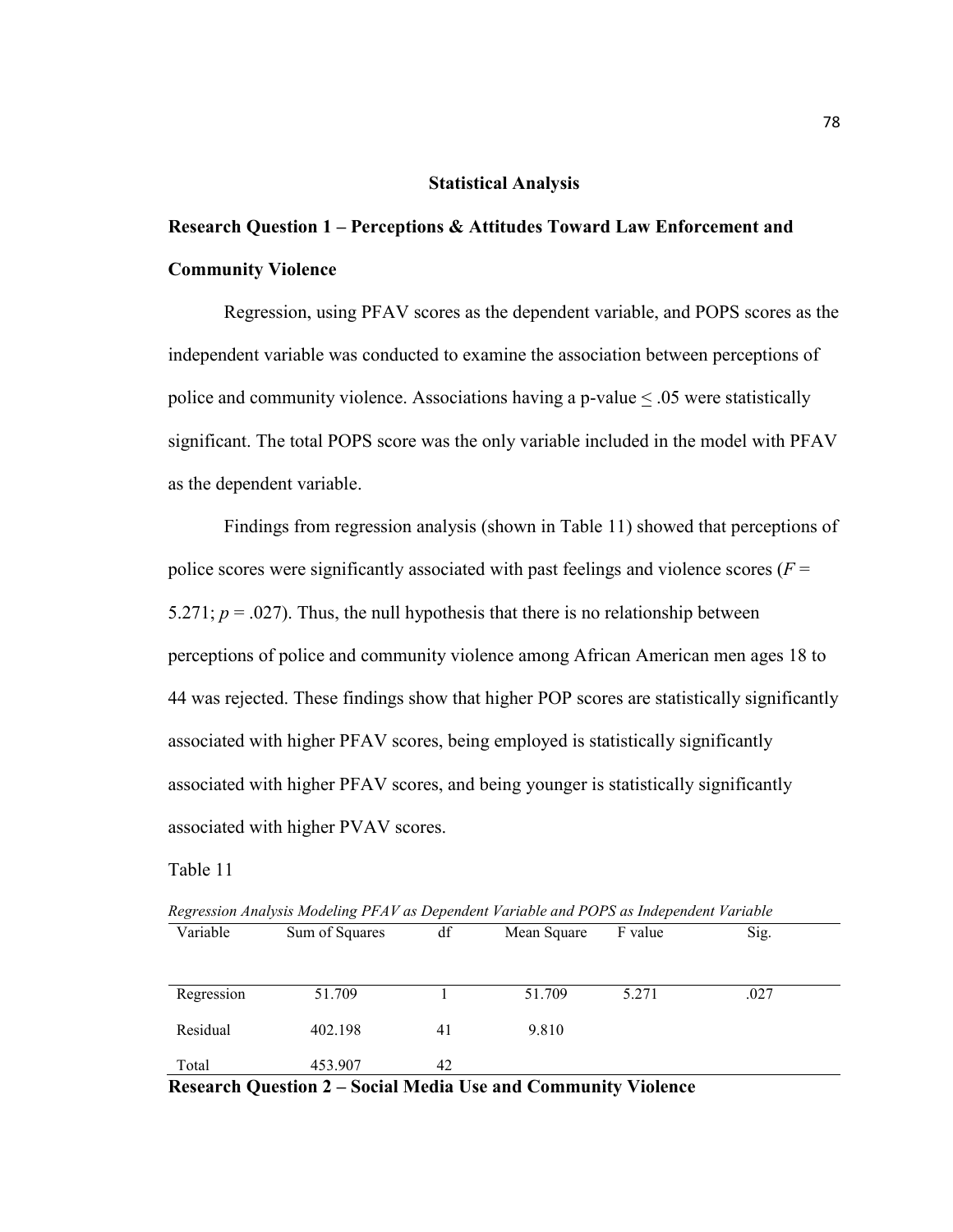Regression examining the association between PFAV scores and SMUIS scores was conducted to examine the association between social media use and community violence. Associations having a p-value  $\leq .05$  were statistically significant. The total SMUIS score was the only variable included in the model with PFAV as the dependent variable.

Findings from regression analysis (shown in Table 12) showed that social media use was not statistically significantly associated with past feelings and violence scores (*F*  $= 3.546$ ;  $p = .068$ ). Thus, the null hypothesis that there is no relationship between social media use and community violence among African American men ages 18 to 44 was retained.

## Table 12

| Regression Analysis Modeling the Association between I PAV Scores and SMOIS Scores |                |    |        |       |      |  |
|------------------------------------------------------------------------------------|----------------|----|--------|-------|------|--|
| Variable                                                                           | Sum of Squares | df | Mean   |       | Sig. |  |
|                                                                                    |                |    | Square | value |      |  |
| Regression                                                                         | 39.438         |    | 39.428 | 3.546 | .068 |  |
| Residual                                                                           | 411.537        | 37 | 11.123 |       |      |  |
| Total                                                                              | 450.974        | 38 |        |       |      |  |

*Regression Analysis Modeling the Association between PFAV Scores and SMUIS Scores*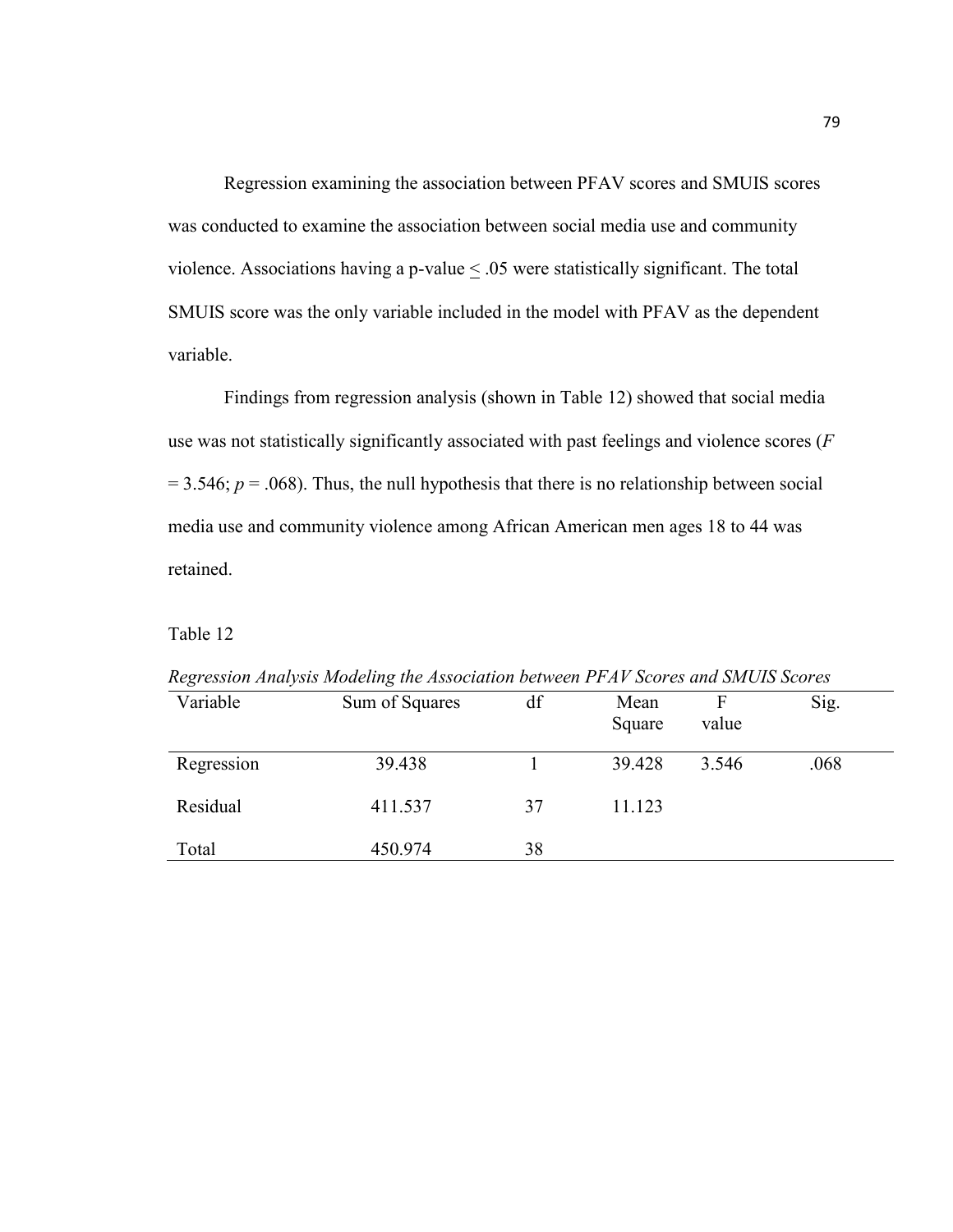# **Research Question 3 – Social Media Use Moderating the Association between Attitudes and Perceptions of Police and Community Violence**

 To test the hypothesis that social medial use moderates the relationship between perceptions of police and community violence, a stepwise regression analysis was conducted. The overall model was not statistically significant,  $R^2 = .204$ ,  $F(3, 35) =$ 2.983, *p* = .837. Table 13 includes correlations among variables The POPS (correlation coefficient = .37,  $p = .018$ ) and SMUIS (correlation coefficient = .37,  $p = .034$ ). Overall POP scores and SMUIS scores were centered using Baron and Kenny's (1986) method for analyzing moderation in statistical analyses.

Table 13

*Correlational Analysis of PFAV, POPS and SMUIS Scores* 

| Variable                               |    |       |         |
|----------------------------------------|----|-------|---------|
| 1. Total PFAV                          | -- | $37*$ | $29*$   |
| 2. POPS                                |    | $- -$ | $-.011$ |
| 3. SMUIS                               |    |       | --      |
| $\mathbf{a}$ $\mathbf{b}$ $\mathbf{c}$ |    |       |         |

 $*_{p}$  < .05

In the first step, the centered-POP variable included in the model was statistically significantly associated with propensity towards violence. This variable accounted for 33.6% of the variance in total PFAV scores,  $R^2 = 113$ ,  $F(1, 45) = 5.271$ ,  $p = .027$ . Next, the centered-SMUIS scores was not statistically significantly associated with propensity towards violence,  $R^2 = .087$ ,  $F(1, 38) = 3.546$ ,  $p = .068$ . Regarding SMUIS moderating the association between POPS and PFAV, the centered-SMUIS scores were entered in the model but did not statisticially significantly add to the variance in total PFAV scores,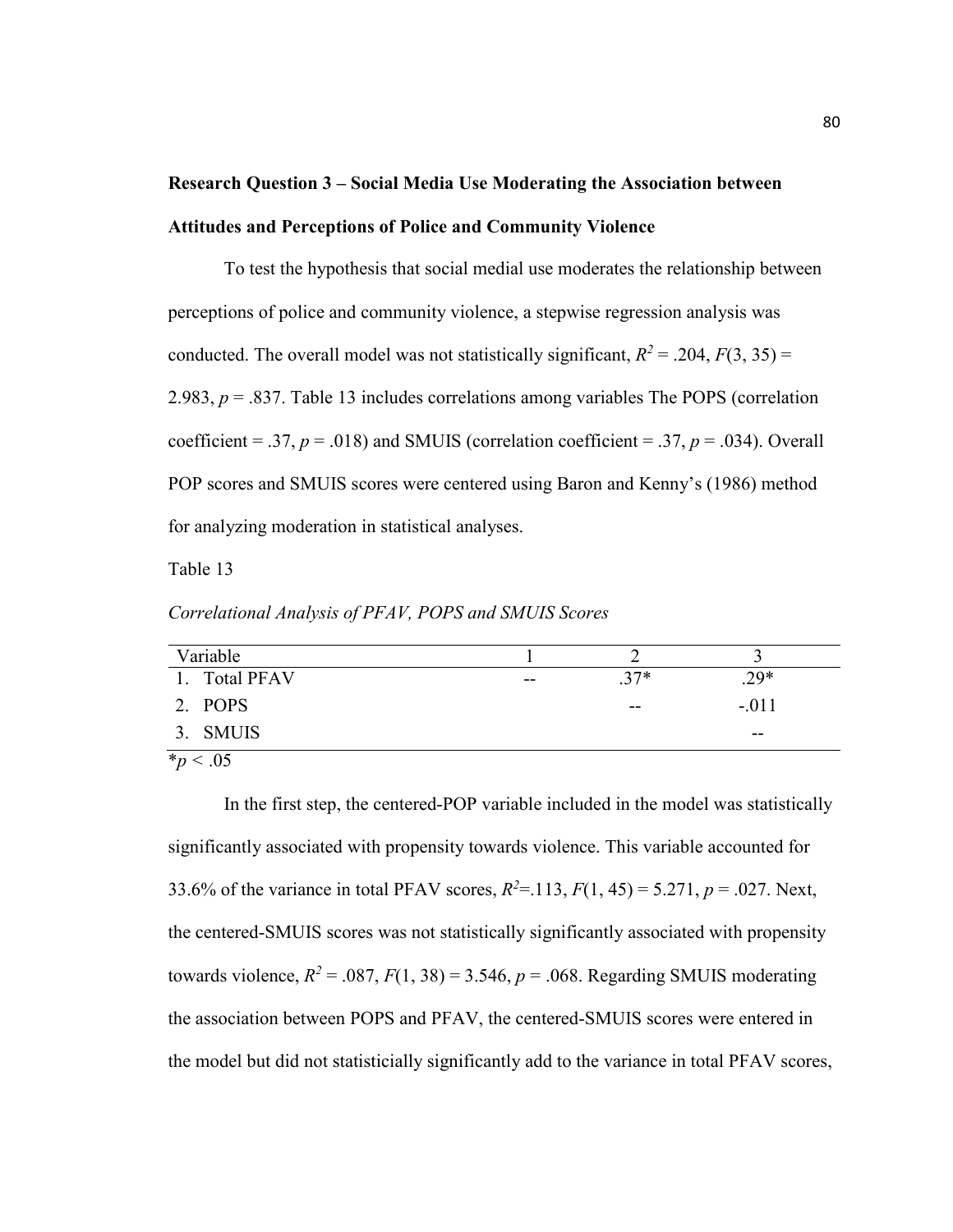$\Delta R^2 = 203$ ,  $\Delta F(2, 36) = 4.047$ ,  $p = 0.052$ . Thus, Thus, centered-SMUIS scores did not significantly add to the amount of variance in the criterion accounted for,  $R^2 = .090, F(1, 1)$  $9$ ) = 4.045,  $p = 0.052$ . Next, the interaction term of centered-POPS\*centered\*SMUIS was entered into the third step of the regression. This interaction term did not account for a significant amount of additional variance in PFAV scores,  $\Delta R^2 = 204$ ,  $\Delta F(1, 35) = 0.043$ , *p*  $=.837.$ 

Shown in Table 14, the only significant term when conducting regression analysis with total PFAV scores was the centered-POP scores  $(F = 4.713; p = .034)$ . This explained 33.6% of the variance in PFAV scores. However, the model with centered-POP scores and centered-SMUIS scores only explained an additional 9% of the variance in PFAV scores with a *p* value of .052, indicating that these two variables were not statistically significantly associated with PFAV scores. The third model where centered-POP scores, centered-SMUIS scores and the interaction of centered-POP scores by centered-SMUIS scores were entered into the model also failed to show statistically significant moderation (1% additional variance explained, change in F value of .043; *p*  =.837). Thus, the null hypothesis that social media does moderate the relationship between perception of police and community violence among African American men ages 18 to 44, was retained since the centered-SMUIS scores as well as the interaction term between centered-POPS\*centered-SMUIS failed to significantly add to the model or explain additional variance of PFAV scores.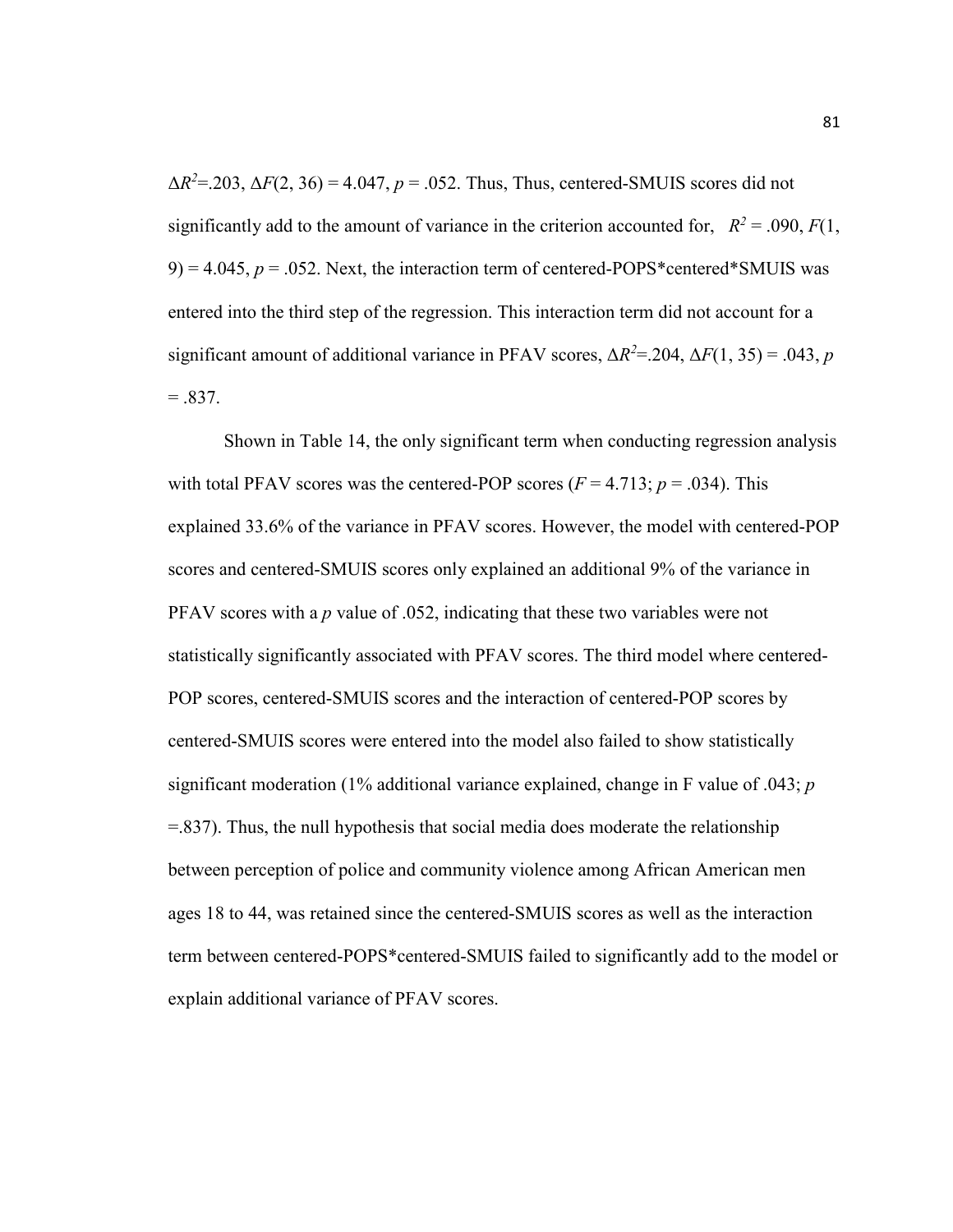Table 14

*Regression Testing for Moderation on PFAV by Centered-POPs, Centered-SMUIS & Interaction* 

| Model                          | Β    | Std. Error | Standardized<br>Coefficients |       | Sig. |
|--------------------------------|------|------------|------------------------------|-------|------|
|                                |      |            | Beta                         |       |      |
| Centered POPs                  | .101 | .046       | .349                         | 2.206 | .034 |
| Centered<br><b>SMUIS</b>       | .112 | .056       | .305                         | 1.995 | .054 |
| CenteredPOPS&<br>CenteredSMUIS | .001 | .004       | .033                         | .207  | .837 |

#### **Summary**

A total of 45 African American men aged 18 to 44 participated in this study to first describe their past feelings and violence propensity, their perceptions about police and whether social media use moderated the association between PFAV and POPS. Findings from this study revealed that participants had overall low propensity towards violence as evidenced by low PFAV scores. Participants also had overall poor perceptions of police as evidenced by low scores on the POPS. Regarding social media use, participants had low dependence on social media use as measured by the SMUIS.

Regarding research question 1, perceptions of police was a statistically significant predictor of propensity to violence when modeling perceptions of police in regression analysis,  $R^2$ =.338,  $F(1, 45)$  = 5.271,  $p$  = .027. Specifically, results revealed that African American men in this sample who had poor perceptions of the police were statistically significantly more likely to have a higher propensity towards violence. Regarding research question 2, the overall mode was statistically significant,  $R^2 = 336$ ,  $F(3, 35) =$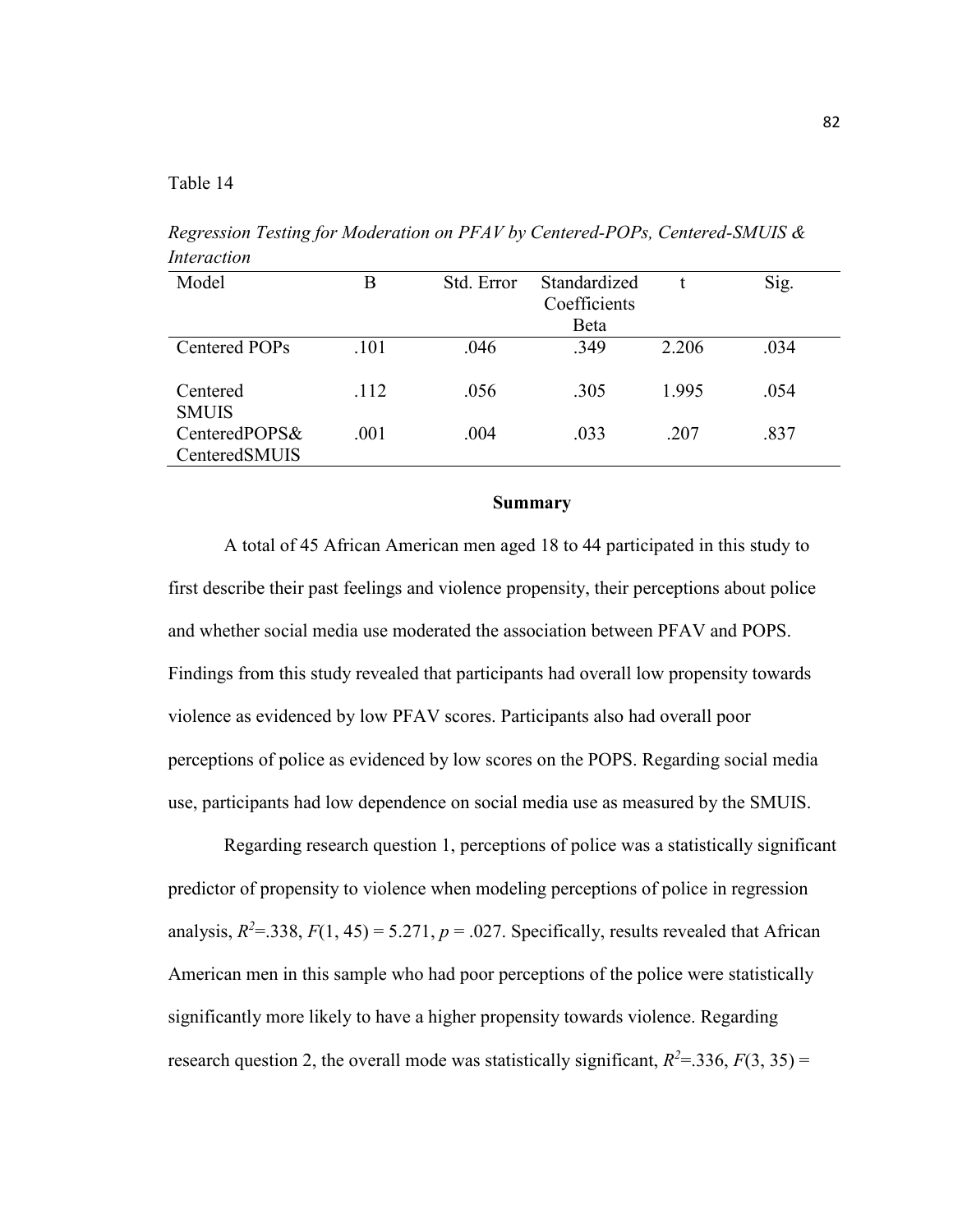2.983,  $p = 0.837$ . results of this study failed to reject the null hypothesis that social media use does not moderate the association between perceptions of police and community violence since adding the centered-SMUIS scores as well as the interaction term between centered-POP\*centered-SMUIS did not stiatistically significantly add to the overall model or explain any additional variance of PFAV scores. Thus, social media was not shown to be a moderater of the relationship in this study. Research implications, study limitations and strengths, consistency with the current literature, future research opportunities as well as social change implications are presented in Chapter 5.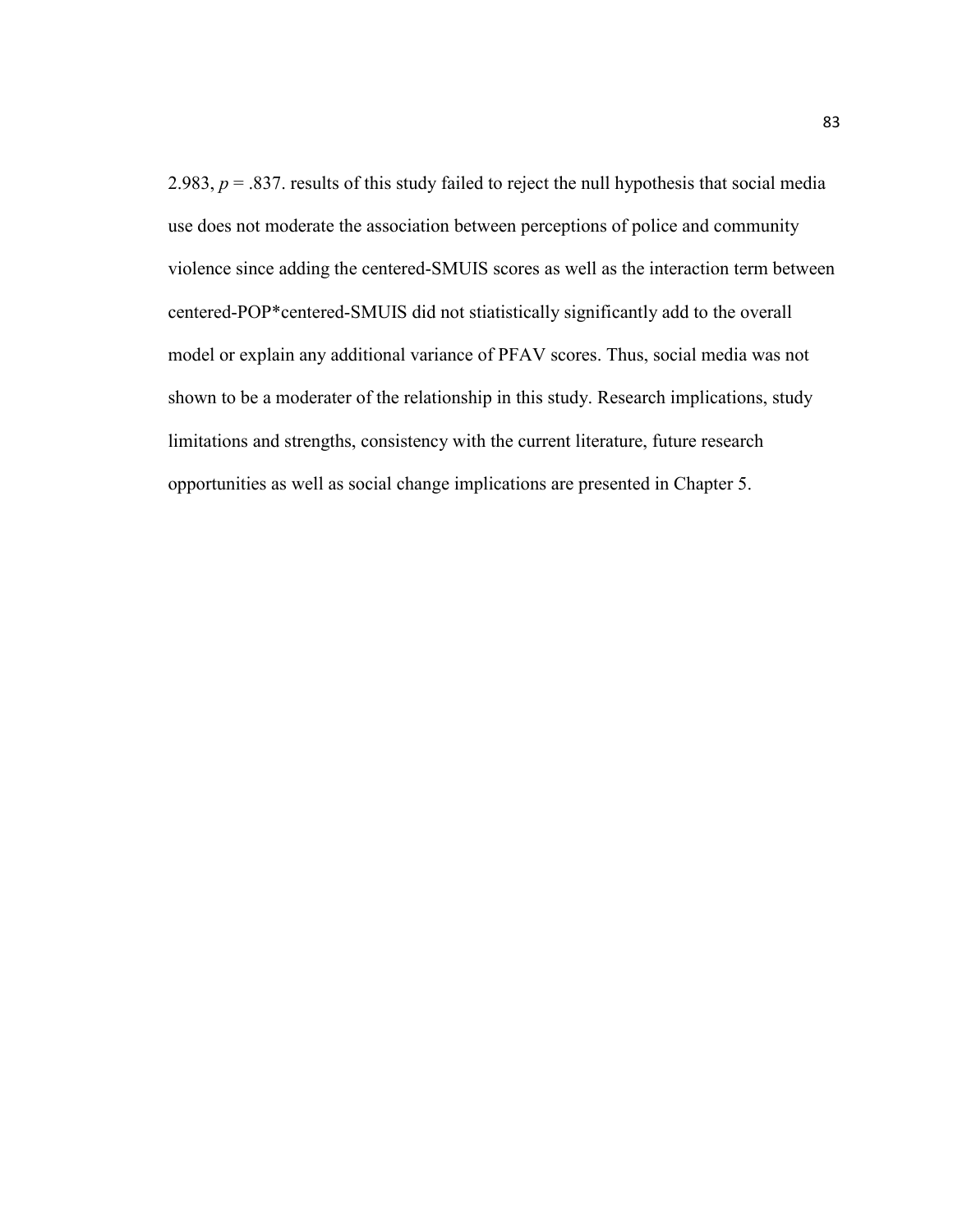#### Chapter 5: Discussion

#### **Introduction**

The purpose of this research was to examine whether perceptions of police significantly predicts community violence, and whether social media use moderates this association among African American men. This was important since homicides among African American males are significantly higher than other groups throughout the United States with more African Americans victims of violence, especially deadly violence, compared to any other racial or ethnic group (USDOJ, 2015). Thus, this research sought to identify and understand factors that predict and/or moderate involvement or propensity toward violence within African American male populations. This chapter summarizes the results from this study and presents the implications of the findings. It concludes with recommendation for further research.

#### **Interpretation of the Findings**

This study was guided by two research questions. The first research question was"Do perceptions of police significantly predict community violence among African American men ages 18 to 44?", while the second research question was 'Does social media use moderate the association between perception of police and community violence among African American men ages 18 to 44?' It included 45 African American men, ages 18 to 44 years, who participated in this study. The Past Feelings and Violence (PFAV; Plutchik & van Pragg, 1990) survey was used to measure propensity towards violence. The Perceptions of Police survey (POPS; Nadal & Davidoff, 2015) was used to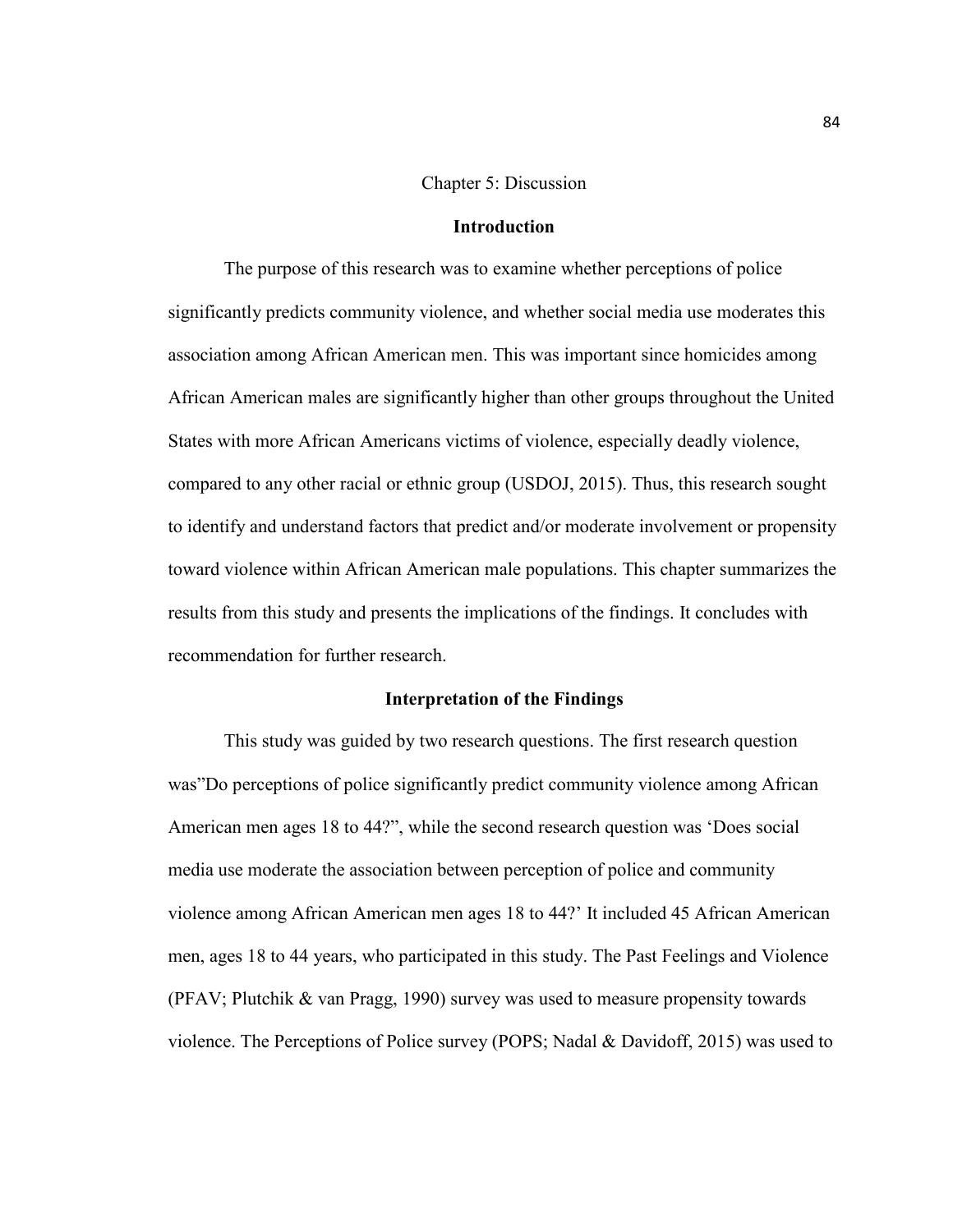measure respondents' perceptions of police. The Social Media Use Integration Scale (SMUIS; Jenkins-Guarnieri, 2013) was used to measure dependence on social media.

To summarize, 45 African American men, ages 18 to 44, living in Jacksonville, Florida, participated in this research. The primary independent variable was perceptions of police measured using POPS, and the moderating variable was social media use measured using SMUIS. Results regarding perceptions of police revealed very poor perceptions of police.Almost 37.8% of participants surveyed felt that police are unfriendly while 46.7% felt that police did not protect them. Regarding fairness, 53.3% of respondents disagreed that police treated all people fairly and almost 17.8% reported not that they do not like police. Additionally, 33% disagreed with the statement that police are good people with 42.2% of participants feeling that police discriminated. Further, 26.7% of participants felt that police were not helpful, 40% reported that police are biased, and 37.8% felt that police do not care about the community.

These results show that African American men in this sample did not have a favorable perception of police. These findings are not surprising when considering research that shows Black men are eight times more likely to be stopped and searched by police compared to their White counterparts (Hargreaves, Husband, &Linehan, 2017). Further, Black men between the ages of 18 and 44 are 3.2 times more likely to be killed by a police officer compared to Whites (Jones-Webb, Calvert & Brady, 2018), which also can explain their poor perceptions of police.

These findings that African American men have poor perceptions of police are consistent with the current literature. In fact, the mistrust of law enforcement has been a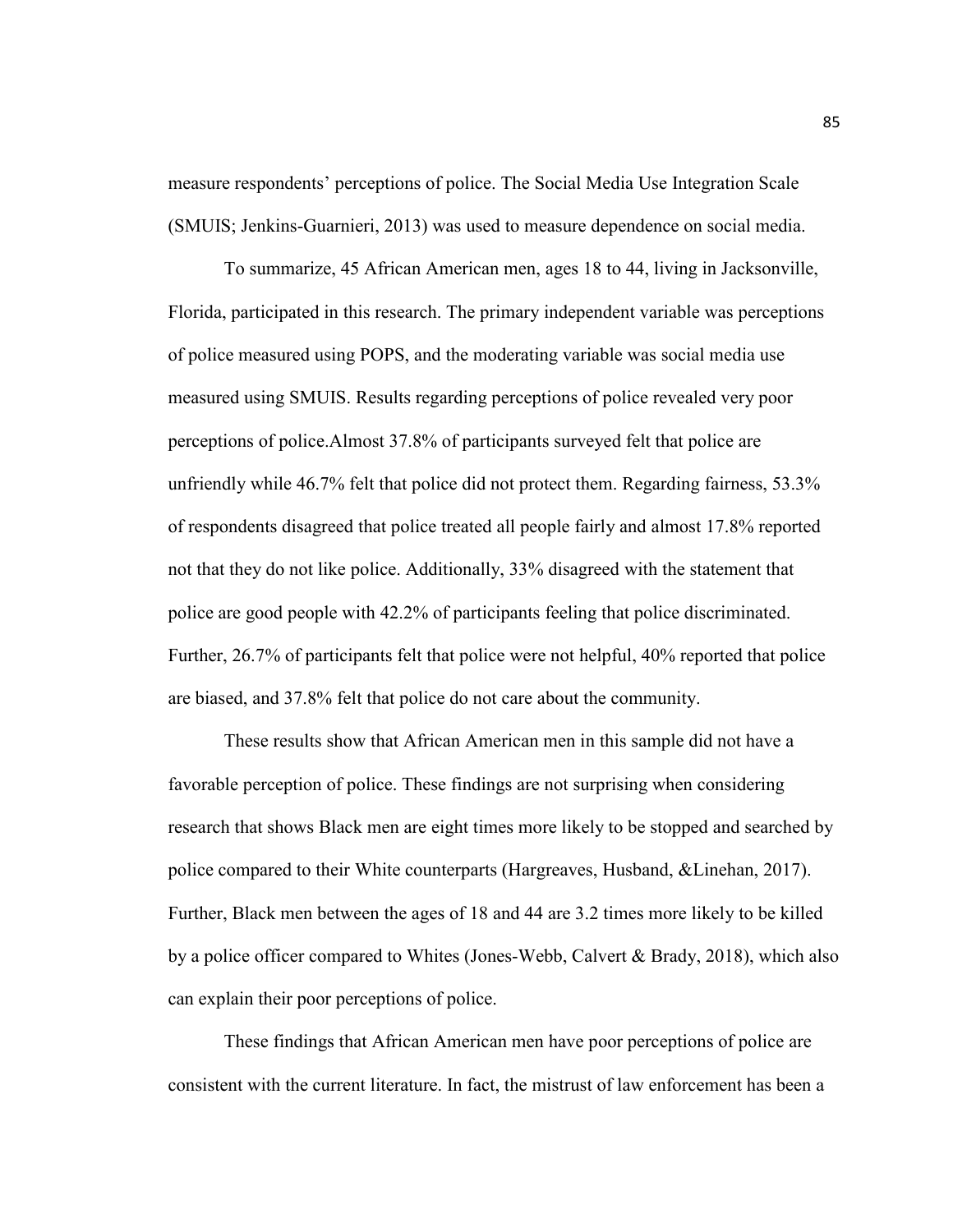longstanding finding (Tesfamariam, 2012) that was found in this research, and continues to be consistent with others' research findings (Hargreaves, 2017; McFarland et. al., 2018; Najdowski et al., 2015, Sewell, 2017). The mistrust and poor perception of police is prevalent among Blacks individually, in their communities, and is exacerbated via continual stereotypes of Blacks portrayed via social media (Najdowski et al., 2015).

Participants' responses to social media use revealed low dependence on social media use. Specifically, participants were not avid users of Facebook and stated it did not regulate their daily lives. For example, the average overall score was 29 with a standard deviation of 10 which indicates that participants fall slightly below an expected average of 30 (scale ranges from 6-60). A total of 34.1% strongly disagreed with being disappointed if they could not use Facebook while 43.2% strongly disagreed with being upset if they could not log into Facebook. Almost 1 out of 3 respondents (31.8%) strongly disagreed that Facebook played an important role in their social relationship although a similar percentage (29.6%) felt that Facebook did play an important role in their social relationships. While a little more than half (52.3%) of participants enjoyed checking their Facebook accounts, 20.4% strongly disagreed that they enjoyed checking their account.

Although these results appear inconsistent with previous findings that Black Americans use internet services more than other groups (Goodwill, Anyiwo, Williams, Johnson, Mattis & Watkins, 2018), findings in this study indicate that African American men do not depend or heavily rely on Facebook. Sociodemographic factors were also modeled to account for their contribution to the association between perceptions of police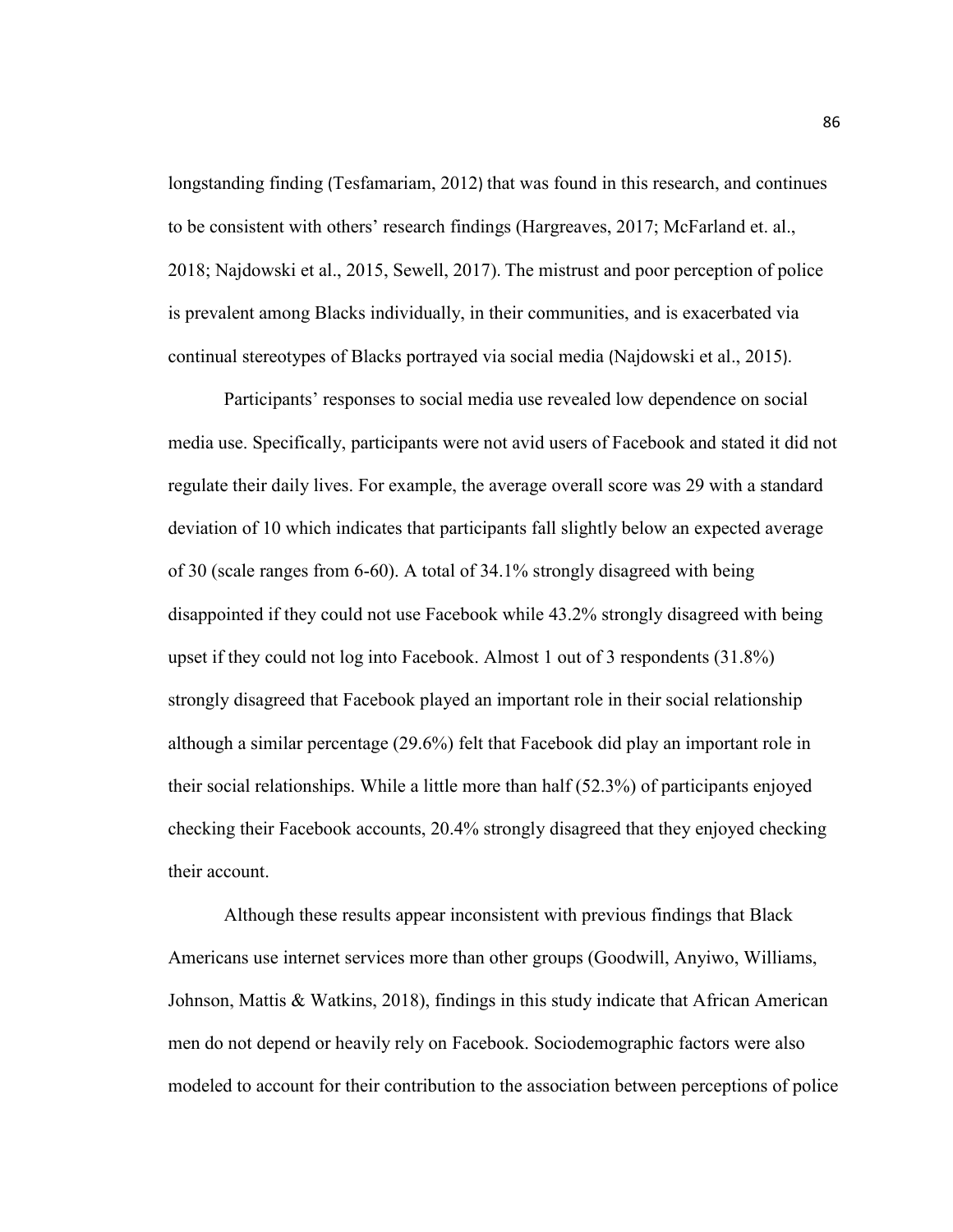and community violence. The percentage of African American men with at least a high school education (95%), employed (92%), in a committed relationship (44%), and never incarcerated (62%) was high among this sample.

The dependent variable, propensity towards violence, was also examined. Findings show that African American men in this study reported an overall low propensity towards violence. For example, 44.4% of respondents reported that they never get angry easily while 3% reported being angry very easily. In addition, almost all participants (95.6%;  $n = 43$ ) reported never being angry for no reason while 86.7% ( $n =$ 39) reported never getting a weapon when angry. The majority (51.2%) of participants reported never causing an injury to others while 77.8% report never using a weapon to try to harm someone when in a fight. The majority (72.1%) of participants also reported never being involved with domestic violence even though 33.3% of respondents reported that weapons are easily accessible.

Eight of 10 respondents reported never being arrested for a nonviolent crime while nine of 10 respondents reported never being arrested for a violent crime. Interestingly, a little more than of participants (55.6%) reported keeping a weapon in their home that they know how to use. These findings are consistent with Johnson and Chopik (2019) and Najdowski et al. (2015), who like other researchers, reported that Blacks are not as violent as stereotypically portrayed in society or through media.

Researchers have identified factors that predict violence include age, socioeconomic status, family history of violence, and geographical location/community violence exposure were predictive of violence. Blacks ages 18-29 years old experience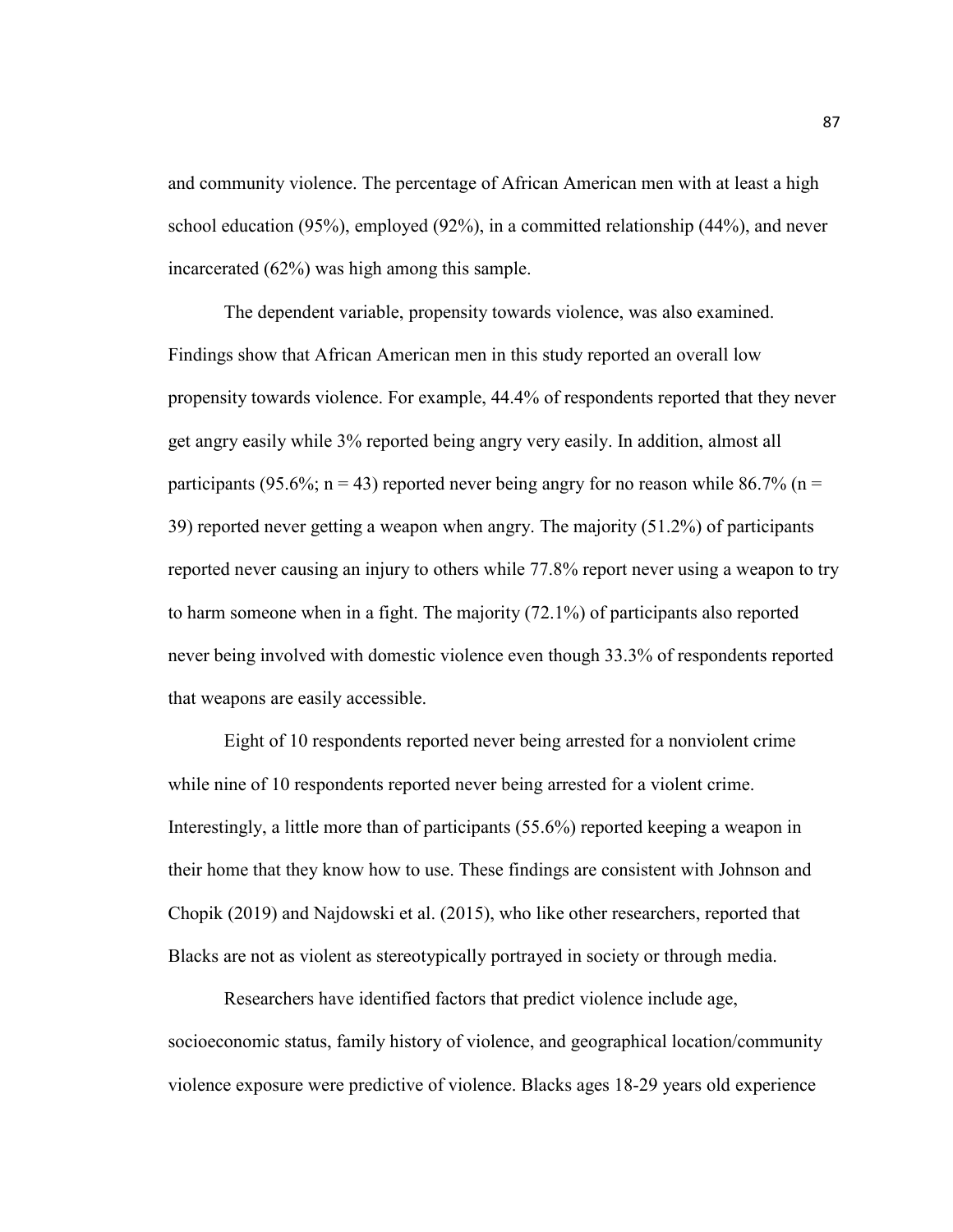violence at high levels compared to other age groups. Although Blacks ages to 18-29 represent about 2% of the population in the United States, the CDC (2017) reported that 26% of assault victims and 21% of homicide victims were Blacks ages 18-29.

Regarding Research Question 1, "What is the relationship between perceptions of police and community violence among African American men ages 18 to 44?", perceptions of police was a statistically significant predictor  $(F = 5.271, p = .027)$  of propensity to violence. Given these results, the null hypothesis of no relationship between perceptions of police and propensity towards violence was rejected, and there is a relationship between perceptions of police and community violence among African American men ages 18 to 44.

Research Question 2 was whether social media use statistically significantly moderated the association between perceptions of police and propensity to violence. While the overall model to include centered-POP scores, centered-SMUIS scores and the interaction term of centered-POP\*centered-SMUIS was significant, centered-SMUIS scores and the interaction between centered-POP\*centered-SMUIS scores fail to account for additional variance of PFAV scores. Thus, this result showed that SMUIS was not a statistically significant moderator of the association between perceptions of police and propensity towards violence. Thus, the null hypothesis that social media use does not moderate the association between perceptions of police and propensity towards violence was retained.

### **Limitations of the Study**

The applied research may be limited in the ability to generalize findings given the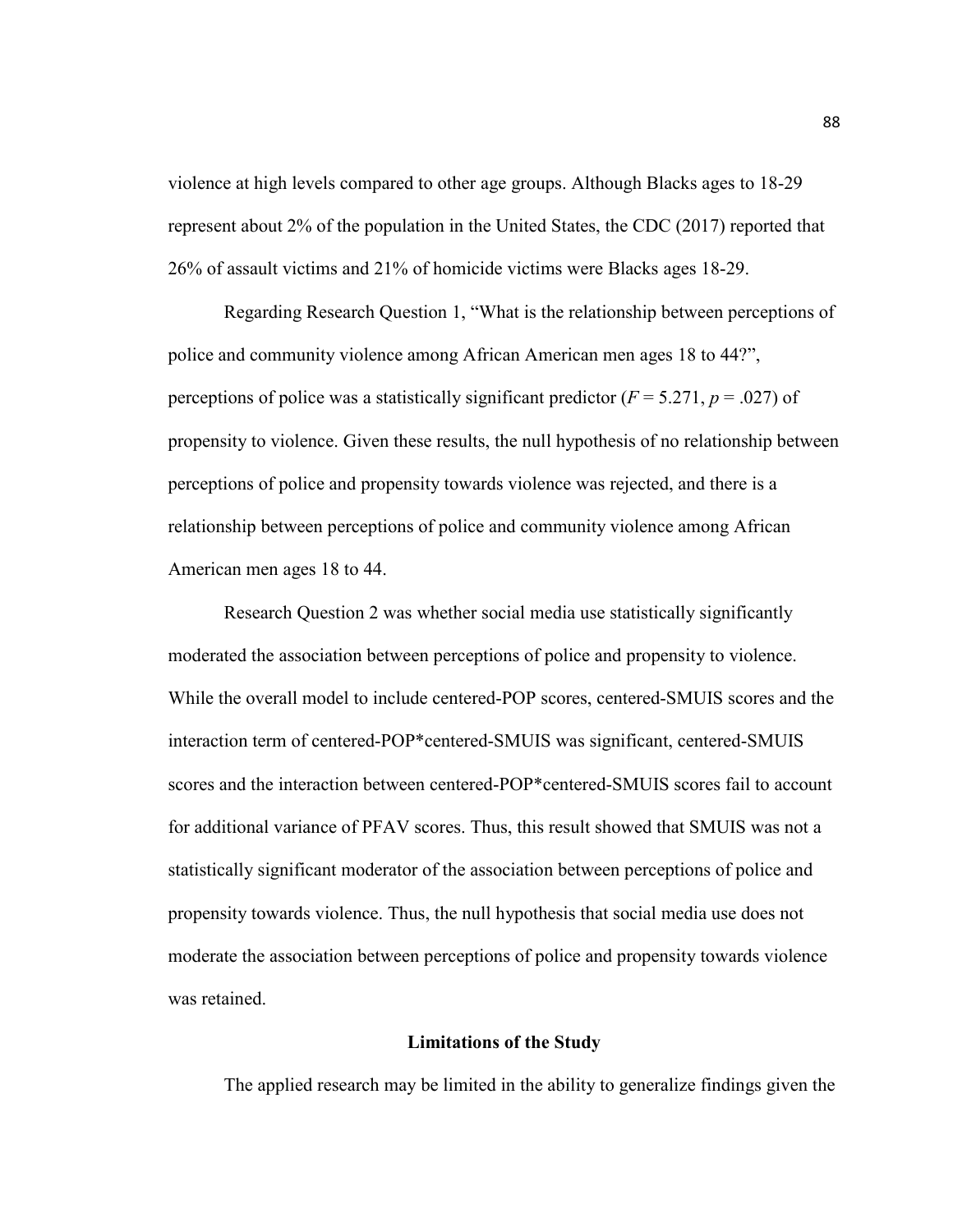limited sample size. However, the sample was large enough to detect statistically significant findings. In addition, respondents' sociodemographic characteristics are comparable to 2017 reports on African Americans living in Jacksonville, Florida (Florida Department of Health, Division of Public Health Statistics & Performance Management, 2017c). For example, the median household income for Blacks living in Duval County (Jacksonville, Florida) in 2017 was \$36,544 with 86.2% of individuals > 25 years having earned a high school diploma (Florida Department of Health, Division of Public Health Statistics & Performance Management, 2017c), which is comparable to 17.8% of participants in this sample reporting incomes between \$25-\$50K and 95.1% having earned at least a high school diploma, respectively.

Another potential limitation is the use of selected surveys. For example, having open-ended questions might allow for further exploration and explanation of why participants had the perceptions or views that they had, or might have allowed to further put information into context. On the other hand, using validated surveys provides opportunities to compare results from this research to results from other studies using these same surveys.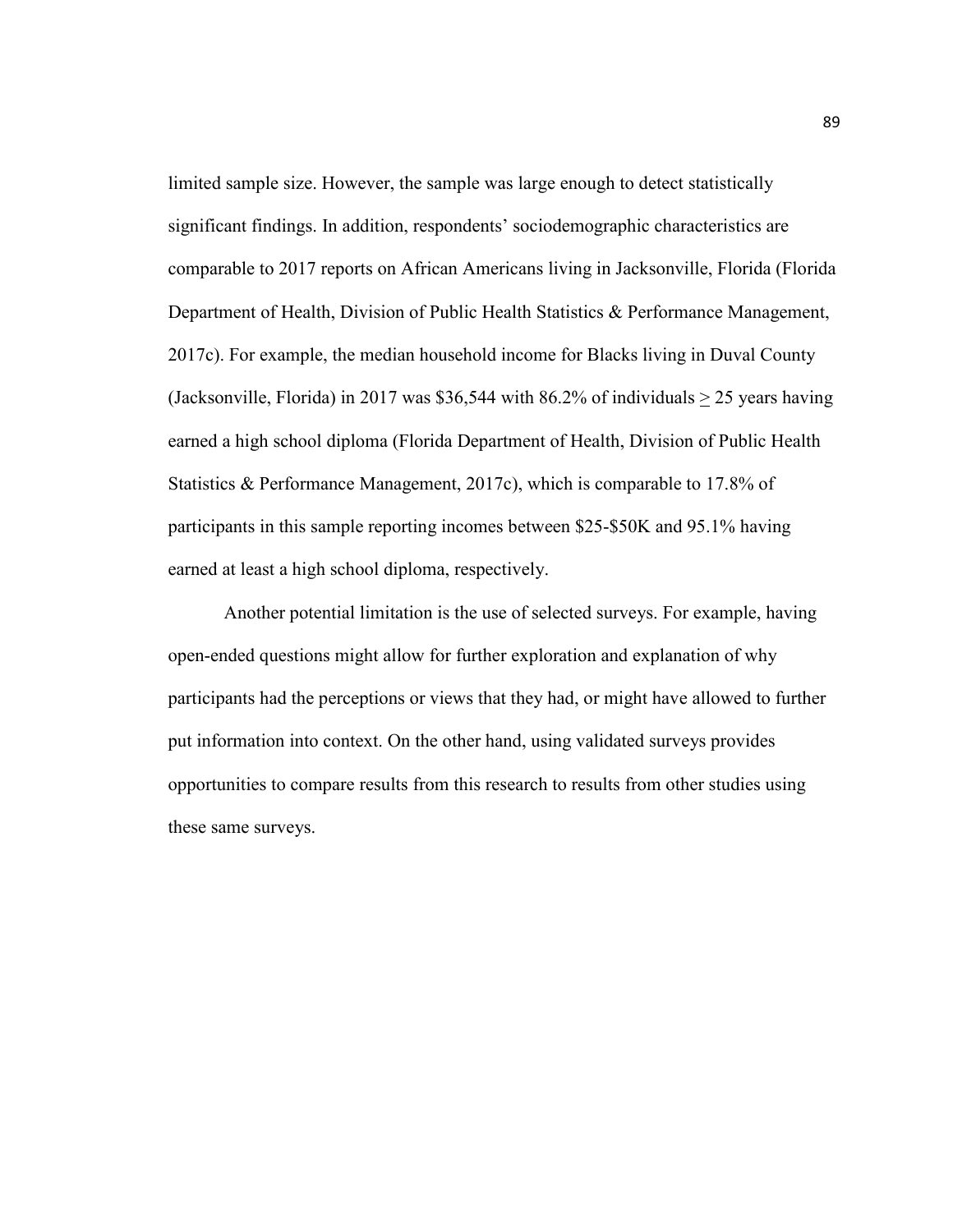#### **Recommendations**

Recommendations for future research include expanding this study by increasing the number of participants to examine ages. With expanding ages, it will provide views of a larger demographic pool and examine the variables of ages and their perceptions. It is believed that different age groups will respond differently to the various scales, with an emphasis on social media (Facebook). It is also recommended that other social media outlets are included, as this scale only used Facebook. Different age groups or generations of people use different social media outlets.

 It is also recommended that based on the results of the scales that programs should be implemented to assist with the perception of police in the community. Given the issues that are highlighted in the media, the perceptions revealed what is being displayed through these news media outlets. Bridging the gap of law enforcement through community policing may assist with closing the gap on the negative perceptions detailed by the participants.

 Lastly, in addition to the expansion of age groups, the number of participants for each scale completed needs to be increased. There were fluctuations in the number of participants answering the surveys. Some numbers were significant, while others were not. In order to make each questions and scale statistically significant, the minimum number of participants from each age group must be increased. This will allow for statistical results that can be validated and used in similar studies.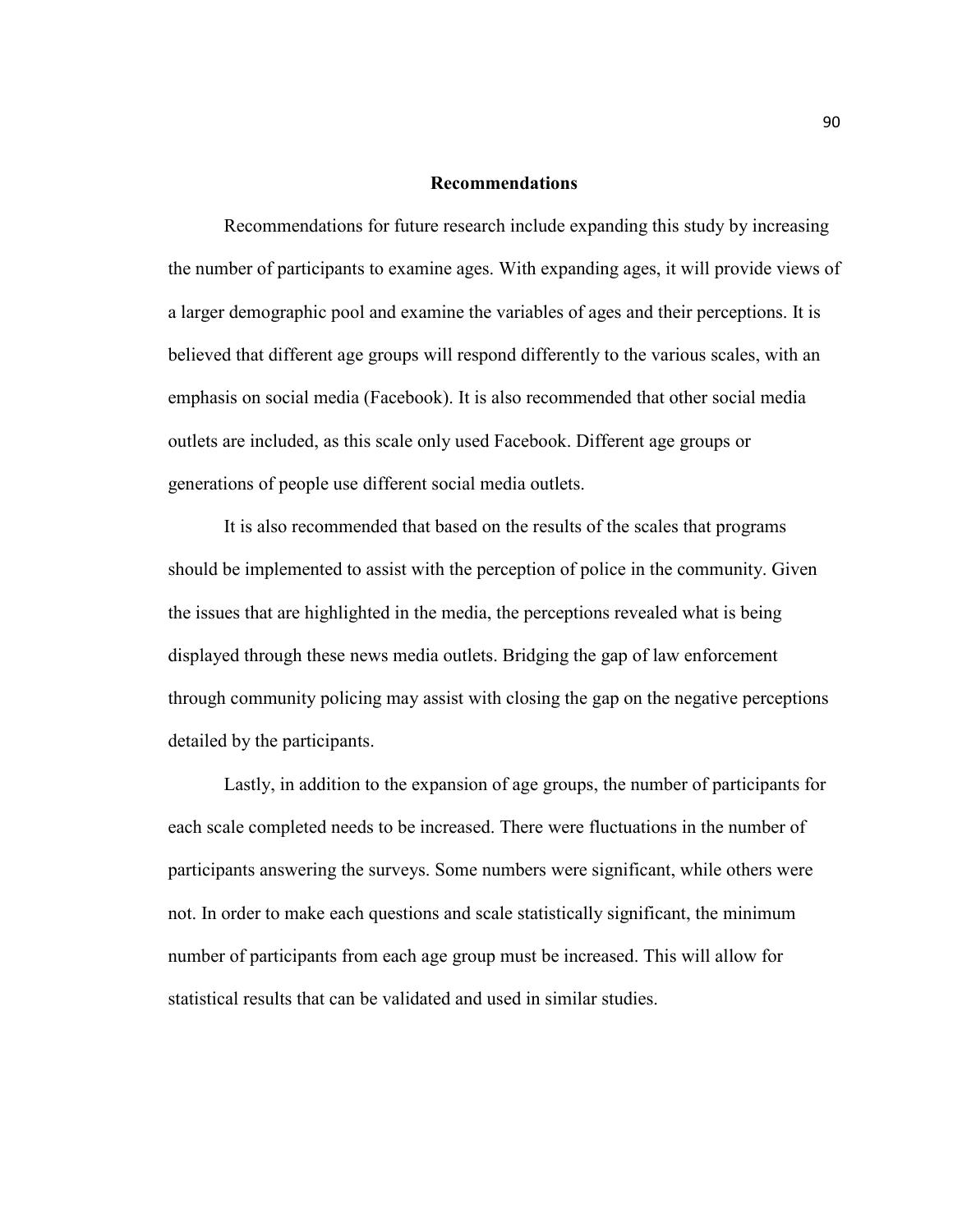#### **Implications**

The implication of this research is grounded in the fact that not all African American men have a high propensity towards violence even though they have access to and own weapons. One implication is that stereotypes, including but not limited to, being uneducated, unemployed, in non-committed relationships, or being incarcerated should be challenged given findings from this study which shows a high percentage of Black males being counter to all of these characteristics. Changing these views might also directly influence perceptions of self as well as perceptions of others, including police officers and law enforcement.

Another implication is that African American men ranging in ages from 18 to 44 do not have a good perception of police. Poor perceptions of police officers by Black men have high implications. As viewed in the media with celebrated and non-celebrated cases, acts of violence have been the result of perceived unfair treatment and lack of justice. With an already damaged history and negative perception by Black communities, violence could increase if negative perceptions continue to increase. These implications suggest a strong need for more research on the relationship of police officers, Blacks, and urban communities. It will allow researchers to further examine factors that may predict violence.

The implication of these findings is directly relevant to African American men, ages 18 to 44 who live in Jacksonville, Florida, where this research was conducted given the substantially high rates of violence (Schiller, 2019, March 27). In fact, the chances of being a victim of violent crime in Jacksonville Florida is 1 out of 156 compared to being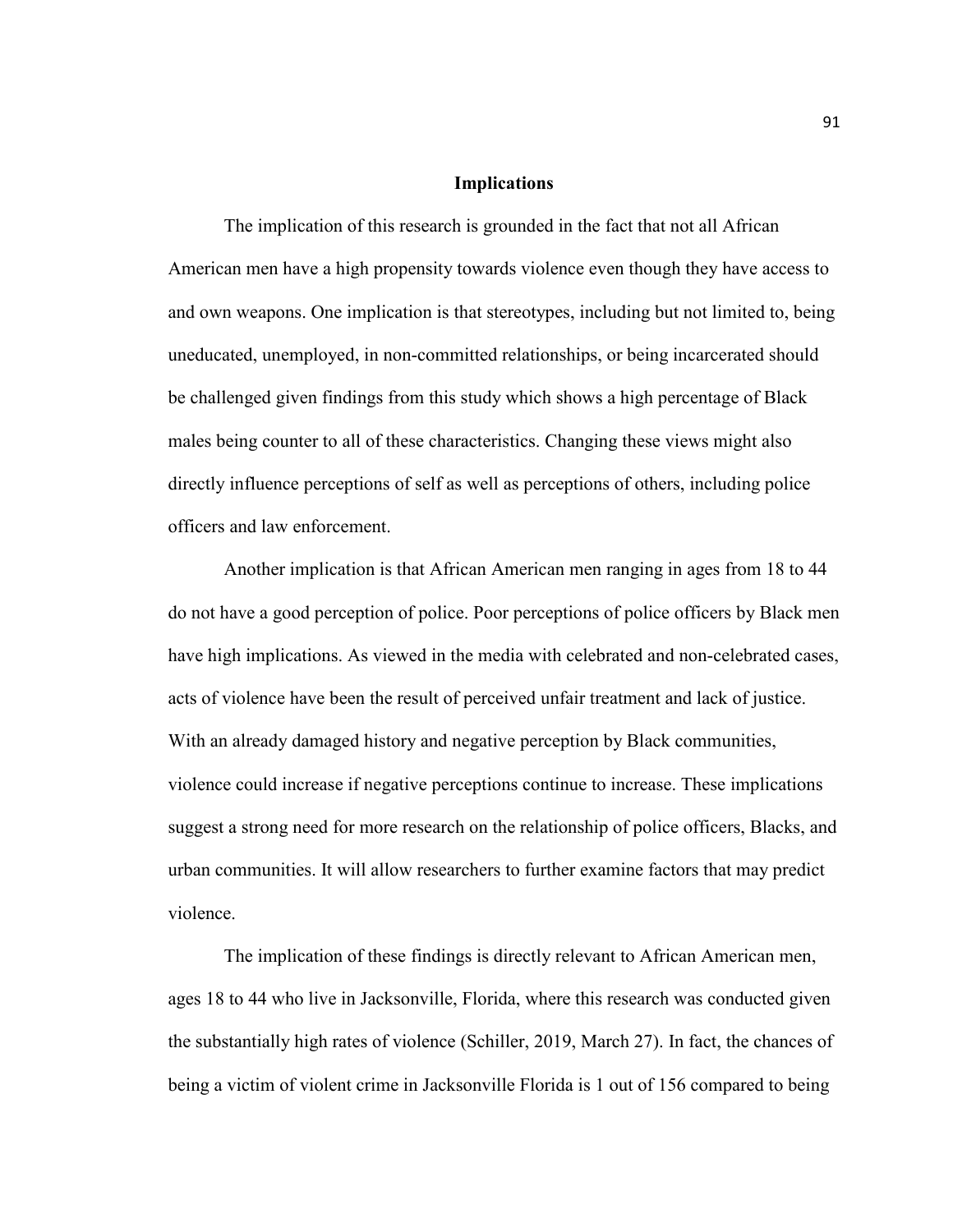a victim of a violent crime throughout the state of Florida (1 out of 245) (Schiller, 2019, March 27). This study described perceptions of police, examined the association between perceptions of police and community violence, and tested whether social media moderates the association between perceptions of police and community violence among African American males ages 18 to 44 who reside in urban communities within Jacksonville, Florida. Conducting this research in Jacksonville, Florida was important given the high homicide rate; in 2016, 12.0 per 100,000 Blacks were killed compared to 6.4 per 100,000 for all Black Floridians (Florida Department of Health, Division of Public Health Statistics & Performance Management, 2017b). Thus, the context of these findings helps to understand how perceptions of police, propensity towards violence as moderated by social media, is associated.

An opportunity exists to improve the lives of African American men and reduce the morbidity and mortality as a result of violence. I have confirmed two important findings from this study: First of all, African American men report low propensity to violence and results showed that social media use dependence statistically significantly moderated the association between perceptions of police and propensity to violence. One of the objectives of this study was to examine how African American males are exposed to violence in hopes that further research could provide solutions to reduce violence propensity in this particular population.

Understanding which factors significantly predict violence could provide opportunities for program development resulting in positive social change. Secondly, findings from this research suggest that efforts to improve African American males'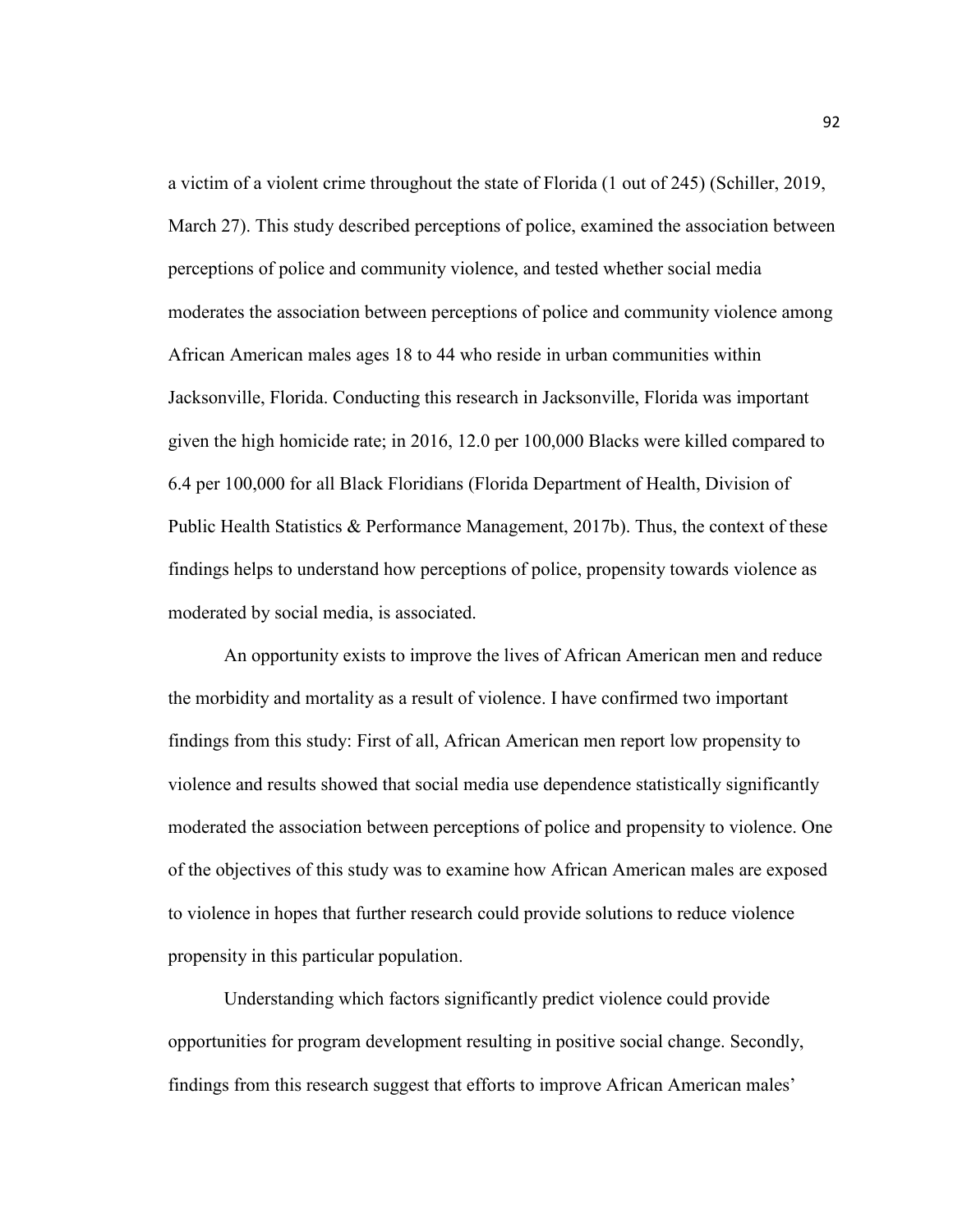perceptions of police are warranted, such as creating positive messaging campaigns, and revisiting efforts for community patrolling to build better police relationships and visibility with the community. Building better relationships could result in increased trust with law enforcement, thus ultimately serving to reduce community violence.

This research found that African American men do not have a high dependence on social media use, and that social media use failed to modify the association between perceptions of police and propensity towards violence. Thus, the social change that can be offered as a result of this research focuses on creating messages to foster better perceptions of police among African American men. Given that social media use failed to show a moderating effect, no social change regarding this variable can be offered without further research. Thus, an opportunity for social change could be to further examine whether various types of social media use, to include but not limited to internet surfing, Instagram, twitter and snapchat, along with various images or videos can be used to promote positive messages about police, about African Americans males, and positive relationships between police and African American communities.

#### **Conclusion**

This study was designed to decrease the information gap between what is known about violence among African American men, and whether social media use moderates the association between perceptions of police and community violence. It is important to understand how social media use moderates the association between perceptions toward police and community violence given the increased use of social media in every day society (Shahjahan & Christy, 2014; Pew Research Center, 2018).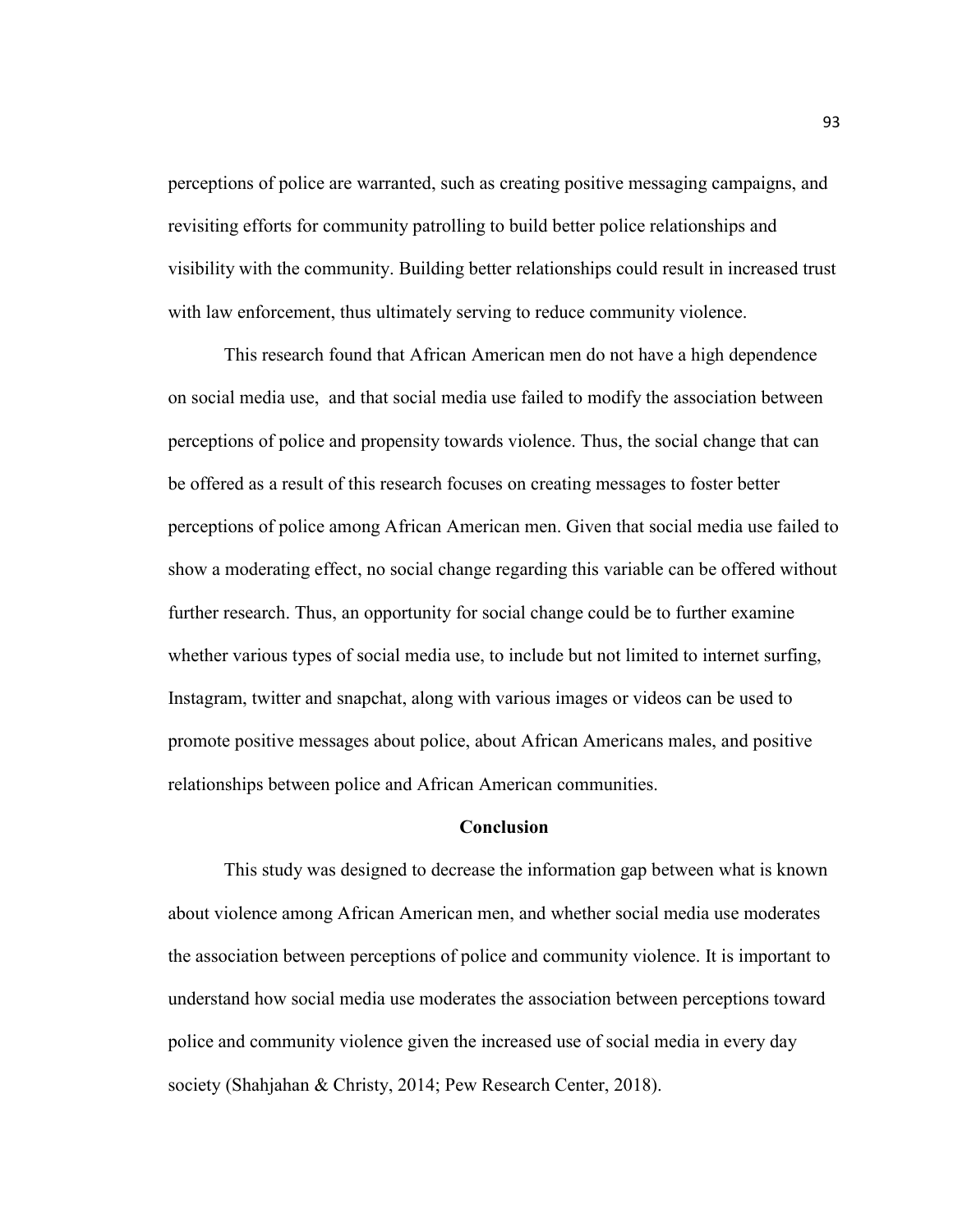This research has several notable findings. First, this sample was comprised of educated, employed African American men who were in committed relationships and have little to no incarceration. Another notable finding is African American men in this sample reported minimal to no propensity towards violence as measured by the past feelings and violence scale. While the feelings of violence may be minimal, a high percentage of African American men reported accessibility and ownership of firearms. Another, yet less surprising finding, is that African American men have poor perceptions of police which is consistent with the literature indicating that African American men are often stereotyped as being violent, are substantially more likely to be stopped by law enforcement, arrested and incarcerated compared to other ethnic or racial groups (McFarland, Taylor, McFarland & Friedman, 2018; Najdowski et al., 2015, Sewell, 2017).

This study contributed original information on how perceptions of police and social media are associated with violence among urban, African American men ages 18 to 44. It is hoped that study findings will lead to the development of strategies and interventions that address violence, and ultimately lessen the rates of violence in African American men living in urban communities throughout Jacksonville, Florida. The subconscious bias about Blacks being the perpetrator rather than the victim more than likely strains relationships between Blacks, law enforcement, and the criminal justice system (Coke, 2018).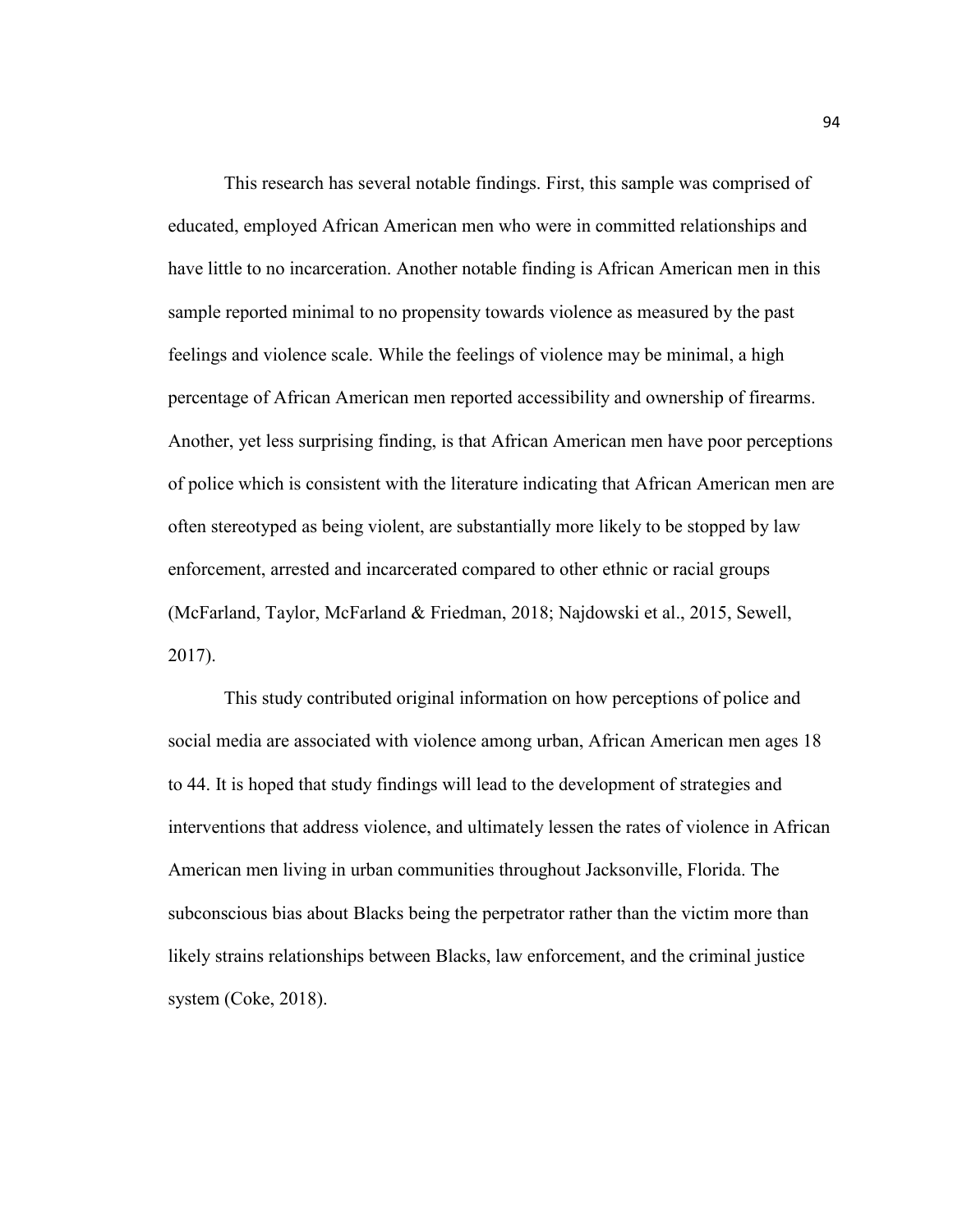#### **References**

- AAP Committee on Commuications and Media. (2016). Virtual violence. *Pediatrics, 138*(1): 1-6.
- Anderson, C. A. (2016). Media violence effects on children, Adolescents and young adults. *Health Progress*, *97*(4), 59-62.
- Association for Psychological Science (2016). Social media likes impact teens brains and behaviors. Retrieved from

https://www.psychologicalscience.org/news/releases/social-media-likesimpact-teens-brains-and-behavior.html

- Babbie, E. R. (2018). *Practice of social resarch*. (T. C. Wagenaar, Ed.). Belmont, CA: Wadsworth.
- Bandura, A. (1975). *Social learning & personality development*. Holt, Rinehart & Winston, Inc: NJ.
- Bandura, A. (1977) Self-efficacy: Toward a unifying theory of behavioral change. *Psychological Review 84*(2), 191-215.
- Baron, R. M., & Kenny, D. A. (1986). The moderator–mediator variable distinction in social psychological research: Conceptual, strategic, and statistical considerations. *Journal of Personality and Social Psychology, 51*(6), 1173- 1182. doi:10.1037/0022-3514.51.6.1173
- Bauman, S. (2015). Strategies to prevent and reduce cyberbullying. *Cyberbullying* 85- 91. doi:10.1002/9781119221685.ch7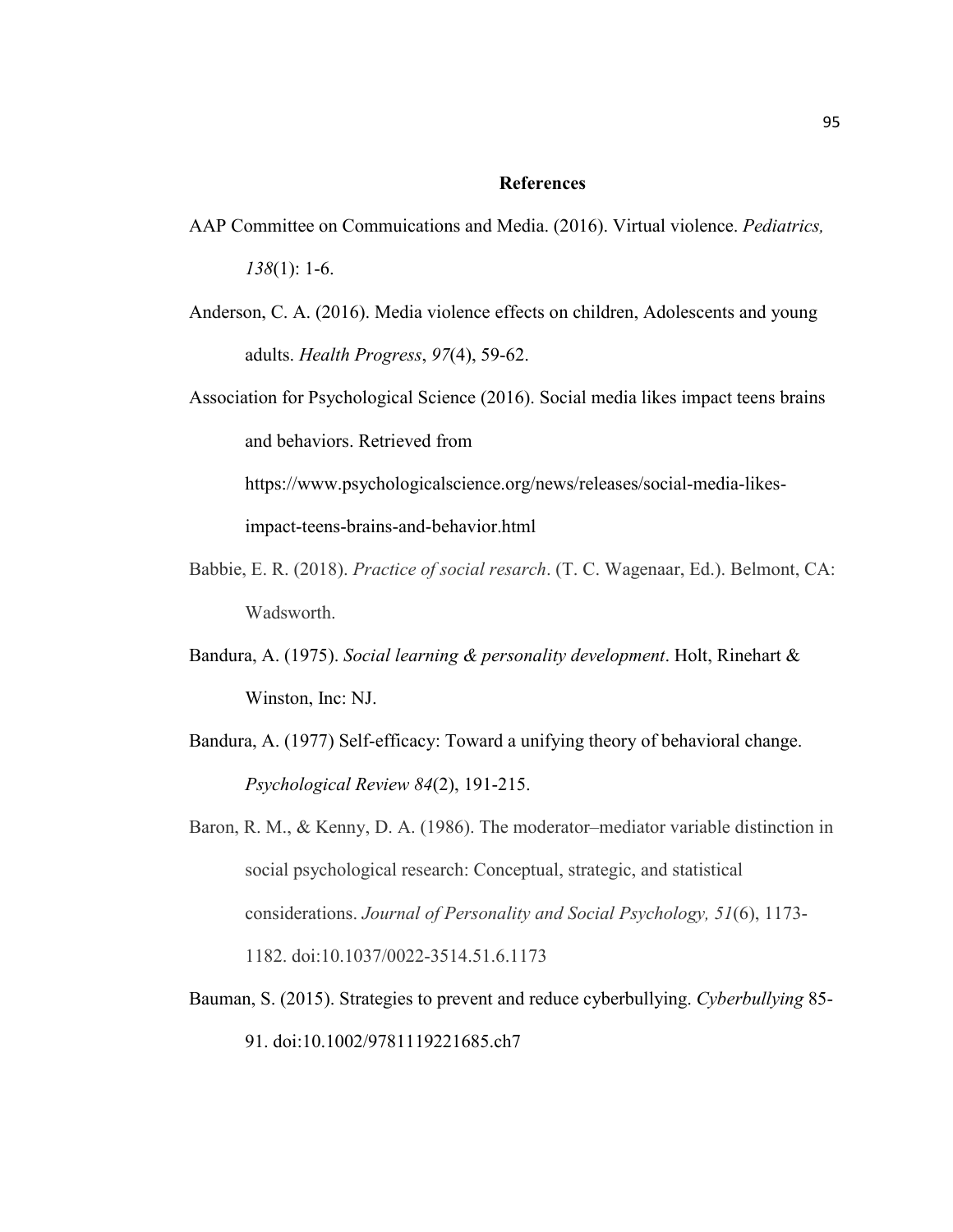- Bejan, V., Hickman, M., Parkin, W.S., & Pozo, V.F. (2018). Primed for death: Law enforcement-citizen homicides, social media, and retaliatory violence. *Plos ONE*, *13*(1), 1. doi: 10.1371/journal.pone.0190571.
- Berryman, C., Ferguson, C.J., & Negy, C. (2018). Social media use and mental health among young adults. *Psychiatric Quarterly 89*, 304-317. doi: 10.1007.s11126- 017-9535-6.
- Boxer, P., Huesmann, L. R., Dubow, E. F., Landau, S. F., Gvirsman, S. D., Shikaki, K., & Ginges, J. (2013). Exposure to violence across the social ecosystem and the development of aggression: A test of ecological theory in the Israeli–Palestinian conflict. *Child Development*, *84*(1), 163- 177. doi:10.1111/j.1467-8624.2012.01848.x.
- Boyas, J. F., Kim, Y. J., Sharpe, T. L., Moore, D. J., & Prince-Stehley, K. (2017). An ecological path model of use of violence among African American adolescents. *Child & Youth Services, 38*(1), 24-52. http://dx.doi.org/10.1080/0145935X.2016.1204537
- Brochado, S., Soares, S., & Fraga, S. (2017). A scoping review on studies of cyberbullying prevalence among adolescents. *Trauma, Violence & Abuse*, *18*(5), 523-531. doi:10.1177/1524838016641668
- Brown, B., & Wm, R. B. (2002). Perceptions of the police. *Policing, 25*(3), 543-580. doi:http://dx.doi.org/10.1108/13639510210437032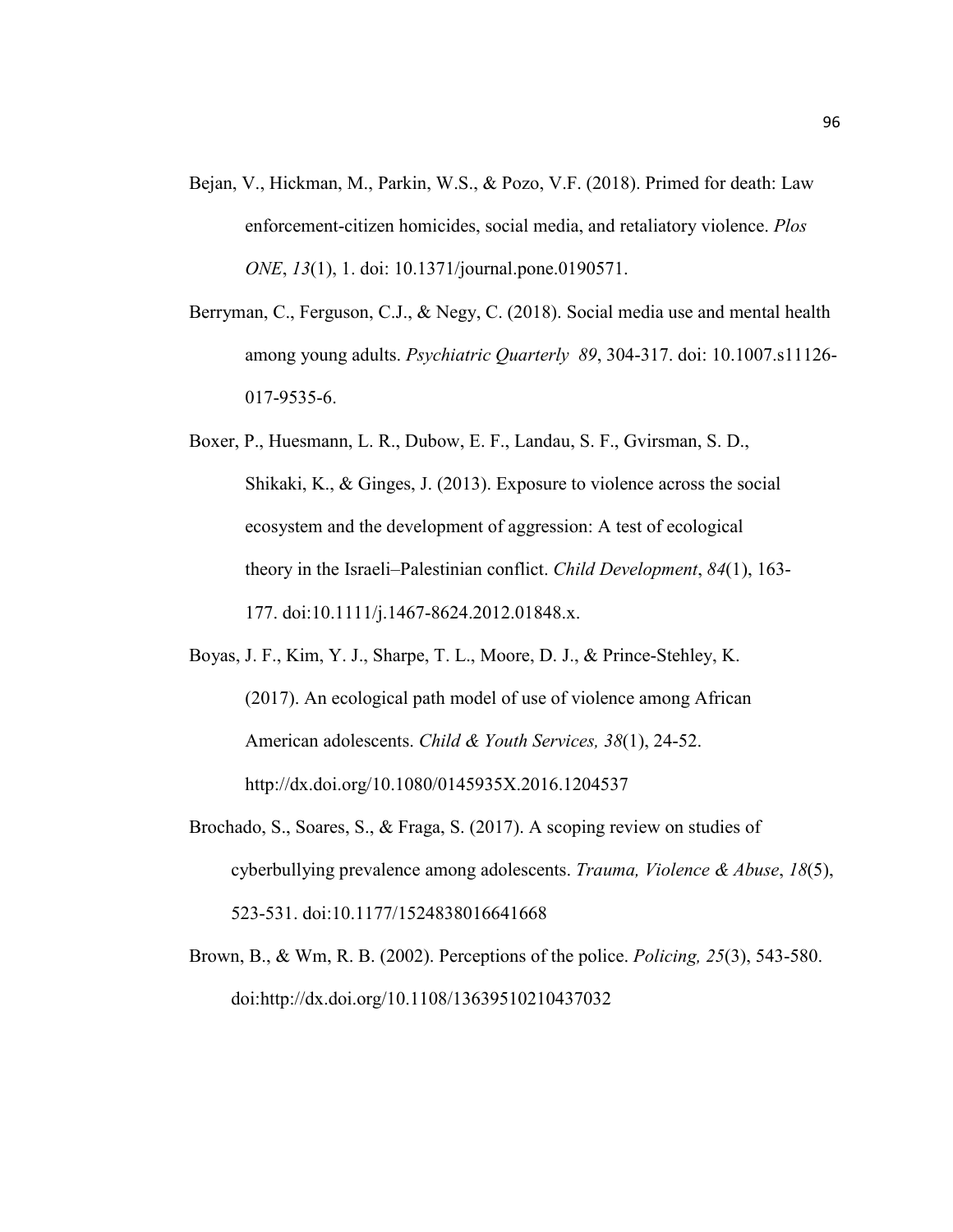Byrd, W. C., Gilbert, K. L., & Richardson, J. B. (2017). The vitality of social media for establishing a research agenda on black lives and the movement. *Ethnic & Racial Studies*, *40*(11), 1872-1881. doi:10.1080/01419870.2017.1334937.

Centers for Disease Control and Prevention. (2017). National Center for Injury Prevention and Control, Injury Prevention & Control: Data & Statistics (WISQARS).

http://www.cdc.gov/injury/wisqars/fatal\_injury\_reports.html

Centers for Disease Control and Prevention. (2016). National violent death reporting system. Injury prevention & control: Division of violence prevention. Retrieved from

http://www.cdc.gov/violenceprevention/nvdrs/

- Centers for Disease Control and Prevention. (2013). Homicide rates among persons aged 10-24 Years – United States, 1981-2010. *Morbidity and Mortality Weekly Report* 2013 *62*(27); 545-548.
- Cervantes, R., Duenas, N., Valdez, A., & Kaplan, C. (2006). Measuring violence risk and outcomes among Mexican American adolescent females. *Journal of Interpersonal Violence* 21(1), 24.41.
- Chen, P., Voisin, D. R., & Jacobson, K. C. (2016). Community violence exposure and adolescent delinquency: Examining a spectrum of promotive factors. *Youth & Society, 48,* 33-57. doi:10.1177/0044118X13475827
- Chitrali, J. A., Sanauddin, N., & Owais, S. (2015). Violence explained? A review of theoretical explanations of violent behavior. *Pakistan Journal of*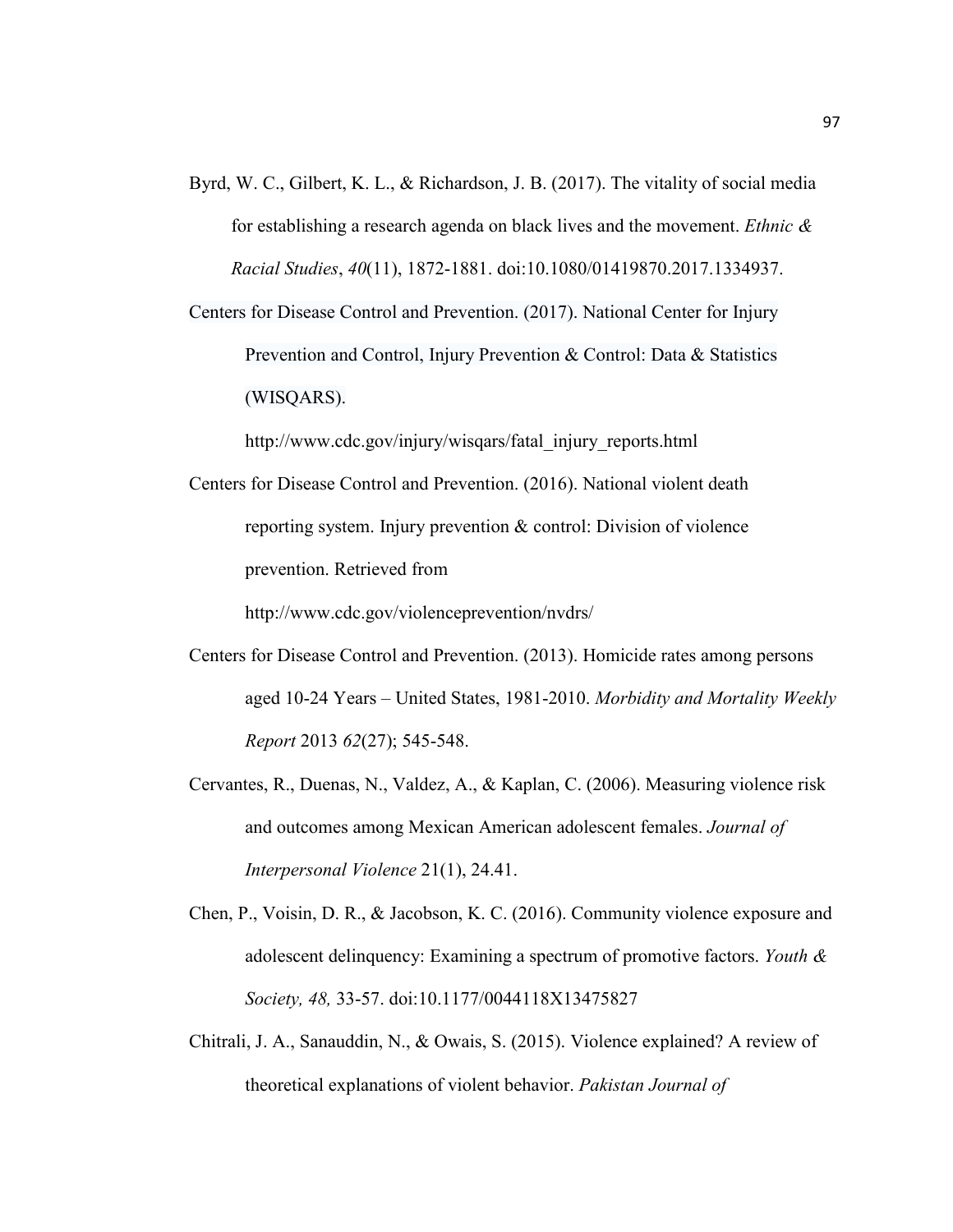*Criminology, 7*(4), 1-15. Retrieved from

https://ezp.waldenulibrary.org/login?url=https://search-proquestcom.ezp.waldenulibrary.org/docview/1789362487?accountid=14872

Cohen, J. (1992).Quantitative methods in psychology: A power primer. *Psychological Bulletin,112*(1), 155-159.

Coke, T. (2018, Apr 18). Black crime victims too frequently slighted by justice system. *USA Today (Online)* Retrieved from https://www.usatoday.com/story/opinion/policing/spotlight/2018/04/18/blackcrime-victims-too-frequently-slighted-justice-system/511007002/

- Creswell, J.W. (2015). *Research design: Qualitative, quantitative, and mixed methods approaches* (3rd ed.). Thousand Oaks, CA: Sage Publications, Inc.
- Creswell, J.W. (2009). Research design: Qualitative, quantitative, and mixed methods approaches (2nd ed.). Thousand Oaks, CA: Sage Publications, Inc.
- Creswell, J.W. (2003). Research design: Qualitative, quantitative, and mixed methods approaches (1st ed.). Thousand Oaks, CA: Sage Publications, Inc.
- Cubbin, C., Pickle, L., & Fingerhut, L. (2000). Social context and geographic patterns and homicide among US Blacks and White Males. *Am J Public Health* 90, 579-587.
- Cunradi, C., Caetano, R., Clark, C., & Schafer, J., (2000). Neighborhood poverty as a predictor of intimate partner violence among white, black and Hispanic couples in the United States: a multilevel analysis. *Ann Epidemiol* 10; 297-208.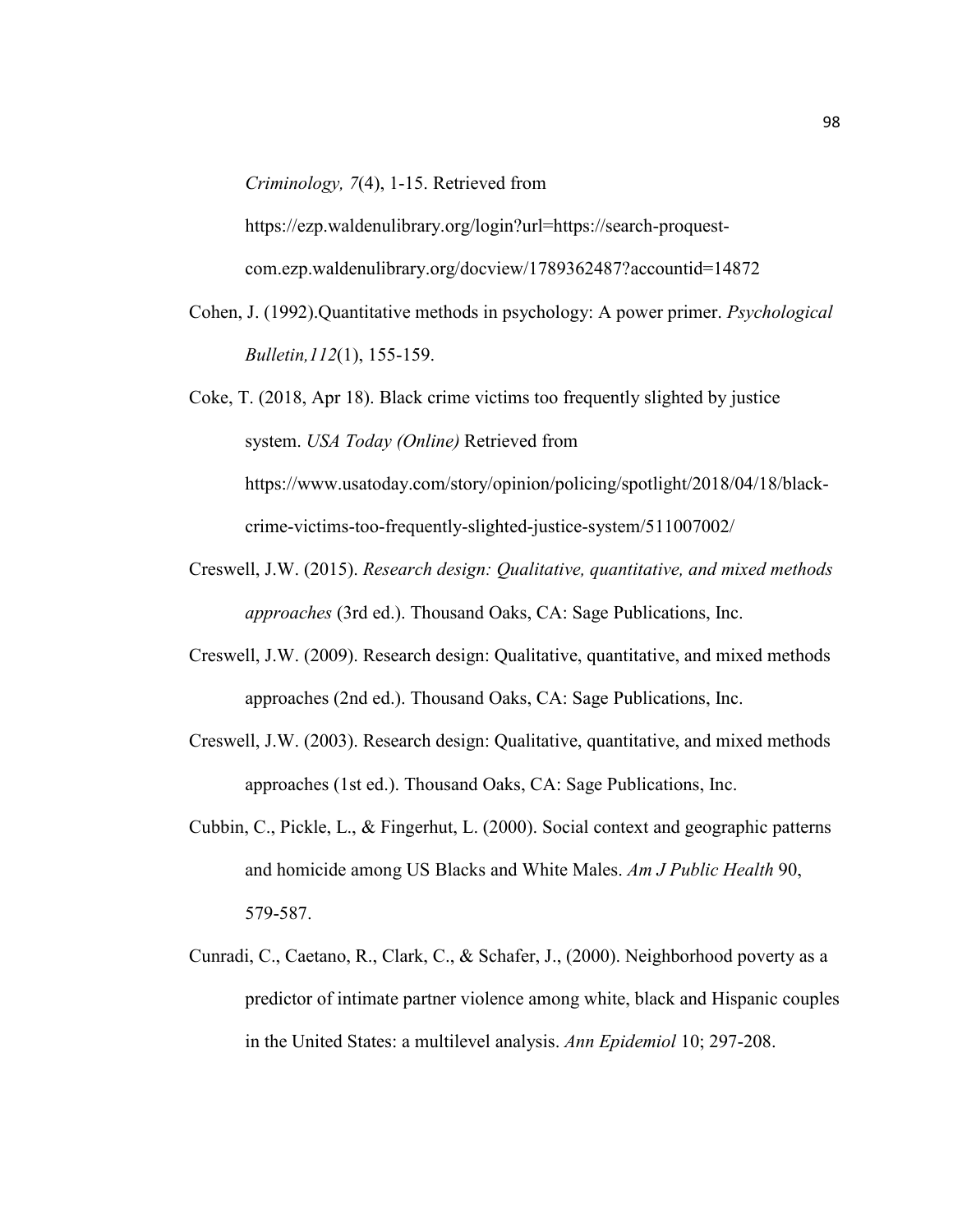- Digital Diversity: A Closer Look at African Americans in the US. Retrieved from https://www.facebook.com/iq/articles/digital-diversity-a-closer-look-at-africanamericans-in-the-us
- Donaldson, L. (2015, August 12). When the media misrepresents black men, the effects are felt in the real world. Retrieved from https://www.theguardian.com/commentisfree/2015/aug/12/mediamisrepresents-black-men-effects-felt-real-world
- Duval County Community Health Assessment and Community Health Improvement Plan. (2012). Community Health Assessment and Community Health Improvement Plan. http://duval.floridahealth.gov/programs-andservices/community-health-planning-and-statistics/\_documents/chip.pdf
- Erdfelder, E., Faul, Fr., & Buchner, A. (1996) GPOWER: A general power analysis program. *Behavior Research Methods, Instruments, & Computers* 28(1); 1-11.
- Farrington, D., Gaffney, H., & Ttofi, M.M. (2017) Systematic reviews of explanatory risk factors for violence, offending, and delinquency. *Aggression and Violent Behavior* 33; 24-36.
- Feroz, G., Kahn, B., & Sang, K. L. (2014). Social media risks and benefits. http://journals.sagepub.com/doi/pdf/10.1177/0894439314524701
- Federal Bureau of Investigation. (2018). Black homicide victimization in the United States. Retrieved from http://www.vpc.org/studies/blackhomicide18.pdf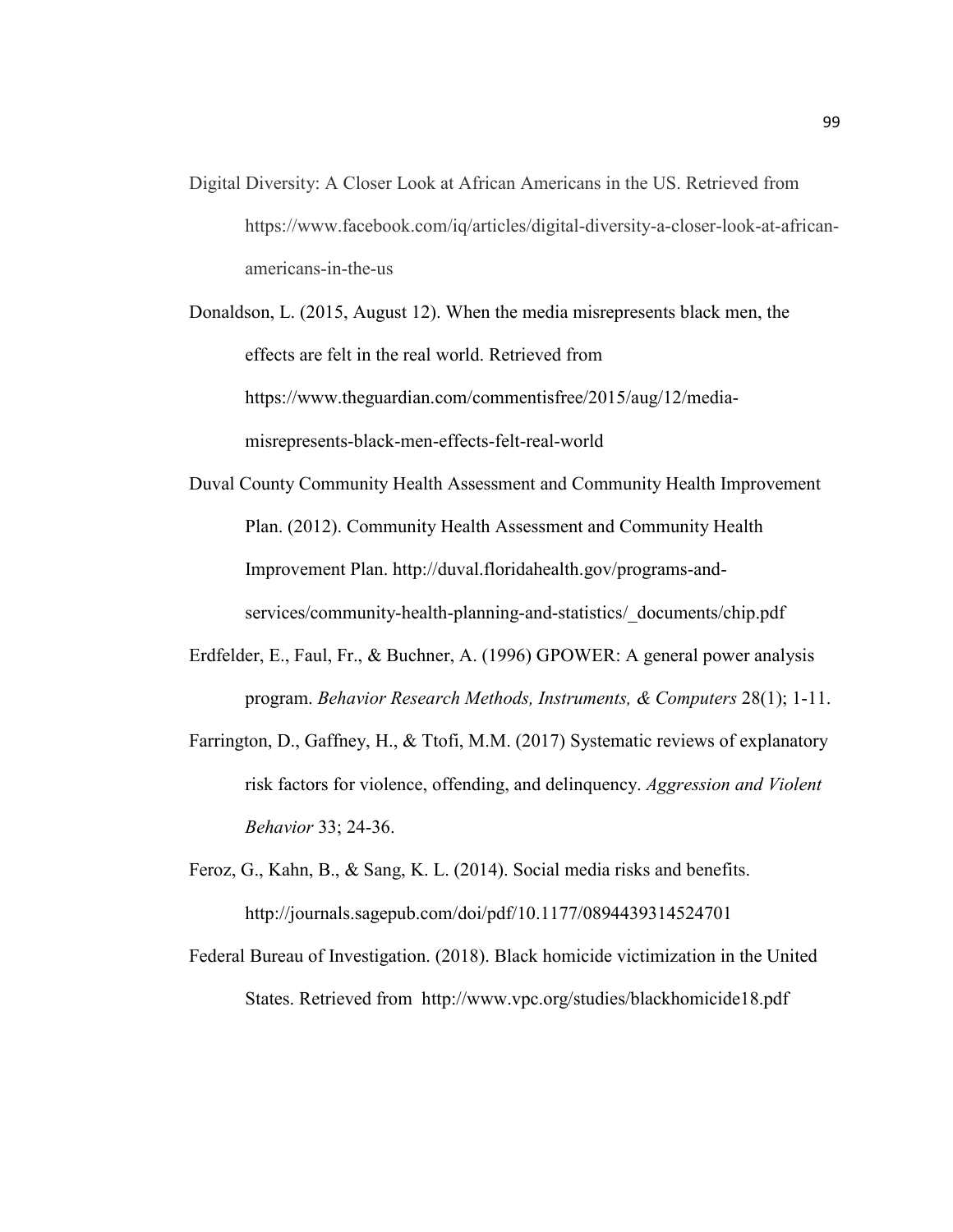- Federal Bureau of Investigation Uniform Crime Reports. (2015). Crime in the United States. Retrieved from https://www.fbi.gov/about-us/cjis/ucr/crime-in-theu.s/2014/crime-in-the-u.s.-2014/tables/table-43
- Florida Department of Health, Division of Public Health Statistics & Performance Management, 2017a. Florida Legislature, Office of Economic and Demographic Research.

http://www.flhealthcharts.com/FLQUERY/Population/PopulationRpt.aspx

- Florida Department of Health, Division of Public Health Statistics & Performance Management, 2017b. Florida Department of Health, Bureau of Vital Statistics. http://www.flhealthcharts.com/charts/DataViewer/DeathViewer/DeathViewer. aspx?indNumber=0118
- Florida Department of Health, Division of Public Health Statistics & Performance Management, 2017c. Florida Department of Health, Bureau of Vital Statistics. http://www.flhealthcharts.com/ChartsReports/rdPage.aspx?rdReport=ChartsPr ofiles.MinorityHealthProfile-Black
- Gaitho, M. (2017). What is the real impact of social media? Retrieved from https://www.simplilearn.com/real-impact-social-media-article
- Gansner, M. E. (2017). "The internet made me do it": Social media and potential for violence in adolescents. *Psychiatric Times, 34*(9), 32-33.
- Garett, R., Lynwood, L. R., & Young S. D. (2016). Association between social media and cyberbullying: a review of the literature. *Mhealth, 2*(46). doi: 10.21037/mhealth.2016.12.01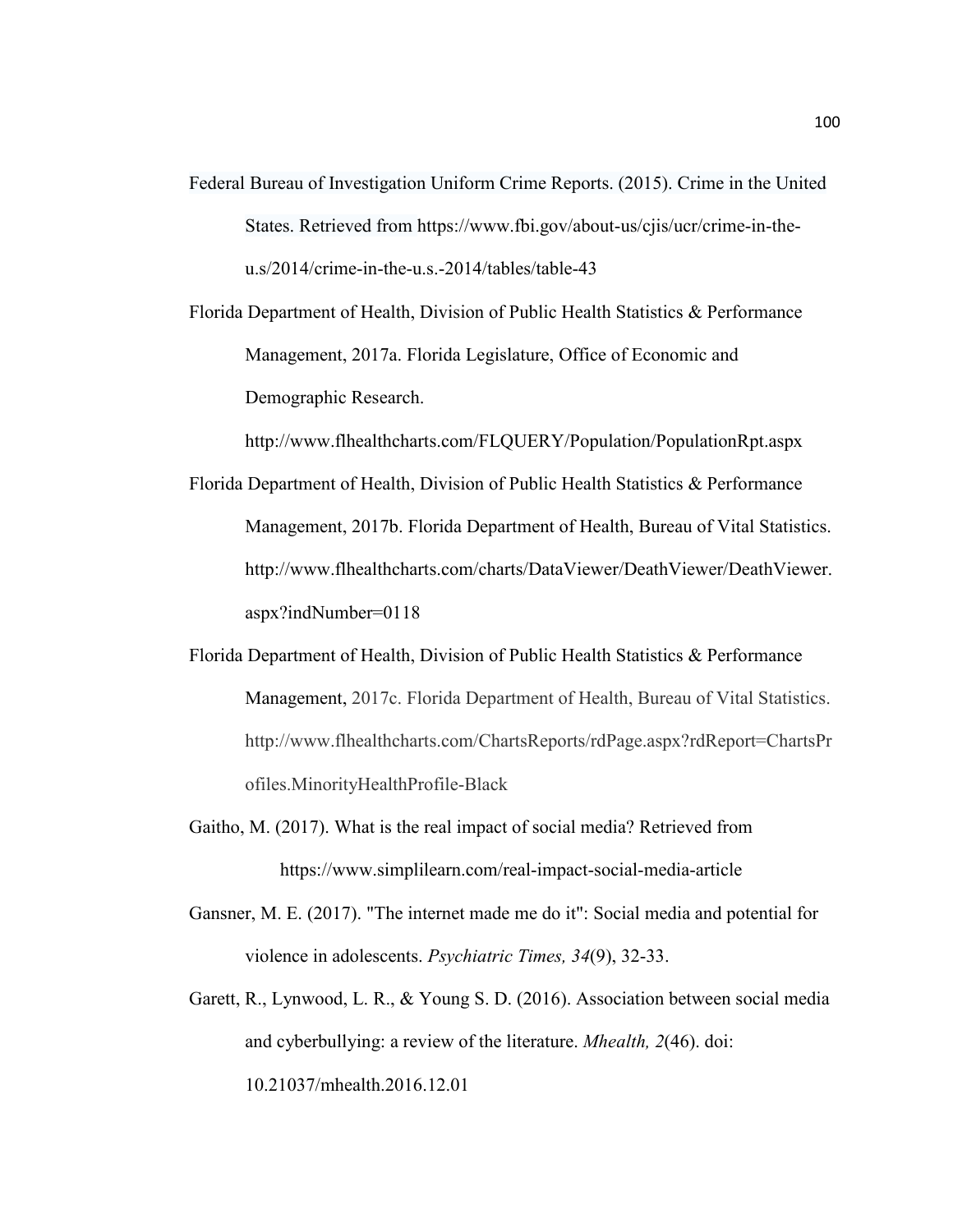- Gau, J. M., & Brunson, R. K. (2015). Procedural injustice, lost legitimacy, and selfhelp: Young males' adaptations to perceived unfairness in urban policing tactics. *Journal of Contemporary Criminal Justice*, *31*(2), 132-150.
- Gaylord‐Harden, N. K., Zakaryan, A., Bernard, D., & Pekoc, S. (2015). Communitylevel victimization and aggressive behavior in African American male adolescents: a profile analysis. *Journal of Community Psychology*, *43*(4), 502- 519.
- George, A., & Harris, B. (2015). *Landscapes of violence: Women surviving family violence in regional and rural Victoria*. Geelong: Centre for Rural and Regional Law and Justice, Deakin University.
- Glackin, E., & Gray, S. O. (2016). Violence in context: Embracing an ecological approach to violent media exposure. *Analyses of Social Issues & Public Policy,* 16(1), 425-428. doi:10.1111/asap.12108.
- Goodwill, J. R., Anyiwo, N., Williams, E.-D. G., Johnson, N. C., Mattis, J. S., & Watkins, D. C. (2018, May 3). Media Representations of Popular Culture Figures and the Construction of Black Masculinities. Psychology of Men & Masculinity. *Psychology of Men & Masculinity,*  http://dx.doi.org/10.1037/men0000164
- Gordon, M. K. (2015). Achievement scripts: Media influences on Black students' academic performance, self-perceptions, and career interests. *Journal of Black Psychology*, *42*(3), 195-220. doi:10.1177/0095798414566510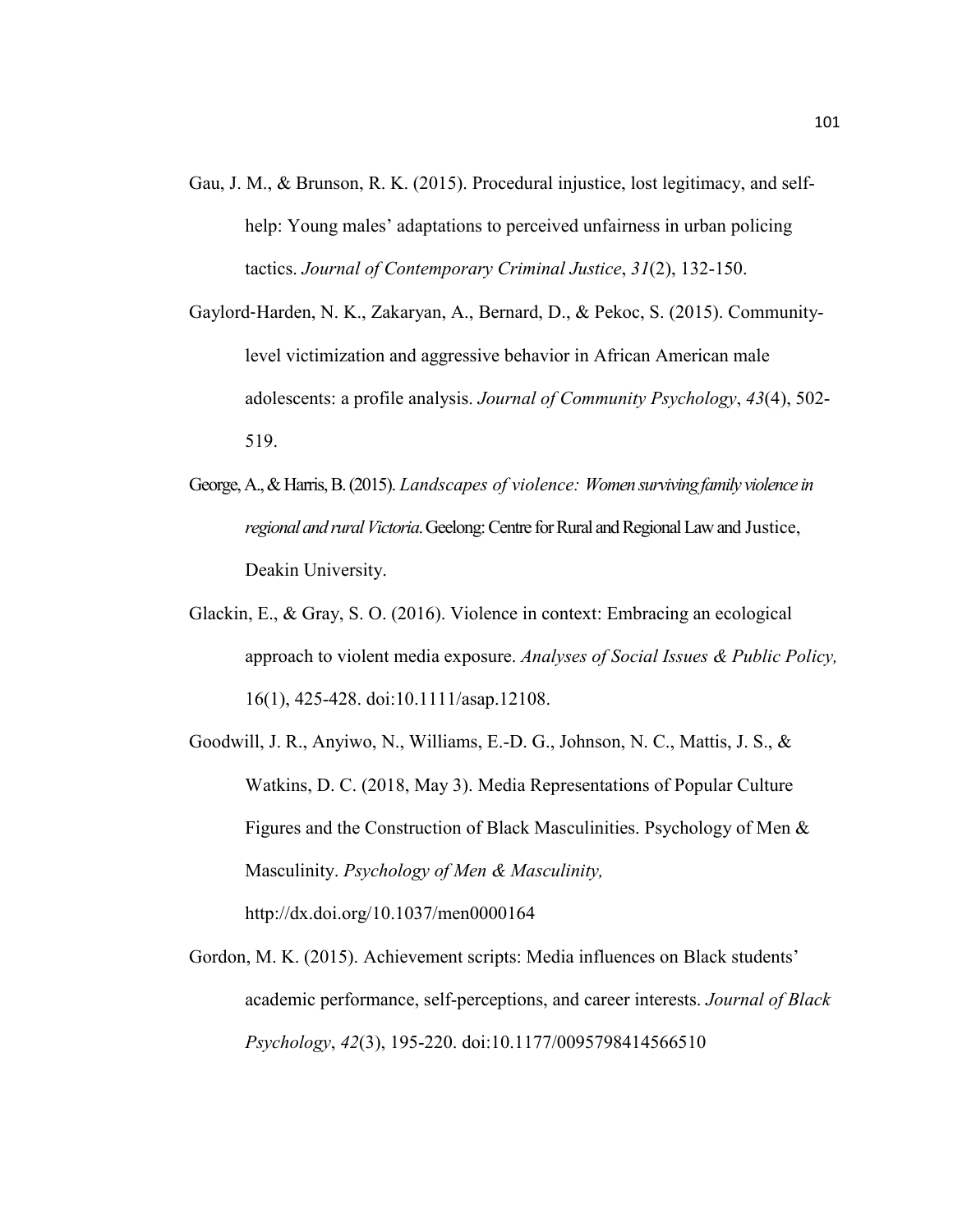- Hargreaves, J., H. Husband, and C. Linehan. 2017. *Police Powers and Procedures, England and Wales, Year Ending 31 March 2017, 20/17*. London: Home. Office. Retrieved from www.gov.uk/government/uploads/system/uploads/attachment\_data/file/658099
	- /police-powers-procedures-mar17-hosb2017.pdf
- Hartmann, T., Moller, I., & Krause, C. (2015) Factors underlying male and female use of violent video grams. *New Media & Society*, 17(11), 1777-1794.
- Hastings, J. E., & Hamberger, L. K. (1997). Sociodemographic predictors of violence. *The Psychiatric Clinics of North America, 20*(2), 323-335.
- Hatcher, L., & Stepanski, E. (1999). A step-by-step approach to using the SAS system for univariate and multivariate statistics, Cary, NC: SAS Institute Inc.
- Ioan, B., Iov, T., Dumbrava, A., Streba, I., Ionescu, S., & Damian, S. (2013). Implications of media violence on the aggression in children and adolescents. *Revista De Cercetare Si Interventie Sociala,* 4048-60.
- James-Johnson, A. (2017, Oct. 01). 'Cain and Abel' project launch fights black-onblack crime. *Philadelphia Tribune.* https://www.ajc.com/news/state- regional/cain-and-abel-project-launch-fights-black-blackcrime/YzH5Jp5S5kO4b8Ic03qGrN/
- Jenkins, A. (2011). New data examines perceptions of Black males and their relationship to the media. *Open Society Foundations.* Retrieved from https://www.opensocietyfoundations.org/voices/new-data-examinesperceptions-black-males-and-their-relationship-media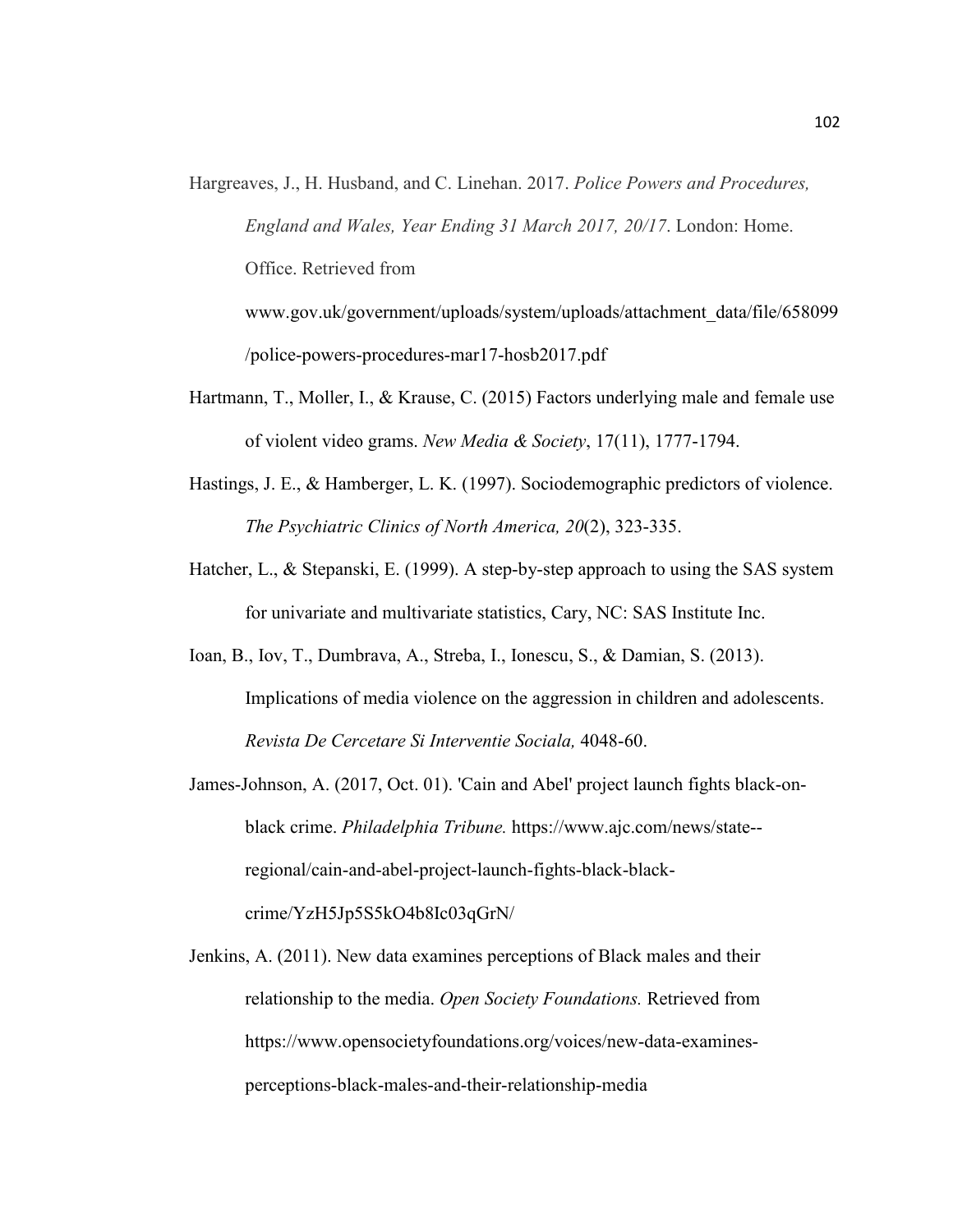- Jenkins-Guarnieri, M.A., Wright, S.L., & Johnson, B. (2017). Development and validation of a social media use integration scale. *Psychology of Popular Media Culture, 2*(1), 38-50. doi: 10.1037/a0030277
- Johnson, D. J., & Chopik, W. J. (2019). Geographic Variation in the Black-Violence Stereotype. *Social Psychological and Personality Science*, *10*(3), 287– 294. https://doi.org/10.1177/1948550617753522
- Jones-Webb, R., Calvert, C., & Brady, S. S. (2018). Preventing violent encounters between police and young black men: A comparative case study. *American Journal of Preventive Medicine, 55(*5, Suppl 1), S88-S-94. https://doi.org/10.1016/j.amepre.2018.05.016
- Khaurana, N. (2015). The impact of social networking sites on the youth. *J Mass Commuicat Journalism* 5:285. doi: 10.4172/21657912.1000285. Retrieved from https://www.omicsonline.org/open-access/the-impact-of-socialnetworking-sites-on-the-youth-2165-7912-1000285.php?aid=65365
- Krahé, B. (2014). Media violence use as a risk factor for aggressive behaviour in adolescence. *European Review of Social Psychology*, *25*(1), 71-106. doi:10.1080/10463283.2014.923177
- Krumpal, I. (2013). Determinants of social desirability bias in sensitive surveys: A literature review. *Quality and Quantity, 47*(4), 2025-2047. doi:http://dx.doi.org/10.1007/s11135-011-9640-9.
- Lammy, D. 2017. *The Lammy review: An independent review into the treatment of, and outcomes for Black, Asian and minority ethnic individuals in the criminal*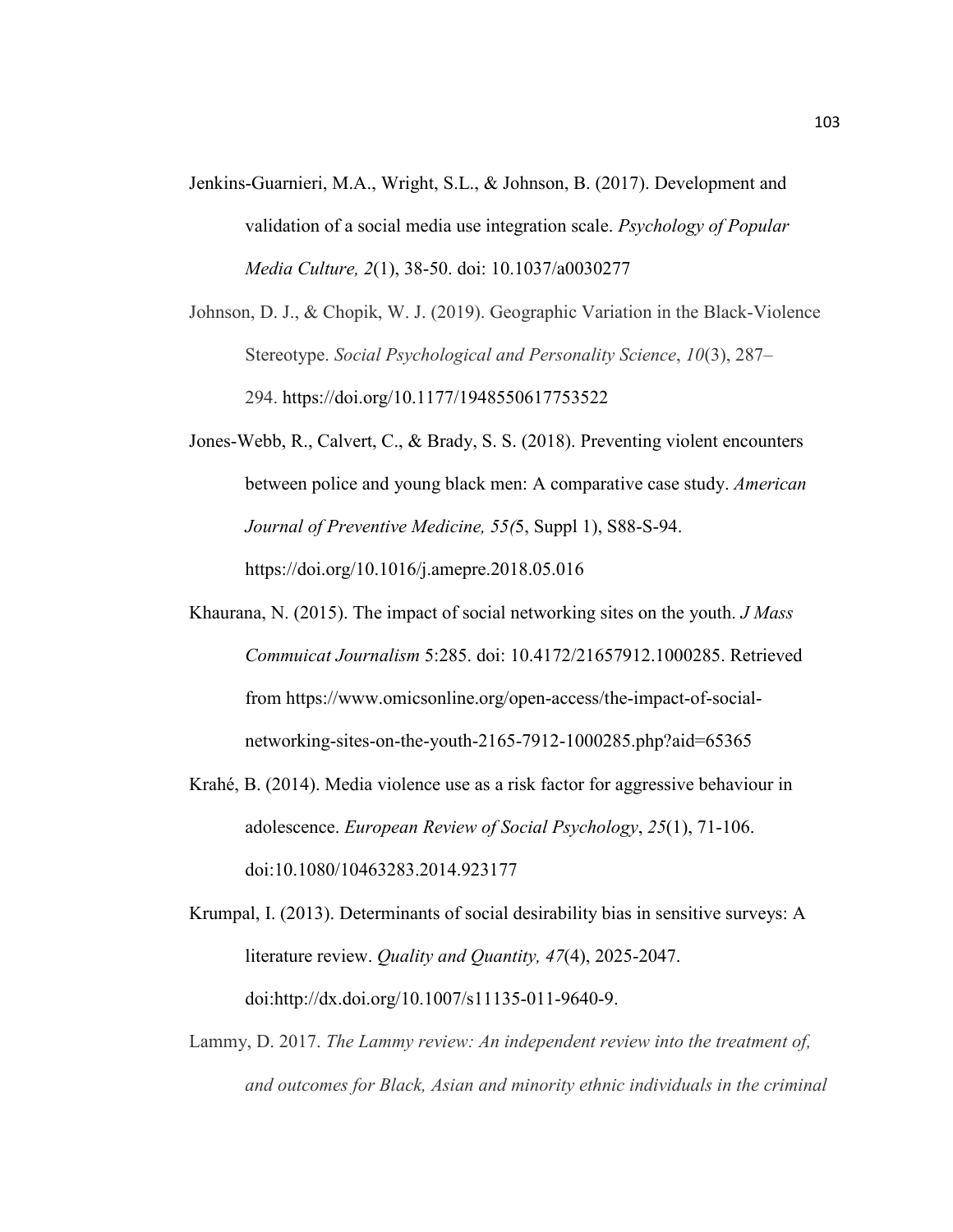*justice system*.

https://www.gov.uk/government/uploads/system/uploads/attachment\_data/file/ 643001/lammy-review-final-report.pdf

- Lee, B. (2016) Causes and cures VIII: Environmental violence. *Aggression and Violent Behavior* 30; 105-109.
- Light, M.T., & Ulmer, J. T. (2016). Explaining the gaps in White, Black, and Hispanic Violence since 1990. *American Sociological Review*, *81*(2), 290-315. doi:10.1177/0003122416635667
- Lim, H. (2015). Social modeling effects on perception of the police. *Policing, 38*(4), 675-689. doi:http://dx.doi.org.ezp.waldenulibrary.org/10.1108/PIJPSM-02- 2015-0018
- Lo, C. C., Howell, R. J., & Cheng, T. C. (2013) Racial fisparities in age at time of homicide victimization: A test of the multiple disadvantage model. *Journal of Interpersonal Violence* 2015, *30*(1), 152-167*.*
- Lynn, S. (2017). A revealing look at how Blacks use technology. Retrieved from http://www.blackenterprise.com/african-american-technology-habits/
- Martinez, R., Stowell, J. I., & Iwama, J. A. (2016). The role of immigration: Race/Ethnicity and San Diego homicides since 1970. *Journal of Quantitative Criminology, 32*(3), 471-488.

doi:http://dx.doi.org.ezp.waldenulibrary.org/10.1007/s10940-016-9294-9

Maxwell, M. L. (2016). *Rage and social media: The effect of social media on perceptions of racism, stress appraisal, and anger expression among young*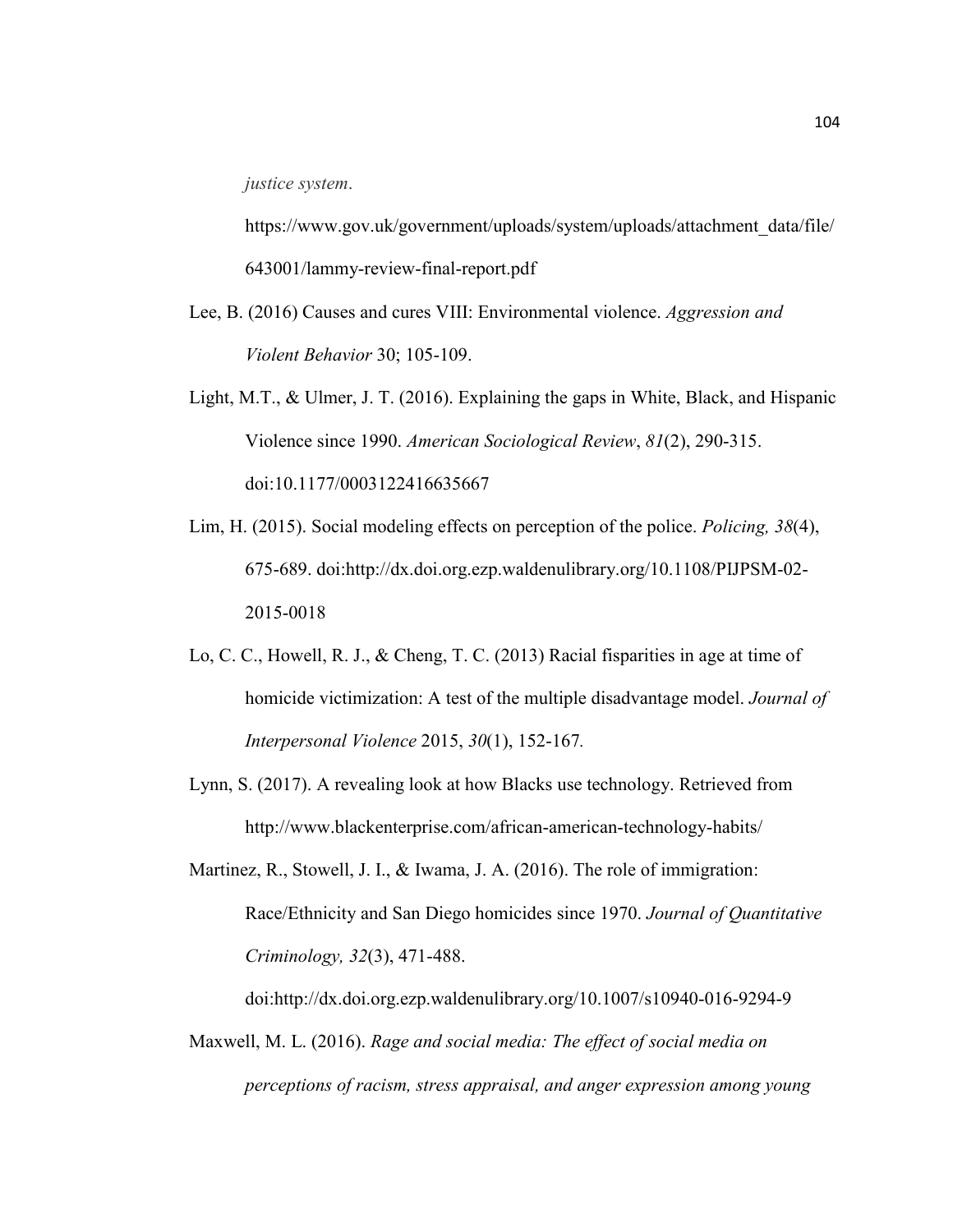*African American adults* (Order No. 10120165). Available from ProQuest Dissertations & Theses Global. (1805867961).

- McDonald, M. M., Navarrete, C. D., & Vugt, M. V. (2012, March 05). Evolution and the psychology of intergroup conflict: The male warrior hypothesis. Retrieved from http://rstb.royalsocietypublishing.org/content/367/1589/670
- McFarland, M. J., Taylor, J., McFarland, C. A. S., & Friedman, K. L. (2018). Perceived unfair treatment by police, race, and telomere length: A Nashville community-based sample of Black and White men. *Journal of Health and Social Behavior*, *59*(4), 585–600. https://doi.org/10.1177/0022146518811144
- McLeod, S. (2014). Bobo doll experiment. Retrieved from https://www.simplypsychology.org/bobo-doll.html
- McMahon, S., D., Todd, N. R., Martinez, A., Coker, Cr., Sheu, C., Washburn, J., & Shah, S. (2013). Aggressive and prosocial behavior: Community violence, cognitive, and behavioral predictors among urban African American youth. *Am J Community Psychol, 51*, 407-421.
- Mcneeley, S., & Grothoff, G. (2016). A multilevel examination of the relationship between racial tension and attitudes toward the police. *American Journal of Criminal Justice : AJCJ, 41*(3), 383-401. doi:http://dx.doi.org/10.1007/s12103- 015-9318-2
- Merton, R. K. (1938). Social structure and anomie. *American Sociological Review, 3*, 672-682.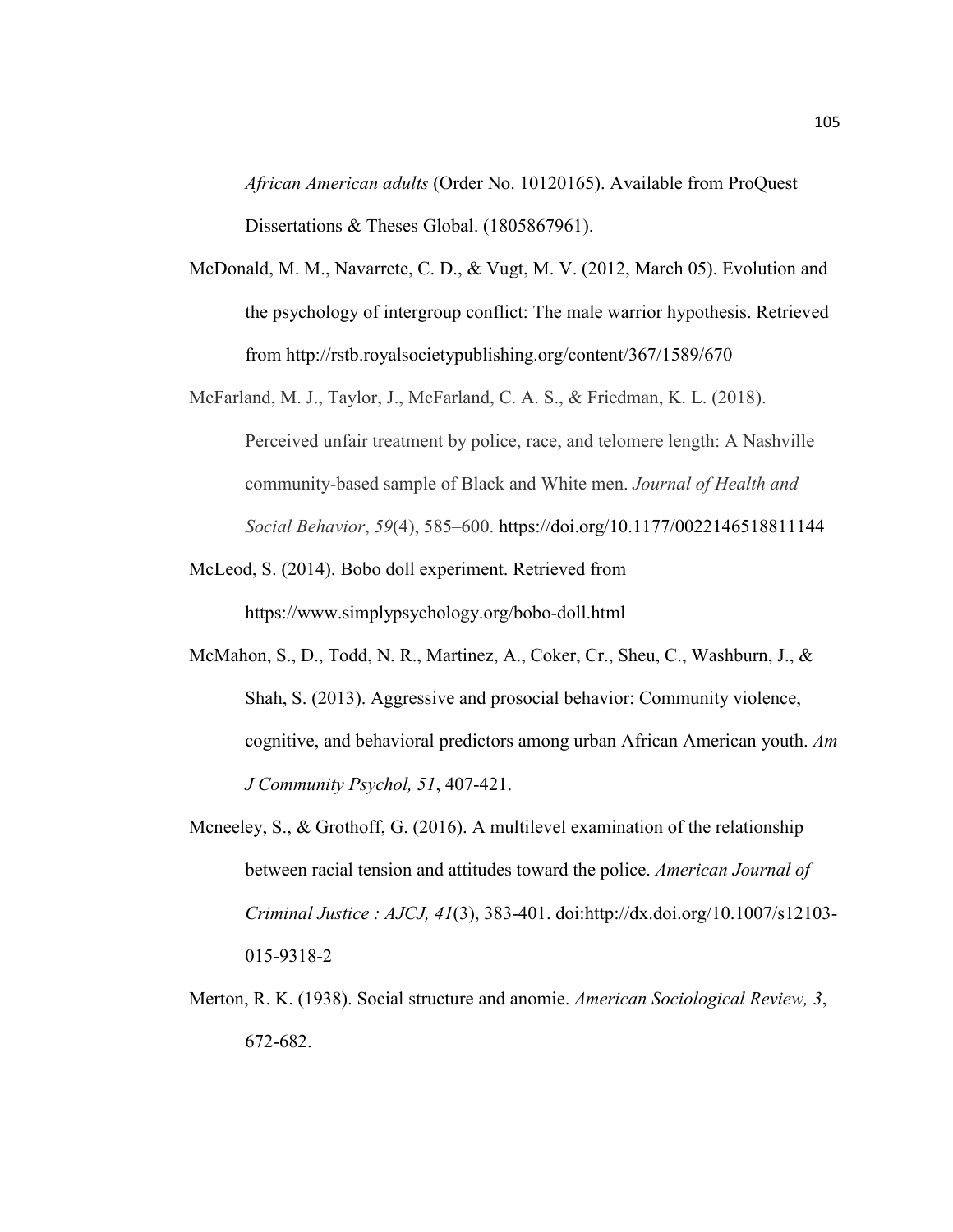- Muijs, Daniel. *Doing Quantitative Research in Education with SPSS*. 2nd edition. London: SAGE Publications, 2010.
- Murry, V. M., Block, E. P., & Liu, N. (2016). Adjustment and developmental patterns of African American males: the roles of families, communities, and other contexts. In *Boys and Men in African American Families* (pp. 7-32). Springer, Cham.
- Nadal, K.L., & Davidoff, K, C. (2015). Perceptions of police scale (POPS): Measuring attitudes towards law enforcement and beliefs about police bias. *Journal of Psychology and Behavioral Science* 3,2:1-9. doi: 10.15640/jpbs.v3n2a1.
- Nadal, K.L., Davidoff, K. C., Allicock, N., Serpe, C.S., & Erazo, T. (2017). Perceptions of police, racial profiling, and psychological outcomes: A mixed methodological study. *Journal of Social Issues* 73(4), 808-830. doi: 10.11111.josi.12249.
- Najdowski, C. J., Bottoms, B. L., & Goff, P. A. (2015). Stereotype threat and racial differences in citizens' experiences of police encounters. *Law and Human Behavior* 29,5:461-477.
- National Association for the Advancement of Colored People. (2016). Criminal justice fact sheet. Retrieved from https://www.naacp.org/criminal-justice-fact-sheet/
- National Cancer Institute. (2005). *Theory at a glance: A guide for health promotion practice*, 2nd Edition. Social Cognitive Theory (SCT), p. 19-22.
- Nellis, A. (2016). The sentencing project. *U.S. prison population trends, 1999-2014: Broad variation among states*. Washington, DC: The Sentencing Project.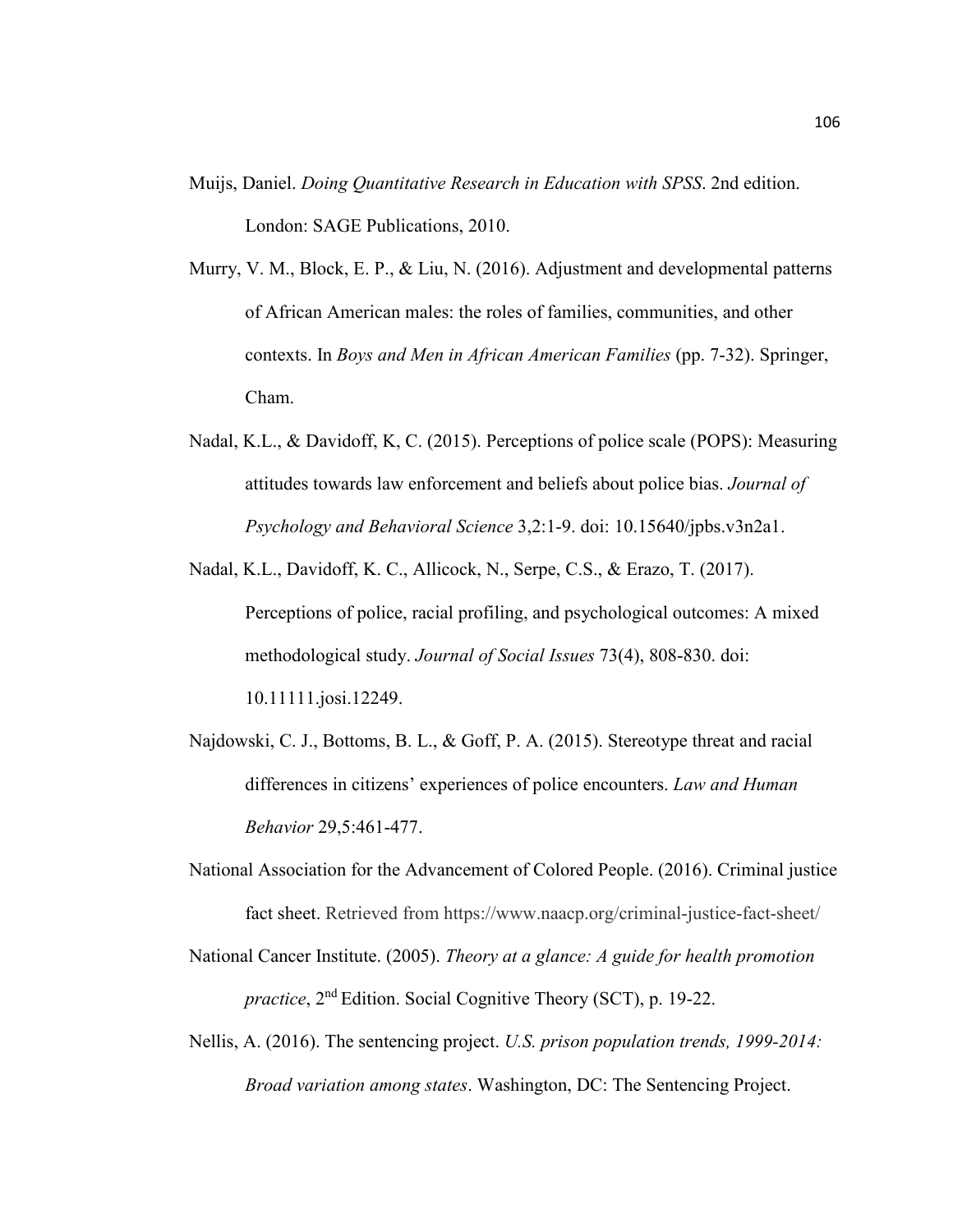Nielsen Mobile Insights, April 11, 2016–June 30, 2016. Mobile device penetration among mobile subscribers 13+.

http://www.nielsen.com/content/dam/corporate/us/en/reports-downloads/2016 reports/african-american-consumer-report-oct-2016.pdf

- Nixon, C. (2014). Current perspectives: The impact of cyberbuylling on adolescent health. https://www.ncbi.nlm.nih.gov/pmc/articles/PMC4126576/
- Owen, S., & Carrington, K. (2014). Domestic violence service provision and the architecture of rural life: An Australian case study. *Journal of Rural Studies*  39, 229-238.
- Onukwube, K. C. (2016). Effectiveness of social media in risk communication. Retrieved from

https://www.preparecenter.org/sites/default/files/effectiveness of social medi

a for risk communication.pdf

Palinkas, L. A. (2014). Qualitative and mixed methods in mental health services and implementation research. *Journal of Clinical Child & Adolescent Psychology*, *43*(6), 851-861. doi:10.1080/15374416.2014.910791.

Pew Research Center. (2018). Social Media use in 2018.

http://assets.pewresearch.org/wp-

content/uploads/sites/14/2018/03/01105133/PI\_2018.03.01\_Social-

Media\_FINAL.pdf

Plutchik, R., & van Praag, H. M. (1990). A self-report measure of violence risk: *Comprehensive Psychiatry, 31,* 450-456.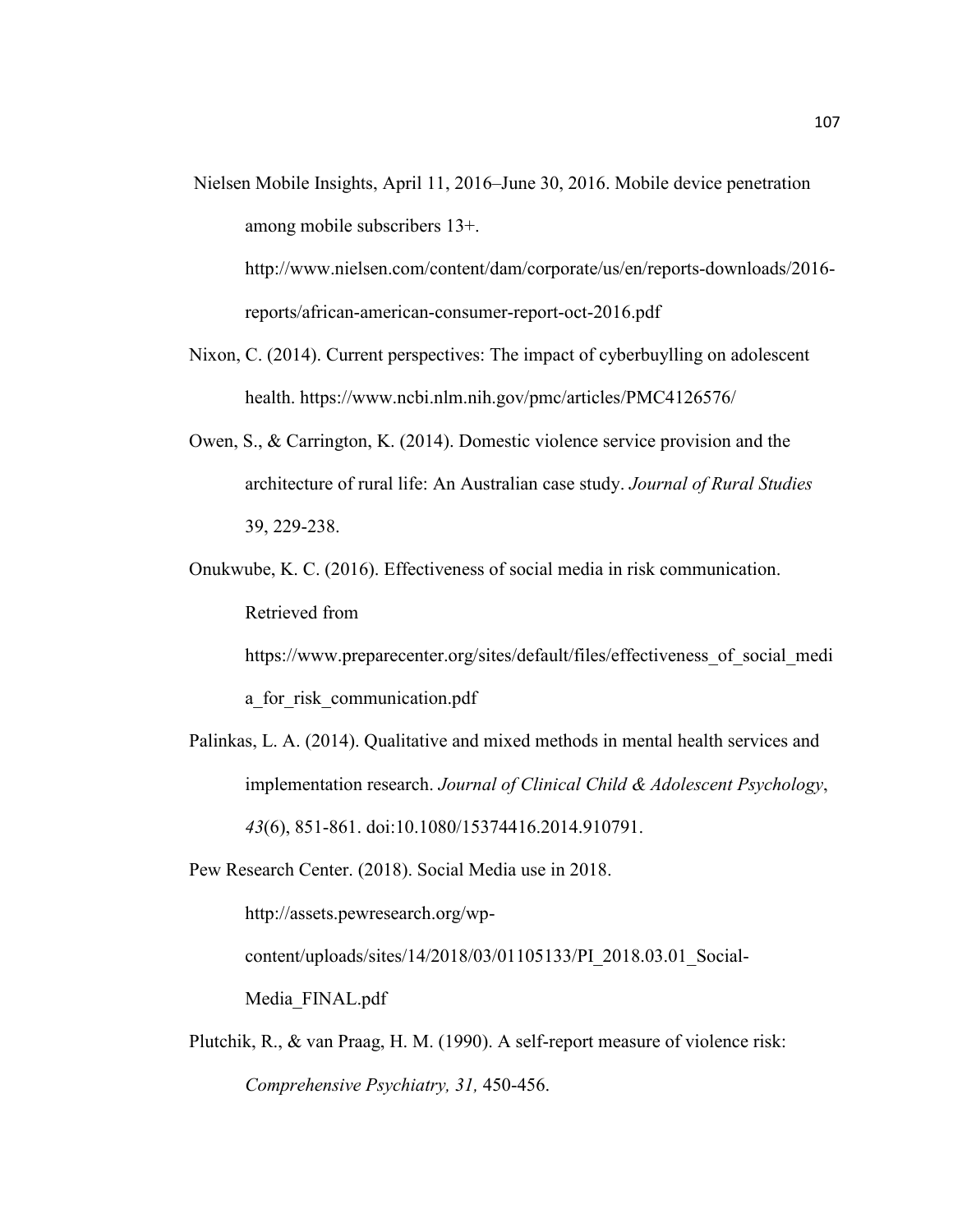PTSD: National Center for PTSD. (2007, July 05). Retrieved from

https://www.ptsd.va.gov/professional/trauma/other/community-violence.asp

- Ramasubbu, S. (2015). Influence of social media on teenagers. HuffPost. Retrieved from https://www.huffingtonpost.com/suren-ramasubbu/influence-of-socialmedia-on-teenagers\_b\_7427740.html.Retrieved from https://www.huffingtonpost.com/suren-ramasubbu/influence-of-social-mediaon-teenagers\_b\_7427740.html.
- Reed, E., Lawrence, D. A., Santana, M. C., Welles, C. S. L., Horsburgh, C. R., Silverman, J. G., ... & Raj, A. (2014). Adolescent experiences of violence and relation to violence perpetration beyond young adulthood among an urban sample of Black and African American males. *Journal of Urban Health*, *91*(1), 96-106.
- Romero, E., Richards, M. H., Harrison, P. R., Garbarino, J., & Mozley, M. (2015). The role of neighborhood in the development of aggression in urban African American youth: A multilevel analysis. *American Journal of Community Psychology*, 56(1-2), 156-169. doi:http://dx.doi.org/10.1007/s10464-015-9739- 6
- Rudestam, K.E.,& Newton, R.R. (2007).Surviving your dissertation: A comprehensive guide to content and process. (3rd ed.). Thousand Oaks, CA: Sage Publications, Inc.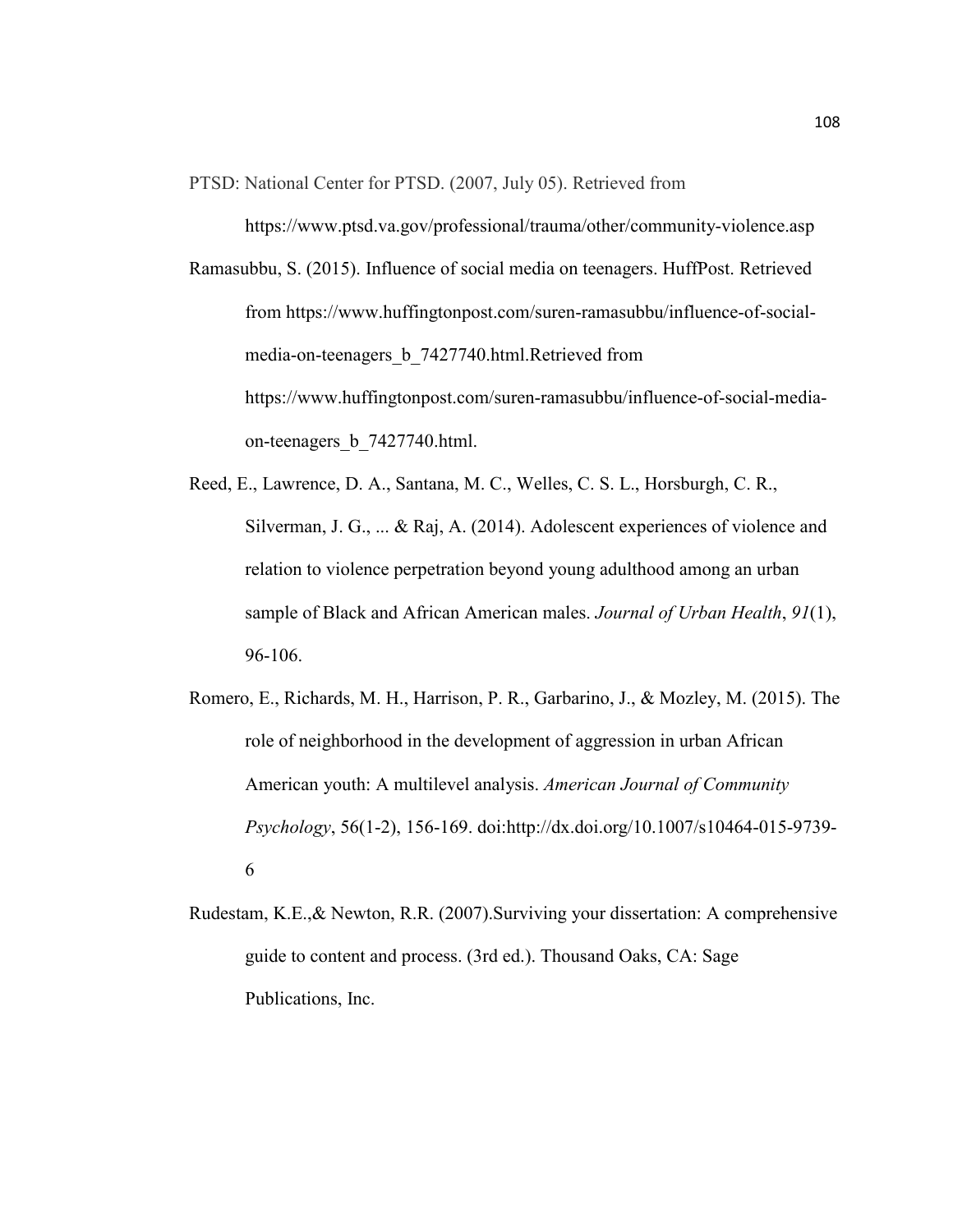- Rudenstam, K. E., & Newton, R. R. (2015). *Surviving your dissertation: A comprehensive guide to content and process* (4th ed.). Thousand Oaks, CA: Sage.
- Sadler GR, Lee H-C, Seung-Hwan Lim R, Fullerton J. (2010). Recruiting hard-toreach United States population sub-groups via adaptations of snowball sampling strategy. *Nursing & health sciences 12*(3):369-374. doi:10.1111/j.1442-2018.2010.00541.x.
- Schiller, A. (2019, March 27). Jacksonville, FL Crime Rates. Retrieved from https://www.neighborhoodscout.com/fl/jacksonville/crime
- Şengönül, T. (2017). Negative effects of media on children and youth's socialization process: A study on violent and aggressive behaviors. *Cukurova University Faculty of Education Journal*, 46(2), 368-398. doi:10.14812/cuefd.346149
- Sewell, A. (2017). The illness assocations of police violence: Differential relationships by ethnoracial composition. *Sociological Forum,* 32(S1): 975-97.
- Shahjahan, A. T. M. & Chisty, K. U. (2014). Social media research and its effects on our society. *International Journal of Information and Communication Engineering*. Retrieved from http://waset.org/publications/9998891/socialmedia-research-and-its-effect-on-our-society
- Sigerson, L., & Cheng, C. (2018). Scales for measuring user engagement with social network sites: A systematic review of psychometric properties. *Computers in Human Behavior 83*, 87-105.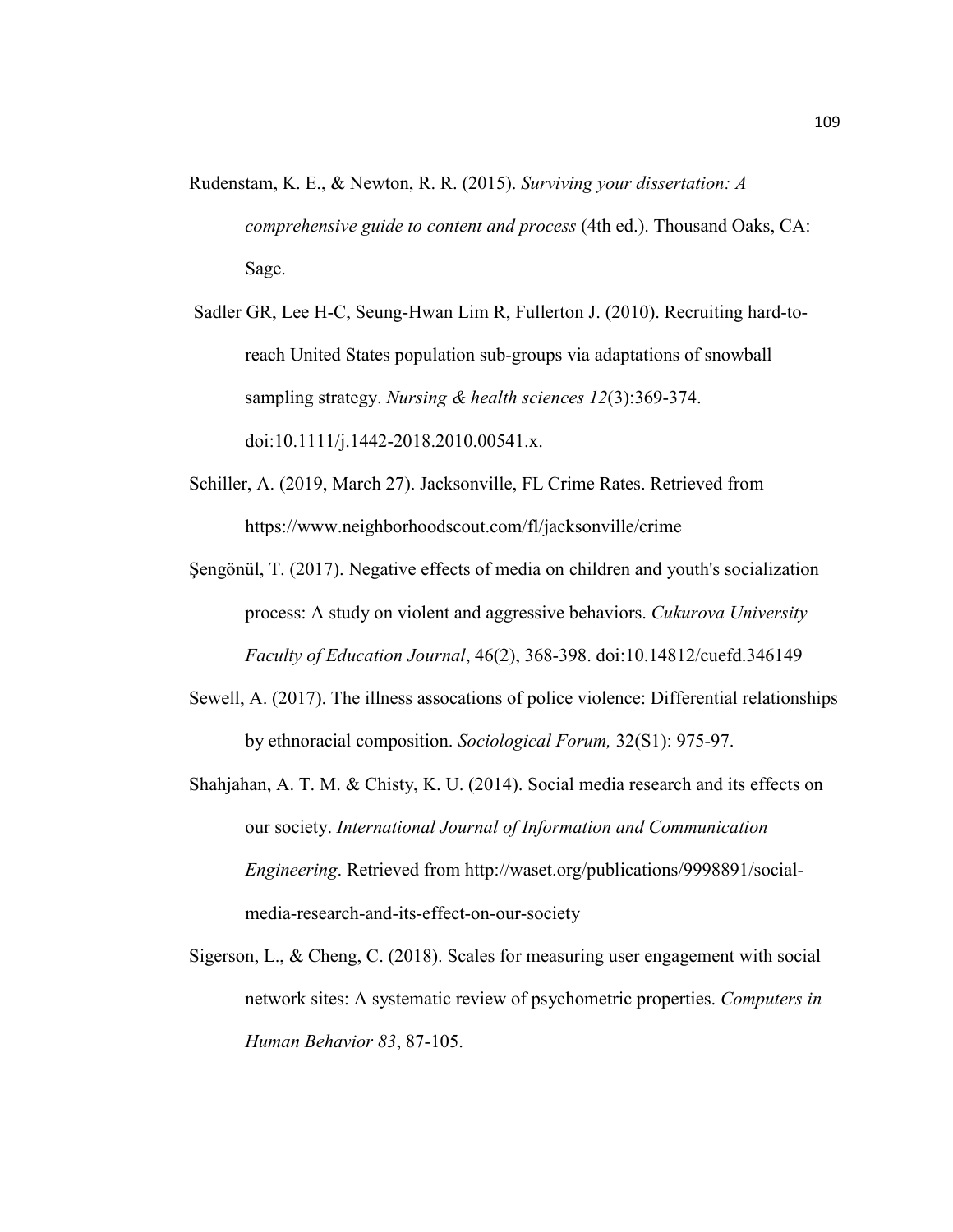- Sincero, S. (2012). Ecological systems theory. Retrieved from Explorable.com: https://explorable.com/ecological-systems-theory.
- Slocum, L. A., Ann Wiley, S., & Esbensen, F. A. (2016). The importance of being satisfied: A longitudinal exploration of police contact, procedural injustice, and subsequent delinquency. *Criminal Justice and Behavior*, *43*(1), 7-26.
- Smith, A. (2014). African Americans and technology use. Retrieved from http://www.pewinternet.org/2014/01/06/african-americans-and-technologyuse/
- Smith-Marek, E. N., Cafferky, B., Dharnidharka, P., Mallory, A. B., Dominguez, M., High, J., ... Mendez, M. (2015). Effects of childhood experiences of family violence on adult partner violence: A meta-analytic review. *Journal of Family Theory & Review*, 7, 498–519. http://dx.doi.org/10.1111/jftr.12113.
- Sorenson, S.B., Upchurch, D. M.., Shen, H. (1996). Violence and injury in marital arguments: Risks patterns and gender differences. *American Journal of Public Health*, 86: 35-40.
- Sousa, C. A. (2013). Political violence, collective functioning and health: A review of the literature. *Medicine, Conflict, and Survival*, *29*(3), 169–197.
- Sumner, S.A., Mercy, J.A., Dahlberg, L.L., Hillis, S.D., Klevens, J., & Houry, D. (2015). Violence in the United States: Status, challenges, and opportunities. *JAMA.* 314(5), 478–488. doi:10.1001/jama.2015.8371U.S. Department of Justice. Bureau of Justice Statistics. Criminal Victimization.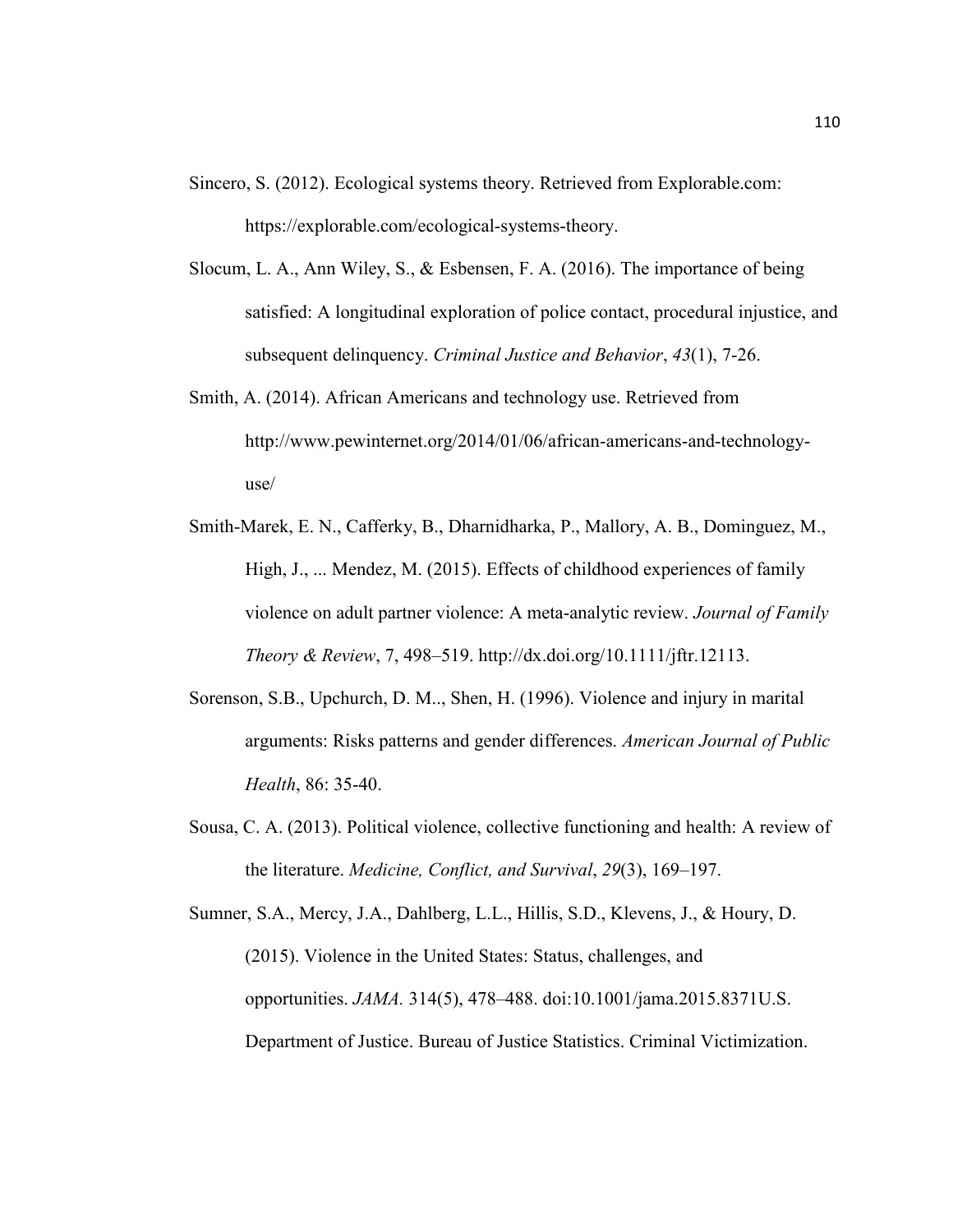- Tesfamariam, R. (2012, Dec 04). Understanding the root causes of black-on-black violence (posted 2012-12-04 17:29:32). *The Washington Post* Retrieved from https://ezp.waldenulibrary.org/login?url=https://search-proquestcom.ezp.waldenulibrary.org/docview/1237603447?accountid=14872
- Todd, A., Thiem K., & Neel R. (2016). Does seeing faces of young black boys facilitate the identification of threatening stimuli? *Psychol Sci* 27(3): 384-93. doi: 10.1177/0956797615624492.
- Truman, J. L., & Langton, L. (2014). *Criminal victimization, 2013*. Retrieved 20 Mar 2017 from http://www.bjs.gov/content/pub/pdf/cv13.pdf.
- U.S. Census Bureau. (2016). Annual estimates of the resident population by single year of age and sex for the United States: April 1, 2010 to July 1, 2015.
- U.S. Department of Justice. Bureau of Justice Statistics. (2015). Criminal victimization, 2014.
- U.S. Department of Justice, Bureau of Justice Statistics. (2018). Number of reported and nonnegligent manslaughter cases in the United States from 1990 to 2016.
- Van den Eijnden, R.J., Lemmens, J., & Valkenburg, P. (2016). The social media disorder scale. *Computers in Human Behavior* 61; 478-487.
- Vevere, V. (2015). Impact of social media on interpersonal communication patterns. *Socialiniu Mokslu Studijos*, 7(1), 124-138. doi:10.13165/SMS-14-6-1-08
- Vigil, T. R., & Wu, H. D. (2015). Facebook users' engagement and perceived life satisfaction. *Media and Communication, 3*(1) doi:http://dx.doi.org.ezp.waldenulibrary.org/10.17645/mac.v3i1.199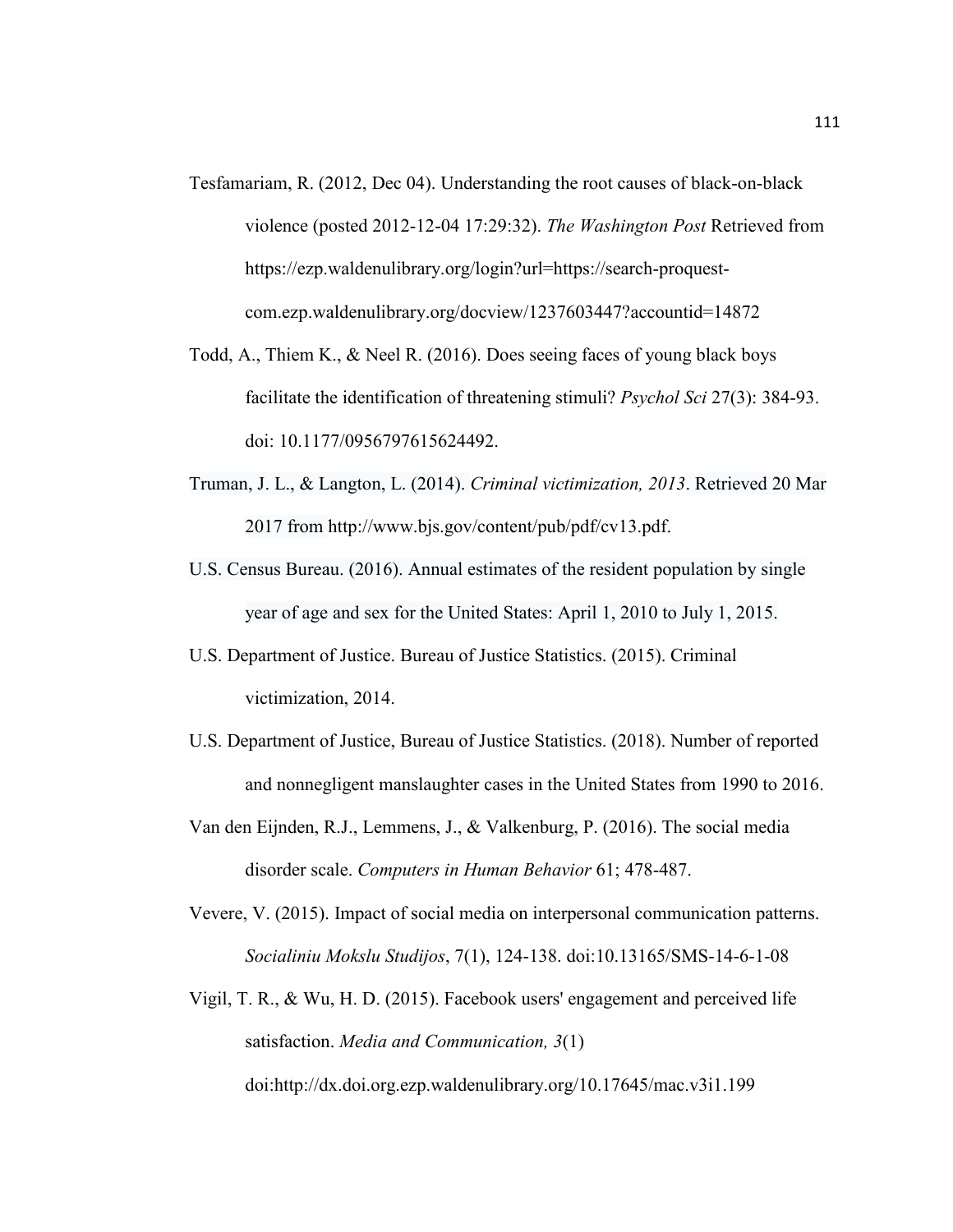- Voisin, D. R., Patel, S., Hong, J. S., Takahashi, L., & Gaylord-Harden, N. (2016). Behavioral health correlates of exposure to community violence among African-American adolescents in Chicago. *Children and Youth Services Review*, *69*, 97-105.
- Weitzer, R., & Tuch, S. A. (2004). Race and perceptions of police misconduct. *Social Problems, 51*(3), 305-325. Retrieved from https://login.lp.hscl.ufl.edu/login?URL=http://search.proquest.com/accountid= 10920?url=https://search.proquest.com/docview/216927334?accountid=10920
- Whittaker, E., Kowalski, R. (2014). Cyberbullying via social media. Retrieved from https://www.tandfonline.com/doi/full/10.1080/15388220.2014.949377. doi: 10.1080/15388220.2014.949377
- Xu, J., Murphy, S. L., Kochanek, K, D. & Bastian, B. A. (2016). Deaths: Final data for 2013. *National Vital Statistics Reports, 16*(64), 2: 1-119.
- Ybarra ML, Diener-West M, Markow D, et al. (2008). Linkages between internet and other media violence with seriously violent behavior by youth. *Pediatrics*. 122:929-937.
- Zeitzoff, T. (2017). How social media is changing conflict. *Journal of Conflict Resolution*, *61*(9), 1970-1991. doi:10.1177/0022002717721392.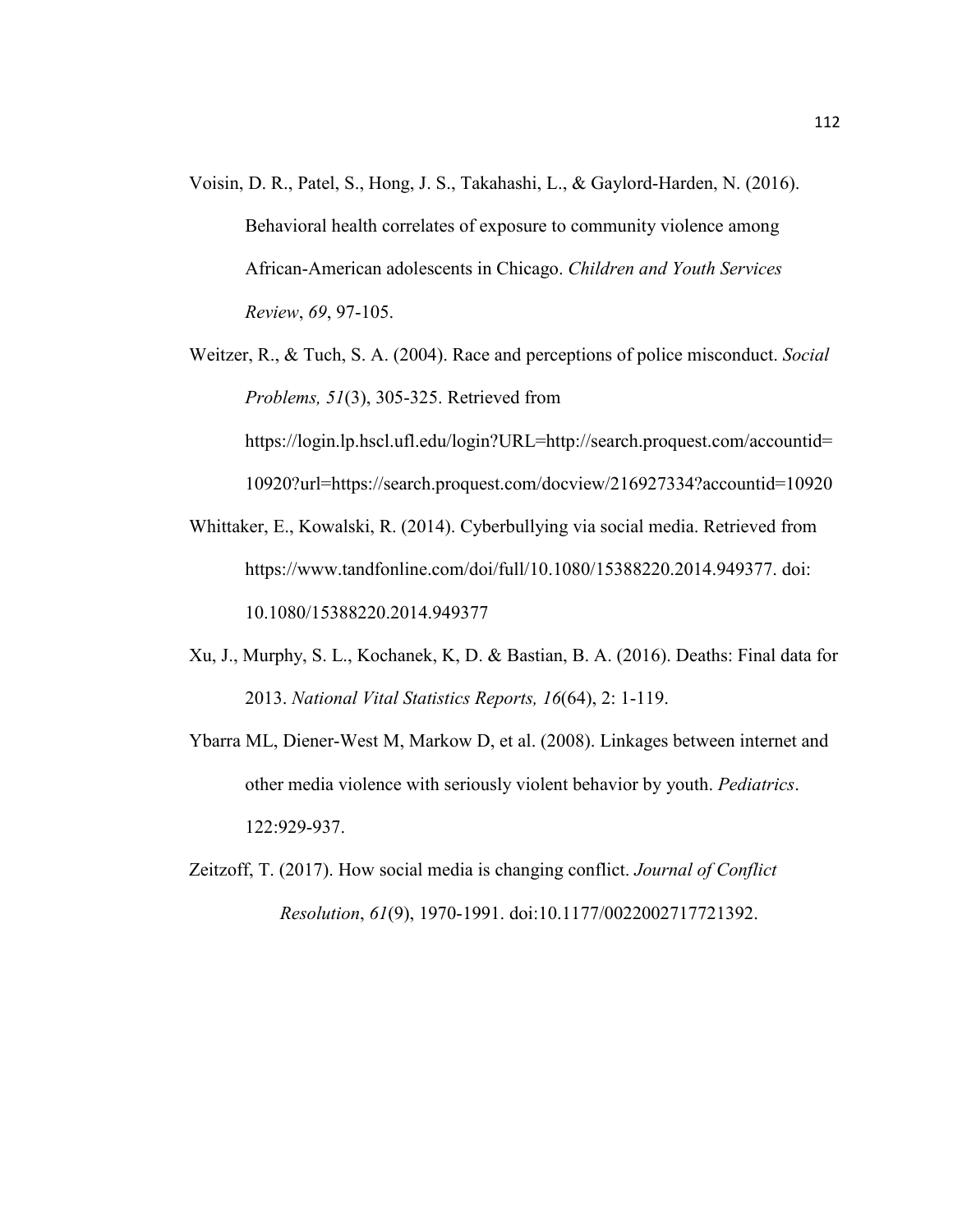Appendices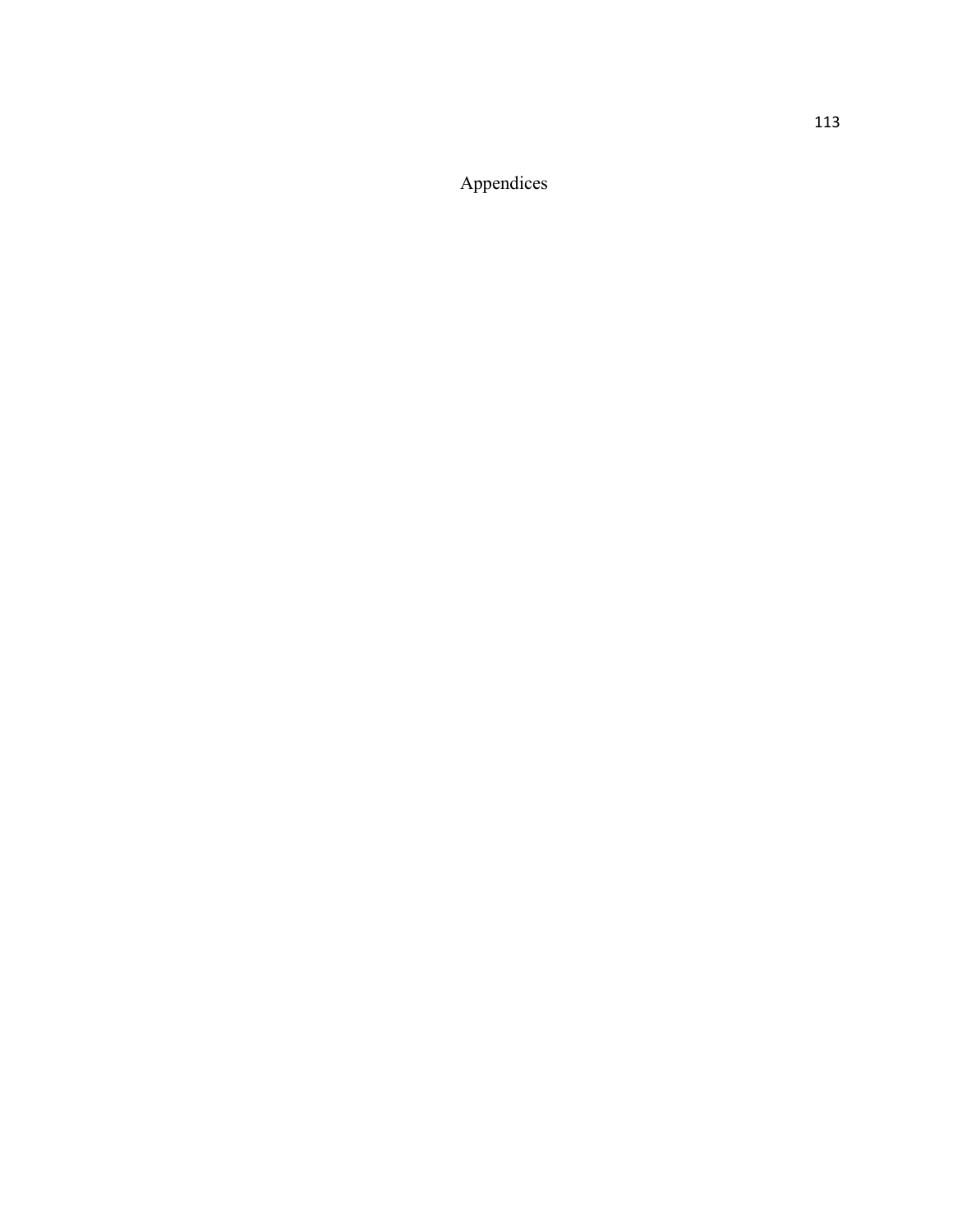Appendix A: Perceptions of Police Scale (POPS)

(Nadal, K., & Davidoff, K) *Permission has been granted by the author for general use* 

*and appropriate citation.* 

**Thanks for filling out Perceptions of Police Scale (POPS; Nadal & Davidoff, 2015)** Here's what we got from you:

# **Perceptions of Police Scale (POPS; Nadal & Davidoff, 2015)**

Please complete this form if you are interested in using the Perceptions of Police Scale.

**Email address \***

herman.tucker@waldenu.edu

**Name \***

Herman Tucker

**Affiliation/ Institution \***

University of Walden

**How will you use the POPS? \***

To assess African American men's views about police

**When do you plan on completing your project? \***

As soon as IRB approval is obtained; January 2019

Thank you!

Thank you!

Thank you for submitting your answers. You may now download the POPS from: https://drive.google.com/file/d/13- HhS6zOCqU\_oow9NczE4hNvstGiJisC/view?usp=sharing When you complete or publish your findings, please report any significant findings to:

https://www.kevinnadal.com/contact

Perceptions of Police Scale (POPS)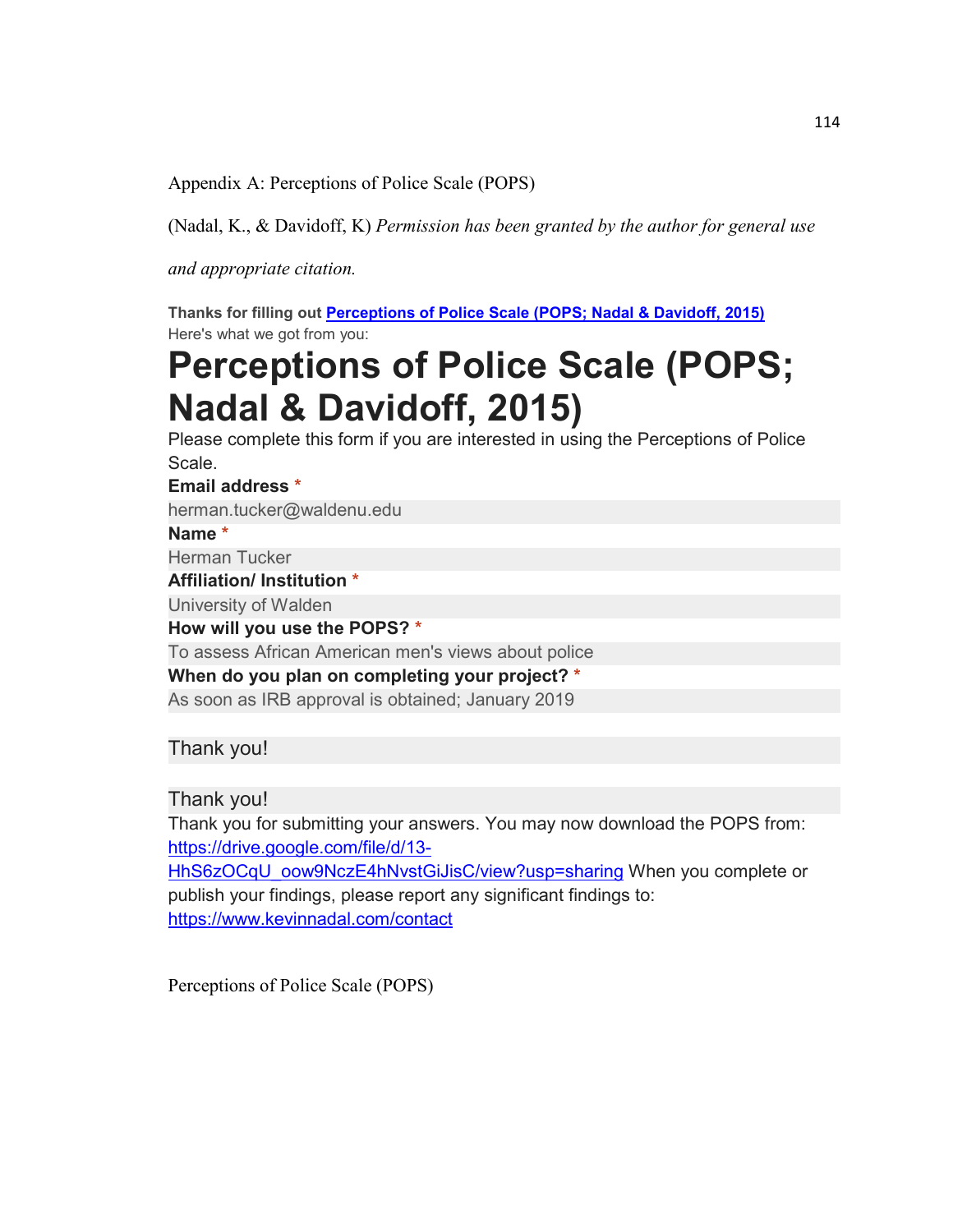Directions. Below are questions regarding perceptions of the police in the United States (U.S.). Using the 5-point scale, please rate how much you personally agree or disagree with each statement. Record your response to the left of each item.

|          | $\mathbf{1}$                                 | $\overline{2}$ | 3 | $\overline{4}$ | 5          |  |  |
|----------|----------------------------------------------|----------------|---|----------------|------------|--|--|
|          | I Strongly Agree                             |                |   |                | I Strongly |  |  |
| Disagree |                                              |                |   |                |            |  |  |
|          | 1. Police officers are friendly.             |                |   |                |            |  |  |
|          | 2. Police officers protect me.               |                |   |                |            |  |  |
|          | 3. Police officers treat all people fairly.  |                |   |                |            |  |  |
|          | $4.$ I like the police.                      |                |   |                |            |  |  |
|          | 5. The police are good people.               |                |   |                |            |  |  |
|          | 6. The police do not discriminate.           |                |   |                |            |  |  |
|          | 7. The police provide safety.                |                |   |                |            |  |  |
|          | 8. The police are helpful.                   |                |   |                |            |  |  |
|          | 9. The police are trustworthy.               |                |   |                |            |  |  |
|          | 10. The police are reliable.                 |                |   |                |            |  |  |
|          | 11. Police officers are unbiased.            |                |   |                |            |  |  |
|          | 12. Police officers care about my community. |                |   |                |            |  |  |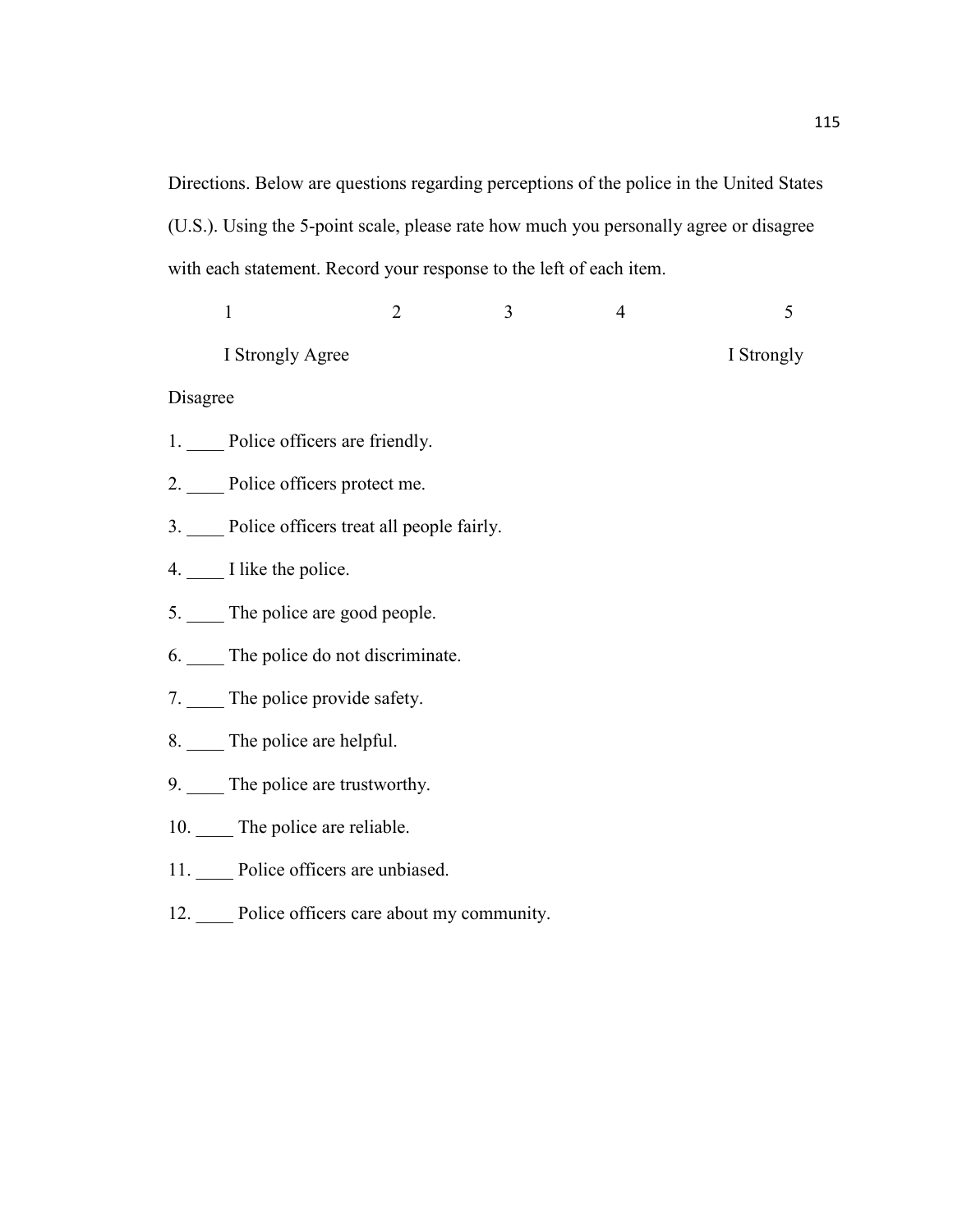#### PERCEPTIONS OF POLICE SCALE SCORING INFORMATION

Scoring Directions. Below are questions regarding perceptions of the police in the United States (U.S.). Using the 5-point scale, please rate how much you personally agree or disagree with each statement. Record your response to the left of each item.

- 1. To calculate the POPS Total score, add ALL scores for all 12 items for the total score.
- 2. To calculate the POPS Subscale scores:
- Subscale 1: General Attitudes toward Police Add items 1, 2, 4, 5, 7, 8, 9, 11, and 12. Divide the total by 9 to obtain the subscale score.
- Subscale 2: Perceptions of Police Bias Add items 3, 6, and 10. Divide the total by 3 to obtain the subscale score.
- Results from Nadal and Davidoff (2015) suggest that higher scores indicate less favorable perceptions of the police, while lower scores indicate more favorable perceptions of the police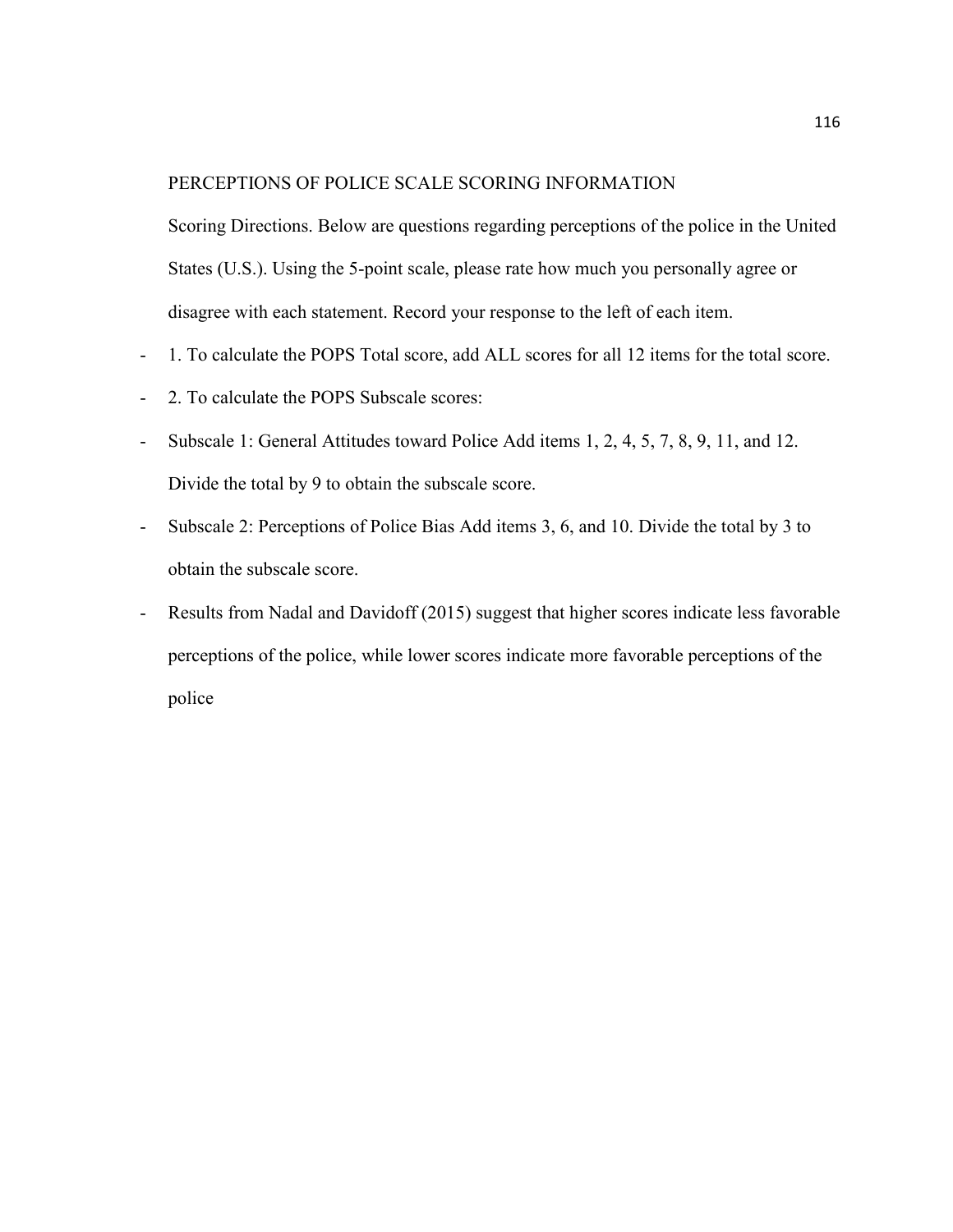Appendix B: Past Feelings and Violence Scale (PFAV)

# **Past Feelings and Acts of Violence Scale**  Robert Plutchik

#### **Acronym**

PFAV

## **Primary Source**

Plutchik, R., & van Praag, H. M. (1990). A self-report measure of violence risk: II. Comprehensive Psychiatry, 31, 450-456.

#### **Purpose Statement**

Past Feelings and Acts of Violence Scale (PFAV) is designed to measure respondents' risk of violence. Items focus on feelings of anger and acts of violence against others. Respondents are asked whether they have beaten strangers or members of their family, whether they lose their temper easily, whether they carry and use weapons, whether they have been arrested, and so forth.

## **Response Options**

The PFAV is a self-report questionnaire and contains 4-point Likert-type scales ranging from "never" to "very often" and "never" to "more than twice".

#### **Sample Items**

"Do you find that you get angry for no reason at all?"; "Have you ever hit or attacked someone who is not a member of your family?"; and "Are weapons easily accessible to you?"

## **Reliability**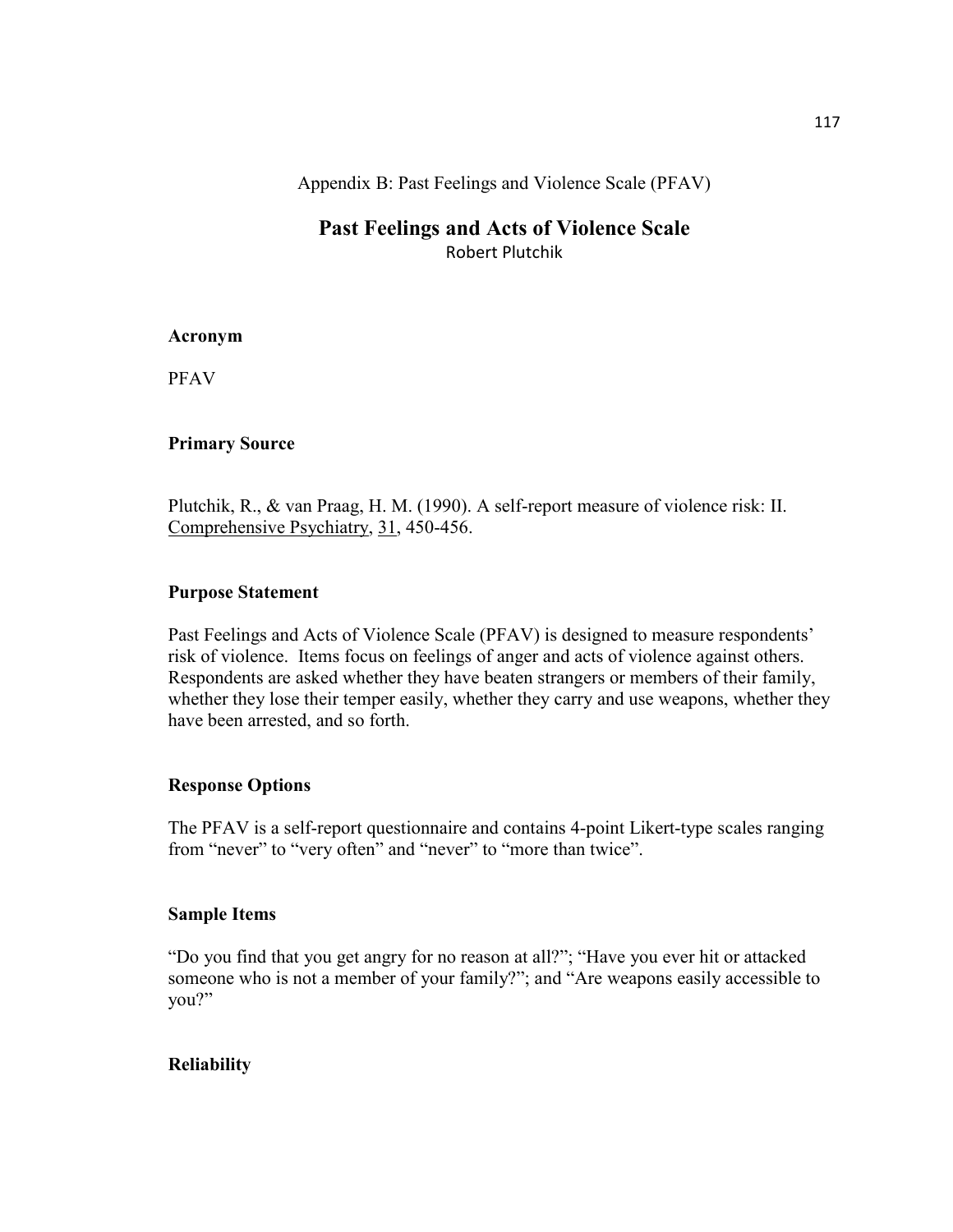Coefficient alpha reliability = .77 ( $N = 100$ ).

## **Number of Questions**

12.

#### **Directions for Scoring**

To obtain total scores for items 1-11, sum responses ranging from "never" to "very often"/"more than twice" and weighted from 0 to 3. Item 12 calls for frequencies and/or percentages.

**From:** docdel@bmdshapi.com <docdel@bmdshapi.com> **Sent:** Monday, November 19, 2018 8:59 AM **To:** Herman Tucker **Subject:** Re: Requesting permission to use the Past Feelings and Acts of Violence Act

Dear Herman Tucker:

Thank you for providing the requested information. Attached is a packet of information on the Past Feelings and Acts of Violence Scale.

If you have any questions, please let us know.

Thank you,

Diane Cadwell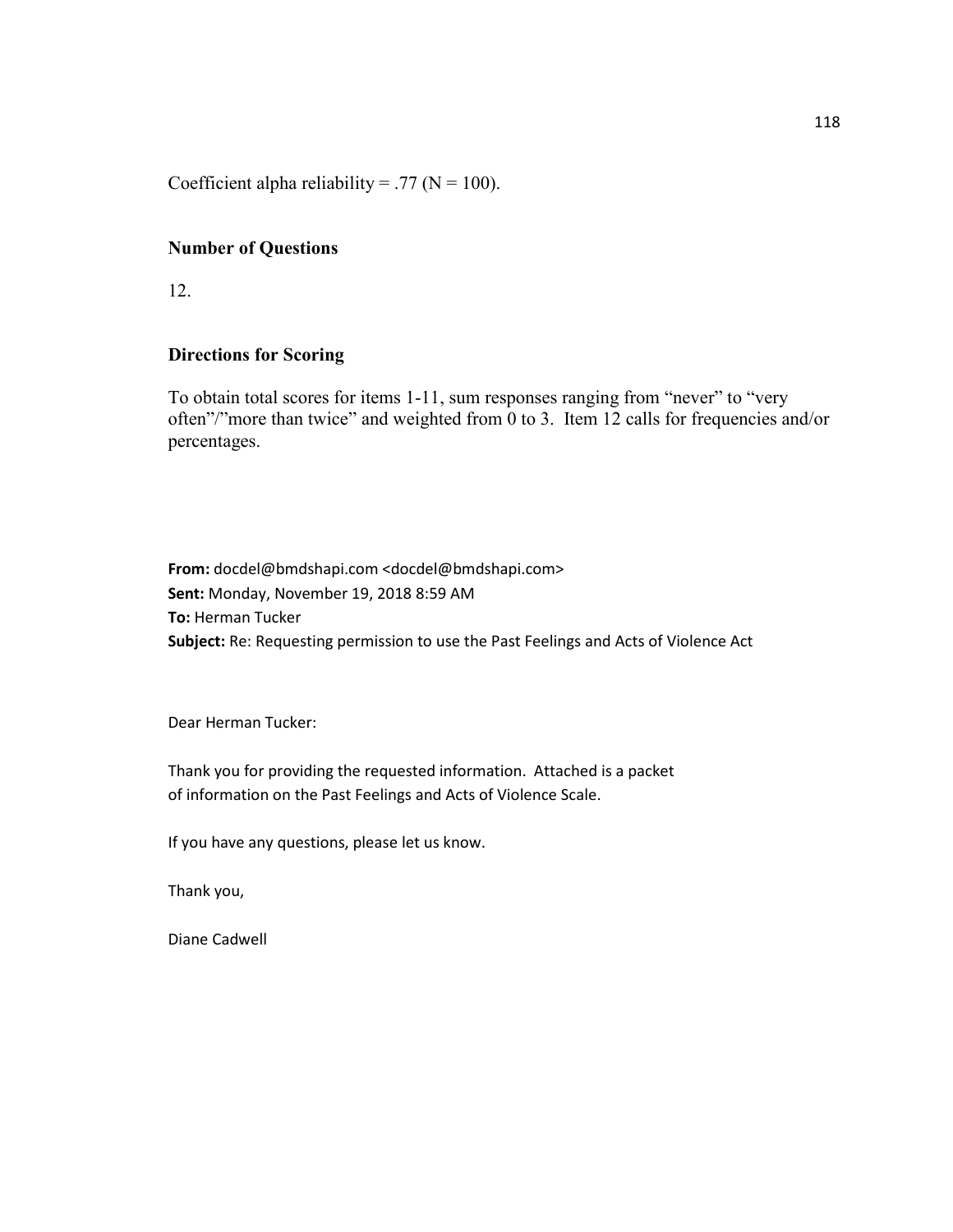(Plutchik, R., & van Praag, H. M., 1990). *Permission granted for general use.*

Please read each statement and indicate how often you do or feel each of the things

described, by placing a check in the appropriate space.

- 1. Do you find that you get angry very easily? How often do you feel very angry at people? Never\_\_\_\_\_ Sometimes \_\_\_\_Often \_\_\_\_\_\_\_ Very Often
- 2. Do you find that you get angry for no reason at all?

Never\_\_\_\_\_ Sometimes \_\_\_\_Often \_\_\_\_\_\_ Very Often \_

3. When angry, do you get a weapon?

Never Sometimes Often Very Often

- 4. Have you ever caused injury in a fight (for exam- bruises, bleeding or broken bones)? Never\_\_\_\_\_ Sometimes \_\_\_Often \_\_\_\_\_\_ Very Often \_\_\_\_\_\_\_
- 5. Have you ever hit or attacked a member of your family?

Never Sometimes Often Very Often

6. Have you ever hit or attacked someone who is not a member of your family?

Never Sometimes Often Very Often

7. Have you ever used a weapon to try to harm someone?

Never\_\_\_\_\_ Sometimes \_\_\_Often \_\_\_\_\_\_ Very Often \_\_\_\_\_\_\_

8. Are weapons easily accessible to you?

Never\_\_\_\_\_ Sometimes \_\_\_Often \_\_\_\_\_\_ Very Often \_\_\_\_\_\_\_

- 9. How often have you been arrested for a nonvio- lent crime such as shoplifting or forgery? Never\_\_\_\_\_ Sometimes \_\_\_Often \_\_\_\_\_\_ Very Often \_\_\_\_\_\_\_
- 10. How often have you been arrested for a non-violent crime such as shoplifting of forgery.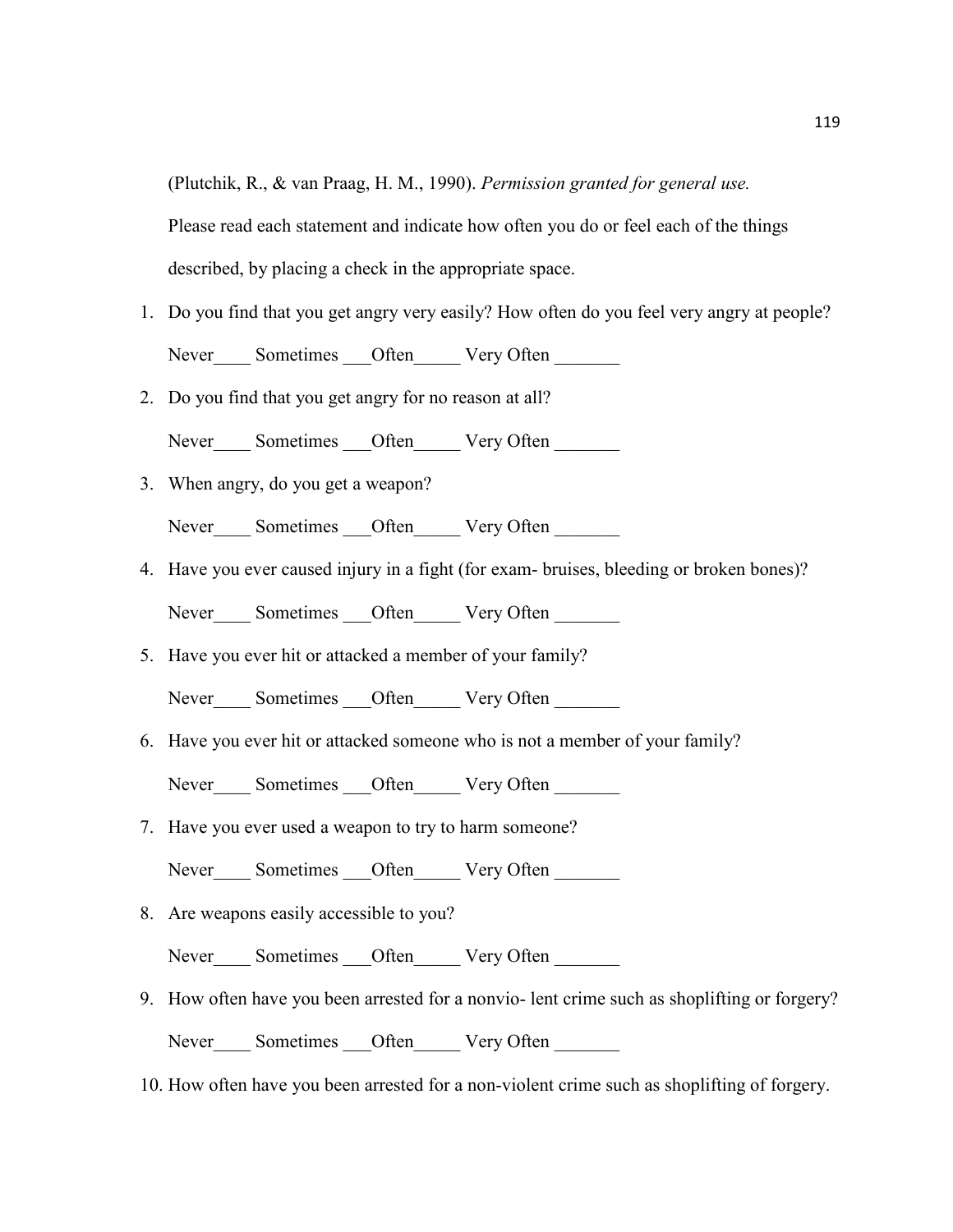Never\_\_\_\_ Once\_\_\_\_ Twice\_\_\_ More Than Twice \_\_\_

- 11. Have you ever been arrested for a violent crime such as armed robbery or assault? Never\_\_\_\_ Once\_\_\_\_ Twice\_\_\_ More Than Twice \_\_\_
- 12. Do you keep weapons in your home that you know how to use? No \_\_\_ Yes\_\_\_

# **Scoring Directions**

- 1. A 'never' response receives a '0'; a 'sometimes' response receives a '1', a 'often' response receives a '2' and a 'very often' response receives a '3'.
- 2. Total all scores to calculate the PFAV total score.
- 3. Higher scores suggest more risk or propensity toward violence and violent behaviors while lower scores such lower risk or propensity toward violence and/or violent behaviors.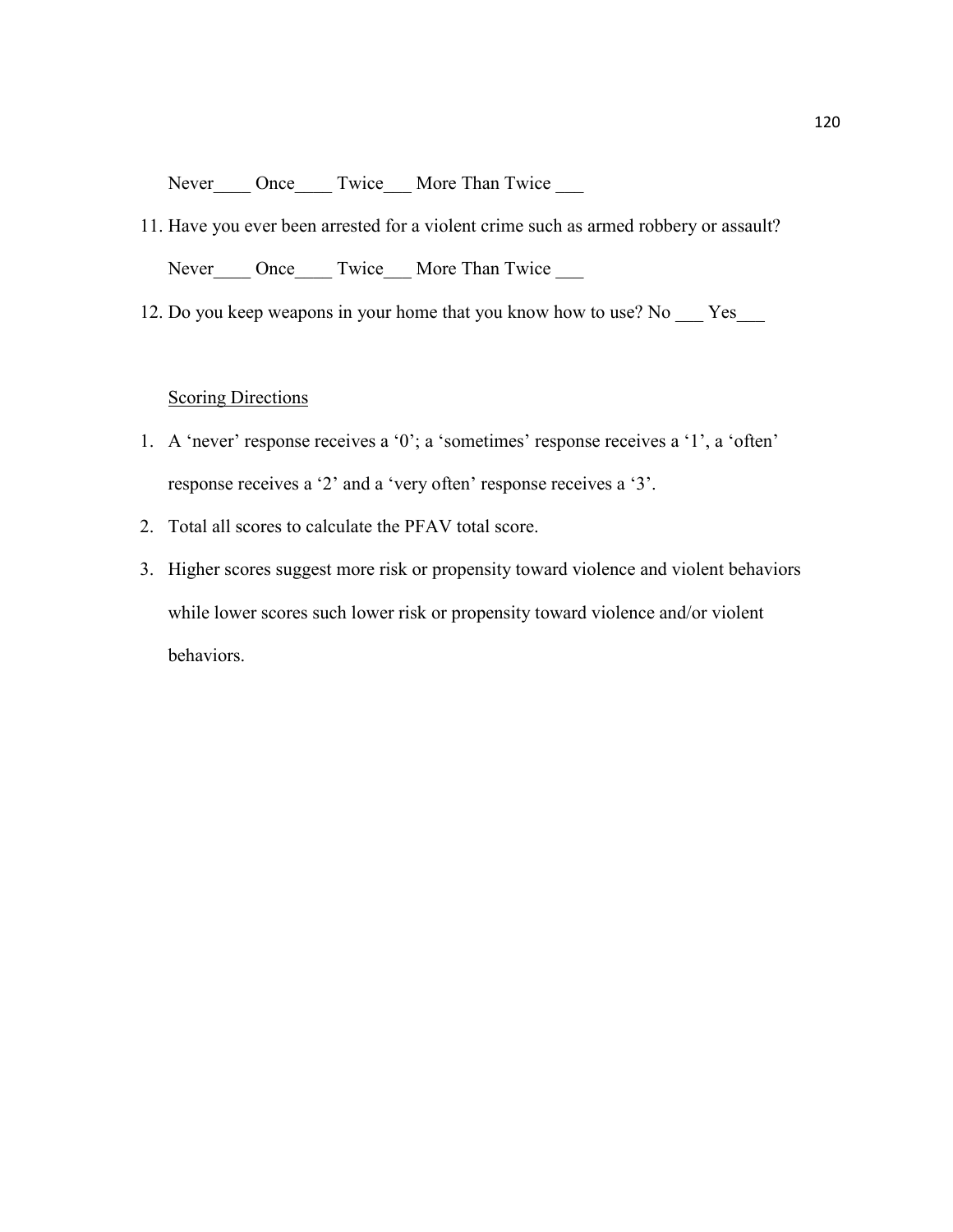# Appendix C: Social Media Use Integration Scale (SMUIS)

Dear Mr. Tucker,

You have our permission to use the scale. We just request that when you have finished collecting your data, you send us a summary of your results with the SMIUS, especially any psychometric data you obtained on the SMIUS from your sample.

Best regards and good luck with your research.

Brian

**From:** Herman Tucker <herman.tucker@waldenu.edu> **Sent:** Thursday, November 15, 2018 9:29:34 AM **To:** Johnson, Brian **Subject:** Requesting permission to use your Social Media Use Integration Scale (SMUIS)

Dr. Johnson,

I am a doctoral candidate at Walden University, and am requesting use of your Social Media Use Integration Scale (SMUIS) to research the association between social media use, perceptions toward/of police, and experience with violence among African American men, ages 18-44. Specifically, I will examine whether social media use mediates the association between past feelings and violence and perceptions toward/of police.

This email serves as my formal request for permission to use the SMIUS published by you and your co-author Dr. Jenkins-Guarnieri.

I eagerly await your response. Thank you. Herman Tucker

\*\*This message originated from outside UNC. Please use caution when opening attachments or following links. Do not enter your UNC credentials when prompted by external links.\*\*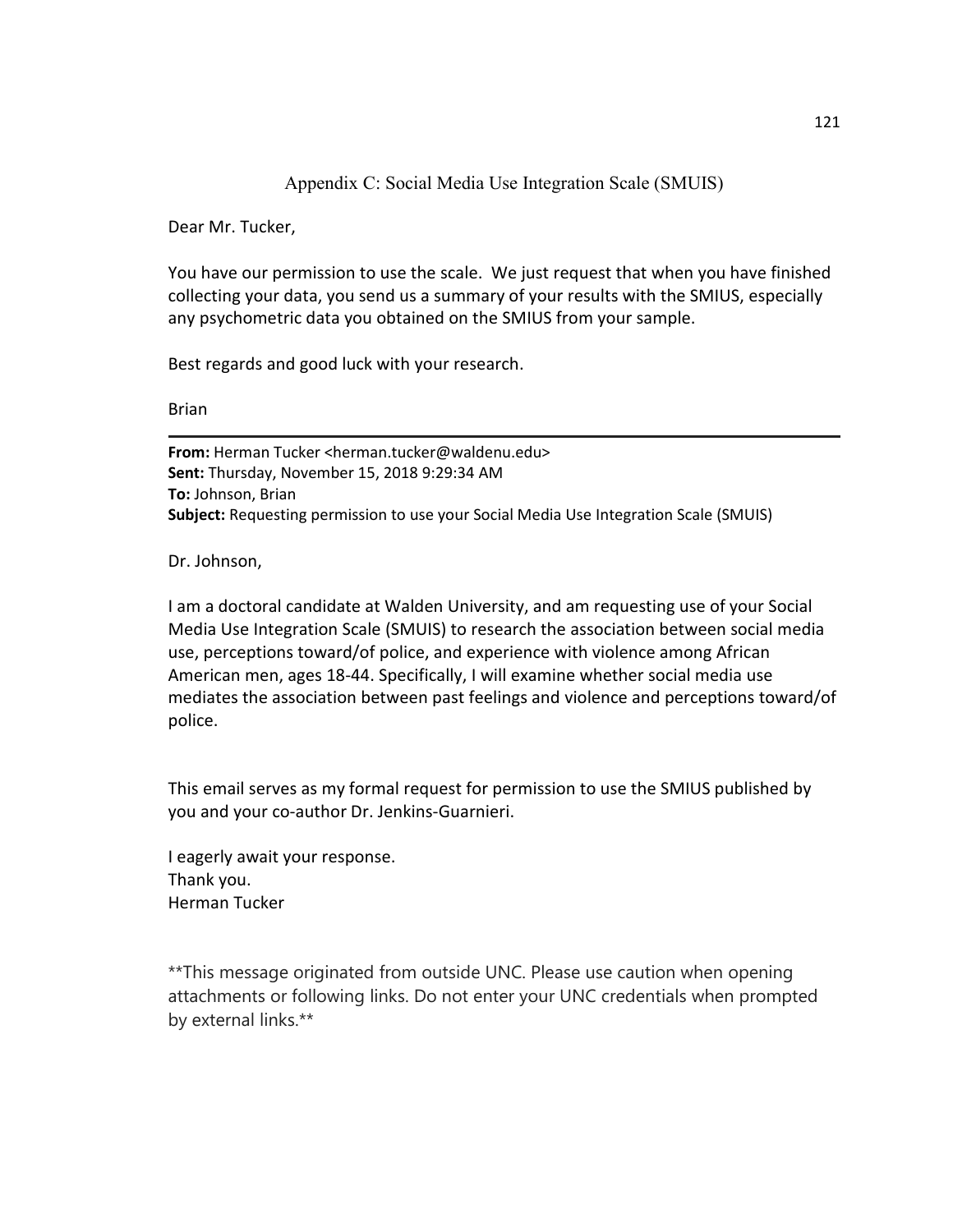Please read each statement and indicate how much you disagree or agree by placing a check in the appropriate space.

1. I feel disconnected from friends when I have not logged into Facebook.

Strongly disagree Slightly disagree Disagree Agree Slightly Agree Strongly Agree

2. I would like it if everyone used Facebook to communicate.

Strongly disagree Slightly disagree Disagree Agree Slightly Agree Strongly Agree

3. I would be disappointed if I could not use Facebook at all.

Strongly disagree Slightly disagree Disagree Agree Slightly Agree Strongly Agree

4. I get upset when I can't log on to Facebook.

Strongly disagree Slightly disagree Disagree Agree Slightly Agree Strongly Agree

5. I prefer to communicate with others mainly through Facebook.

Strongly disagree Slightly disagree Disagree Agree Slightly Agree Strongly Agree

6. Facebook plays an important role in my social relationships.

Strongly disagree Slightly disagree Disagree Agree Slightly Agree Strongly Agree

7. I enjoy checking my Facebook account.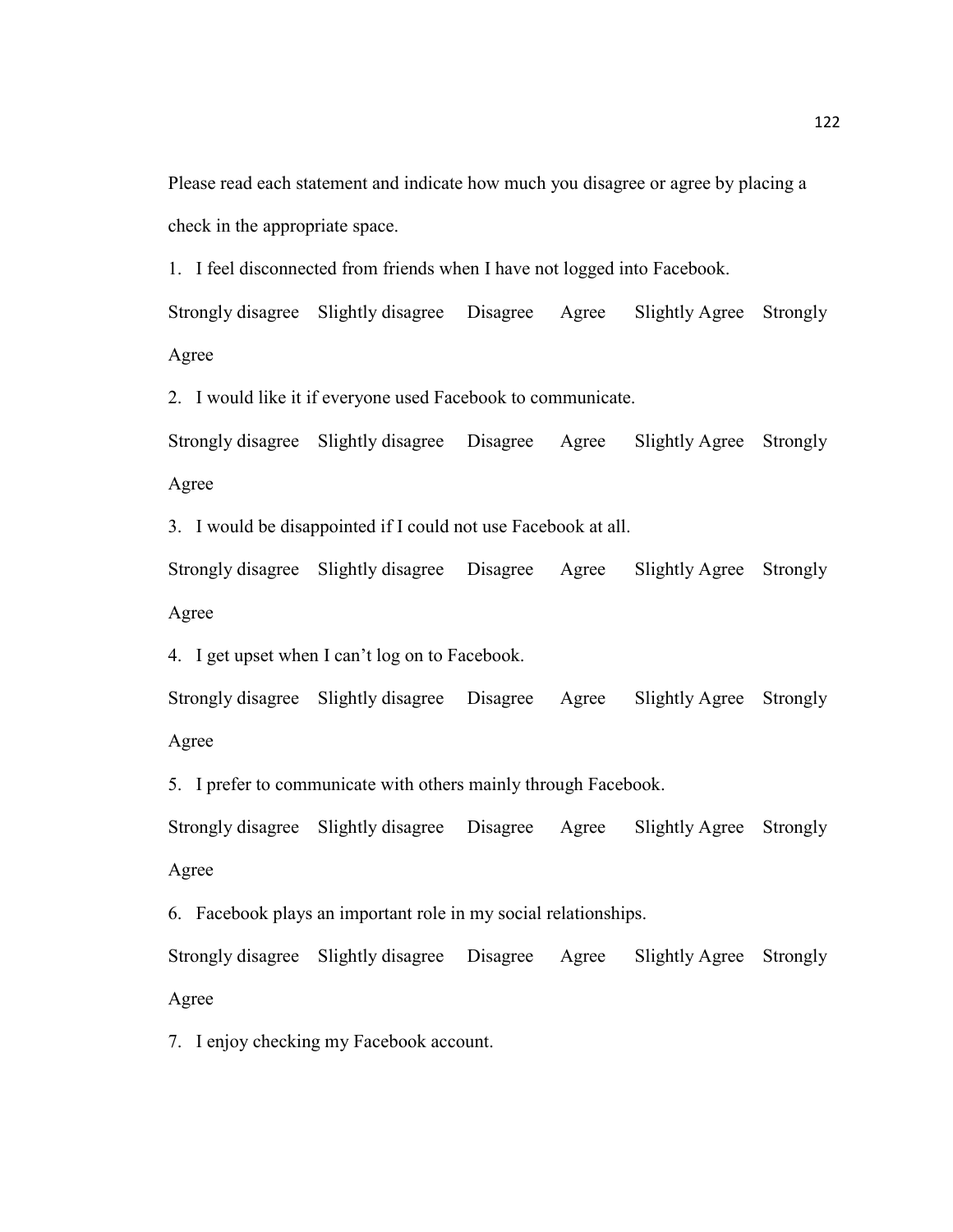Strongly disagree Slightly disagree Disagree Agree Slightly Agree Strongly Agree

8. I don't like to use Facebook.

Strongly disagree Slightly disagree Disagree Agree Slightly Agree Strongly Agree

9. Using Facebook is part of my everyday routine.

Strongly disagree Slightly disagree Disagree Agree Slightly Agree Strongly Agree

10. I respond to content that others share using Facebook.

Strongly disagree Slightly disagree Disagree Agree Slightly Agree Strongly Agree

#### **Scoring Directions**

- 1. A 'strongly disagree' response receives a '1'; a 'slightly disagree' response receives a '2', a 'disagree' response receives a '3', an 'agree' response receives a '4', a 'slightly agree' response receives a '5' and a 'strongly agree' response receives a '6'.
- 2. Items 1 6 will be summed to measure the social integration and emotional connection factor.
- 3. Items 7 10 will be summed to measure the integration and social routines factor. 'sometimes' response receives a '1', a 'often' response receives a '2' and a 'very often' response receives a '3'.
- 4. Total all scores to calculate overall score for the SMUIS total score.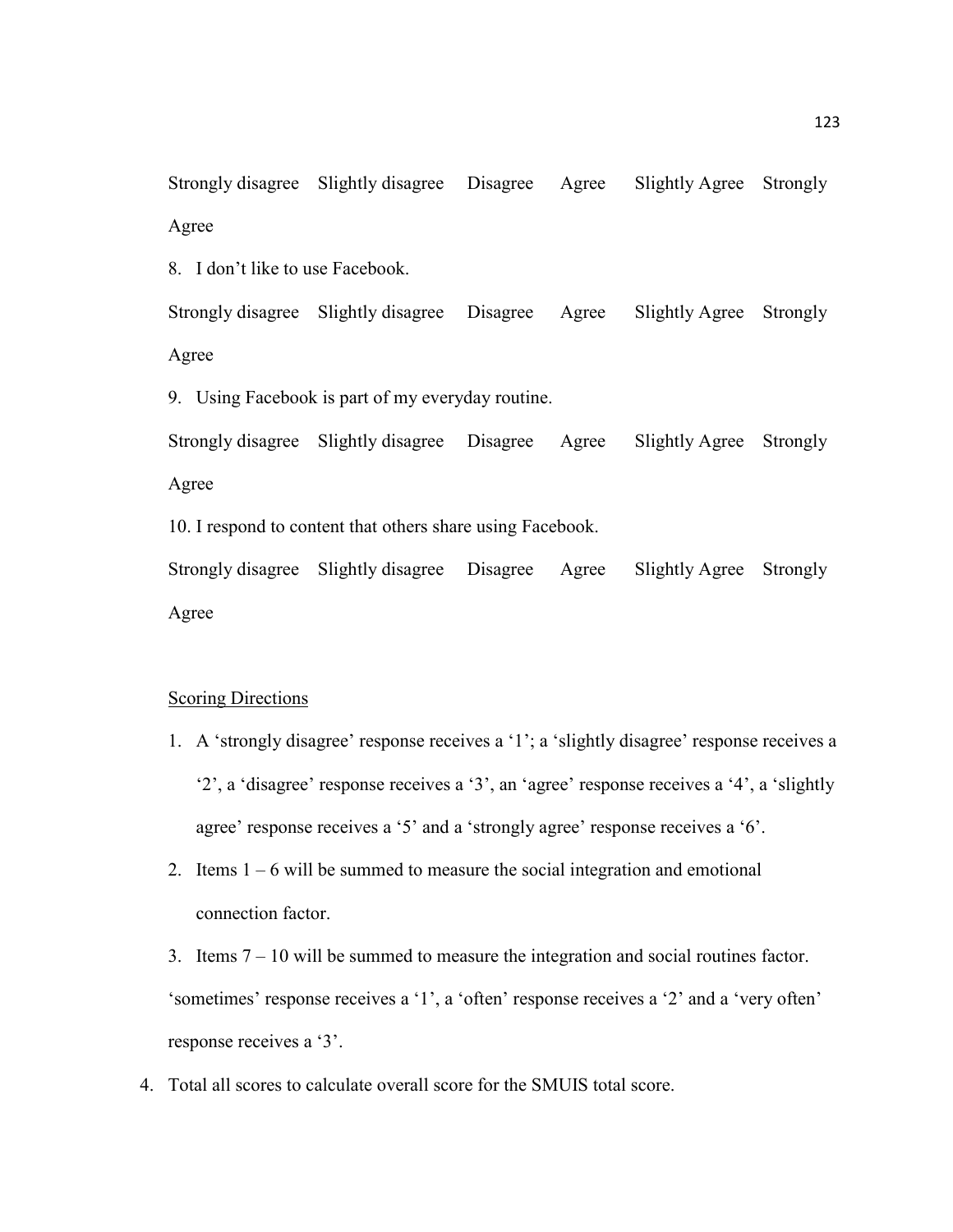5. Higher scores suggest more use and dependence on social media while lower scores indicate less use and dependence of social media.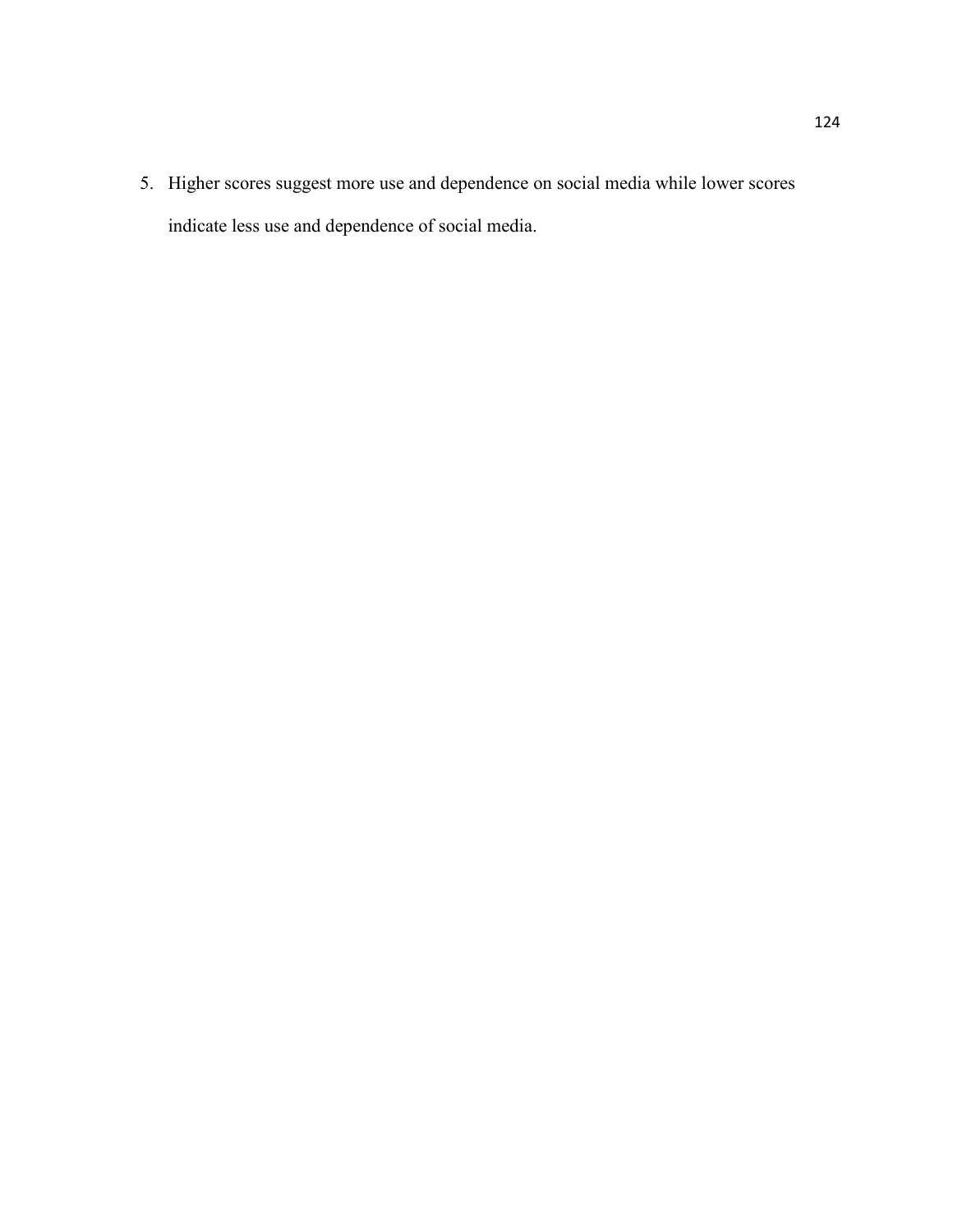# Appendix D: Sociodemographic Questions

| Age                                                                                                                                                                                                                                                                                                                                                                                                                                                                                                                                                    |                                                                    |  |  |
|--------------------------------------------------------------------------------------------------------------------------------------------------------------------------------------------------------------------------------------------------------------------------------------------------------------------------------------------------------------------------------------------------------------------------------------------------------------------------------------------------------------------------------------------------------|--------------------------------------------------------------------|--|--|
| What is your age?                                                                                                                                                                                                                                                                                                                                                                                                                                                                                                                                      | Prefer not to answer                                               |  |  |
| <b>Level of Education</b>                                                                                                                                                                                                                                                                                                                                                                                                                                                                                                                              |                                                                    |  |  |
|                                                                                                                                                                                                                                                                                                                                                                                                                                                                                                                                                        | What is the highest grade you have completed? Prefer not to answer |  |  |
| $\begin{array}{l} \begin{array}{c} \begin{array}{c} \begin{array}{c} \end{array} \\ \begin{array}{c} \end{array} \end{array} \end{array} \end{array} \end{array} \end{array} \end{array} \begin{array}{c} \begin{array}{c} \begin{array}{c} \end{array} \\ \begin{array}{c} \end{array} \end{array} \end{array} \begin{array}{c} \begin{array}{c} \begin{array}{c} \end{array} \\ \begin{array}{c} \end{array} \end{array} \end{array} \end{array} \begin{array}{c} \begin{array}{c} \begin{array}{c} \end{array} \end{array} \end{array} \end{array}$ |                                                                    |  |  |
| <b>Employment Status</b>                                                                                                                                                                                                                                                                                                                                                                                                                                                                                                                               |                                                                    |  |  |
| Are you currently employed? YES NO                                                                                                                                                                                                                                                                                                                                                                                                                                                                                                                     |                                                                    |  |  |
| <b>Marital Status</b>                                                                                                                                                                                                                                                                                                                                                                                                                                                                                                                                  |                                                                    |  |  |
|                                                                                                                                                                                                                                                                                                                                                                                                                                                                                                                                                        | Married Divorced Widowed Separated                                 |  |  |
|                                                                                                                                                                                                                                                                                                                                                                                                                                                                                                                                                        |                                                                    |  |  |
| Prefer not to answer                                                                                                                                                                                                                                                                                                                                                                                                                                                                                                                                   |                                                                    |  |  |
| <b>Geographic Location/ Zip Code</b>                                                                                                                                                                                                                                                                                                                                                                                                                                                                                                                   |                                                                    |  |  |
| What is your zipcode?<br>Prefer not to answer                                                                                                                                                                                                                                                                                                                                                                                                                                                                                                          |                                                                    |  |  |
| <b>Annual Household Income</b>                                                                                                                                                                                                                                                                                                                                                                                                                                                                                                                         |                                                                    |  |  |
|                                                                                                                                                                                                                                                                                                                                                                                                                                                                                                                                                        |                                                                    |  |  |
|                                                                                                                                                                                                                                                                                                                                                                                                                                                                                                                                                        |                                                                    |  |  |
| <b>Incarceration Status</b>                                                                                                                                                                                                                                                                                                                                                                                                                                                                                                                            |                                                                    |  |  |
| Have you ever been in jail or prison? NO YES                                                                                                                                                                                                                                                                                                                                                                                                                                                                                                           |                                                                    |  |  |

If yes, how long were you in jail or prison?